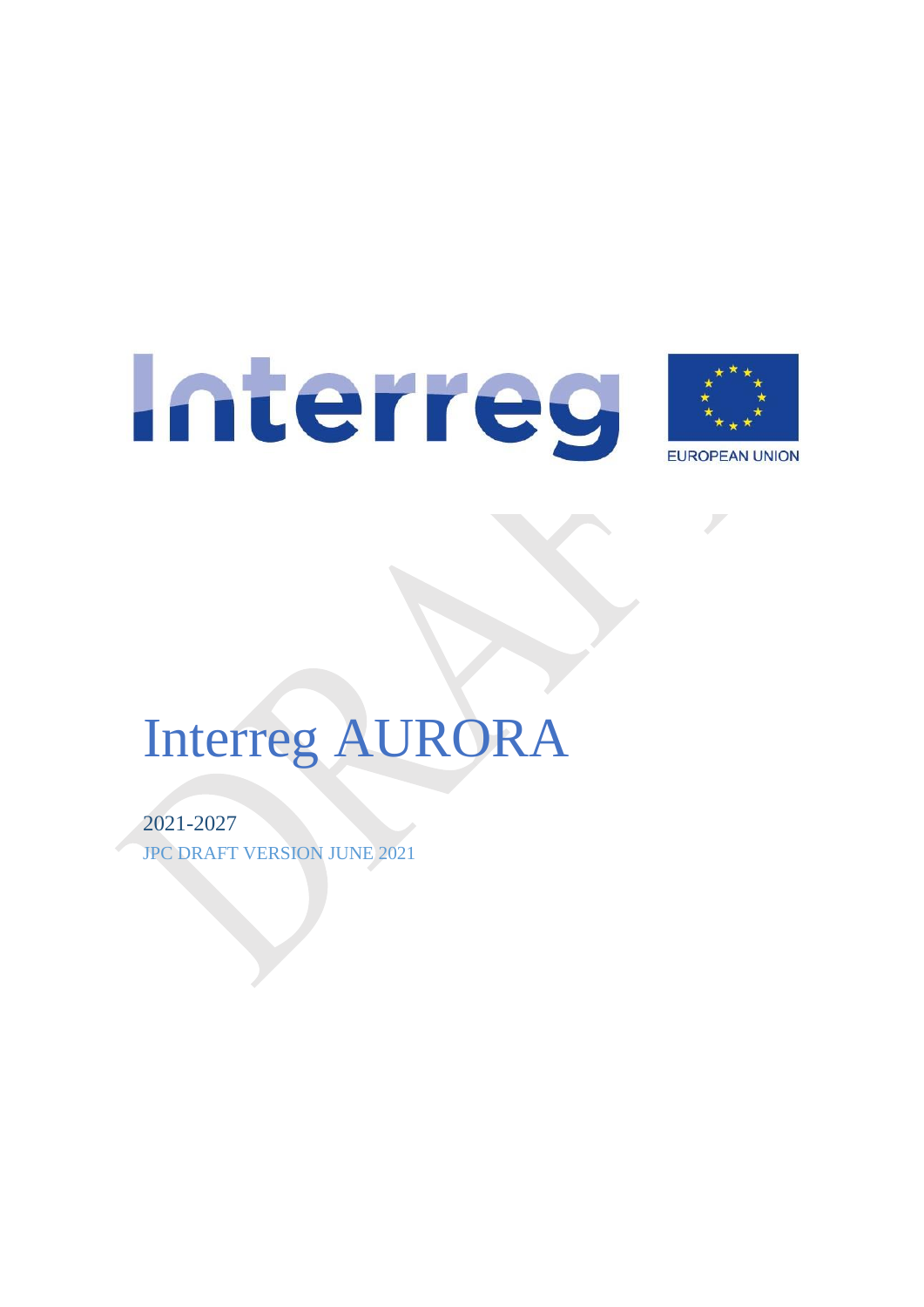| <b>CCI</b>                                                  | [15 characters]              |
|-------------------------------------------------------------|------------------------------|
| <b>Title</b>                                                | <b>Interreg Aurora</b>       |
| <b>Version</b>                                              |                              |
| <b>First year</b>                                           | 2021                         |
| Last year                                                   | 2027                         |
| <b>Eligible from</b>                                        |                              |
| <b>Eligible until</b>                                       |                              |
| <b>Commission decision number</b>                           |                              |
| <b>Commission decision date</b>                             |                              |
| <b>Programme amending decision</b>                          |                              |
| number                                                      |                              |
| <b>Programme amending decision</b><br>entry into force date |                              |
| <b>NUTS</b> regions covered by the                          | FI194 - South Ostrobothnia   |
| programme                                                   | FI195 – Ostrobothnia         |
|                                                             | FI1D5 - Central Ostrobothnia |
|                                                             | FI1D6 - North Ostrobothnia   |
|                                                             | FI1D7 - Lapland              |
|                                                             | NO020 - Innlandet            |
|                                                             | NO060 - Trøndelag            |
|                                                             | NO071 - Nordland             |
|                                                             | NO074 - Troms og Finnmark    |
|                                                             | SE312 - Dalarnas län         |
|                                                             | SE321 - Västernorrlands län  |
|                                                             | SE322 - Jämtlands län        |
|                                                             | SE331 - Västerbottens län    |
|                                                             | SE332 - Norrbottens län      |
|                                                             |                              |
| <b>Strand</b>                                               | A                            |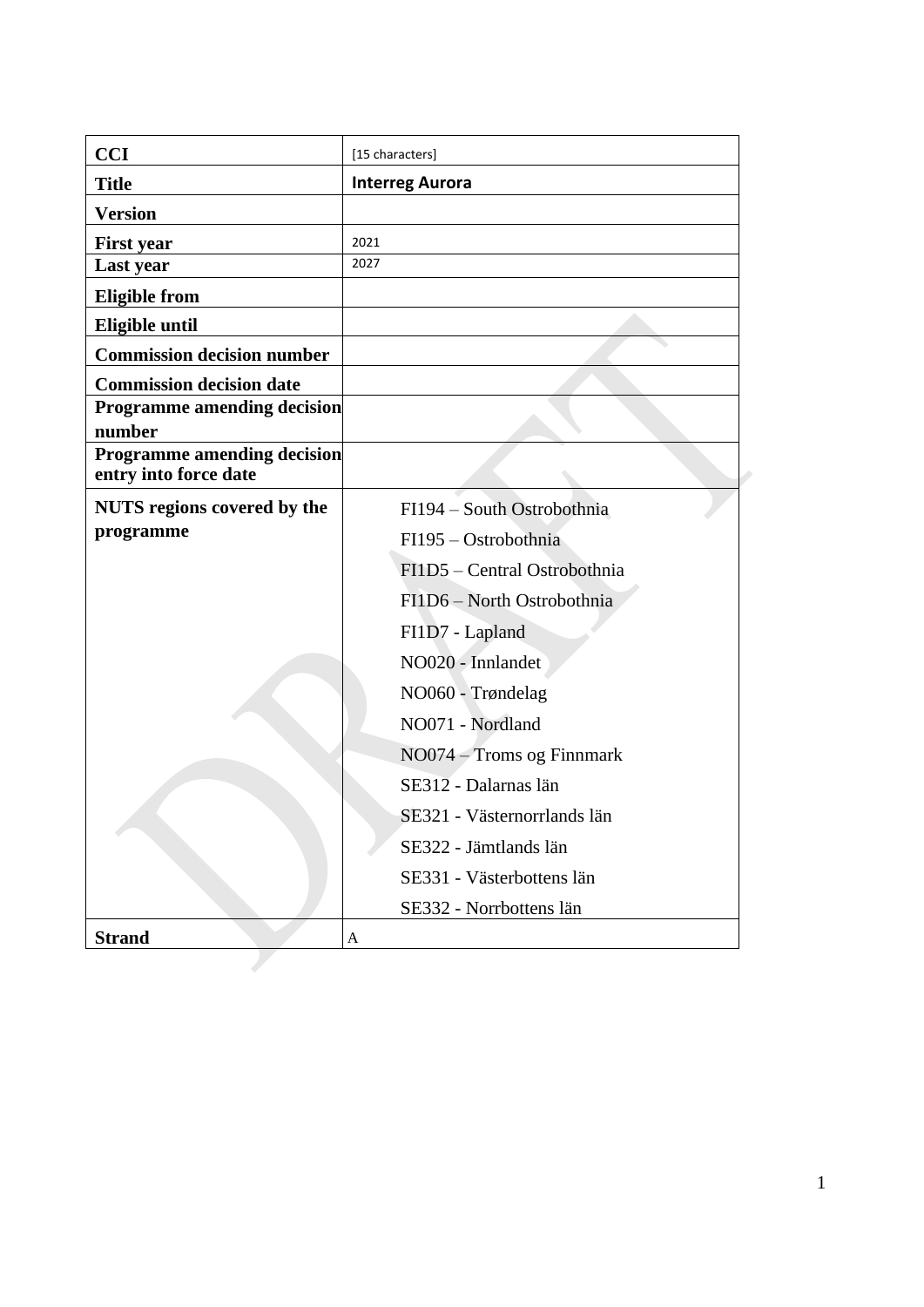# **Content**

| 1.             |     | Joint programme strategy: main development challenges and policy responses 3                                                                                                              |  |
|----------------|-----|-------------------------------------------------------------------------------------------------------------------------------------------------------------------------------------------|--|
|                | 1.1 |                                                                                                                                                                                           |  |
|                | 1.2 |                                                                                                                                                                                           |  |
|                | 1.3 | Justification for the selection of policy objectives and the Interreg specific objectives,<br>corresponding priorities, specific objectives, and the forms of support, addressing, where  |  |
| $\overline{2}$ |     |                                                                                                                                                                                           |  |
|                | 2.1 |                                                                                                                                                                                           |  |
|                | 2.2 |                                                                                                                                                                                           |  |
|                | 2.3 |                                                                                                                                                                                           |  |
|                | 2.4 |                                                                                                                                                                                           |  |
| 3              |     |                                                                                                                                                                                           |  |
|                | 3.1 |                                                                                                                                                                                           |  |
|                | 3.2 |                                                                                                                                                                                           |  |
| $\overline{4}$ |     | Action taken to involve the relevant programme partners in the preparation of the Interreg<br>programme and the role of those programme partners in the implementation, monitoring and    |  |
| 5              |     | Approach to communication and visibility for the Interreg programme (objectives, target<br>audiences, communication channels, including social media outreach, where appropriate, planned |  |
| 6              |     | Indication of support to small-scale projects, including small projects within small project                                                                                              |  |
| 7              |     |                                                                                                                                                                                           |  |
|                | 7.1 |                                                                                                                                                                                           |  |
|                | 7.2 |                                                                                                                                                                                           |  |
|                | 7.3 | Apportionment of liabilities among participating Member States and where applicable,<br>the third or partners countries and OCTs, in the event of financial corrections imposed by the    |  |
| 8.             |     |                                                                                                                                                                                           |  |
|                |     |                                                                                                                                                                                           |  |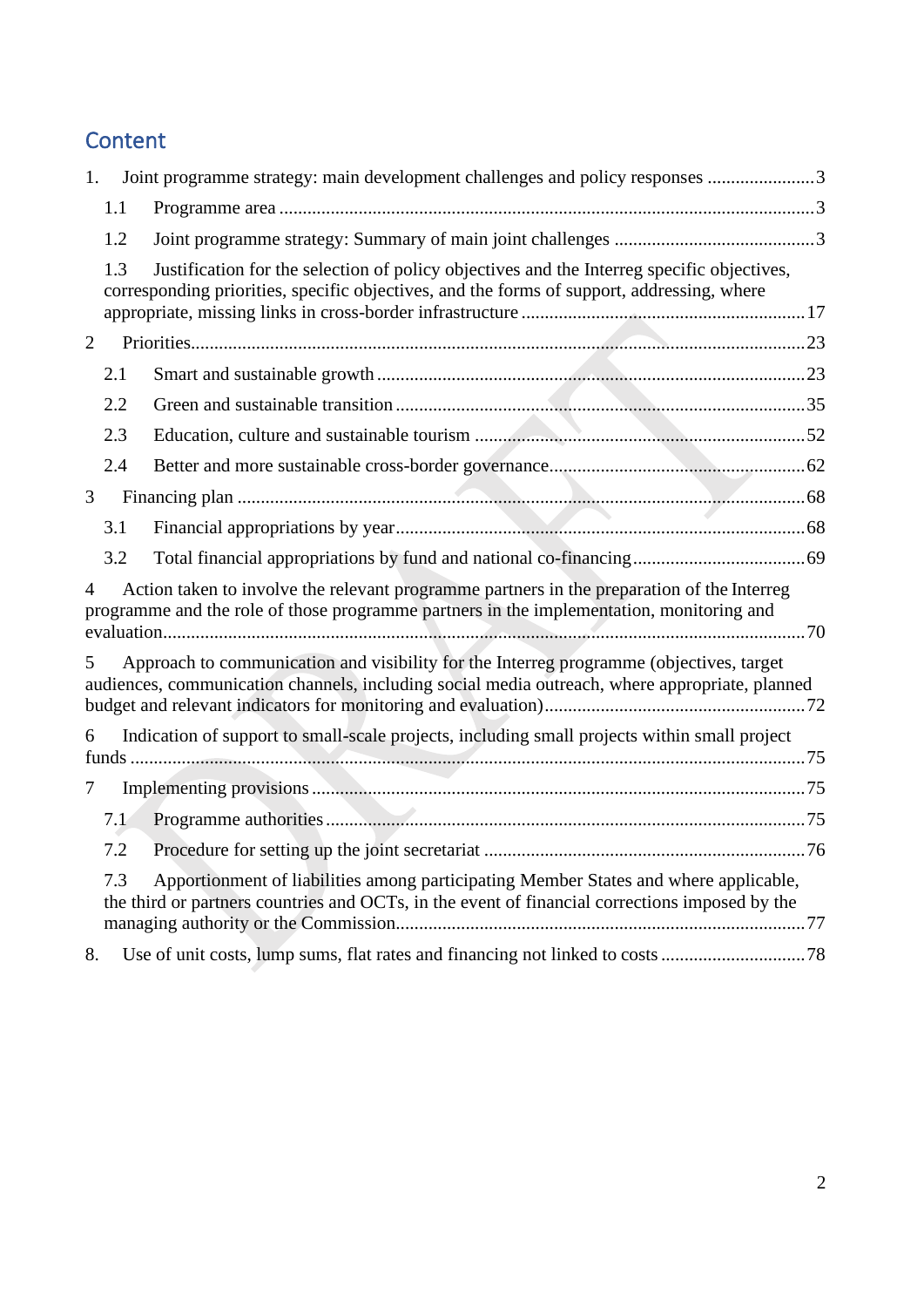# <span id="page-3-0"></span>**1. Joint programme strategy: main development challenges and policy responses**

### <span id="page-3-1"></span>**1.1Programme area**

Interreg Aurora programme covers a total area of about  $570,000 \text{ km}^2$  and encompasses the following NUTS III regions:

Sub-area Aurora

FINLAND: Lapland, North Ostrobothnia, Central Ostrobothnia, Ostrobothnia, South Ostrobothnia

SWEDEN: Norrbotten, Västerbotten, Västernorrland

NORWAY: Nordland, Troms and Finnmark

Sub-area Sápmi:

FINLAND: Lapland, Northern Ostrobothnia and Central Ostrobothnia. In addition to the official area of the Sami homeland (the areas of the municipalities of Enontekiö, Inari and Utsjoki, as well as the area of the reindeer owner's association of Lapland in Sodankylä), the geographical area of the sub-area Sápmi covers the entire region of Lapland, and the regions of North Ostrobothnia and Central Ostrobothnia.

SWEDEN: Norrbotten, Västerbotten, Västernorrland and Jämtland, as well as Idre Sameby in Dalarna.

NORWAY: Troms and Finnmark, Nordland, and Trøndelag as well as parts of Innlandet (Elgå Reinbeitedistrikt).

# <span id="page-3-2"></span>**1.2 Joint programme strategy: Summary of main joint challenges**

### **Joint, overarching challenges in the Aurora region**

The overall goal of the Interreg Aurora programme is to encourage cross-border collaboration, thereby strengthening the programme area's competitiveness, sustainability and attractiveness through social inclusion, digitalisation and green transition.

Increased globalisation requires regional cooperation between small countries in order for them to be more competitive. The Nordic countries have a long tradition of cooperation, and the northern parts of Sweden, Norway and Finland are united by historical common values, but the linguistic and cultural barriers can hinder a continued effective exchange of information and business activities across borders. The Interreg Aurora programme therefore strives to influence attitudes and approaches to minimise tangible and mental border obstacles in collaborative projects, and to promote cross-border projects that develop the region together in a smart, sustainable and inclusive manner. The ambition is for different thematic areas to form together a complementary structure, where each component is seen as an important part of an attractive, prosperous and connected region.

The area is vast and accommodates a mixture of sparsely populated areas in the north and more highly populated areas in the south. The demographic development in the area will likely experience an overall population decrease, although some (mainly) coastal areas have a forecast of growth. The population is ageing, causing a smaller proportion to be of working age over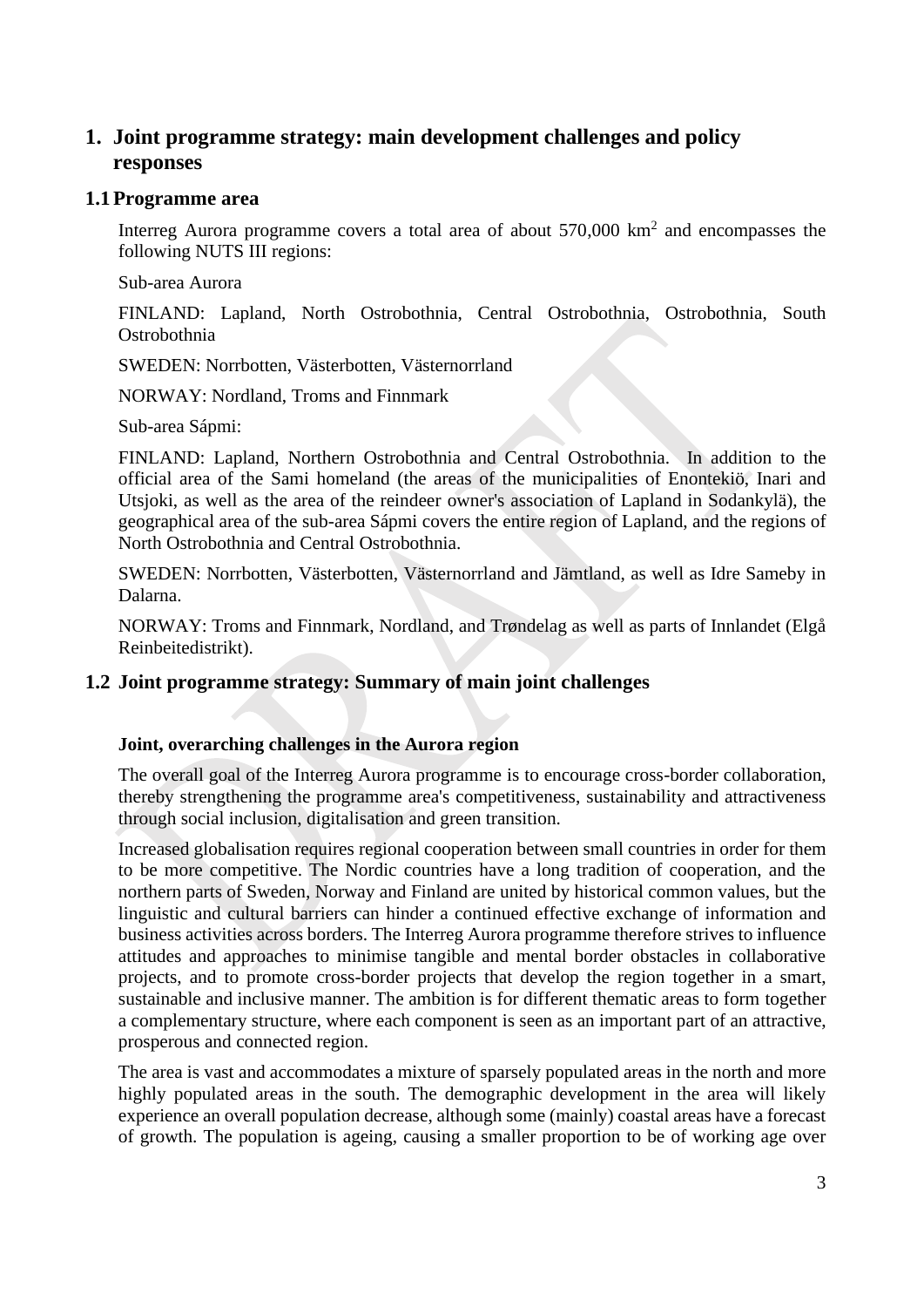time, especially in rural regions. This, among other things, leads to inferior conditions of being able to meet the business community's need for labour, to maintain a satisfactory range of services, and to achieving a critical mass.

The critical mass is important to be able to transfer knowledge, influence people or carry out certain processes that are important for the socially and ecologically sustainable development of the region. An important structural challenge is the highly gender-segregated labour market in programme area. Traditional, gender-specific choices largely determine the occupational choices of women and men. It is thus important with an inclusive approach in programme activities.

### *Sápmi*

The Sami are an indigenous people of Finland, Norway, Sweden and north-western Russia. Although the Sami are divided by the formal borders of states, they are one people, united by cultural and linguistic bonds and a common identity. The Sami people have, as an indigenous people, the right to self-determination both at the national level and across borders and the right to live as Sami people.

The Sami people have their own culture, social life, history, traditions, industries, their own languages and their own visions for the future. It is important that the Sami culture; the Sami languages, the Sami industries and the Sami community life may develop and live on. The Nordic countries voted in favour of adapting the UN Declaration on the Rights of Indigenous Peoples, which creates security for Sami culture with a real influence on the economic, social and cultural development in Sápmi. The demographic development in the Sami area follows the same pattern as other rural areas in the north.

The programme area covers the traditional Sami region - Sápmi - which means that the programme is an important resource for the safeguarding and development of the Sami culture, livelihood, industries, and above all, the Sami languages.

### **Research, development, and innovation**

Of almost 8,000 research and development FTEs (man years/full time equivalents) in the private sector in the programme area, half are located in the Oulu region in North Ostrobothnia. Oulu, with one of the major universities in Finland, has spawned a significant increase in R&D (research and development) even outside the university. However, the numbers on research and development expenditure should be treated with some care, as the split between private sector, public sector and university sector expenditures might differ between the countries in statistical data.

On the European innovation scoreboard, the Interreg Aurora programme area falls into the "Strong Innovator" category, which is below the Innovation Leader regions in Europe but above the average European innovation performance. North Norway is characterised as a strong innovator by Regional Innovation Scoreboard. In Finland, North and East Finland (including e.g., Lapland, Northern Ostrobothnia, Central Ostrobothnia) is characterised as Strong+ innovator whereas West Finland (Ostrobothnia, Southern Ostrobothnia) as Leader – innovator. In Sweden, Övre Norrland (Norrbotten, Västerbotten) is considered as Strong+ whereas Mellersta Norrland (incl. Västernorrland) is a Moderate+ innovator.

There are a number of research institutes and higher education institutes in the region, which have an impact on the focus of both large and small communities. With the use of digitalisation, the region can become independent of the long distances and thus use the technology so that all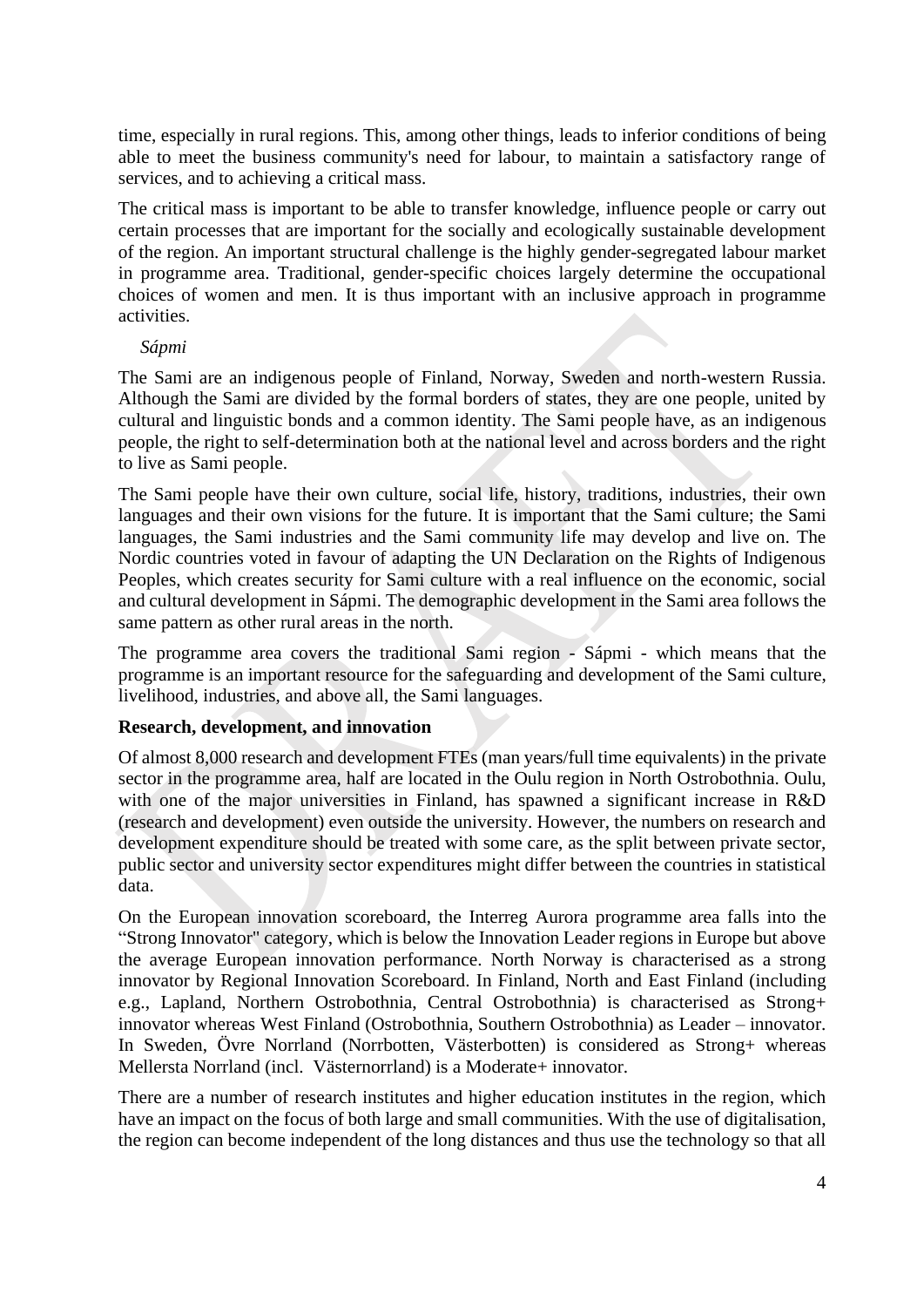parts of the region can take part in the knowledge development of different research actors. One result of this is that several of the research and higher education institutes have been able to position themselves in specific areas, despite small research environments, and as such, are important for the development of the region. These research environments need to be emphasised and highlighted at both the Nordic and European levels as they can be overlooked due to their small size.

The programme has seven broad areas that are believed to have the capacity to create overlaps in the smart specialisation strategies and cross-border added value in the programme. Working with smart specialisation means that we are building stronger trade and industry based on the county's natural conditions. These areas are:

- **Industry** connected to manufacturing and natural resources such as forestry, and hydropower, bio economy and new products, sustainable mining, circular economy, and smart food
- **Space technology** connected to remote sensing and retrieval of satellite data, drones in both industry and the public sector, services, and products
- **Energy technology** such as energy storage, hybrid solutions, smart grid and energy production
- **Test activities** such as testbeds of know-how and technology in Arctic conditions.
- **Health and healthcare** such as e-health, healthcare, health, and wellness
- **Digitalisation** such as digital solutions, service and system solutions
- **Transport** such as developing sustainable logistics chains, digital solutions and services and low carbon transport technologies

Smart specialisation strategy is a process that will be continuously updated. To see all areas of specialisation, the reader is directed to read each region's smart specialisation strategy.

To more clearly demonstrate the importance of research outside the most central regions at EU level, the northern sparsely populated areas need to highlight opportunities to focus on the needs of local industries and develop close relationships that make it possible to innovate in small scattered R&D teams. The area can show how this type of activity complements the larger centrally located research institutions that the EU has focused on. The Interreg Aurora programme should function as a platform and a first step towards international research programmes such as e.g., Horizon Europe and Life.

*Sápmi*

The Sami research institutions are small with limited resources and capacity but with great competence on Sami society, businesses, languages, environmental science and Sami handcraft. Different national universities conduct research on Sami issues. Nevertheless, the dedicated research institutes need to be strengthened for the Sami to have an ownership over the research results. There is no official statistical data on the range of the Sami business sector and trades, nor data about Sami companies.

### **Entrepreneurship**

Although there are some large and important companies in the Aurora area, the vast majority of enterprises (99%) are small, with less than 50 employees. A large fraction of the small companies are personal enterprises with no employees at all. Almost all new enterprises have none or at most a few employees. The Aurora region's micro-, small- and medium sized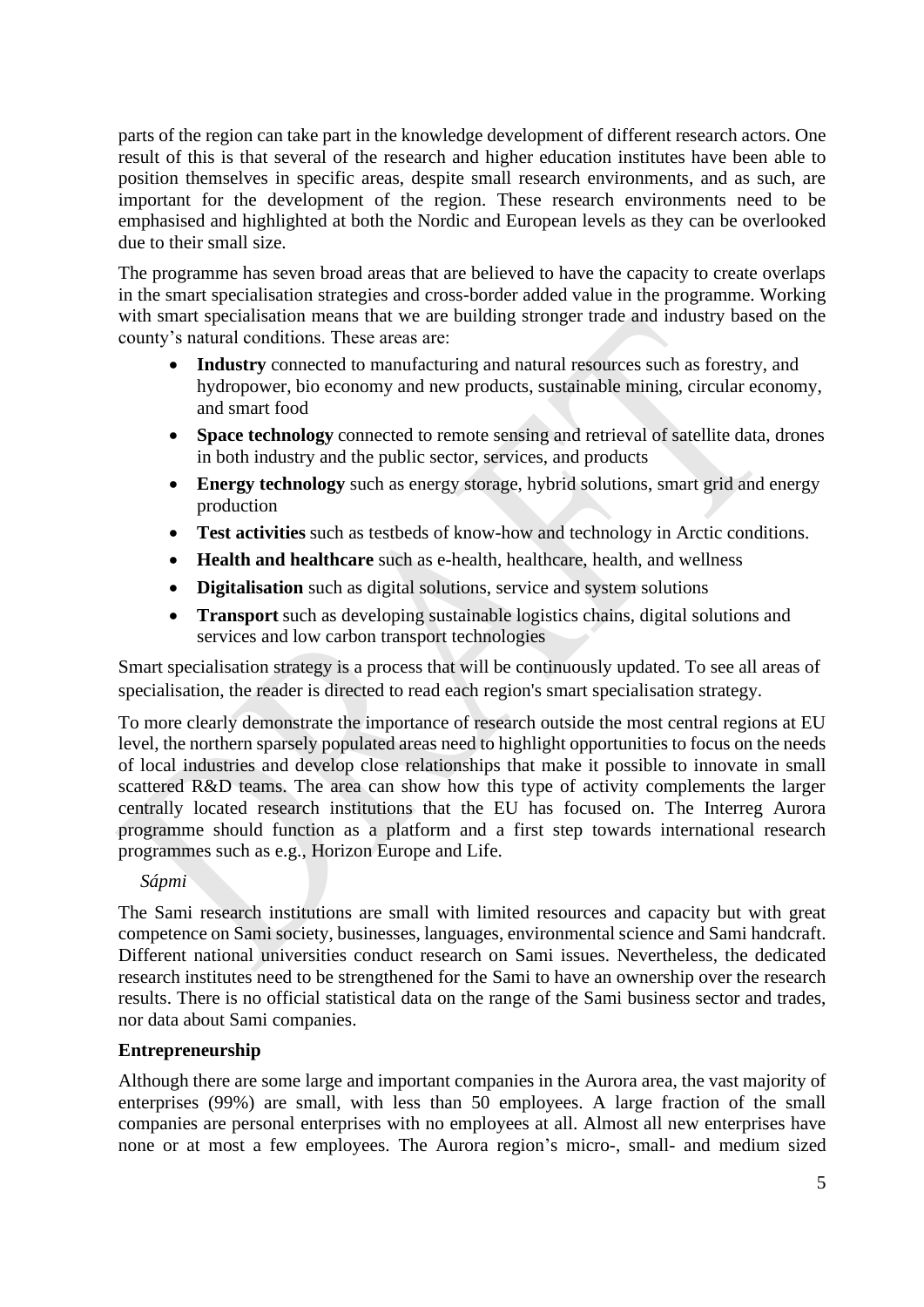enterprises (MSME's) and start-ups are a key to the twin transition to a green economy, to creating decent jobs, and to supporting our communities. To support them in realising their full potential, we need to make the region the most attractive place to start and grow a business.

The large proportion of MSMEs means that companies must collaborate across borders to gain access to knowledge and other resources to strengthen their competitiveness on the market. Increased collaboration between both new and developed companies, as well as across industrial sectors, is particularly important to find new business opportunities and develop collaboration for increased profitability.

Companies in the region need to take advantage of the opportunities that exist in new markets and thus it will be important to minimise border obstacles. Future opportunities for increased competitiveness can also be achieved through skills development, product development and further processing of products. A good capacity for innovation and renewal is crucial for regional competitiveness. Prerequisites for the development of regional cross-border innovative environments thus need to be strengthened, as well as the promotion of entrepreneurship and the degree of internationalisation of companies and the development of a more diverse business community that includes new industries, and through new business models, women entrepreneurship and diversity in entrepreneurship.

There are still marked differences between gender in entrepreneurship, board memberships and leadership positions in companies. About 70% of entrepreneurs in the Swedish and Finnish parts of the programme area are men. However, the gender differences are much more marked in stock companies than in personal enterprises. In Northern Norway, 63% of new personal enterprises are being started by men, and 80% of CEOs and board members of stock companies are men.

Entrepreneurship has an important role to play in encouraging under-represented groups to see entrepreneurship as a good career opportunity. When there is a clear link between industry, businesses, networks in the programme area, or societal challenges related to the world in which young individuals will grow up, young people's interest in working with entrepreneurship and business is strengthened. Research shows that this has the potential to increase women's interest in science, technology and innovation.

Organisations promoting youth entrepreneurship are seeing a growing need to work in a more targeted way with sustainable entrepreneurship and circular economy, whose business models are based on reusing, repairing and treating waste as a resource - doing more with less. Young entrepreneurs thus need to be supported with knowledge and resources to identify concrete problems and come up with sustainable solutions.

MSMEs in the programme area are experiencing consequences of the Covid-19 pandemic. This affects the entire scope of the business community but has not least affected the tourism industry. The tourism industry has also been particularly important for a varied labour market and for maintaining attractive services and cultural offers, which are often larger than the local population indicates. This has resulted in a specific effort in the Aurora programme to tackle the challenges due to Covid-19 within the culture and tourism sector.

### *Sápmi*

Traditional Sami livelihoods like reindeer herding, fishing, *duodjii* (Sami handcraft), and agriculture are the cornerstones of the Sami culture and important for employment in Sápmi. The Sami area has a low percentage of private businesses. Public sector is important for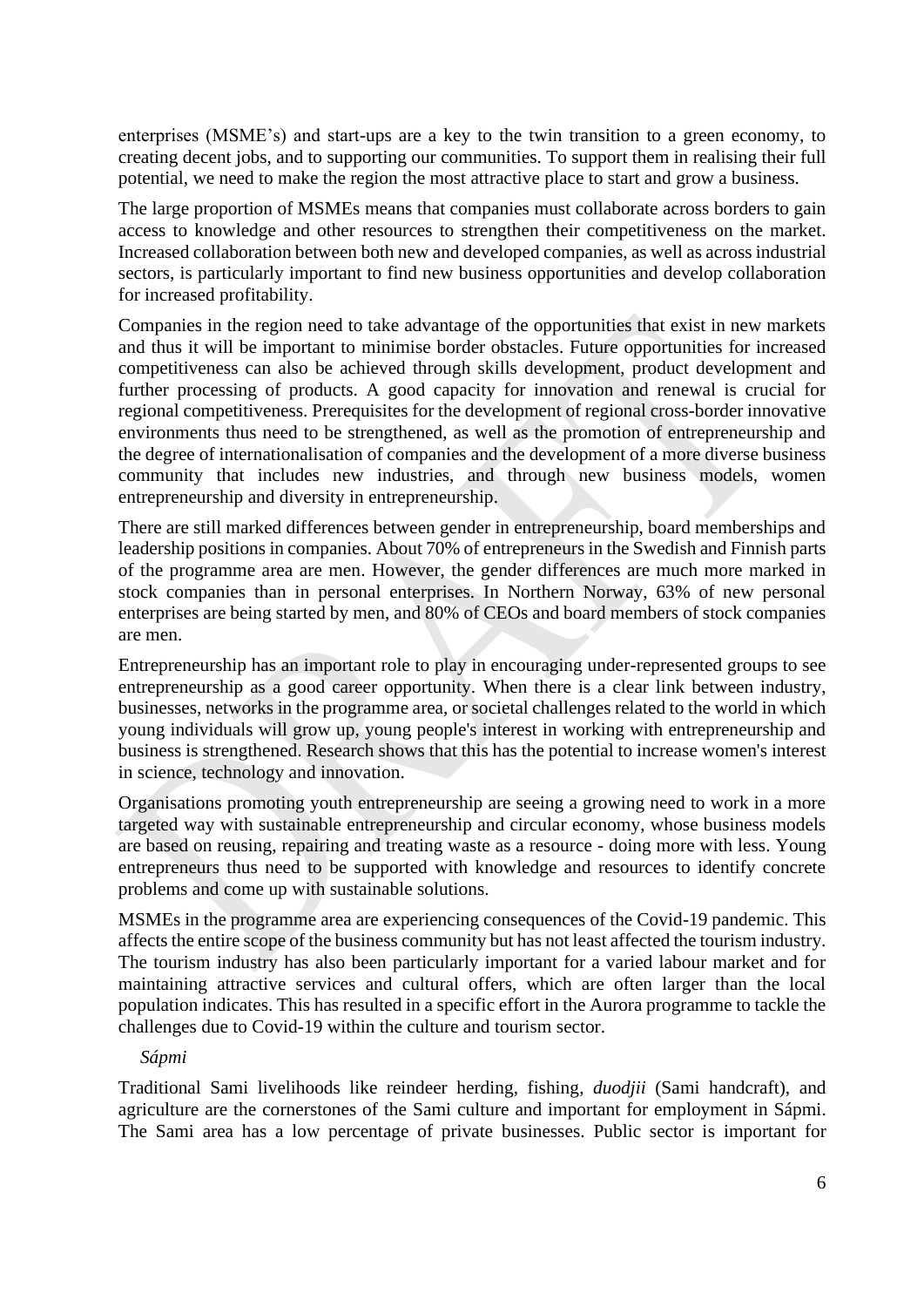employment, particularly in municipalities with Sami institutions. Most of the private businesses are micro companies with one or two employees.

### **Climate change adaptation and risk prevention**

Climate change doesn't know borders. The green transition and sustainable use of natural resources and adaptation to a different climate, as well as international initiatives such as the EU Green Deal, the EU climate change strategy and EU strategy on adaptation to climate change, are highly prioritised. Since the area is partly very industrial it has a significant effect on the programme area. To prevent and adapt to issues like the impact of climate change on, for example, biodiversity, traditional livelihoods, and the risk of increased incidence of fires and extreme weather conditions, we need broad partnerships and benefits from cross-border cooperation and collaboration.

The industry structure in the Interreg Aurora region presents a combination of sustainable utilisation of natural resources and initiatives to promote advanced technology. The sustainable use of natural resources needs to be defined and developed in the context of and in relation to other livelihoods e.g., tourism and traditional Sami livelihoods.

Climate change is affecting all sectors of society, not least those sectors that are wholly or partly dependent on functioning ecosystems and ecosystem services, such as tourism, agriculture, forestry, and Sami traditional livelihoods. Actors in the Aurora region need to find ways to adapt to the new reality of a rapidly changing climate while still ensuring the survival of their livelihoods.

Cultural and natural heritage can also be affected and damaged by climate related events, with UNESCO having identified climate change as one of the main risks to World Heritage. The World Heritage Committee suggests making a plan for adaptation to a changing climate, with the World Heritage Sites potentially being pilot environments for innovative solutions and climate research on natural and cultural heritage, and for developing tools and risk management plans to support management that can benefit other natural and cultural environments.

### *Sápmi*

The abovementioned impacts of climate change on the Arctic and its environment also affect the Sami society, Sami culture and well-being, and traditional livelihoods such as reindeer herding, fishing and hunting. Commercial and extensive use of Sami lands and waters for industry, infrastructure and extraction of natural resources are already imposing great challenges to the Sami people and their rights. The impacts of climate change as cumulative effects must therefore be understood in this context and addressed accordingly.

The consequences of climate change and the threats and challenges they create are experienced by Sami reindeer herders, fishers, and hunters first-hand on a daily basis. One example is unreliable (thin, irregular or non-existent) ice sheets on lakes and rivers which prevents or increases risks when fishing and using the ice for transportation. Another example is the increased practice of reindeer herders having to supplementarily feed reindeers in enclosed pens during winter due to ice-covered grazing lands - a practice deviating from traditional free-range reindeer herding. Increasing temperatures moves the tree line further up the mountains and thus decreases the space and habitat for mountainous species in the Scandes. Cross-border collaboration to develop Sami climate change adaptation plans and strategies to assess and avoid risks are ways to address these challenges.

Living close to nature and working in the Arctic landscape, indigenous peoples such as the Sami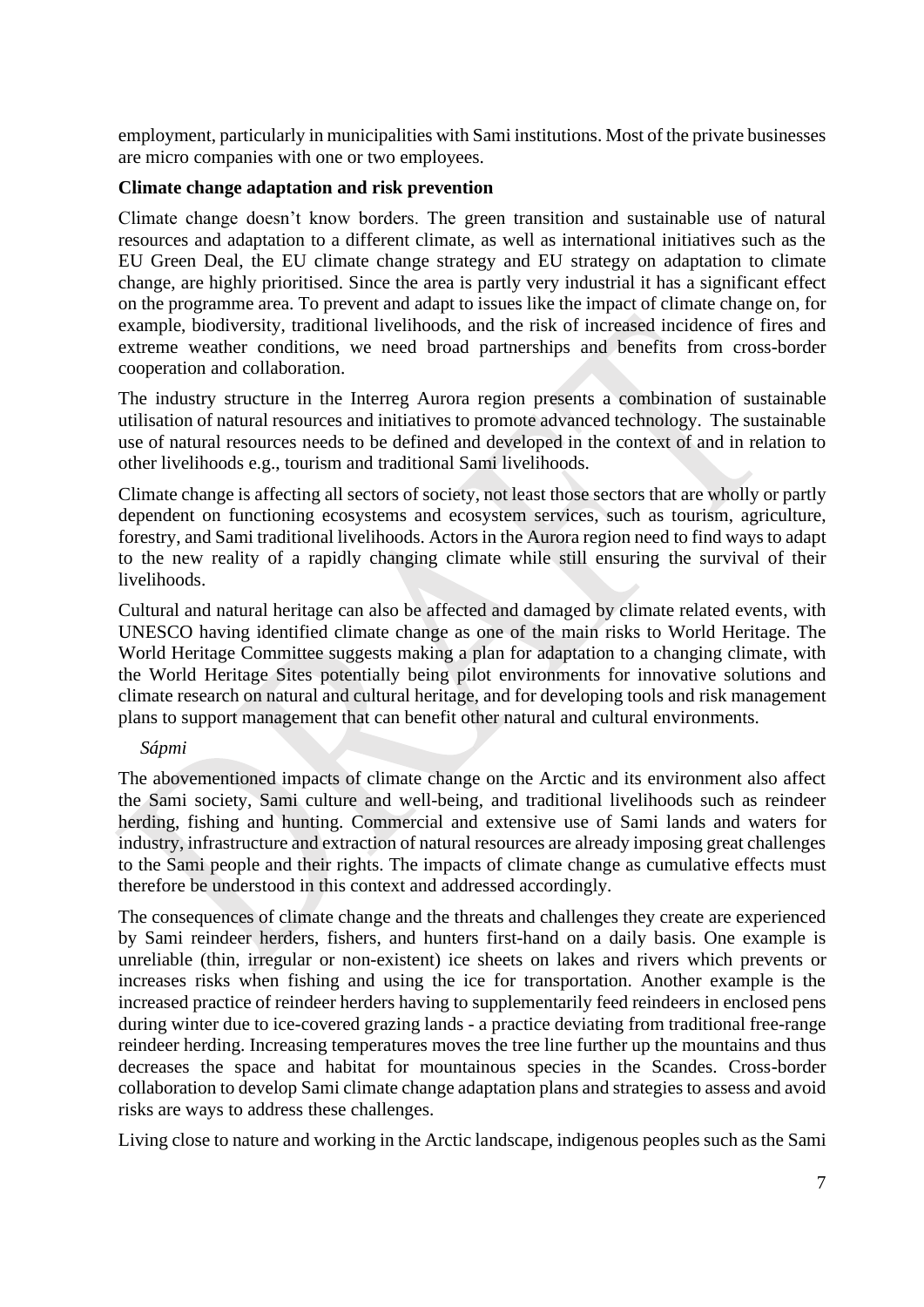are not only witnesses to the effects of climate change. They are also experts on how to address these effects and undertake measures to adapt to and prevent them. Although *árbediehtu* (Sami traditional knowledge), which includes Sami values, practices and holistic understanding of the interlinkages between people and nature/environment, plays a key role in mitigating and adapting to climate change, it is not currently recognised or included adequately in decisionmaking or the development of climate policies and strategies.

### **Protection and preservation of biodiversity and green infrastructure**

There is a large number of Natura 2000 sites and nationally designated areas of protection, including several important trans-border natural areas and connected cross-border ecosystems in the region. There are also a large number of 'Ramsar' sites (internationally important wetlands) within the region, including both coastal and inland sites in all three countries. However, most of the area is not protected by law or voluntary provisions.

The Aurora region includes substantial terrain, which is rated high on the Wilderness Quality Index, with northern Norway, Sweden (Norrbotten) and Finland (Lapland) in particular containing large areas that are part of the top 10% of the unmanaged areas in Europe.

There are multiple rivers and water courses that ultimately (in almost all cases) flow into either the Baltic Sea via the Gulf of Bothnia or, in fewer cases, into the Barents and Norwegian Seas, and thus are of key importance to the quality of the surrounding seas.

Around the Baltic Sea in the programme area and in the border region between Norway and Finland, the rivers have a high recreational benefit for the sport fishing and for the tourism industry, because of the unregulated rivers without hydropower plants. On account of these regulations e.g., the Torne and Kalix rivers together produce 90% of the wild salmon stock in the whole Baltic Sea.

Changes in vegetation and the presence of invasive species can lead to unforeseen changes in the behaviour and movement patterns of animals this in turn can have effects on e.g., agriculture and forestry, as well as outdoor life and tourism industry.

*Sápmi*

Biodiversity and healthy ecosystems are crucial to Sami ways of life, culture, languages, food systems, health and wellbeing and livelihoods. Fragmentation of green infrastructure, decrease of habitats, flora and fauna, invasive species such as the contorta pine affect all of Sami society. Especially visible are the impacts of biodiversity loss on reindeer herding, hunting and fishing as important parts of Sami culture and sustenance, food security and related rights.

A long-term perspective and a sustainable way of life have always been the basis for the traditional livelihoods. Through combined use of traditional and modern trades and intergenerational transmission of traditional knowledge, this is still embedded in the Sami land use and culture. Sami customary sustainable use and *árbediehtu* are thus important contributions to land and water biodiversity conservation and protection and must be recognised as such in decision-making and management related to biodiversity.

Areas managed by the Sami under various types of tenure or access regimes are facing growing resource extraction, commodity production and transport and energy infrastructure, with various consequences for local livelihoods, health and well-being. Strengthening of inclusive governance models and community-based management as well as safeguarding Sami land rights are key to the protection and preservation of biodiversity and green infrastructure.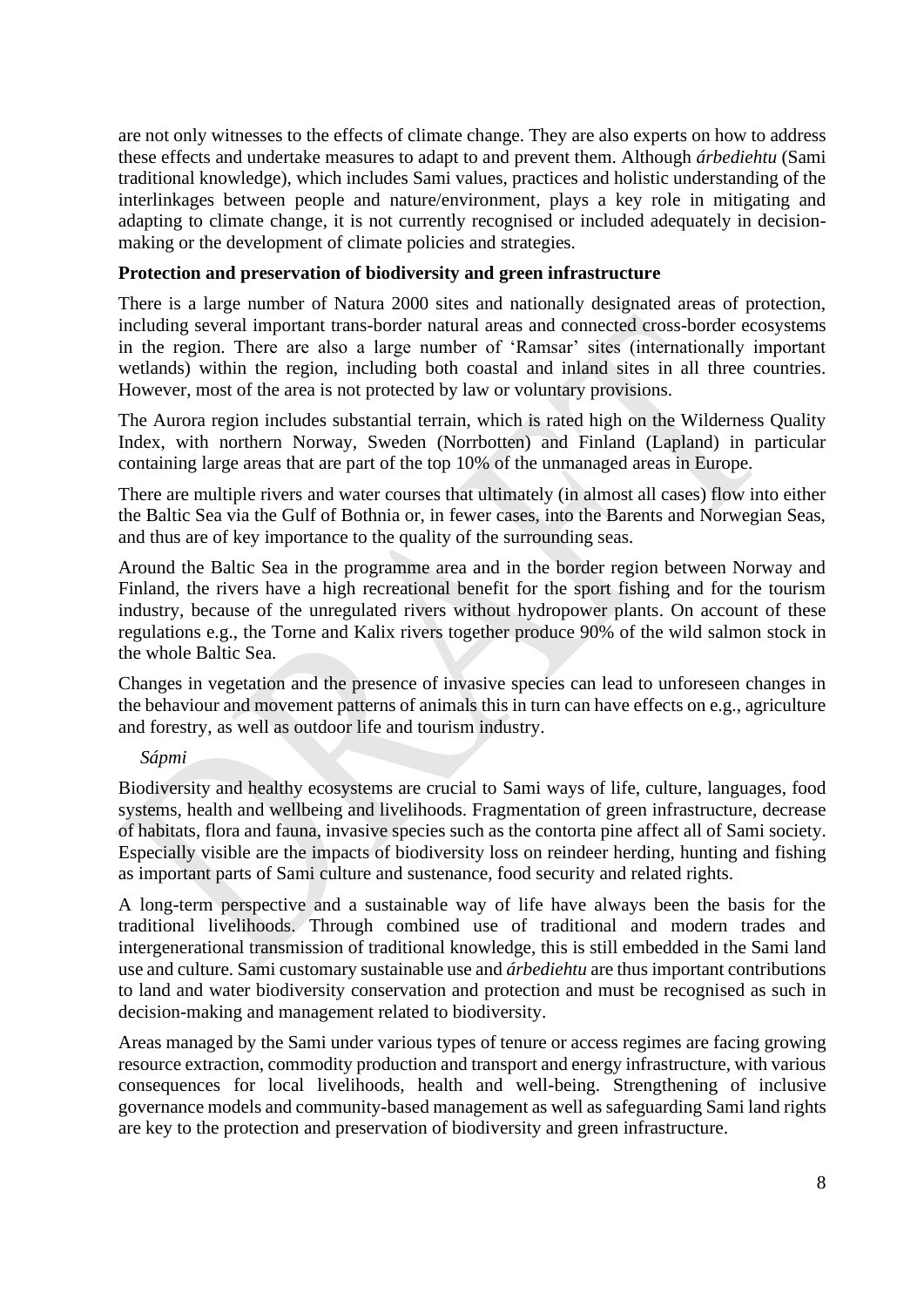### **Transportation and traffic chains**

Even in the sparsely populated areas, most of the population, businesses and industries are concentrated in urban areas. Most of the travel and transport is within these urban areas, between hinterland and the cities, or commutes into cities.

Mobility is about much more than just getting from point A to point B. It means being able to access education, culture, and employment, using safe, efficient and environmentally friendly transport options. Mobility means the ability to participate in society and to have a functioning region. The way we use transport is rapidly changing; we need sustainable and green innovations and new concepts for combining different means of transport. We want to develop our region and retain the current population as well as making it possible for more people to live and work here. This includes encouraging people to live in rural areas in order to turn around the rural decline and increase attractiveness. Accessibility in the form of efficient urban-hinterland connections is essential for this scenario to work.

Even though the Aurora region is sparsely populated and has few urban nodes, the region is on the rise and there is a will to develop and prosper. The region is in many ways a frontrunner for the green transition, with its emphasis on environmentally friendly technologies, digitalisation, and Arctic knowledge. To promote this development, we need to have strong urban areas that are functioning in our own context: the vulnerable Arctic region.

A transition to more climate-friendly modes of transport within urban areas and between urban centres and hinterlands for both raw materials, goods and passengers means that the entire transport chain can adapt to the same emission-reducing goal.

### **Education, training and lifelong learning**

The counties in the programme area lag behind the rest of their respective countries when it comes to people with higher education. There is a large difference in the educational level between urban and intermediate municipalities, where institutions for higher education are located, and rural municipalities. The proportion of people with a higher education (completed in Norway/Finland, started in Sweden) is 15-25% higher in the most urban municipalities than in the most rural. Across the region, women are more highly educated than men.

In order to meet future opportunities and challenges, based on technology, globalisation, urbanisation, environmental responsibility and demography, it is necessary that the labour market can be adapted. The region's business, public sector, labour market, education and integration stakeholders must thus work together to ensure that the right skills are available. Structural transformations always place demands on the workforce's adaptability in the existing workplace, on the conditions for the individual's adaptation and on labour market policy.

The region is characterised by long distances to education centres and activities should encourage the educational providers to focus on improving access to cross-border education by providing digital learning environments and methods.

Uncertainty about languages, negative perceptions about working cultures in the neighbouring country, lack of knowledge about labour markets in other countries, lack of social networks across the border, and confusion about the rules that apply as a cross-border commuter and/or a fear of encountering border obstacles hinder regional migration and employment. Additionally, the rapid shift towards a climate neutral Europe and digital transformation leads to many sectors undergoing technological change. Digital skills are now needed for virtually all jobs.

The transition to a low carbon and circular economy means creating and adapting to new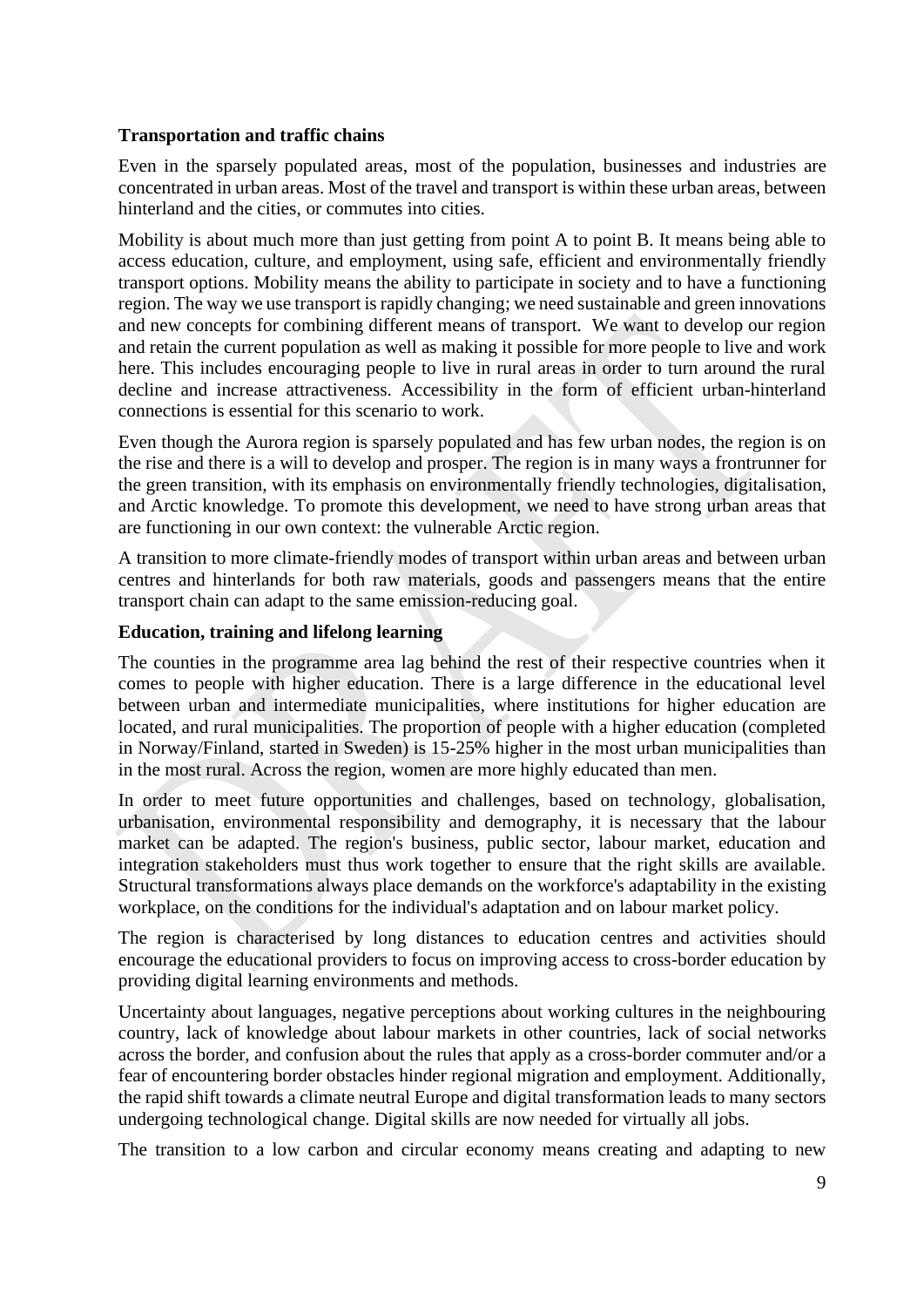business models and job profiles. Developed and diverse skillsets enable people to adapt to unforeseen changes. The ability to develop sustainable and innovative cross-border business models also places demand on competencies in inclusion, attitudes and culture in businesses, and that a diversity of skills, experiences and differences are utilised as assets and opportunities for strengthened competitiveness and attractiveness.

### *Sápmi*

The Sami strive to have control and influence over the Sami traditional knowledge, *arbediehtu*, which is a matter based on international law and its regulations on self-determination. *Arbediehtu* is one of the core elements for the Sami culture, languages, Sami business and health care and the need for knowledge and education is similar for the entire Sami area.

According to experiences from previous Interreg Nord programmes the educational crossborder cooperation within Sápmi is needed. This is in part to enhance and sustain the quality of Sami educations and partly to find out the cross-border synergies and increase efficiency for Sami educational organisations.

The Sami languages are identity markers and carriers of attitudes, knowledge and experiences, and are therefore an important area of development for Sami society. Sami languages are not constrained by national borders and they have common challenges for survival. The Sami areas are in huge need of competence in the different Sami languages and cultures, particularly in the public sector like healthcare and education for all ages. The possibilities to receive higher education taught in different Sami languages and adapt to the needs of the labour market are limited.

### **Culture and sustainable tourism**

Creating a desire to travel for national and international visitors, the tourism industry contributes to maintaining important infrastructure and to the development of viable and attractive local societies. The industry is an important engine for job creation, services and housing in many of the regions in the Aurora programme area.

The recent dramatic downturn of international tourism caused by the Covid-19 pandemic puts tourism in a new, unexpected situation. For example, in the Interreg Nord area, during the year 2020, the number of overnight guests decreased by 30%. After Covid-19 subsides, it will be even more important to rethink tourism in a sustainable way, which will take into account both the local communities and environmental values.

Sustainable tourism is a tourism that takes full account of its current and future economic, social and environmental impacts, addressing the needs of visitors, the industry, the environment and local communities. Tourism prior to the coronavirus crisis developed rapidly, albeit in different growth paces across the programme area. While tourism brings important benefits to many northern communities, the potential risks to the delicate Arctic environment and to traditional ways of life through over-tourism at certain destinations cannot be ignored.

The attractive but fragile Arctic climate and environment, natural phenomena and cultural diversity are the key factors that attract tourists to the region. Tourism and culture sectors create opportunities for employment.

Culture and arts support social development in communities, increasing the feeling of belonging and the social identity in many kinds of associations and networks. In addition to increasing employment, arts and culture have a non-economic integral value to human beings. It is important to support opportunities for societal wellbeing, whether they are provided by leisure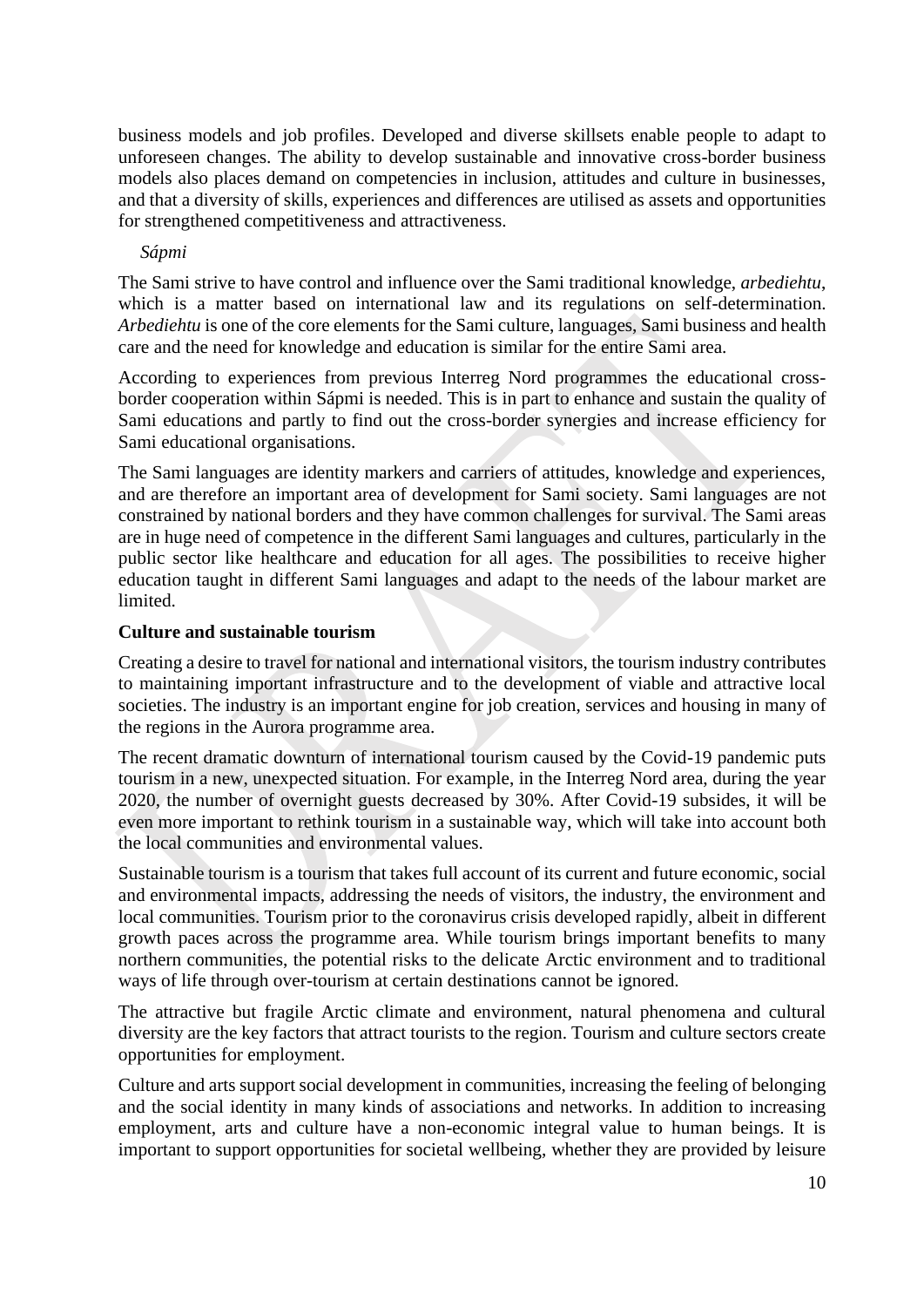time interest groups or produced professionally.

Some of the prerequisites for further developing sustainable tourism lie in increased professionalisation, marketing and the availability of experiences. Accessibility is still an important factor for the development of tourism: not only for the export but also for the local communities and domestic tourism.

Culture covers all arts and artistic impressions, habits and traditions: cultural history, heritage, and environment; dance; theatre; music; visual and performing arts; language; literature; film; museums; and archives. Contemporary cultural industry is today characterised by easy access with broad visibility, with digitalisation and artificial intelligence used as tools.

Intangible cultural heritage can include traditions, customs, and usages that have been passed down through generations, such as various forms of crafts, rituals, music, and stories. Intangible cultural heritage is beyond national borders; it is constantly alive and changing.

The programme includes three countries with indigenous people and minority language groups with multiple cultures and languages. This in itself is an asset that the programme area should seek to benefit from. The culture of the Aurora region is also an important driving force to strengthen people's creativity and create local and regional cohesion. Just as it is important to communicate and animate the regional community in language, traditions, and cultural heritage, it is also important to create preconditions for the development of future common cultural heritage.

Traditional livelihoods and utilisation of nature are integral part of cultural values, and the loss of traditional knowledge is seen as a prominent threat and challenge in the programme area, especially in a shrinking and aging society. Attractive, vital local communities where people want to live are composed of diverse cultural offerings, including nature, art, and locality. The joint action creates a sense of togetherness which fosters social inclusion. Culture in the programme area is already transnational: created by and continuously modified by crossborder networks. In the region, there are conditions for artistic creations that explore new areas, transcend boundaries and make various aspects of our existence visible.

Cultural and creative industries can include architecture, visual arts, media and communication agencies, arts and crafts, photography, film and TV, literature, music, press, performing arts, games and gamification, and tourism.

Companies in the cultural and creative sector contribute to new possibilities and the development of other industries such as nature-based industries. They are also strengthening the conditions for the companies in the tourism industry by contributing to attractiveness and experience values in places. The creative industry and innovation have a strong impact on economic growth in the Aurora region and is important for expanding the labour market, contributing to equality, increasing the power of innovation and diversification, strengthening the region's business life and contribute to attracting a variety of talents and professionals to the region.

### *Sápmi*

The Sami tourism and experience industry are growing both locally and globally and the Sami hospitality industry has great development potential. There is generally a strong will for an increased Sami involvement in tourism that produces attractive fishing, eco-, cultural and nature tourism of high quality and with sustainability and consideration for nature's resources in focus. That is why it is important to ensure the quality of Sami tourism and its products.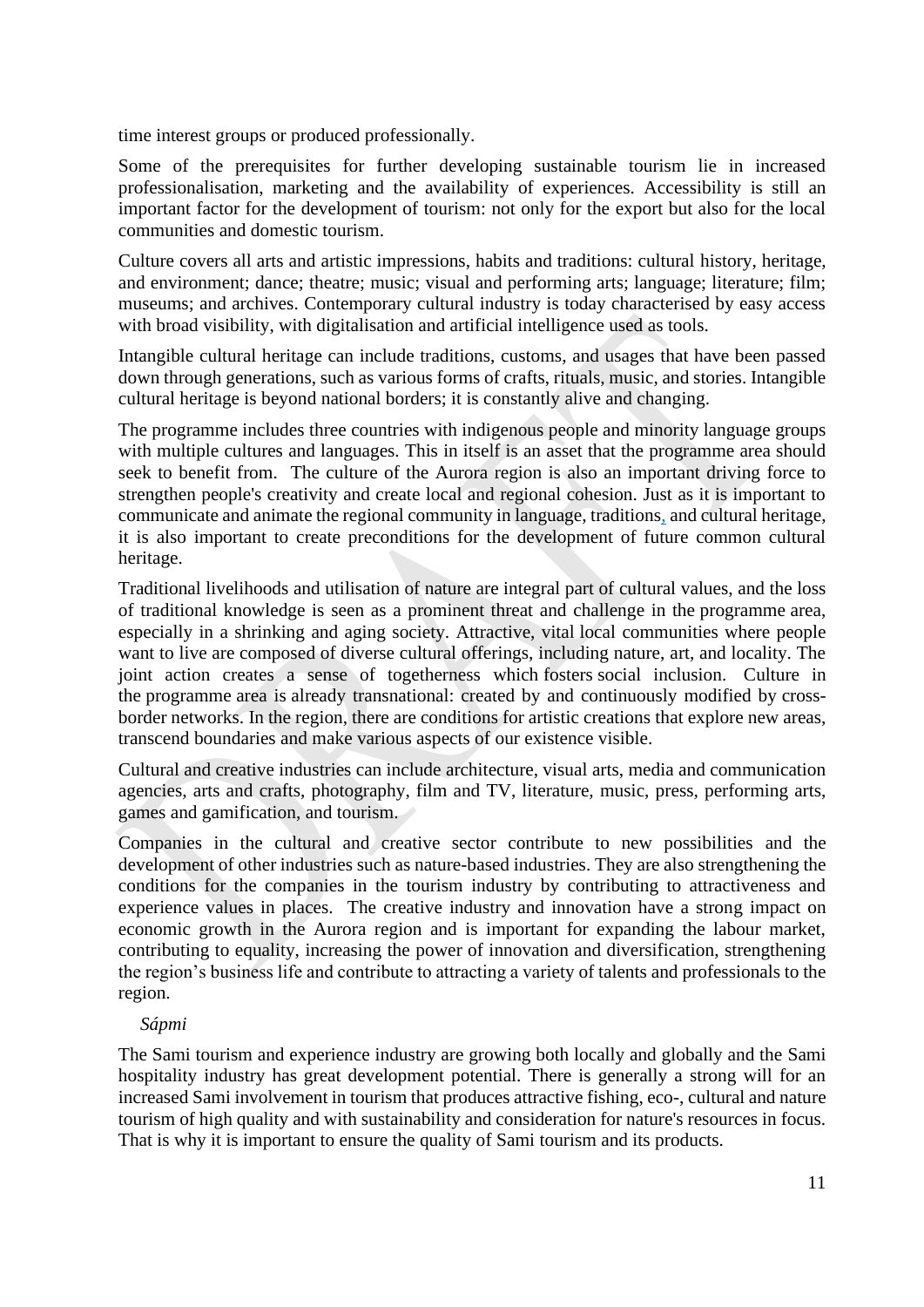Development of *arbediehtu* means, transferring the knowledge, which is linked to the traditional Sami livelihood, within Sami businesses and livelihoods. The central part in this transformation is also the Sami languages and the interaction with nature. *Arbediehtu* is the core element for the Sami culture, languages and for the Sami businesses.

### **Building the fundamentals for cross-border cooperation**

Cross-border cooperation cannot be done in isolation. There is a need for a dedicated crossborder strategy that is based on reliable data for cross-border regions, which is politically supported and which has undergone a wide consultation with relevant stakeholders. It is a useful exchange forum and a necessary step for sustainable and structural cooperation According to the socio-economic analyses, the structure of the institutional capacity in the programme area is varied. Due the long distances, lack of critical mass, and ageing population, cross-border cooperation is the key element to strengthen the institutional capacity in the area. During the stakeholder hearings of the programme, the public organisations (e.g., universities and municipalities) addressed their interests and ambitions to deepen their cross-border collaboration.

Civil society builds bridges between citizens and authorities and plays a major role in development processes by promoting reforms and guaranteeing inclusive processes. People-topeople projects could be good instruments to involve civil society for regional development.

Good and efficient catalysts in the cross-border cooperation and cross-border development are the cross-border entities and committees of the Aurora region. Those organisations possess valuable knowledge of cross-border impediments and ideas for further development steps towards better cross-border governance.

Cross-border accessibility is still a major barrier across most EU borders, yet cross-border accessibility is a prerequisite for functioning cross-border regions. In the sparsely populated Aurora region with its long distances, cross-border connectivity is not yet sufficiently developed. Legal and administrative frameworks from both sides of the borders make the creation of joint solutions for improving mobility across national borders a challenging task. The relevant Border Orientation Papers point out the importance of the improved connectivity, especially east-west connections, and this is still an important theme for the Aurora programme. There is also a need for increased cooperation between regional and national authorities in order to achieve an accessible and attractive region.

The Covid-19 pandemic has shown that we are not fully capable of making coherent decisive actions to deal with the crisis. The challenges we have been faced with during the Covid-19 pandemic are reminiscent of each other and therefore it is useful to examine how the collaboration could be further deepened.

Through the experiences from the previous programmes, it has proved challenging to make real changes in the cross-border cooperation concerning, for instance, the labour market and health issues. This is largely due to administrative and legal obstacles and a lack of common understanding. Previous programme and stakeholder analyses have also shown that there is a high threshold for each other's educational systems. We are still not fully accepting each other's curricula and certificates, which is one of the fundamentals for the common labour market.

In order to have good public policies, these should be based on evidence, such as data, statistics, studies, and mapping. While the data and statistics are generally available at national level, it is not always the case at regional and local levels and even less so at the cross-border local level.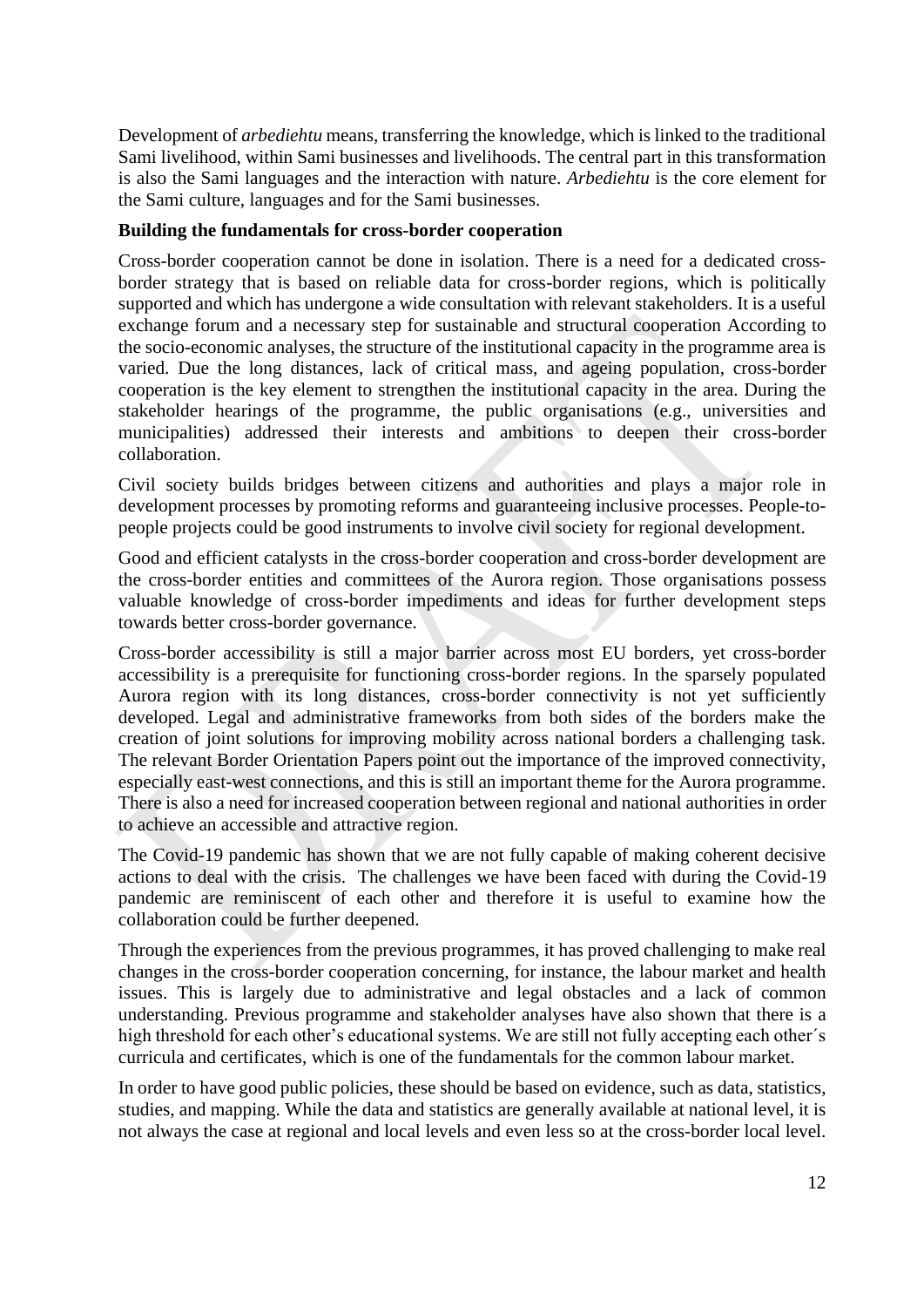In addition, the regional data available is seldom uniform and comparable between the crossborder regions. Harmonising data across borders is necessary for a well-functioning society in the broadest sense of that term. It can also be crucial for understanding the impact of stopping mobility and cross-border commuting. At present, we do not even have reliable statistics on border commuting.

### *Sápmi*

The Sami people have made significant efforts to maintain and strengthen their self-governance and bonds across the national boundaries and to advance their interests as one people, as demonstrated by the establishment of the Sami Parliaments and through the development of cross-border institutions and initiatives such as the Sami Parliamentary Council (SPC) - a cooperative body for the Sami Parliaments of Finland, Sweden and Norway - and the Saami Council -a non-governmental organisation that promotes the interests and human rights of the Sami people across borders.

Despite these initiatives, the Sami Parliaments are mainly advisory bodies with limited autonomy and decision-making power, with the political influence of the Sami Parliaments varying between the three countries. The limited resources of Sami organisations are a significant obstacle towards increasing involvement in different political, economic and administrative processes at all levels. Furthermore, there are differences between the countries which might limit cross-border cooperation even in traditional areas of cooperation. Ongoing barriers such as administrative and legal obstacles persist in the cross-border cooperation between Finland, Norway and Sweden on the matters affecting Sami groups, e.g., with traditional livelihoods, education and social and health care services. There is also no sufficient data about Sami well-being or fulfilment of rights and there is a lack of statistics on the educational level of the Sami population.

### **Lessons learnt**

The overall goal with the two programmes Nord and Botnia-Atlantica 2014- 2020 was to strengthen the competitiveness and attractiveness of the respective programme area. The two programmes differed from other European regions due to its Arctic features with cold climate, polar nights, vast natural areas and abundance of natural resources. Challenging conditions, but on the other hand opportunities for innovative and creative cross-border cooperation.

One geographical difference between the former two programmes was that while in Nord there were land-borders between the three participating countries, there was a sea-border between Finland and Sweden in the Botnia-Atlantica programme and no border between Norway and Finland. The difference in geography between the north and south of the new programme area of course affects the type of cooperation that can be realised in the different parts of the programme geography, and how the cooperation is brought forward. For example, when looking at cooperation related to health-care, in the north you can bring patients cross-border for healthcare, while in the south cooperation is more on a strategic level for example how to use the ambulance-helicopters cross borders and how to exchange experience when it comes to treating patients etc.

A great number of applications during the calls, indicates the need and interest for cross-border cooperation in the programme area. Actors in the innovation system, as well as environmental authorities, have enhanced their capacity to participate in different initiatives on the European level. In the former Nord-programme SMEs have successfully been involved in project implementation, both in research and innovation cooperation and for example by creating a joint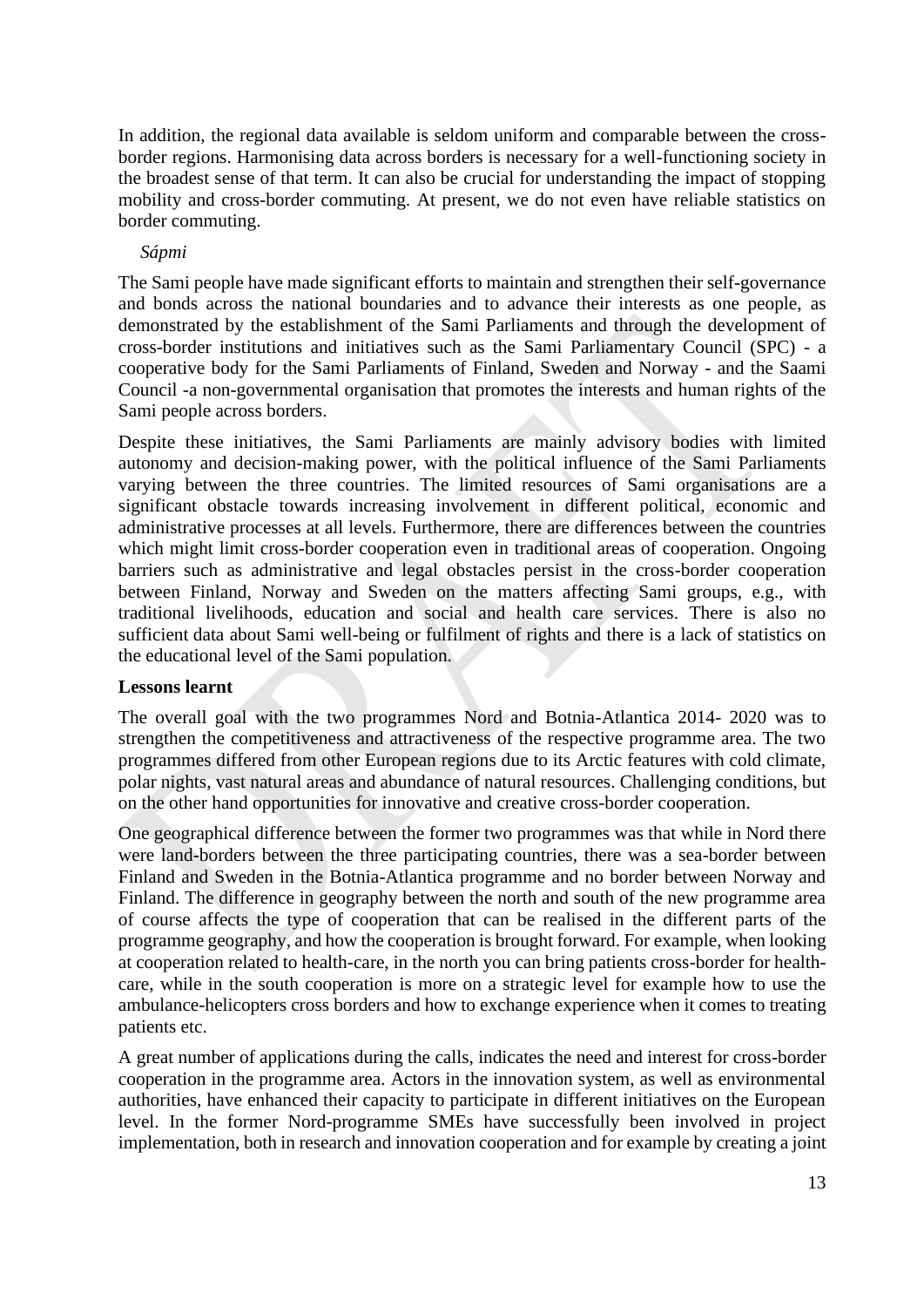tourism brand – Arctic Europe. Example of a creative cluster of SMEs that has been working cross border in former Botnia-Atlantica is a cluster within the gaming industry.

Both programmes have also worked actively to develop the common cultural heritage, for example by highlighting the World Heritage sites of the programme areas.

The former two programmes have had slightly different approaches to environmental issues, but both have been successful tools for environmental actors to develop common initiatives. By cross-border cooperation the environmental favourable status and restoration have achieved a greater impact. Cooperation in biotech has also been of great importance for the area.

In the Nord-programme cross-border cooperation in joint labour market initiatives have increased access to networks, knowledge and various skills within several areas and industries. This has not been an area of cooperation in Botnia-Atlantica (the lack of land-border between Finland and Sweden can be an explanation for this) that instead the programme has had projects in transport in order to support the important link from Norway to Finland in the programme area.

According to the evaluation of the Nord-programme (Kontigo 2018) there is a good balance in the project portfolio between innovative projects, driven by small and creative actors and projects with larger, more experienced actors and cluster initiatives. The projects in the programme have had a clear and active cross-border perspective with partners working with common goals and joint communication.

The Botnia-Atlantica programme has generated results in line with the ambitions that were set in the programme document. On a general level the results are above all development of methods, increased knowledge and cross-border networks, which is one important contribution from the programme according to the evaluation of the programme (Oxford 2020). One conclusion from the evaluation was that projects that were clearly defined thematically, geographically and/or has clearly defined their target groups, more easily reached their goals.

The sub-area Sápmi, a part of the former Nord-programme, holds the only indigenous people of the European Union, the Sami people. Interreg has made an important contribution to developing structured cooperation between the Sami populations and strengthened the crossborder Sami community. Through the programme the Sami actors have got opportunities to solve their common challenges for example by enhancing the visibility of the Sami languages, cultural heritage and traditional knowledge as well as developing joint educational initiatives for the needs of Sami industries.

The Nord-programme has had difficulties in receiving Sami applications/projects within the fields research and innovation as well as entrepreneurship. The few Sami projects within entrepreneurship have dealt with tourism, cooperation between museums and development of methodologies for reindeer slaughter.

The implementation of the two former programmes has achieved successful results and the quality of projects has been on a high level. The structure of the programmes has been able to predict the most important development areas for the regions.

### **Implementing EU strategies**

The Interreg Aurora programme 2021-2027 has an important function in linking the Green Deal strategy with national plans and the regional and local development plans in northern Sweden, Finland and Norway. The Interreg Aurora programme also has a number of potential areas for cooperation that can be linked to the EU's macro - regional strategy for the Baltic Sea Region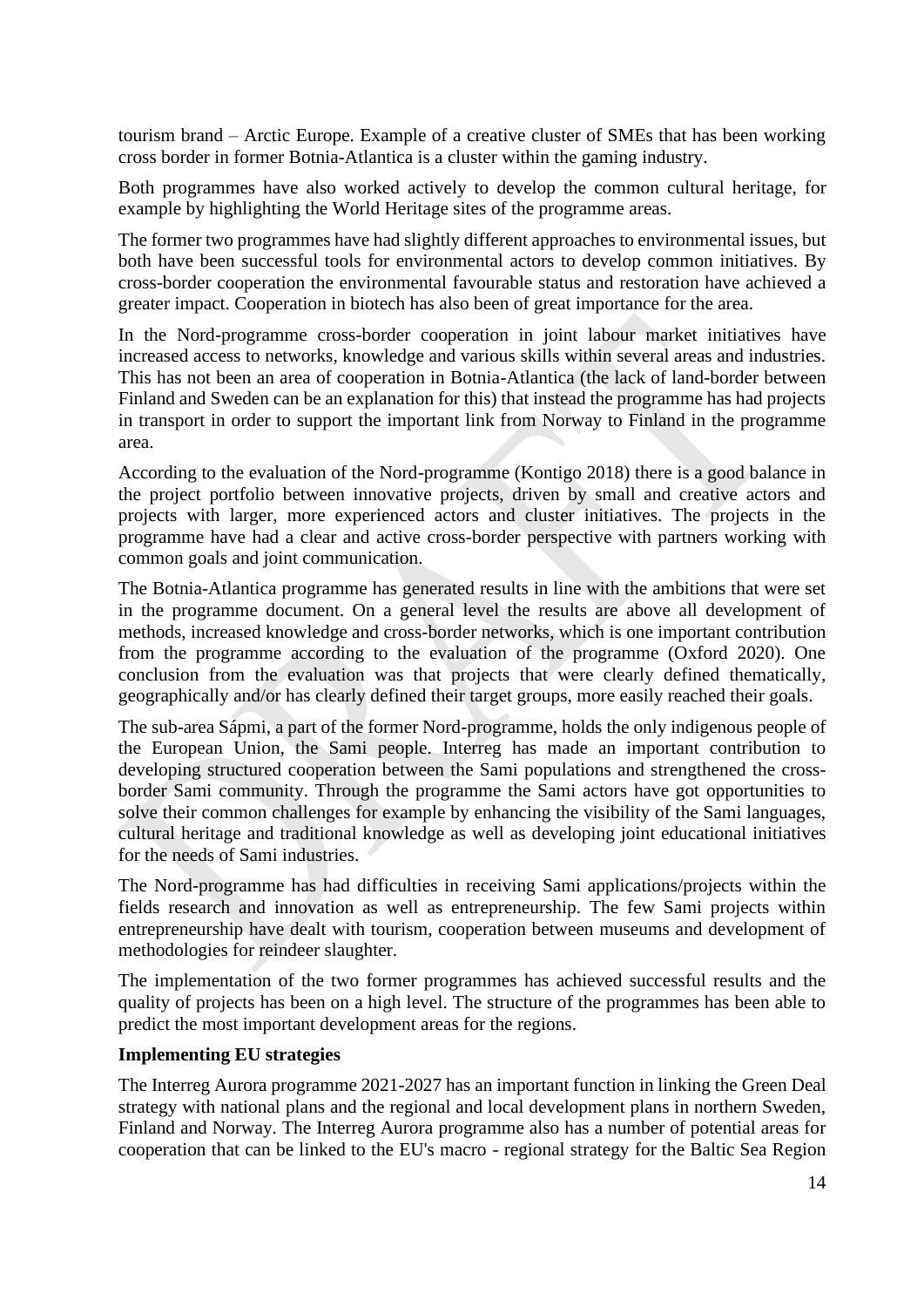and The Joint Communication on an integrated EU policy for the Arctic. Part of the Interreg Aurora programme covers the Arctic, an area that offers both challenges and opportunities that may affect the lives of European citizens in future generations. With these challenges and opportunities also comes a responsibility where the EU wants to contribute responsibly through its funding programmes.

Through the Interreg Aurora programme, the EU can, among other things, promote the sustainable development of the region's environment, natural and cultural heritage and contribute to a good living environment for residents in the region. The programme will implement the revised Action Plan of the EU strategy for Baltic Sea region (EUSBSR). Actions in the Interreg Aurora programme are often cross-sectoral and their scope can serve several EUSBS objectives, sub-objectives and policy actions.

### **Arctic cooperation and synergies between other programmes**

The contribution of EU programmes to the goals of the EU integrated policy on the Arctic builds on the joint communication on the EU Arctic Policy (2016) that sets out mechanisms for enhancing the collaboration and coordination between different programmes. One concrete mechanism is a network of managing authorities and stakeholders of the regional development programmes in the Arctic, the network has been coordinated by the Northern Periphery and Arctic programme.

Both Interreg Botnia-Atlantica and Interreg Nord have been active in the network during the past programme period and Interreg Aurora will continue with the cooperation even in the next programme period. The success of the Arctic network is dependent on the active involvement by all the programmes working in the Arctic. In the new programme period third countries participating as equal partners in the Arctic programmes should be closer involved in the Arctic cooperation.

The cooperation has so far facilitated exchange of information, joint and coordinated programme events and representation at larger Arctic and European conferences. Another positive example of the cooperation has been the yearly Arctic Award -project competition, an important and positive way of enhancing visibility and awareness of the cross-border cooperation in the Arctic and sub-Arctic.

During the programming process the managing authorities for Arctic-programmes have met regularly and exchanged experiences concerning the processes, for example choice of policy objectives and management related questions. This has been very valuable and ensures future co-operation within the Arctic co-operation network.

In addition to the Arctic programmes there will be synergies between Interreg Aurora programme and other regional and national programmes and initiatives. The co-operation between all these programmes and initiatives is especially important when launching the programmes as well as under the implementation phase.

### **Horizontal principles for the transition to sustainable development**

Sustainable development is an overarching goal in Interreg Aurora. The programme has an important function in pursuing objectives and encouraging projects in line with the UN Sustainable Development Goals in Agenda 2030 and the Green Deal strategy. It is essential that sustainable development is viewed as a whole, the transition to a sustainable society requires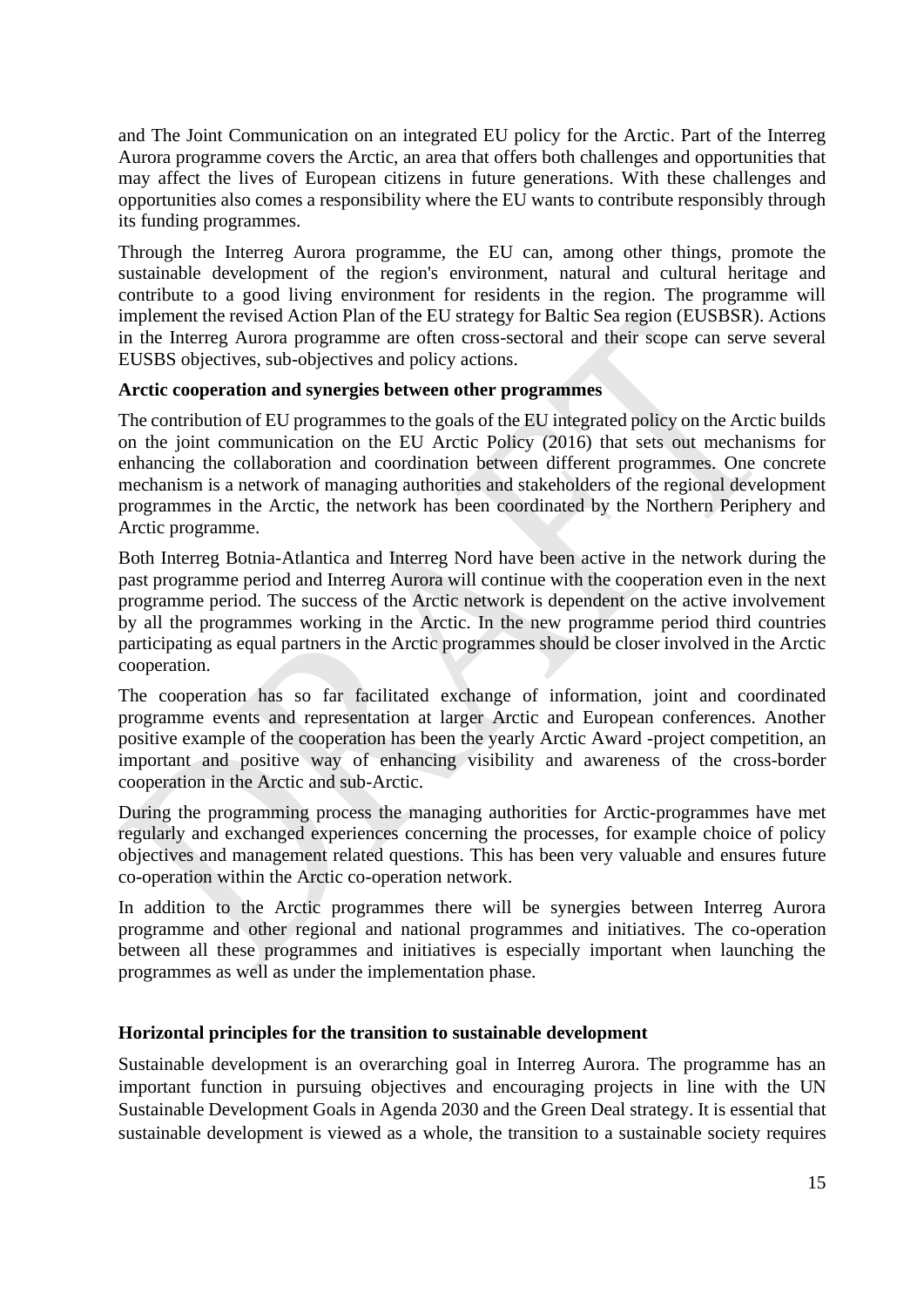new forms of cooperation and practices.

The three dimensions of sustainable development, social, ecological and economic sustainability, will therefore be taken into account as horizontal principles. The aspects are equally important and mutually reinforcing.

Ecologically sustainable development is about long-term preserving the earth's ecosystems, limiting negative environmental impacts and conserving natural resources so that they are sufficient for future generations. It is about using our collective resources in a way that maintains the state of nature, promotes human health now and in the future, and adapts consumption to environmental constraints.

Social sustainability means promoting a society that respects the fundamental rights of all people and fostering a fair, equal, and inclusive society. It is a society with a high level of tolerance and a focus on the equal value of people, which means that people trust each other and are involved in the development of society.

Economic sustainability means using, caring for and maintaining resources to create long-term sustainable economic value in society. It means more sustainable and competitive businesses and more jobs, where growth goes hand in hand with sustainable development. Economic sustainability is about managing and developing human and material resources, without causing negative impacts on ecological or social sustainability.

Sustainable development shall be mainstreamed in programming at all stages, in preparation, implementation and follow-up, aiming for the long-term outcome of a resource efficient, attractive, competitive, and vibrant future for the Aurora region. In cross-border collaboration actors will thus invest in a sustainable society and business models. This should drive the growth of the region and requires innovation and new cross-border collaborations and partnerships to solve complex challenges.

Projects should therefore strive for a performance with low carbon footprint, with equal opportunities for men and women, safeguarding non-discrimination, and inclusion of underrepresented groups, including indigenous peoples and other culturally and linguistically distinct groups originating from the programme area.

Contribution to the horizontal principles according to article 9 of the common provision regulation and therefore the transition to a sustainable society is seen as an assessment criterion, determining how the information provided by the projects in the funding applications is assessed. Projects with a negative impact on sustainable development, equal opportunities, antidiscrimination, and gender equality will not be funded.

A basic requirement is that the projects contribute to the global goals: Gender equality (Goal 5); reduced inequality (Goal 10); Implementation and global partnership (Objective 17).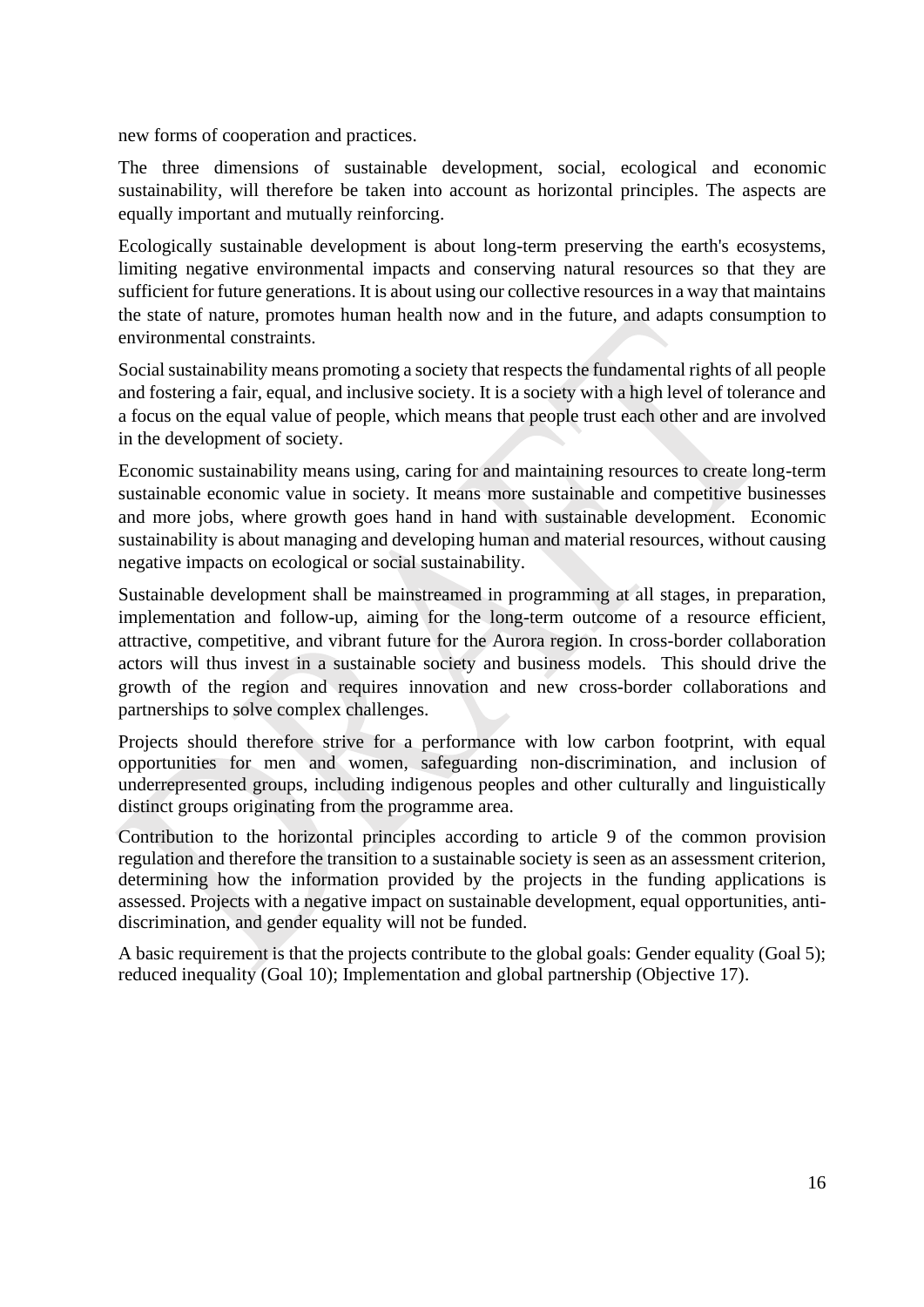# <span id="page-17-0"></span>**1.3 Justification for the selection of policy objectives and the Interreg specific objectives, corresponding priorities, specific objectives, and the forms of support, addressing, where appropriate, missing links in cross-border infrastructure**

| Table 1                                                                                                                    |                                                                                                                  |                                          |                                                                                                                                                                                                                                                                                                                                                                                                                                                                                                                                                                                                                                                                                                                                                                                                                                                                                                                                                                                                                                                                                                                                                                                                                                                                                                                                                                                                                                                                                                                                                                                                                                                                                                                                                                                                                                                                                                                                                                                                                                                                                                                                                                                                                                                                                                                                                                                                                                                                                                                              |
|----------------------------------------------------------------------------------------------------------------------------|------------------------------------------------------------------------------------------------------------------|------------------------------------------|------------------------------------------------------------------------------------------------------------------------------------------------------------------------------------------------------------------------------------------------------------------------------------------------------------------------------------------------------------------------------------------------------------------------------------------------------------------------------------------------------------------------------------------------------------------------------------------------------------------------------------------------------------------------------------------------------------------------------------------------------------------------------------------------------------------------------------------------------------------------------------------------------------------------------------------------------------------------------------------------------------------------------------------------------------------------------------------------------------------------------------------------------------------------------------------------------------------------------------------------------------------------------------------------------------------------------------------------------------------------------------------------------------------------------------------------------------------------------------------------------------------------------------------------------------------------------------------------------------------------------------------------------------------------------------------------------------------------------------------------------------------------------------------------------------------------------------------------------------------------------------------------------------------------------------------------------------------------------------------------------------------------------------------------------------------------------------------------------------------------------------------------------------------------------------------------------------------------------------------------------------------------------------------------------------------------------------------------------------------------------------------------------------------------------------------------------------------------------------------------------------------------------|
| <b>Selected</b><br>policy<br>objective or<br>selected<br>Interreg-<br>specific<br>objective                                | <b>Selected</b><br>specific<br>objective                                                                         | <b>Priority</b>                          | <b>Justification for selection</b>                                                                                                                                                                                                                                                                                                                                                                                                                                                                                                                                                                                                                                                                                                                                                                                                                                                                                                                                                                                                                                                                                                                                                                                                                                                                                                                                                                                                                                                                                                                                                                                                                                                                                                                                                                                                                                                                                                                                                                                                                                                                                                                                                                                                                                                                                                                                                                                                                                                                                           |
| Policy<br>objective 1.<br>A smarter<br>Europe by<br>promoting<br>innovative<br>and smart<br>economic<br>transformati<br>on | Enhancing<br>research<br>and<br>innovation<br>capacities<br>and the<br>uptake of<br>advanced<br>technologi<br>es | 1-Smart<br>and<br>sustainab<br>le growth | The R&D expenditure and share is lower than in the metropolitan regions<br>of Finland, Sweden, and Norway. It is important to strengthen the<br>development around R&D, but also important that SMEs invest more in<br>R&D.<br>The purpose of the cross-border cooperation should be to address<br>commonly identified challenges in the border regions and to take<br>advantage of the opportunities that exist in the border areas.<br>The value of the cross-border cooperation is to build critical mass<br>combining resources to create a greater common potential than exists<br>within the individual region, use each other's competence and<br>complementarities, transfer knowledge and skill across the borders,<br>develop and strengthen networks, build new knowledge and skill together<br>to promote the transition to a green and sustainable economy.<br>The programme should prioritize activities to develop Sami businesses<br>through R&D. Sami businesses have a need for development so they can<br>reach bigger markets. Target groups in the programme must also include<br>micro businesses.<br>The Sami people are defined as one people. The country borders feel like<br>an unnatural separation between Sami communities. To preserve and<br>develop Sami livelihood, businesses, culture, traditions and language, the<br>value is much greater through cross-border cooperation than through<br>regional and local initiatives.<br>Examples of possible activities:<br>Cooperation between research institutes, higher education<br>institutes, businesses and/or public sector to create cross-border<br>knowledge networks enhancing the green and digital transitions<br>Usage of shared regional research infrastructures through cross-<br>border cooperation to enhance the uptake of advanced<br>technologies and the development of innovative products,<br>services, and methods as well as new business models and<br>opportunities<br>Cooperation between research institutes, higher education<br>٠<br>institutes, businesses and/or public sector to strengthen the<br>exploitation of applied research in SMEs and/or public sector<br>Development of arenas, programmes, tools, and methods for<br>$\bullet$<br>supporting technology transfer, soft knowledge and cooperation<br>between enterprises, research centres and higher education<br>sector<br>Stimulation to create a critical mass in the region that can reach<br>out to EU programmes such as Horizon Europe |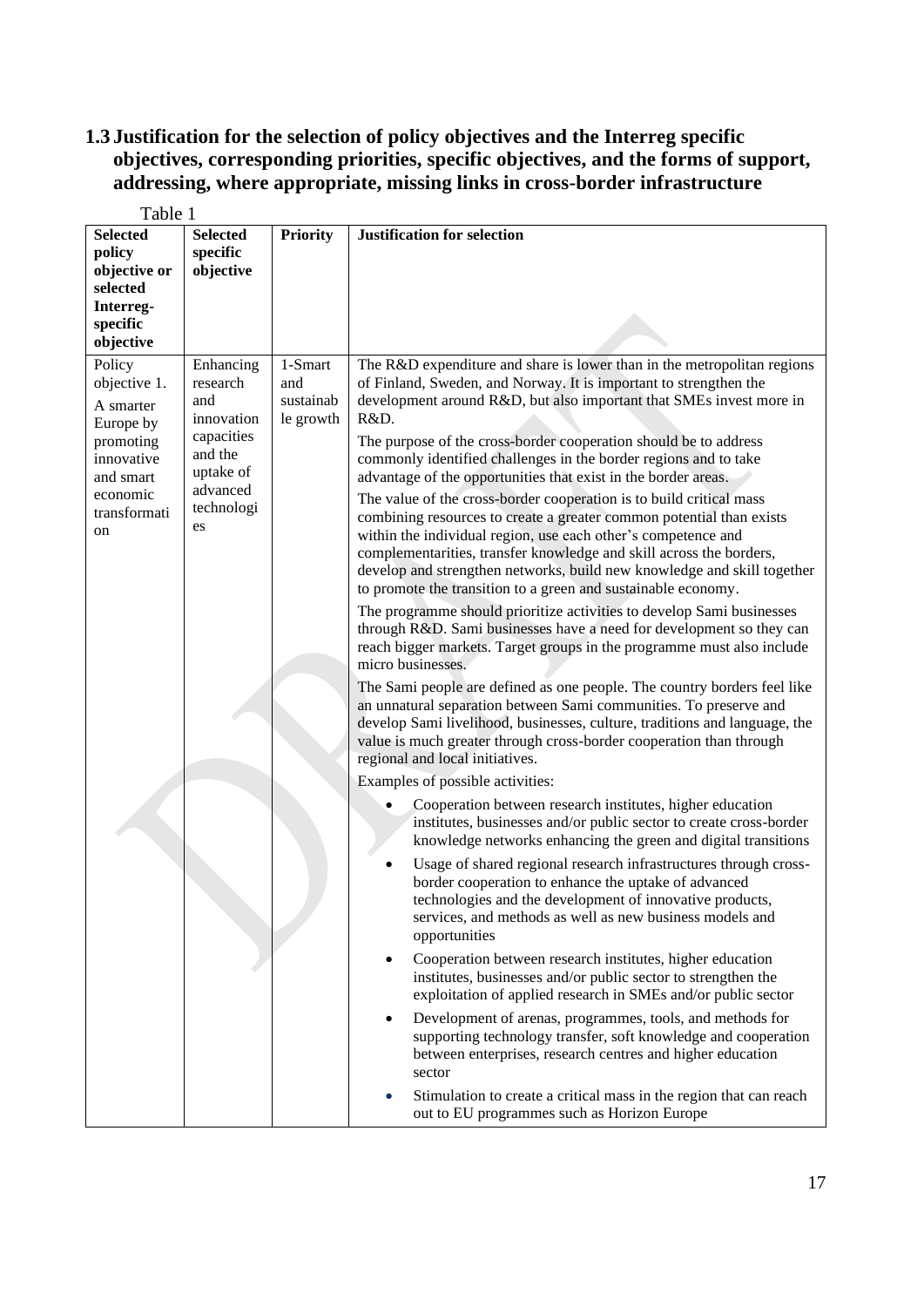| Policy<br>objective 1.<br>A smarter<br>Europe by<br>promoting     | Enhancing<br>growth and<br>competitiv<br>eness of<br><b>SMEs</b> | 1-Smart<br>and<br>sustainab<br>le growth | Micro, small and medium-sized enterprises in different industries have<br>different needs when it comes to internationalisation and exportation. It's<br>therefore very important that public sector export-supporting<br>organisations are able to help businesses, and are available, regardless of<br>where in the region the businesses have their operations.          |
|-------------------------------------------------------------------|------------------------------------------------------------------|------------------------------------------|-----------------------------------------------------------------------------------------------------------------------------------------------------------------------------------------------------------------------------------------------------------------------------------------------------------------------------------------------------------------------------|
| innovative<br>and smart<br>economic<br>transformati               |                                                                  |                                          | The region's trade and industry consist largely of small enterprises, even<br>so-called micro-enterprises with fewer than ten employees. To improve<br>their competitiveness in the market, they need collaboration to gain<br>access to know-how and other resources that they themselves lack.                                                                            |
| on                                                                |                                                                  |                                          | Entrepreneurship has an important role to play in encouraging under-<br>represented groups to see entrepreneurship as a good career opportunity<br>and entering the labour market.                                                                                                                                                                                          |
|                                                                   |                                                                  |                                          | The Sami Area is in need of a more diversified competence and business<br>structure to provide jobs for the young Sami population. The Sami area<br>has a low percentage of private businesses. Traditional Sami industries<br>like reindeer herding are important in some core Sami municipalities.<br>There is a need for a more diversified business structure in Sápmi. |
|                                                                   |                                                                  |                                          | Examples of possible activities:<br>B2B cooperation strengthening the uptake and use of<br>technologies and advanced systems related to (e.g., robotics,<br>IoT, open data, cyber security, 3D-printing, data-analytics)                                                                                                                                                    |
|                                                                   |                                                                  |                                          | Knowledge building activities and advice increasing the<br>preparedness of SMEs to internationalize and grow                                                                                                                                                                                                                                                                |
|                                                                   |                                                                  |                                          | Activities linking companies based on complementarity<br>$\bullet$<br>competencies to enhance the innovation capacity and/or the<br>formation of cross-border value chains                                                                                                                                                                                                  |
|                                                                   |                                                                  |                                          | Cross-border cooperation between clusters adding<br>$\bullet$<br>complementary competencies                                                                                                                                                                                                                                                                                 |
|                                                                   |                                                                  |                                          | Cross-border cooperation between start-up hubs and business<br>٠<br>accelerators and virtual incubators adding complementary<br>competencies                                                                                                                                                                                                                                |
| Policy<br>objective 2.<br>A greener,<br>low-carbon                | Promoting<br>climate<br>change<br>adaptation                     | 2- Green<br>and<br>sustainab<br>le       | Climate change doesn't know borders. The green transition and<br>sustainable use of natural resources and adaptation to a different climate<br>are highly prioritised in the programme area and since the area is partly<br>very industrial it has significant effect on the programme area.                                                                                |
| Europe by<br>promoting<br>clean and<br>fair energy<br>transition, | and<br>disaster<br>risk<br>prevention,<br>resilience,            | transition                               | To prevent and adapt to issues like the impact of climate change on<br>biodiversity, traditional livelihoods, the risk of increased incidence of<br>fires and extreme weather conditions and coherent risks, broad<br>partnerships and cross-border cooperation and collaboration are needed.                                                                               |
| green and<br>blue                                                 | taking into<br>account ec                                        |                                          | Examples of possible activities:<br>Awareness raising and communication about climate change in                                                                                                                                                                                                                                                                             |
| investment,<br>the circular                                       | o-system-<br>based appr                                          |                                          | the programme region, since the northernmost parts of Europe<br>will be more severely affected by climate change                                                                                                                                                                                                                                                            |
| economy,                                                          | oaches                                                           |                                          | Designing, adapting methods and methodologies<br>٠                                                                                                                                                                                                                                                                                                                          |
| climate<br>adaptation<br>and risk                                 |                                                                  |                                          | Experience exchange and learning as result of joint<br>$\bullet$<br>implementation                                                                                                                                                                                                                                                                                          |
| prevention                                                        |                                                                  |                                          | Exchange of best practises<br>٠                                                                                                                                                                                                                                                                                                                                             |
| and<br>management                                                 |                                                                  |                                          | Development of climate adaptation strategies and plans, risk,<br>٠<br>and vulnerability analyses                                                                                                                                                                                                                                                                            |
|                                                                   |                                                                  |                                          | Increased cooperation between research and locally based<br>$\bullet$<br>monitoring                                                                                                                                                                                                                                                                                         |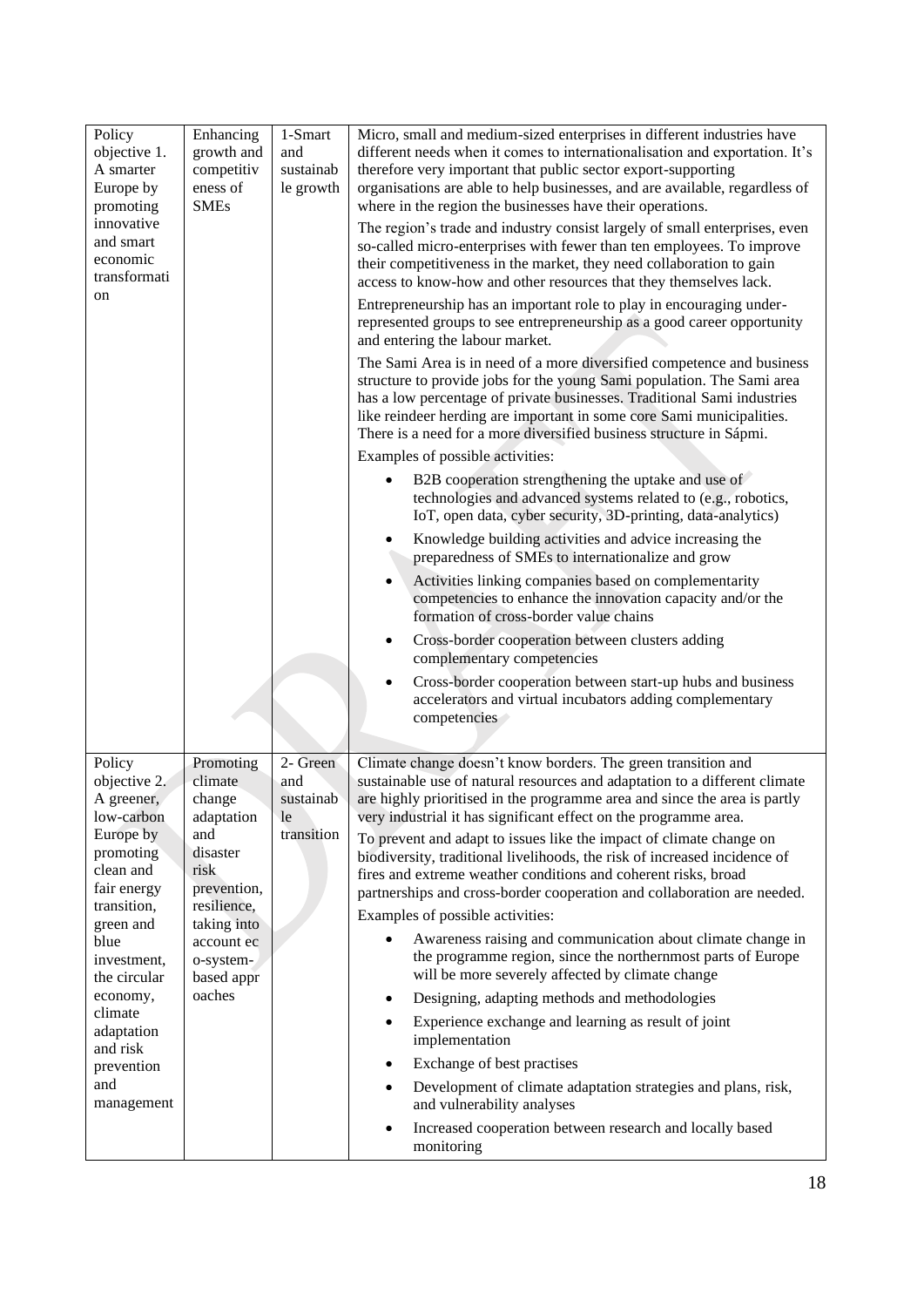|                                                                                                                                                                                                                                                                 |                                                                                                                                                                                                          |                                                   | Implementation of technologies, digital solutions, tools to cope<br>$\bullet$<br>with climate change and reduce climate impact and carbon<br>emission<br>Involvement and engagement of local and regional stakeholders<br>$\bullet$<br>in policy work, decision-making processes (on national and<br>regional level)<br>Measures on restoration of e.g., wetlands, peatlands, mires,<br>٠<br>rivers                                                                                                                                                                                                                                                                                                                                                                                                                                                                                                                                                                                                                                                                                                                                                                                                                                                                                                                                                                                                                                                                                                                                                                                                                                                                          |
|-----------------------------------------------------------------------------------------------------------------------------------------------------------------------------------------------------------------------------------------------------------------|----------------------------------------------------------------------------------------------------------------------------------------------------------------------------------------------------------|---------------------------------------------------|------------------------------------------------------------------------------------------------------------------------------------------------------------------------------------------------------------------------------------------------------------------------------------------------------------------------------------------------------------------------------------------------------------------------------------------------------------------------------------------------------------------------------------------------------------------------------------------------------------------------------------------------------------------------------------------------------------------------------------------------------------------------------------------------------------------------------------------------------------------------------------------------------------------------------------------------------------------------------------------------------------------------------------------------------------------------------------------------------------------------------------------------------------------------------------------------------------------------------------------------------------------------------------------------------------------------------------------------------------------------------------------------------------------------------------------------------------------------------------------------------------------------------------------------------------------------------------------------------------------------------------------------------------------------------|
| Policy<br>objective 2.<br>A greener,<br>low-carbon<br>Europe by<br>promoting<br>clean and<br>fair energy<br>transition,<br>green and<br>blue<br>investment,<br>the circular<br>economy,<br>climate<br>adaptation<br>and risk<br>prevention<br>and<br>management | Enhancing<br>protection<br>and<br>preservatio<br>n of nature,<br>biodiversit<br>y and<br>green<br>infrastruct<br>ure,<br>including<br>in urban<br>areas, and<br>reducing<br>all forms<br>of<br>pollution | 2- Green<br>and<br>sustainab<br>le.<br>transition | There is a large number of designated areas of protection, including<br>several important trans-border natural areas and connected cross-border<br>ecosystems in the region. However, most of the area is not protected by<br>law or voluntary provisions.<br>There are multiple rivers and water courses that ultimately (in almost all<br>cases) flow into either the Baltic Sea via the Gulf of Bothnia or, in fewer<br>cases, into the Barents and Norwegian Seas, and thus are of key<br>importance to the quality of the surrounding seas.<br>Around the Baltic Sea in the programme area and in the border region<br>between Norway and Finland, the rivers have a high recreational benefit<br>for the sport fishing and for the tourism industry, because of the<br>unregulated rivers without hydropower plants.<br>Changes in vegetation and the presence of invasive species can lead to<br>unforeseen changes in the behaviour and movement patterns of animals.<br>This in turn can have effects on agriculture and forestry, as well as<br>outdoor life.<br>Examples of possible activities:<br>Data collection, surveys, inventory<br>$\bullet$<br>Analysis, scenarios, plans<br>Designing and adapting methods<br>Joint plans and strategies<br>٠<br>Knowledge and best practice building and exchange, joint<br>٠<br>implementation<br>Harmonisation of working methods, guidelines<br>$\bullet$<br>Development of joint sustainable management strategies<br>$\bullet$<br>Restoration, conservation, and increased connectivity<br>Methods for including stakeholders with traditional knowledge<br>$\bullet$<br>in nature management and decision-making |
| Policy<br>objective 2.<br>A greener,<br>low-carbon<br>Europe by<br>promoting<br>clean and<br>fair energy<br>transition,<br>green and<br>blue<br>investment,<br>the circular<br>economy,                                                                         | Promoting<br>sustainable<br>multimoda<br>1 urban<br>mobility,<br>as part of<br>transition<br>to a net<br>zero<br>carbon<br>economy                                                                       | 2- Green<br>and<br>sustainab<br>le<br>transition  | Measures to reduce the carbon dioxide emissions from urban mobility<br>and transports are needed in order to reduce the Aurora region's carbon<br>footprint, since mobility and transport is one of the main sources of CO2<br>emissions.<br>The Aurora region needs to invest in the development and testing of<br>technologies and plans that, through multimodality, contribute to<br>reducing carbon dioxide and nitrogen dioxide emissions in the region and<br>primarily in the urban environments that exist. This needs to be done<br>jointly in the area because competence and resources need to be<br>coordinated but also because the emissions do not stop regionally and<br>because there are common urban environments.<br>There are not enough urban areas in the Aurora region to function<br>separately, so cooperation is needed in order to ensure a well-functioning                                                                                                                                                                                                                                                                                                                                                                                                                                                                                                                                                                                                                                                                                                                                                                                    |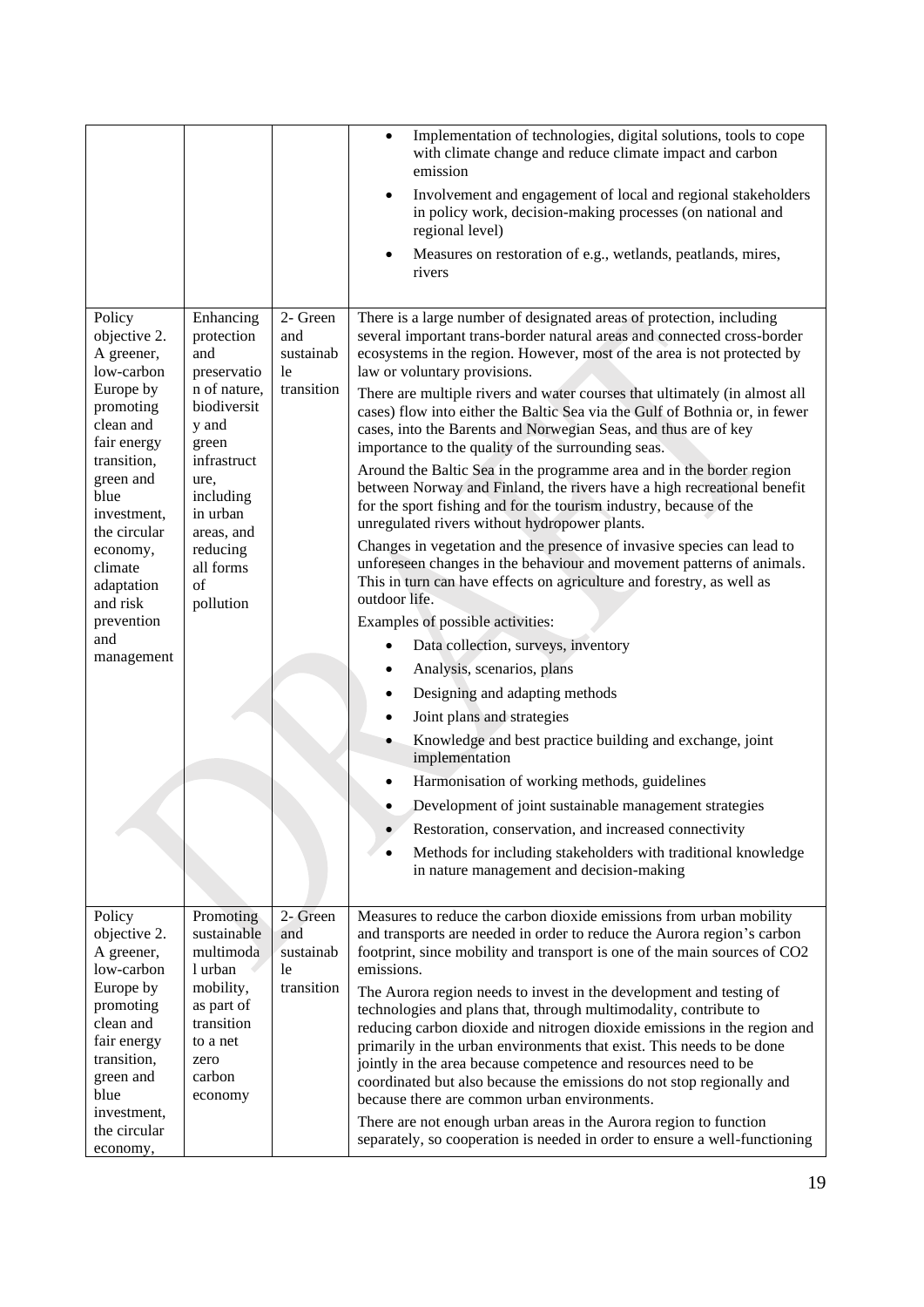| climate<br>adaptation<br>and risk<br>prevention<br>and<br>management                                                      |                                                                                                                                                                                                                                                                                                                   |                                                                      | region. There are also vast sections of hinterland that need to be<br>reachable. The much-needed technological solutions for a greener<br>transport system require networking, knowledge exchange and cross-<br>border cooperation in order to solve the problems that are unique for our<br>Arctic region. Examples of possible activities:<br>Analysis, simulations, and surveys<br>Strategy development<br>Plans, drawings, and designs<br>Coordination of plans<br>Planning and implementation of digital solutions and processes<br>Small scale pilot actions enabling lower CO2 emissions<br>٠<br>transport systems<br>Experience exchange activities as joint seminars, study visits,<br>surveys, and trainings                                                                                                                                                                                                                                                                                                                                                                                                                                                                                                                                                                                                                                                                                                                                                                                                                                                                                                                                                                                                                                                                                                                                                                                                                                                                                                                                                                                                                                                                                                                                                                                                                                                                                                                                                                                     |
|---------------------------------------------------------------------------------------------------------------------------|-------------------------------------------------------------------------------------------------------------------------------------------------------------------------------------------------------------------------------------------------------------------------------------------------------------------|----------------------------------------------------------------------|------------------------------------------------------------------------------------------------------------------------------------------------------------------------------------------------------------------------------------------------------------------------------------------------------------------------------------------------------------------------------------------------------------------------------------------------------------------------------------------------------------------------------------------------------------------------------------------------------------------------------------------------------------------------------------------------------------------------------------------------------------------------------------------------------------------------------------------------------------------------------------------------------------------------------------------------------------------------------------------------------------------------------------------------------------------------------------------------------------------------------------------------------------------------------------------------------------------------------------------------------------------------------------------------------------------------------------------------------------------------------------------------------------------------------------------------------------------------------------------------------------------------------------------------------------------------------------------------------------------------------------------------------------------------------------------------------------------------------------------------------------------------------------------------------------------------------------------------------------------------------------------------------------------------------------------------------------------------------------------------------------------------------------------------------------------------------------------------------------------------------------------------------------------------------------------------------------------------------------------------------------------------------------------------------------------------------------------------------------------------------------------------------------------------------------------------------------------------------------------------------------|
| Policy<br>objective 4.<br>A more<br>social<br>Europe<br>implementin<br>g the<br>European<br>Pillar of<br>Social<br>Rights | Improving<br>equal<br>access to<br>inclusive<br>and quality<br>services in<br>education,<br>training<br>and<br>lifelong<br>learning<br>through<br>developing<br>accessible<br>infrastruct<br>ure,<br>including<br>by<br>fostering<br>resilience<br>for<br>distance<br>and on-line<br>education<br>and<br>training | $3-$<br>Educatio<br>n, culture<br>and<br>sustainab<br>le.<br>tourism | The area is likely to experience an overall population decrease, and the<br>population is also ageing. There is a need for an increased and educated<br>workforce and an entrepreneurial mind-set. High dropout rates, high<br>numbers of people with basic levels of education, long distances to high<br>schools and universities, and outmigration are some of the challenges.<br>Joint development of an attractive and high-quality education area can<br>attract people to come, return and stay. This involves education, training,<br>and lifelong learning of employees through cross-border and cross-<br>sectoral clusters or platforms in order to increase capabilities,<br>competence, and skills for a changing working life, as well as upskilling<br>unemployed individuals with competence.<br>Labour market participation is somewhat lower compared to the country<br>average. Unemployment rates are on par with national averages as a<br>whole. The demographic development in the Sami area follows the same<br>pattern as other rural areas in the north. The Sami area is in need of a<br>more diversified competence and business structure to provide jobs,<br>especially for the young Sami population.<br>There is also a need to transfer the knowledge within Sami businesses<br>and livelihood that is linked to the traditional Sami livelihood. The<br>central part in this transformation is the Sami languages and the<br>interaction with nature. The program makes it possible to break down<br>border barriers in order to jointly both utilize and develop new skills. The<br>program also provides an opportunity to coordinate existing resources for<br>a more efficient and lasting collaboration for various institutions and<br>which thereby creates synergy effects for Sami learning. Examples of<br>possible activities:<br>Diversifying, updating, or harmonising the different types of<br>$\bullet$<br>training provision and qualifications<br>Benchmarking and improving services and methods of career<br>$\bullet$<br>counselling<br>Joint efforts in the event of rapid changes in the labour market<br>٠<br>Encourage companies, workers, and educational institutions to<br>$\bullet$<br>participate in lifelong learning<br>Common efforts to attract a diversity of labour to choose the<br>$\bullet$<br>region as a place to work, study and live in<br>Developing new or transforming previous training to virtual<br>$\bullet$<br>format |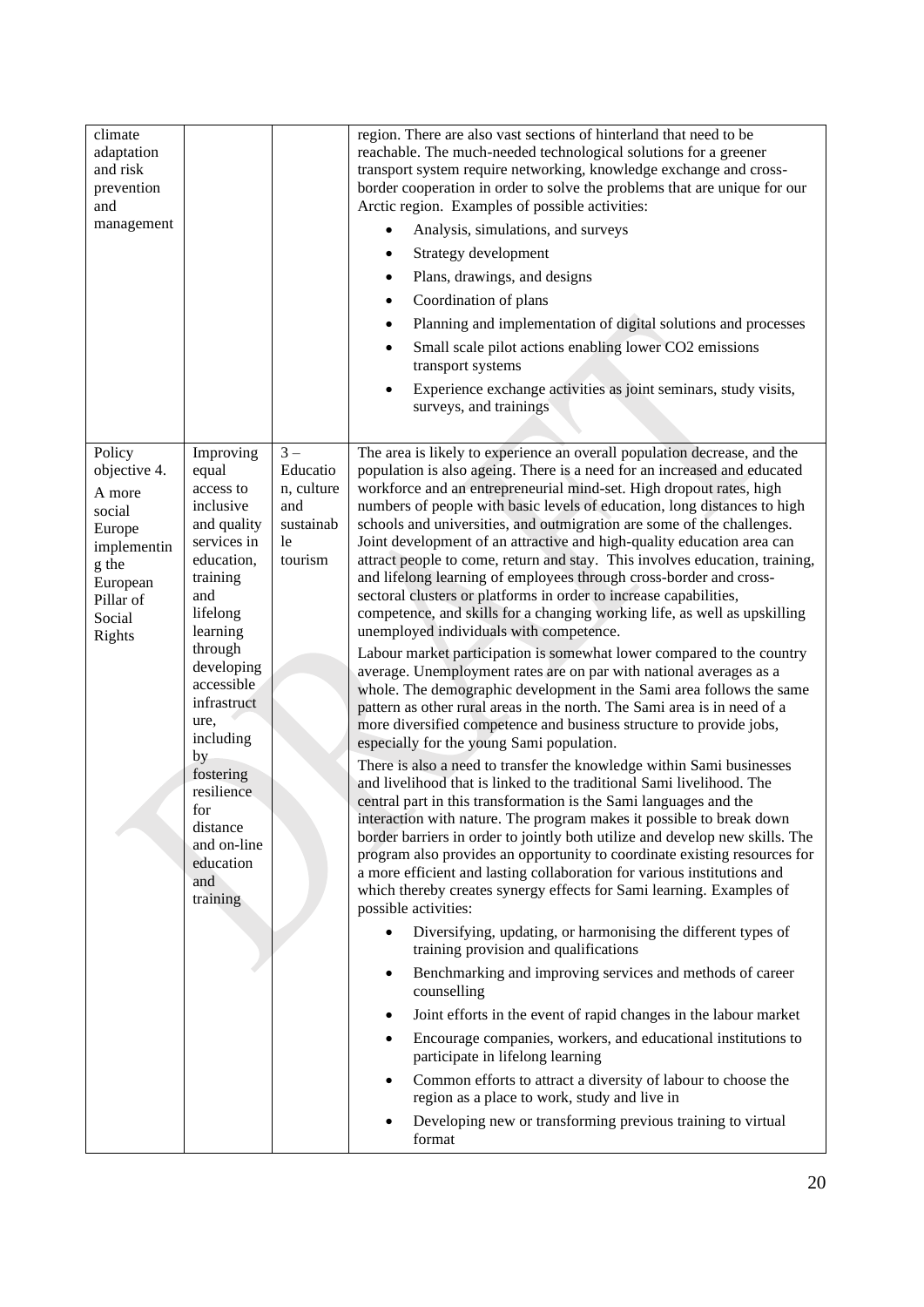|                                                                              |                                                                                               |                                                                       | Develop cross-border education and training supporting<br>$\bullet$<br>entrepreneurship and business skills<br>Language nests / baths                                                                                                                                                                                                                                                                                                                                                                                                                                       |  |  |  |
|------------------------------------------------------------------------------|-----------------------------------------------------------------------------------------------|-----------------------------------------------------------------------|-----------------------------------------------------------------------------------------------------------------------------------------------------------------------------------------------------------------------------------------------------------------------------------------------------------------------------------------------------------------------------------------------------------------------------------------------------------------------------------------------------------------------------------------------------------------------------|--|--|--|
| Policy<br>objective 4.<br>A more<br>social<br>Europe<br>implementin<br>g the | Enhancing<br>the role of<br>culture and<br>sustainable<br>tourism in<br>economic<br>developme | $3 -$<br>Educatio<br>n, culture<br>and<br>sustainab<br>le.<br>tourism | The area is characterised as a multi-ethnic and multicultural melting pot.<br>The Sami culture and languages are important parts of this heritage that<br>need to be sustained and developed for a functional area. The area has a<br>rich and unique natural and cultural heritage. Traditional livelihoods and<br>utilisation of the nature are integral parts of cultural values, and loss of<br>traditional knowledge is seen as prominent.<br>The new geography of the programme area brings new possibilities for                                                     |  |  |  |
| European<br>Pillar of<br>Social                                              | nt, social<br>inclusion<br>and social                                                         |                                                                       | cooperation regarding cultural heritage. However, due to vast distances<br>and a lack of precedence in this area, collaboration across borders must<br>be enhanced and broadened.                                                                                                                                                                                                                                                                                                                                                                                           |  |  |  |
| Rights                                                                       | innovation                                                                                    |                                                                       | The Covid-19 pandemic brings new challenges to tourism, particularly<br>recovery, stabilisation, and adjustment for a new reality. The<br>area provides for developing cross-border sustainable tourism concepts<br>while at the same time respecting and promoting cultural heritage and<br>involving and engaging local stakeholders and citizens. Programme<br>should also further strengthen added value of cross-border cooperation in<br>areas of common interest like for instance increased attractiveness of the<br>tourist destinations through a joint identity. |  |  |  |
|                                                                              |                                                                                               |                                                                       | Examples of possible activities:                                                                                                                                                                                                                                                                                                                                                                                                                                                                                                                                            |  |  |  |
|                                                                              |                                                                                               |                                                                       | Support cross-border collaboration, partnerships, knowledge<br>exchange and joint solution and competence-enhancing<br>initiatives                                                                                                                                                                                                                                                                                                                                                                                                                                          |  |  |  |
|                                                                              |                                                                                               |                                                                       | Support joint cross-border products, services, and marketing                                                                                                                                                                                                                                                                                                                                                                                                                                                                                                                |  |  |  |
|                                                                              |                                                                                               |                                                                       | Support joint cross-border accessibility and mobility solutions<br>$\bullet$                                                                                                                                                                                                                                                                                                                                                                                                                                                                                                |  |  |  |
|                                                                              |                                                                                               |                                                                       | Development of nature-based tourism by enhancing common<br>and cross-border solutions                                                                                                                                                                                                                                                                                                                                                                                                                                                                                       |  |  |  |
|                                                                              |                                                                                               |                                                                       | Support for organisations to reinforce the resilience of tourism<br>and culture sectors                                                                                                                                                                                                                                                                                                                                                                                                                                                                                     |  |  |  |
|                                                                              |                                                                                               |                                                                       | Support for SMEs, including social enterprises and social<br>innovation in tourism and culture                                                                                                                                                                                                                                                                                                                                                                                                                                                                              |  |  |  |
|                                                                              |                                                                                               |                                                                       | Support for the diversification of the tourism sub-sectors                                                                                                                                                                                                                                                                                                                                                                                                                                                                                                                  |  |  |  |
|                                                                              |                                                                                               |                                                                       | Consequently, contributing to the livelihoods of local and<br>regional communities                                                                                                                                                                                                                                                                                                                                                                                                                                                                                          |  |  |  |
|                                                                              |                                                                                               |                                                                       | Support RDI cross-border collaboration in tourism and culture<br>sector development                                                                                                                                                                                                                                                                                                                                                                                                                                                                                         |  |  |  |
|                                                                              |                                                                                               |                                                                       | Support for cultural clusters that contribute to the development<br>of creative industries                                                                                                                                                                                                                                                                                                                                                                                                                                                                                  |  |  |  |
|                                                                              |                                                                                               |                                                                       | Strengthen the development of cultural tourism by making<br>available and / or visible the culture and cultural heritages                                                                                                                                                                                                                                                                                                                                                                                                                                                   |  |  |  |
|                                                                              |                                                                                               |                                                                       | Develop culture and creative industries through refined or new<br>cross-border products, methods, services, and networks                                                                                                                                                                                                                                                                                                                                                                                                                                                    |  |  |  |
| Interreg<br>Specific<br>Objective<br>$(ISO)$ 1.                              | Other<br>actions to<br>support<br>better<br>cooperatio                                        | $4 - Better$<br>and more<br>sustainab<br>le cross-<br>border          | The Aurora programme region is new, large, and composed of two<br>former Interreg programme areas, with the region having common<br>fundamentals for cooperation. To build both a common understanding<br>and shared strategies are important basic elements for further sustainable<br>development in the region. Increasing trust and capacity building in the                                                                                                                                                                                                            |  |  |  |
|                                                                              | n                                                                                             |                                                                       |                                                                                                                                                                                                                                                                                                                                                                                                                                                                                                                                                                             |  |  |  |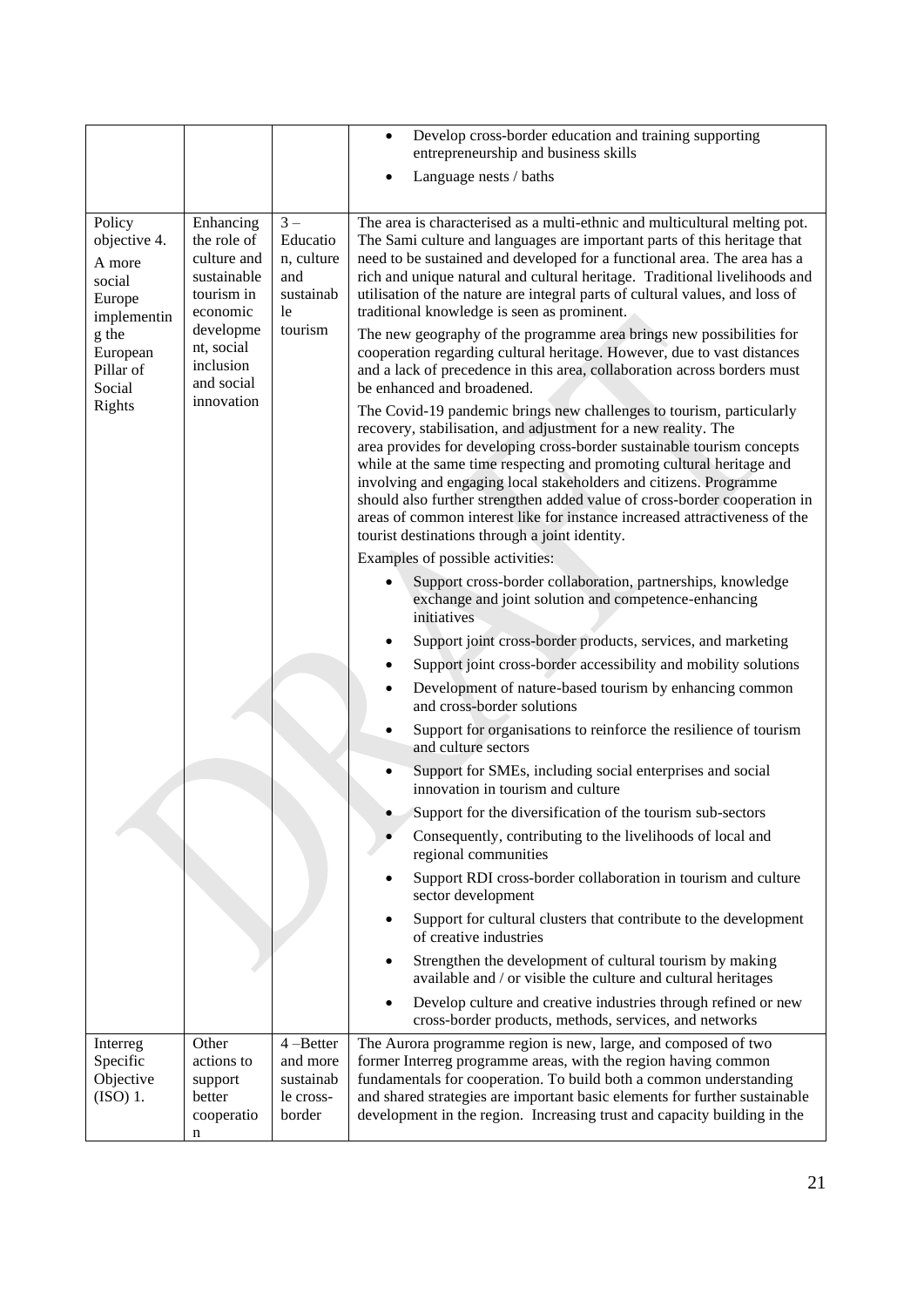| <b>Better</b><br>Cooperation | governanc<br>e | governan<br>ce | region are also crucial essentials for good collaboration, as well as the<br>alleviation of cross- border obstacles.                                                                                                                                                                                                                                                        |
|------------------------------|----------------|----------------|-----------------------------------------------------------------------------------------------------------------------------------------------------------------------------------------------------------------------------------------------------------------------------------------------------------------------------------------------------------------------------|
| Governance                   |                |                | There is a need to both strengthen Sami institutions and to build their<br>capacity, and a need for activities to strengthen Sami governing<br>institutions and tackle obstacles that hinder cross-border cooperation in<br>Sápmi.                                                                                                                                          |
|                              |                |                | Based on the socio-economic analyses, feedback from the stakeholders,<br>through the public events and publications during the programming, as<br>well, based on previous experiences, Interreg Aurora has gotten broad<br>signals of many issues according to better cooperation governance.<br>All relevant specific objectives are equally pertinent for building common |
|                              |                |                | fundamentals for cooperation in the Aurora program region.                                                                                                                                                                                                                                                                                                                  |
|                              |                |                | Examples of possible activities:                                                                                                                                                                                                                                                                                                                                            |
|                              |                |                | Cross-border strategies that strengthen regional capacity                                                                                                                                                                                                                                                                                                                   |
|                              |                |                | Feasibility studies for large cross-border regional investments                                                                                                                                                                                                                                                                                                             |
|                              |                |                | Action plans                                                                                                                                                                                                                                                                                                                                                                |
|                              |                |                | Cross-border governance projects for better regional<br>functionality and enhancing capacity                                                                                                                                                                                                                                                                                |
|                              |                |                | Initiatives on identifying and eliminating legal and<br>$\bullet$<br>administrative obstacles and implementing recommendations of<br>these initiatives                                                                                                                                                                                                                      |
|                              |                |                | Clustering participation in the Arctic Cooperation<br>$\bullet$                                                                                                                                                                                                                                                                                                             |
|                              |                |                | Data and statistics related to the regions and Sami groups<br>٠                                                                                                                                                                                                                                                                                                             |
|                              |                |                | Long term statistical solutions                                                                                                                                                                                                                                                                                                                                             |
|                              |                |                | People to people projects in trust building                                                                                                                                                                                                                                                                                                                                 |
|                              |                |                | Institutional capacity building                                                                                                                                                                                                                                                                                                                                             |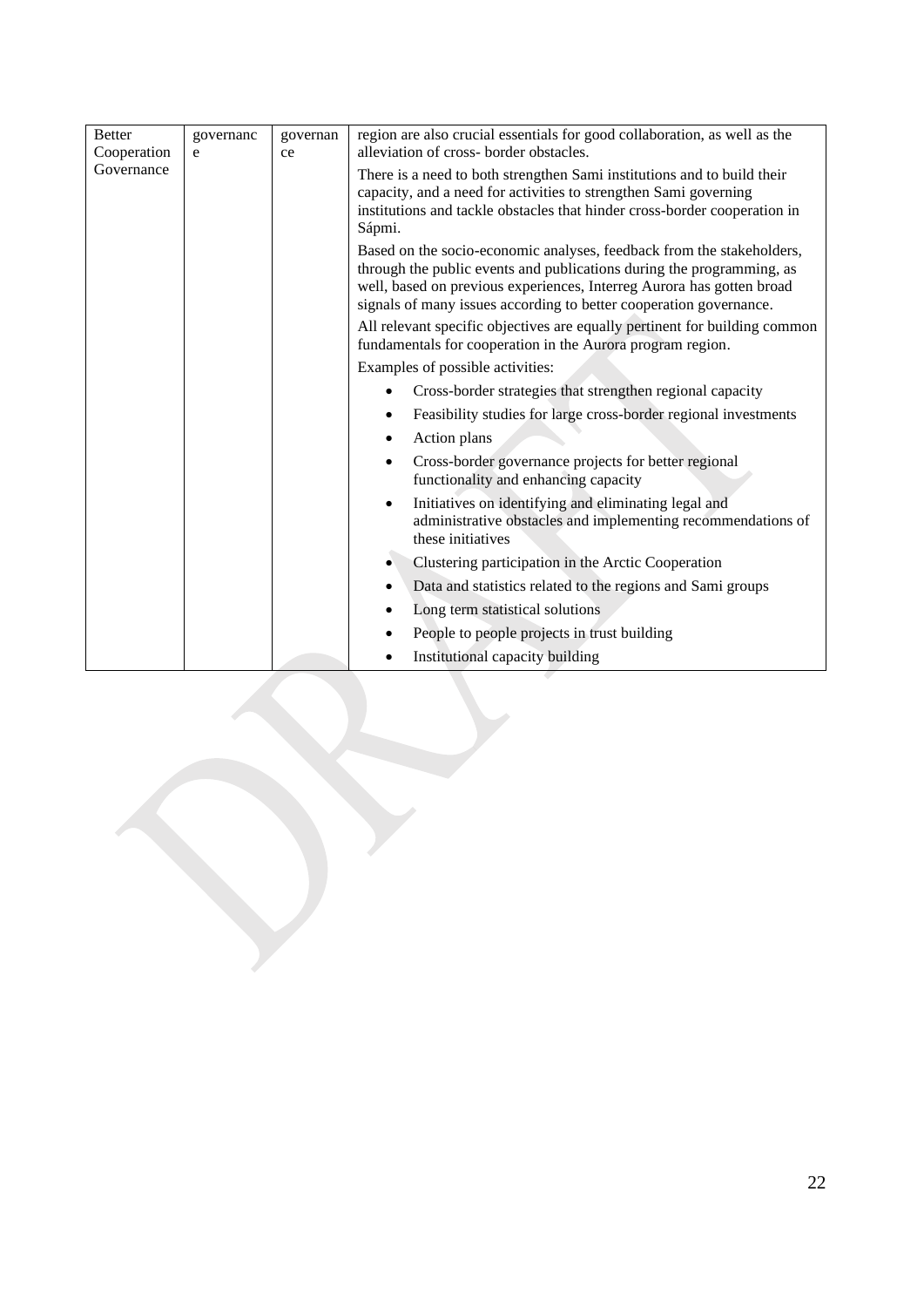# <span id="page-23-0"></span>**2 Priorities**

### <span id="page-23-1"></span>**2.1 Smart and sustainable growth**

- **2.1.1 PO 1- Specific objective 1 - Enhancing research and innovation capacities and the uptake of advanced technologies**
- **2.1.1.1 Related type of action, and their expected contribution to those specific objectives and to macro-regional strategies and sea-basins strategies, where appropriate**

### **Interventions of the Funds**

Cross-border cooperation dealing with research and innovation activities in small and medium-sized enterprises, including networking, should contribute towards the transition to a climate-neutral and circular economy that takes care of the environment and biodiversity, yet which also promotes programme area's competitiveness. There are strong industrial and research environments in the programme area that can develop, test and market sustainable solutions based on expertise in the programme area. This provides a good starting point for a green transition in our private and public sector. Together these actors have both resources and expertise that will contribute to the EU's Green Deal. Under A smarter Europe this includes sectors such as blue and green technology, transportation, energy, food processing, forestry, manufacturing, and construction.

Interreg Aurora will promote cooperation between enterprises based on complementary strengths through exploring how to boost innovation by promoting new partnerships, across the wider programme area. Smart specialisation is an innovative approach that aims to boost growth and jobs, by enabling each region to identify and develop its own competitive advantages. Through its partnership and bottom-up approach, smart specialisation brings together local authorities, academia, businesses and the civil society, working for the implementation of long-term growth strategies supported by EU funds. The programme's region needs to build a critical mass to foster the potential for sustainable growth by focusing on cooperation in innovation on core areas of comparative advantages in line with, for example, the regional smart specialisation strategies.

Digitalisation, new technologies and green transitions give rise to an urgent need for new knowledge in SMEs and thus for more cooperation and knowledge transfer. The programme's activities should facilitate dialogue so that higher education, research institutes and businesses can develop innovative driven projects. There is a need to strengthen business-driven R&D actions and applied research, which seek to enhance the development of SMEs and increase the level of commercialisation.

Civil society also plays an important role in open innovation. A strong, engaged, and functional civil society is an important prerequisite for the ability to meet strategic challenges. Civil society gives a voice to different groups of people, supplies various services to members and society, and is an innovator of pioneering solutions to societal and organisational challenges.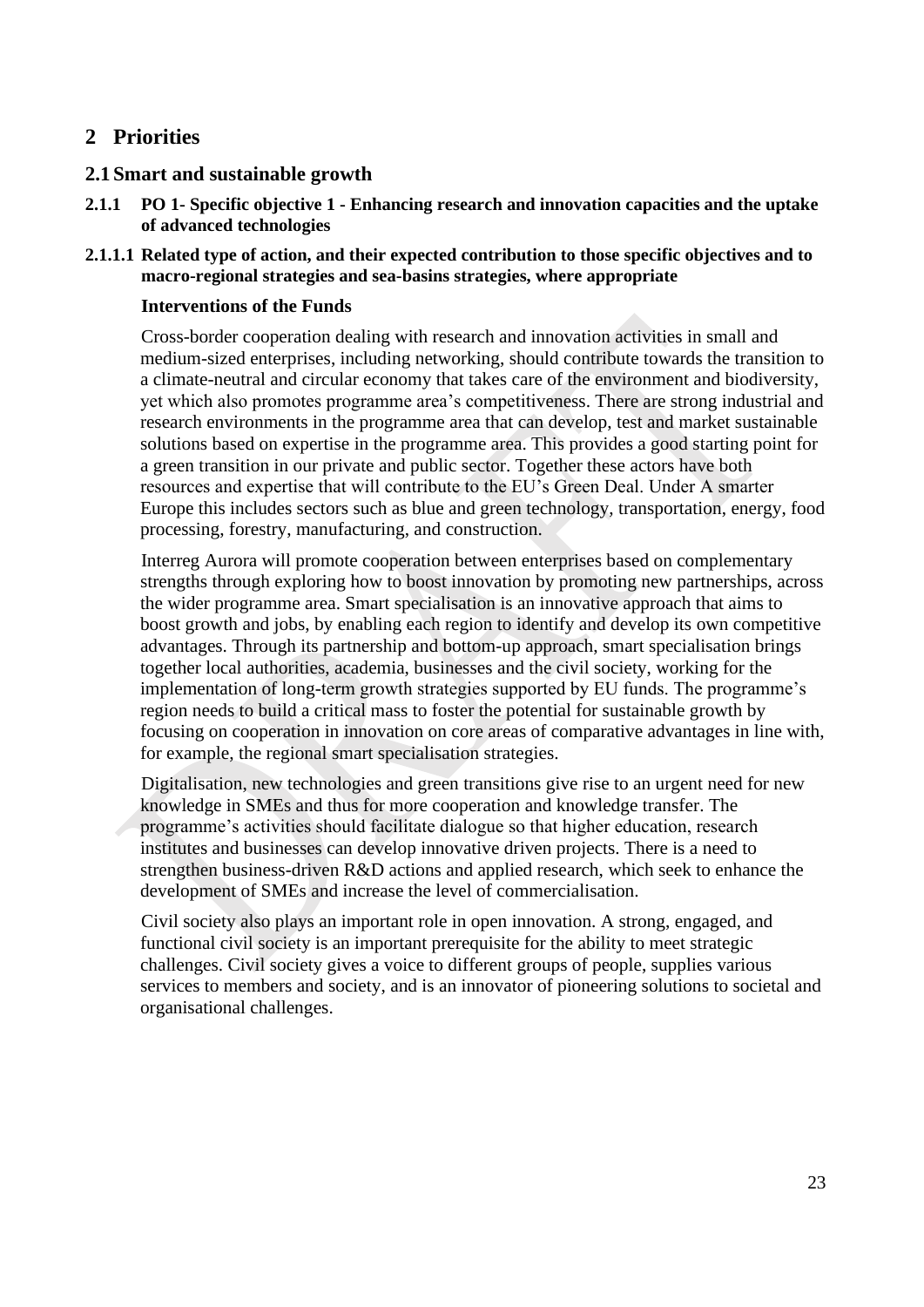There are high-level universities, research institutes and other knowledge institutions in the programme area. The Aurora programme can promote research and innovation activities in public research centres, higher education and centres of competence including networking. The cooperation between universities in Norway, Sweden and Finland is particularly important. The ripple effects are great, not only for education and access to a competent workforce, but also for research, development, value creation and innovation. Activities should enhance sustainable cross-border cooperation based on strengths, needs and complementarities in R&D and education using the regional specialisation strategies as a point of departure towards a circular economy.

There is a great need for cross-border collaboration within Research and Innovation (R&I) in our region to establish a joint regional R&I system in which the institutions have complementary competence and knowledge. These institutions are individually small in an international context, where they have to compete with large European research and innovation communities for research funding. Interreg Aurora will stimulate to create a critical mass in the region that can reach out to programmes such as Horizon Europe. Through projects funded from Interreg Aurora, the partners can build institutional capacity, trust and a structure that enables them to invest in major research projects internationally.

The vast programme area represents regions with unique challenges, but also regions that are similar with the same challenges in some industries. There is a need in the regions to develop these industries through strategic cooperation. The programme area has great opportunities to contribute within renewable energy technology and system solutions, bioeconomy, metals, and minerals that are important for implementing the green transition.

The programme area is of great importance for supplying EU with raw materials, metals, and minerals and is thus important for future mineral utilisation. However, the challenges are also great for this industry in terms of environment, nature, Sami interests, acceptance in local communities and access to capital. A strategic cooperation will lead to opportunities and challenges so that there can be achieved a common understanding and goals for the development of this industry. The programme should stimulate the development of a strong value chain from raw materials to finished products, such as with the utilisation of minerals in battery industry.

Data is important for value creation and the development of new services, products, processes, and business models. Projects seeking to strengthen data driven development in the program area are encouraged. Activities may e.g focus on themes such as Internet of Things, satellite and positioning data, connectivity, data analytics, robotics, artificial intelligence, cybersecurity, and safe utilisation of data.

Technology transfer and cooperation are needed in order to speed up the process leading to new products and services being introduced on the market. The development cycles need to be enhanced though facilitating R&D activities and investments. In addition to high competence, this requires a strong research environment offering testing, verification, and piloting possibilities for both companies and HEIs. Access to international networks and cooperation with state-of-the-art research and innovation environments is crucial for sustainable growth of the regional economy.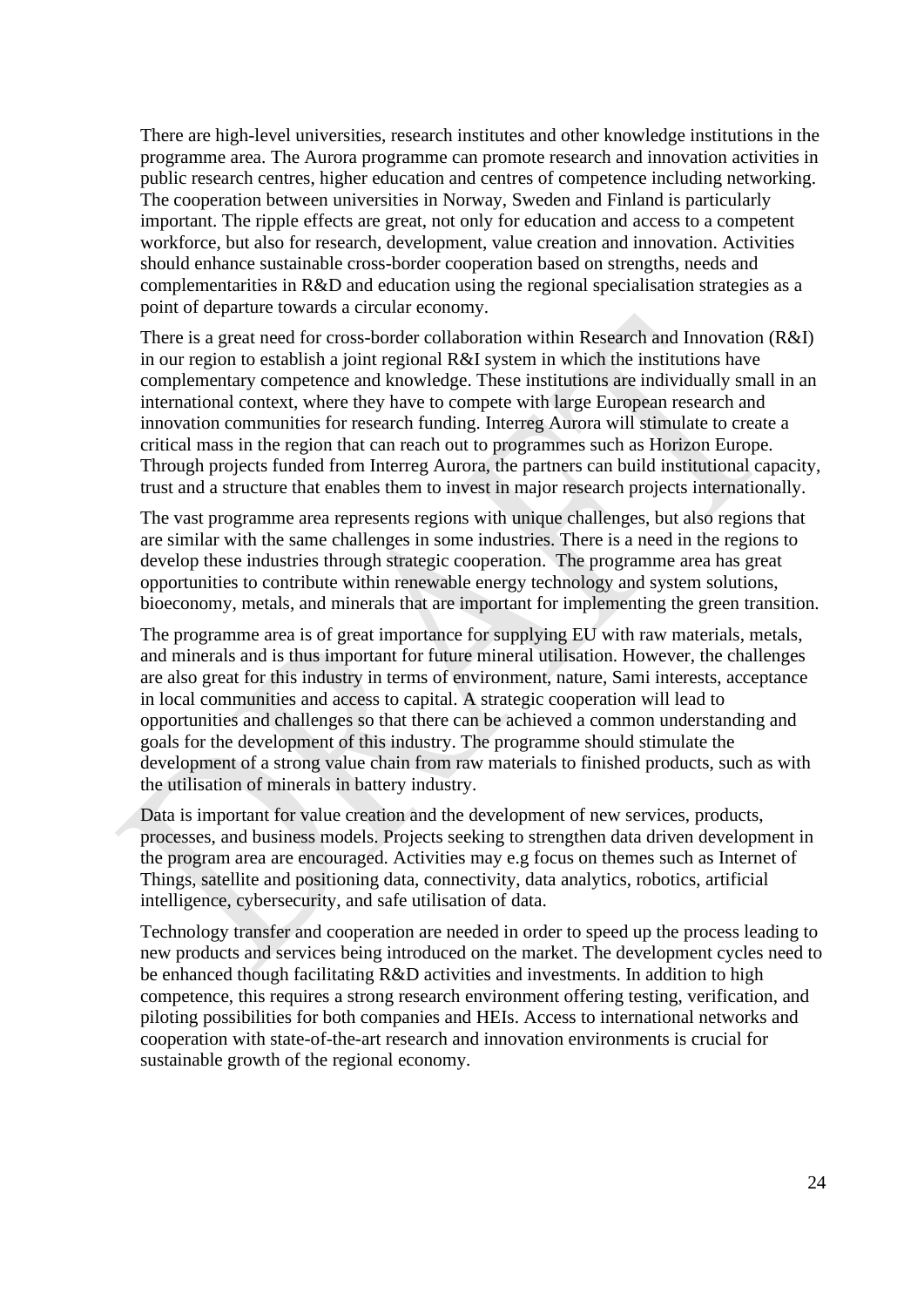Technology development provides new opportunities for competitiveness and welfare in the programme area. Digital services and communication technology can to a greater extent offset the disadvantages associated with long distances and contribute to increasing economic activity.

A well-functioning transport and communication infrastructure is a prerequisite for enhancing cross-border cooperation. Businesses in the area have a large import and export dependency and comparatively great distances to their market outlets. To create competitive conditions for the business sector, it is important to focus on finding innovative solutions to problems related to accessibility and transport efficiency in the programme area. Enhancing the coordination of cross-border connections can also contribute to more sustainable and greener transports in the area. There is a need for developing sustainable logistics chains and transport patterns by focusing research on digital solutions and services and low carbon transport technologies*.*

### *Sápmi*

The Sami businesses consist most of SMEs and micro businesses. The Sami research institutions are small with limited resources and capacity, but with great competence on Sápmi. Different universities conduct research on Sami issues, but to develop Sami businesses, there is a need for greater networking between Sami actors, building the structures for research and innovation in Sami businesses and promoting cooperation.

Interreg Aurora should support activities in Sápmi to contribute to the establishment of a local innovation network at the intersection between business and academia, between science and traditional knowledge, and between tradition and the contemporary. The goal is, among other things, to create economic development for reindeer husbandry and coastal industries, new business opportunities, and increased knowledge about indigenous peoples. Strengthening innovation in Sami communities is needed to build competitiveness and good knowledge centres in Sápmi.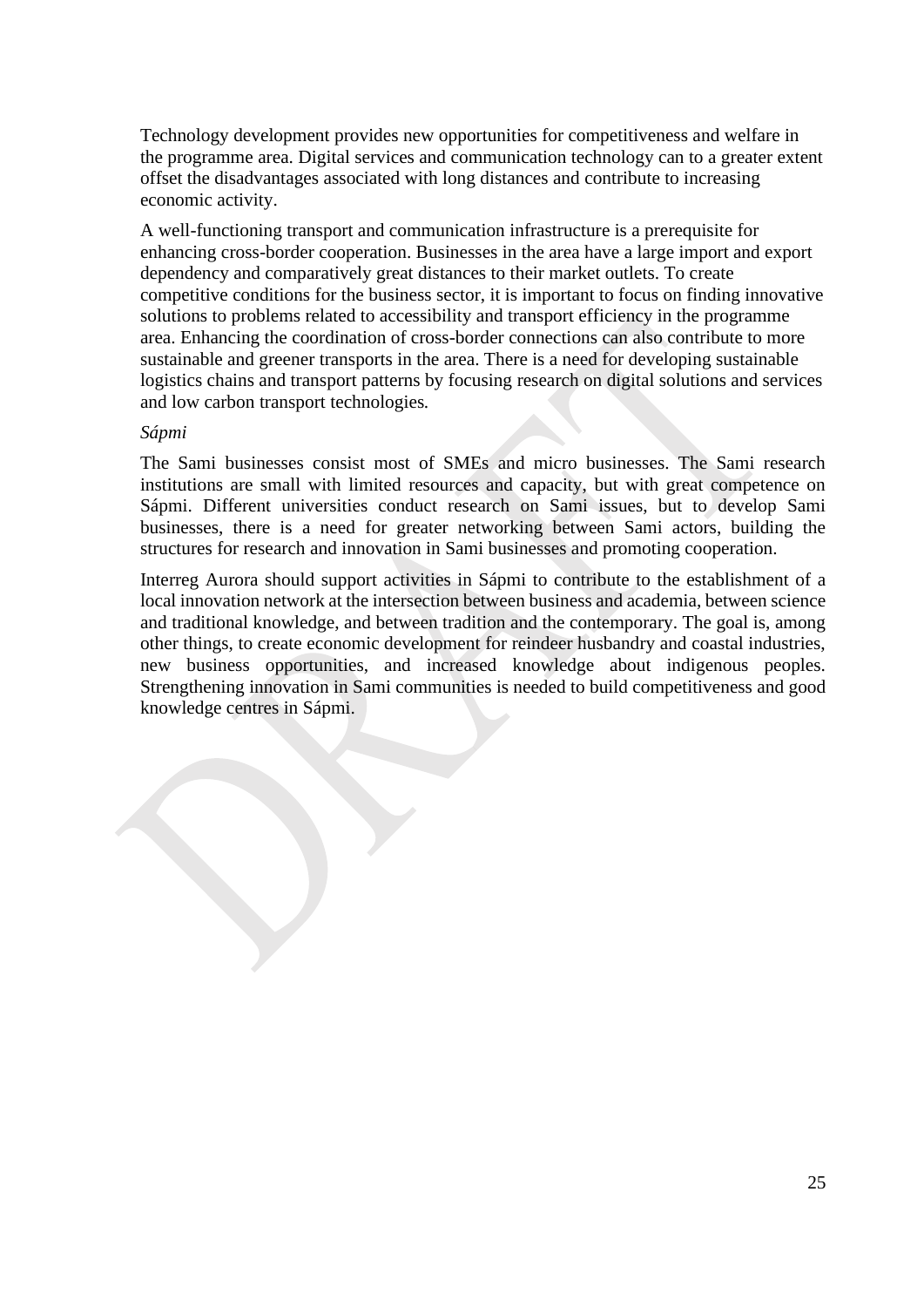# **2.1.1.2 Indicators**

# Table 2: Output indicators

| <b>Priority</b> | <b>Specific objective</b>                                                                  | ID            | <b>Indicator</b>                                                      | <b>Measurement</b><br>unit | <b>Milestone</b><br>(2024) | <b>Final target</b><br>(2029) |
|-----------------|--------------------------------------------------------------------------------------------|---------------|-----------------------------------------------------------------------|----------------------------|----------------------------|-------------------------------|
|                 | Enhancing research and innovation<br>capacities and the uptake of<br>advanced technologies | RCO07         | Research organisations<br>participating in joint research<br>projects | Research<br>organisations  | 2                          | 35                            |
|                 | Enhancing research and innovation<br>capacities and the uptake of<br>advanced technologies | RCO10         | Enterprises cooperating with<br>research organisations                | Enterprises                | $\theta$                   | 45                            |
|                 | Enhancing research and innovation<br>capacities and the uptake of<br>advanced technologies | <b>RCO116</b> | Jointly developed solutions                                           | Solutions                  | $\Omega$                   | 20                            |
|                 | Enhancing research and innovation<br>capacities and the uptake of<br>advanced technologies | <b>PSO01</b>  | Applications submitted to<br>programmes such as Horizon<br>Europe     | Applications               | $\theta$                   | 10                            |

# Table 3: Result indicators

| <b>Priority</b> | <b>Specific objective</b>                                                                  | ID             | <b>Indicator</b>                                                                         | <b>Measurement</b><br>unit | <b>Base-</b><br>line | Ref.<br>vear | Final<br>target<br>(2029) | Source of<br>data | <b>Comments</b> |
|-----------------|--------------------------------------------------------------------------------------------|----------------|------------------------------------------------------------------------------------------|----------------------------|----------------------|--------------|---------------------------|-------------------|-----------------|
|                 | Enhancing research and innovation<br>capacities and the uptake of advanced<br>technologies | <b>RCR 03</b>  | Small and medium-size<br>enterprises (SMEs) introducing<br>product or process innovation | Enterprises                |                      | 2021         | 15                        | <b>NYPS</b>       |                 |
|                 | Enhancing research and innovation<br>capacities and the uptake of advanced<br>technologies | <b>RCR 104</b> | Solutions taken up or up-scaled<br>by organisations                                      | Number<br>solutions        |                      | 2021         | 10                        | <b>NYPS</b>       |                 |
|                 | Enhancing research and innovation<br>capacities and the uptake of advanced<br>technologies | <b>PSR 01</b>  | Number of approved<br>applications to EU programmes<br>such as Horizon Europe            | Approved<br>applications   |                      | 2021         |                           | <b>NYPS</b>       |                 |

J.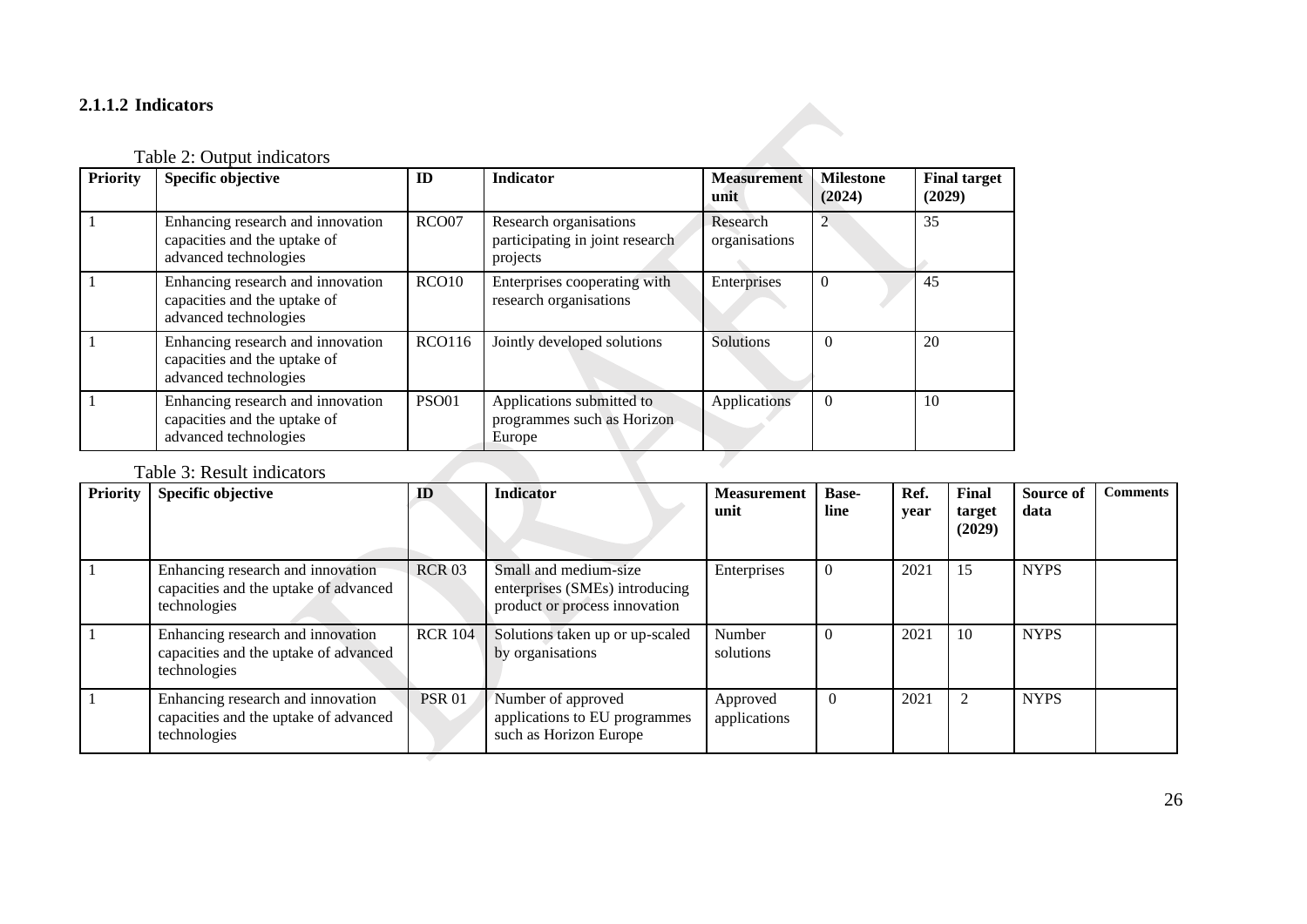#### **2.1.1.3 The main target groups**

The long distances to major markets stimulate and encourages participation by companies, authorities, organisations, universities, and research institutes in cross-border innovation systems in the sparsely populated parts of the region, to benefit the region's development as a whole. Open cross-border innovation will help to involve more actors with different resources, gender, and ethnic origin, as well as stimulating cross-fertilisation between ideas from different industries, regions, and nations.

The main target groups for the activities are SMEs, micro enterprises, higher education, colleges, polytechnics and research institutions, the public sector, and civil society.

The main beneficiaries are universities/HEI, colleges, polytechnics, and research institutions, along with the public sectors, industries, and civil society.

Renewal, economic growth, and the transition to a sustainable society in the Aurora region is best created by a diversity of women and men. When designing initiatives, a particular focus should be on ensuring that efforts contribute to the inclusion of under-represented groups such as women and minority groups and to ensuring that these efforts reach a broad range of organisations and companies. This will increase innovation, attractiveness and competitiveness within companies and organisations. Active gender equality and diversity increase innovation capacity, resource efficiency and the ability of sectors and industries to attract and retain skills. With a gender equality and diversity perspective and forms of collaboration that bring new perspectives, good conditions are created for developing sustainable solutions to societal challenges both regionally and globally.

In order for efforts to have the desired effects in the contribution of the sustainable development goals (SDG's), the region's actors must strive for knowledge-driven change where gender equality and inclusion are mainstreamed in planning, implementation, and follow-up. This means that gender statistics should be integrated into the project chain, from challenges to described interventions and desired end state. The whole project chain should link to gender imbalances of women and men in industries and sectors and interventions should contribute to closing the gap.

All projects under this priority shall focus on enhancing research and innovation capacities and the uptake of advanced technologies that are exclusively directed towards the greening of the region's industries.

### **2.1.1.4 Indication of the specific territories targeted, including the planned use of ITI, CLLD or other territorial tools**

Not planned

### **2.1.1.5 Planned use of financial instruments**

Not planned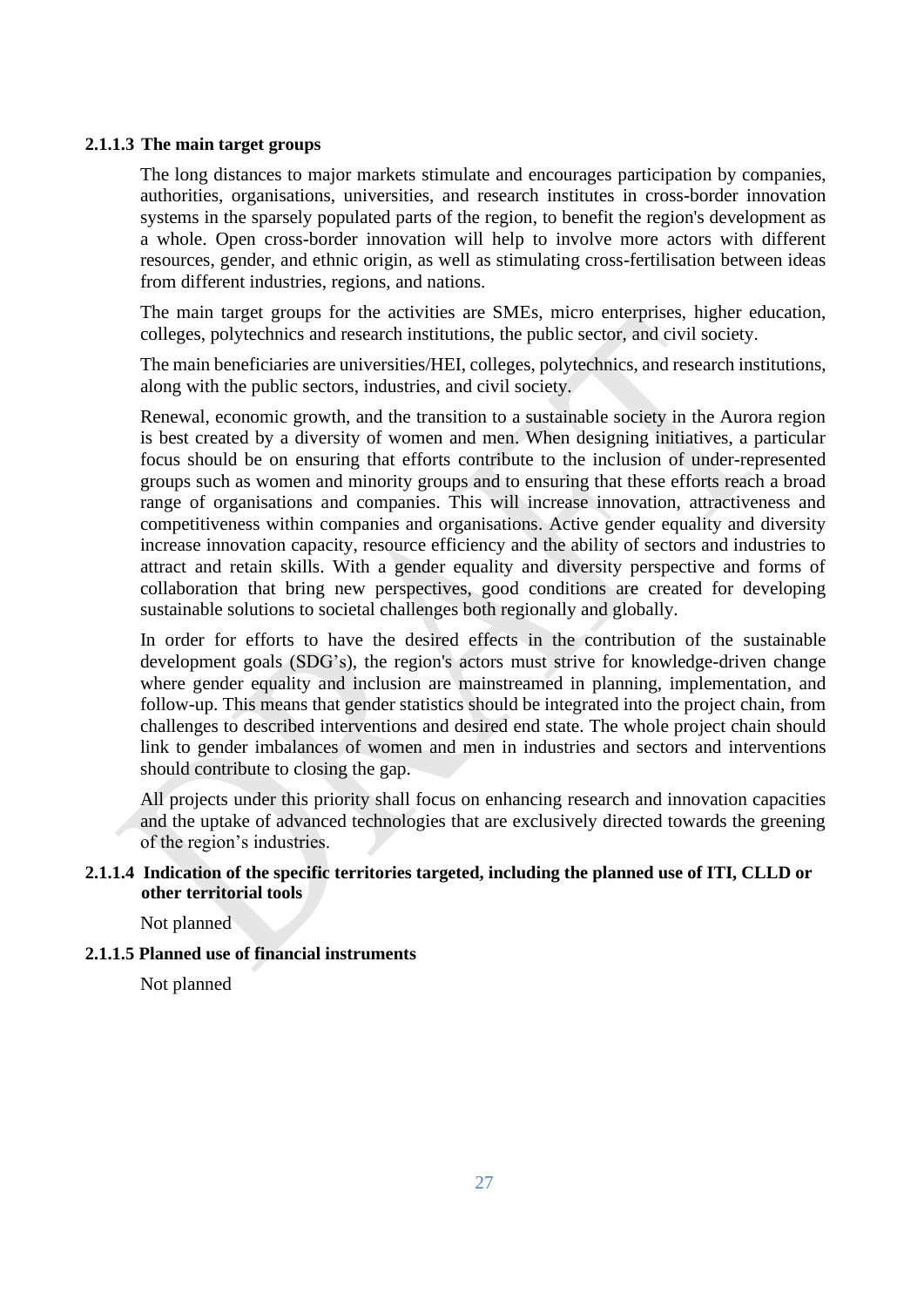# **2.1.1.6 Indicative breakdown of the EU programme resources by type of intervention**

| <b>Priority no Fund</b> |             | Specific objective                                                                      |     | Code   Amount (EUR) |
|-------------------------|-------------|-----------------------------------------------------------------------------------------|-----|---------------------|
|                         | <b>ERDF</b> | Enhancing research and innovation capacities and the<br>uptake of advanced technologies | 010 | 7 028 279           |
|                         | <b>ERDF</b> | Enhancing research and innovation capacities and the<br>uptake of advanced technologies | 012 | 7 028 279           |
|                         | <b>ERDF</b> | Enhancing research and innovation capacities and the<br>uptake of advanced technologies | 028 | 7 028 279           |

## Table 4: Dimension 1 – intervention field

## Table 5: Dimension 2 – form of financing

| <b>Priority no Fund</b> |      | Specific objective                                   | Code Amount (EUR) |
|-------------------------|------|------------------------------------------------------|-------------------|
|                         | ERDF | Enhancing research and innovation capacities and the | 21 084 837        |
|                         |      | uptake of advanced technologies                      |                   |

# Table 6: Dimension 3 – territorial delivery mechanism and territorial focus

| <b>Priority NoFund</b> | <b>Specific objective</b> |  | Code Amount (EUR) |
|------------------------|---------------------------|--|-------------------|
|                        |                           |  |                   |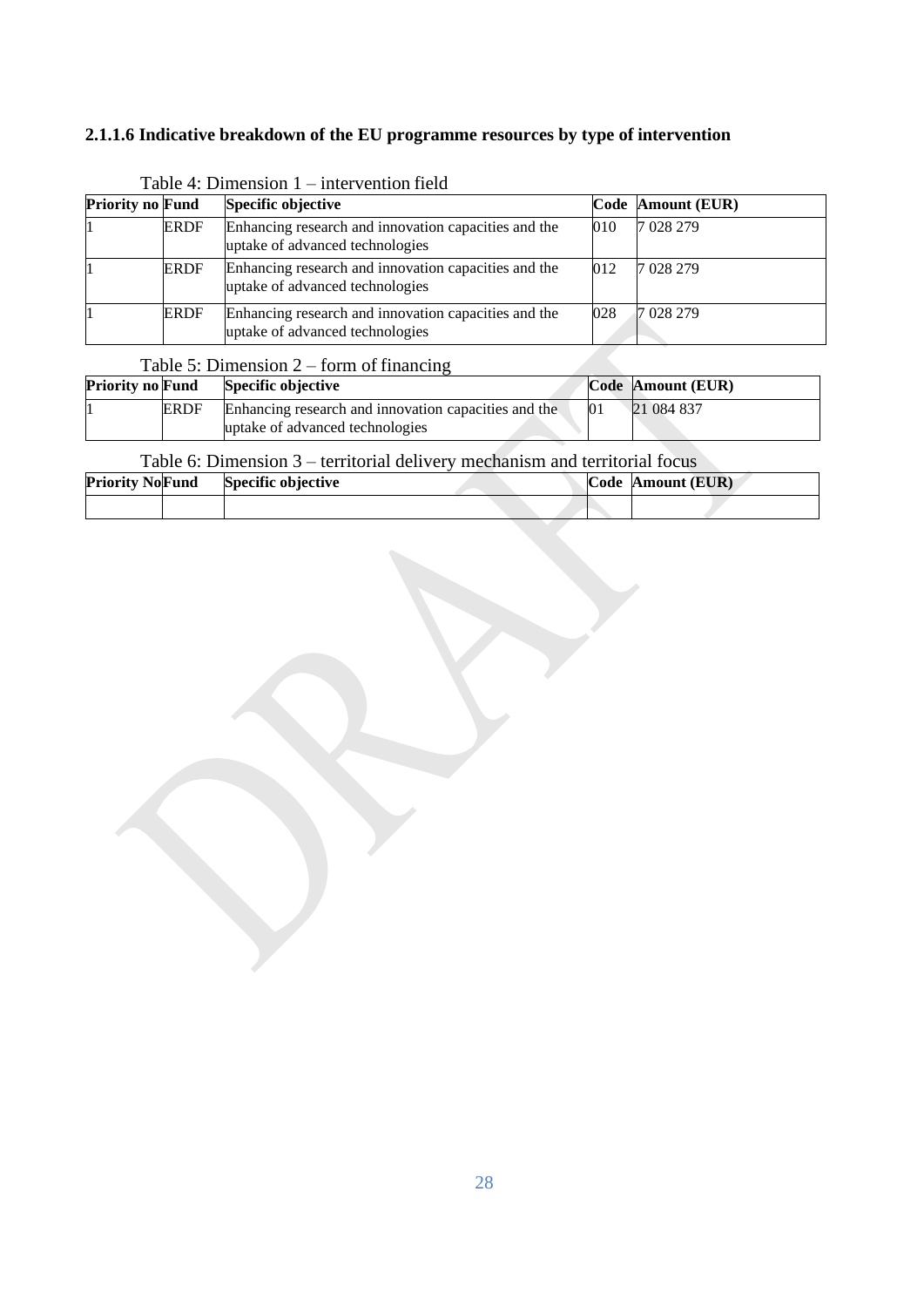#### **2.1.2 PO 1 - Specific objective 3 - Enhancing growth and competitiveness of SMEs**

### *2.1.2.1* **Related types of action, and their expected contribution to those specific objectives and to macro-regional strategies and sea-basis strategies, where appropriate**

### **Interventions of the Funds**

The programme area needs to develop a strong and competitive business sector focusing on sustainable growth, green transition, and social inclusion. To boost competitiveness and the transition towards sustainable development in the programme area it is important that enterprises integrate diversity, gender equality, circular economy, and sustainable solutions in their business models. Knowledge and capacity for this need to be strengthened. Through increased cross-border cooperation within SME business development and internationalisation, the region's businesses can access knowledge and resources, which in turn will develop their commercial activities and strengthen their positions internationally. The region is experiencing increasing global competition and an accelerating need to adapt, which requires increased competitiveness among the companies in the region.

Focusing on entrepreneurship is important in developing SMEs towards internationalisation and reaching new markets. Through promoting entrepreneurship underrepresented groups can see entrepreneurship as a good career opportunity. Through networking, business development and marketing work, an increase in the degree of business collaboration across borders, with the goal of improving joint competitiveness in a global market is important.

To be able to compete on an international market, we need to increase the level of commercialisation and venture capital expertise, thereby increasing networking and information transfers and turning our competences into new products and services.

Our business structure consists largely of SMEs and micro-enterprises with limited financial and personal resources when it comes to further developing through digitalisation and innovation. Strengthening company clusters including micro-enterprises by crosssectoral networking and integrating value chains is important. At the same time, to develop the region, one is dependent on using a larger part of the natural resources found here. A greater degree of further processing in the region is important to create a resilient and competitive business community through entrepreneurship and research and innovation. In particular, our region has an advantage in a green and blue economy. By coordinating efforts at regional and cross-border levels, one can create a critical mass on access to raw materials and knowledge networks.

Digitalisation concerns all parts of industry and the public sector, such as product development, production, business systems, interaction with subcontractors and customers, and the relationship with employees. For instance, virtual incubators can connect rural areas internationally in a cost-efficient and effective way. Development is fast, and there are great risks – in terms of competitiveness – of falling behind. In production contexts, digitalisation is strongly connected to automation.

The programme area faces challenges that have to be solved for the programme area to be able to participate in and lead digital transformation. Advanced technology development with industrial applications, new business models, and the ability to change the organisation and develop staff competence are required for the utilisation of new technology to be possible. To improve businesses' abilities to utilise digitalisation's opportunities. Digitalisation in the shape of e-trade, electronic payments, and e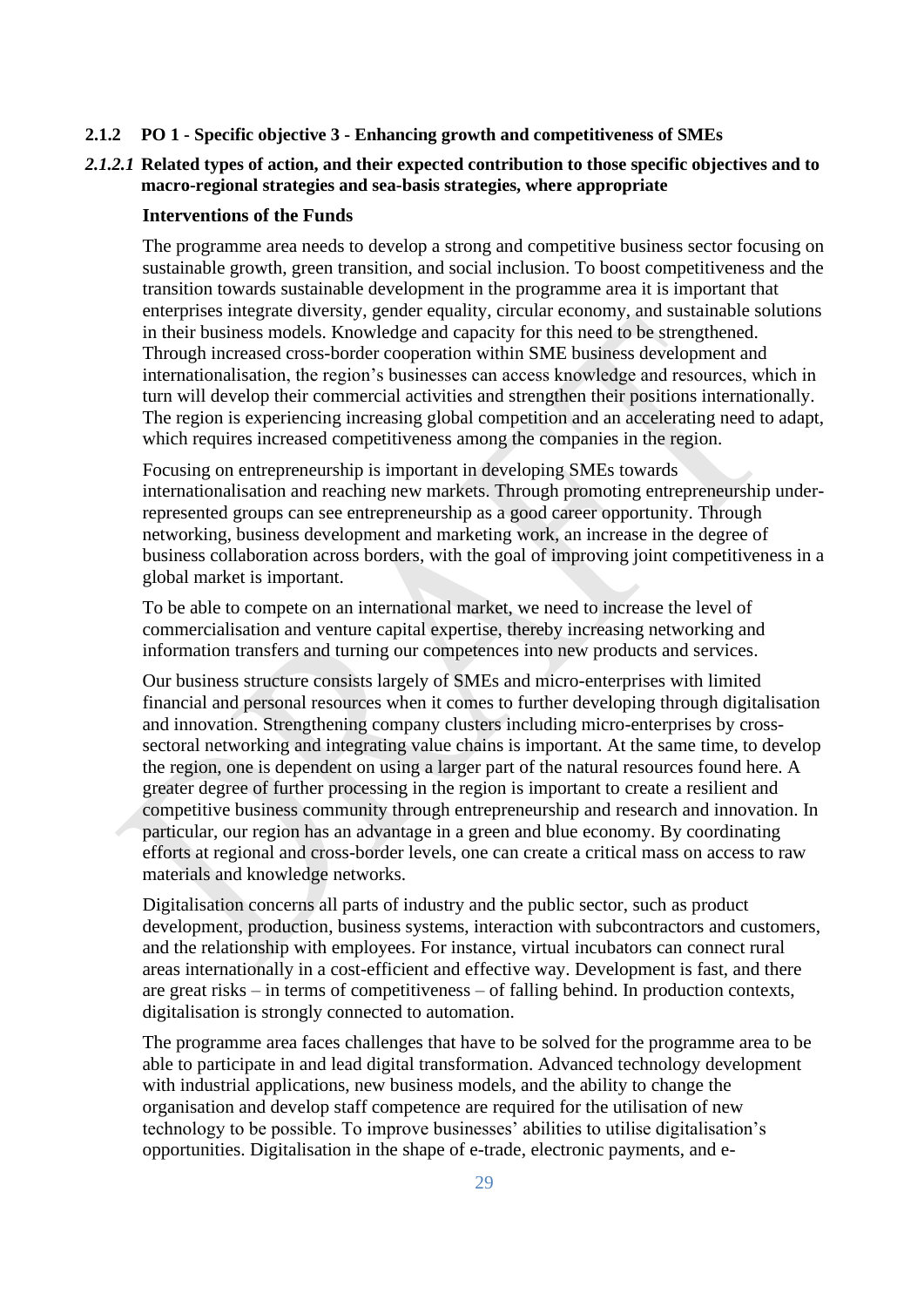administration solutions, for instance, means that even a small business with the right product can sell their goods on a global market.

There is a need to increase the level of digitalisation in manufacturing SMEs in different sectors. Actions targeting the uptake and use of new digital technologies related to industry are needed. Likewise, it is important to strengthen the capacity of SMEs to create new ways of operating, evaluate existing production methods and engage in innovation processes. Finally, increasing the development of new services and business models based on data within manufacturing SMEs is important for improving productivity, economies of scale, and levels of technology.

Building a critical mass is vital for our SMEs and micro-enterprises in order for them to be competitive in a global market. Strengthening the cross-sectorial cooperation between SMEs through developing innovation cluster support and business networks primarily benefiting SMEs will be a priority area in the programme.

Collaboration in clusters has the purpose of creating good conditions for growth and renewal. There are results that show that businesses that are part of cluster organisations grow faster than other businesses. For a cluster to be competitive there must be systems around it that support and collaborate with it. The programme particularly encourages cooperation between clusters to build on complementarities. Great potential lies in the merging of specific competencies in different clusters in order to create new knowledge networks and areas of strength in the regions.

The programme area is characterised by small home markets for the companies. Moreover, cooperation networks, partnerships and added value created between different companies in the value chain will become increasingly important for building competitiveness in the future. Therefore, it is important to increase cooperation between companies in the programme area. Actions targeting the creation of critical mass, supporting internationalisation, promoting growth and productivity of companies, stimulating access to new knowledge networks and business contacts, and increasing the capacity among SMEs to find ways to new international markets, are central.

### *Sápmi*

The majority of companies in Sami industry are micro-enterprises, in which Sami culture and traditional knowledge form the basis of the Sami business. Sami businesses could include traditional reindeer herding, hunting, fishing and duodji (traditional Sami handicrafts). But there are also new areas of business ranging from product processing, tourism, and translation through to design, music, and media production.

Moreover, the companies are often composed of seasonal combinations of different activities. It is therefore important to collaborate in an organised manner across borders, and based on the function of the businesses, to increase the development of the industry. This result in micro-enterprises attaining increased competence and becoming more competitive, even on international markets.

In Sami areas, the tourism industry is contributing to ever greater economic development. Experiences based on traditional Sami culture and ways of life have significant attraction value in the tourism market and are in demand by more and more people. Interreg Aurora must stimulate the cooperation between private and public actors working purposefully to develop Sami tourism as a business and value creation. The development of Sami and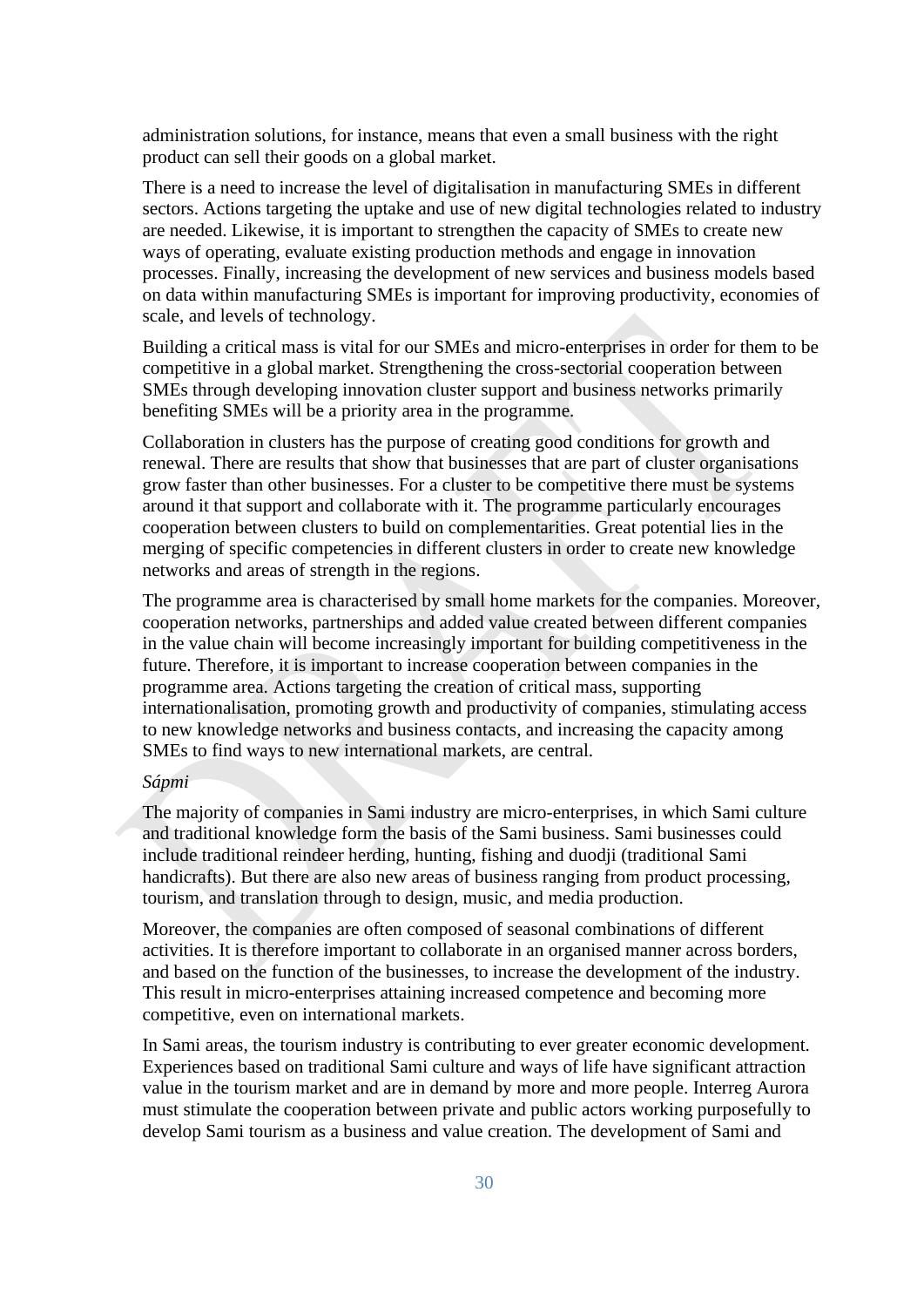reindeer husbandry-based tourism must take place with the industry itself as an active premise supplier. Involved actors must ensure a strong awareness that Sami culture is not abused in tourism contexts. It is important that branch organisations are established that work with the traditional Sami businesses before enabling the businesses to establishing clusters.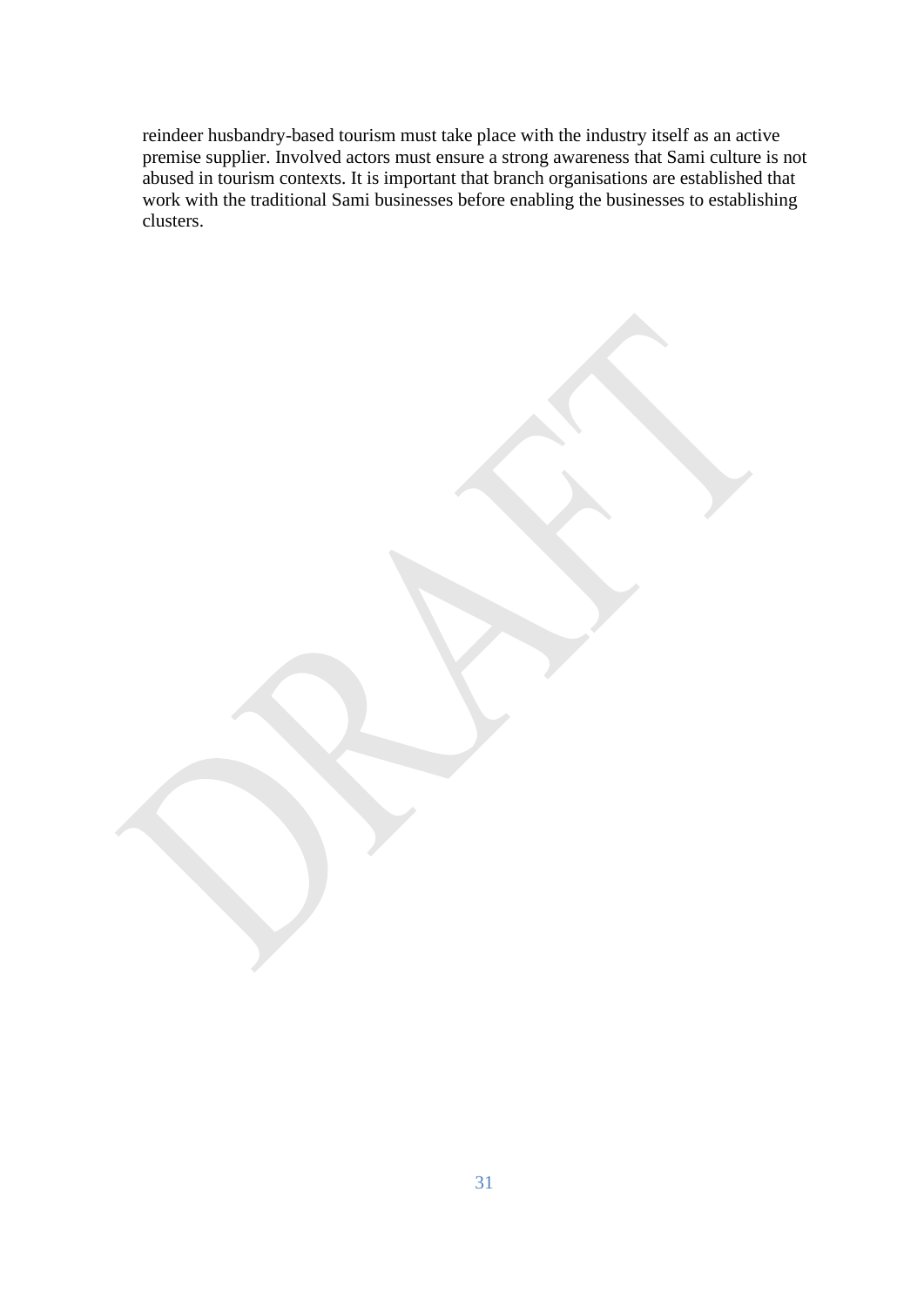# **2.1.2.2 Indicators**

# Table 2: Output indicators

| <b>Priority</b> | <b>Specific objective</b>                                                                                                       | ID             | Indicator                                        | <b>Measurement</b><br>unit | <b>Milestone</b><br>(2024) | <b>Final target</b><br>(2029) |
|-----------------|---------------------------------------------------------------------------------------------------------------------------------|----------------|--------------------------------------------------|----------------------------|----------------------------|-------------------------------|
|                 | Enhancing sustainable growth and<br>competitiveness of SMEs and job creation<br>in SMEs, including by productive<br>investments | <b>RCO 87</b>  | Organisations cooperating across borders         | Organisation               | 3                          | 34                            |
|                 | Enhancing sustainable growth and<br>competitiveness of SMEs and job creation<br>in SMEs, including by productive<br>investments | <b>RCO 116</b> | Jointly developed solutions                      | Solution                   | $\Omega$                   | 11                            |
|                 | Enhancing sustainable growth and<br>competitiveness of SMEs and job creation<br>in SMEs, including by productive<br>investments | <b>RCO 83</b>  | Strategies and action plans jointly<br>developed | Strategy/action<br>plan    |                            | 10                            |
|                 | Table 3: Result indicators                                                                                                      |                |                                                  |                            |                            |                               |

# Table 3: Result indicators

| <b>Priority</b> | <b>Specific objective</b>                                                                                                          | ID            | <b>Indicator</b>                                                        | <b>Measurement</b><br>unit     | <b>Baseline</b> | Reference<br>year | Final<br>target<br>(2029) | Source of<br>data | <b>Comments</b> |
|-----------------|------------------------------------------------------------------------------------------------------------------------------------|---------------|-------------------------------------------------------------------------|--------------------------------|-----------------|-------------------|---------------------------|-------------------|-----------------|
|                 | Enhancing sustainable growth<br>and competitiveness of SMEs<br>and job creation in SMEs,<br>including by productive<br>investments | <b>RCR 84</b> | Organisations cooperating<br>across borders after project<br>completion | Organisation                   |                 | 2021              | 17                        | <b>NYPS</b>       |                 |
|                 | Enhancing sustainable growth<br>and competitiveness of SMEs<br>and job creation in SMEs,<br>including by productive<br>investments | RCR79         | Joint strategies and action<br>plans taken up by<br>organisations       | Joint strategy/<br>action plan |                 | 2021              | 10                        | <b>NYPS</b>       |                 |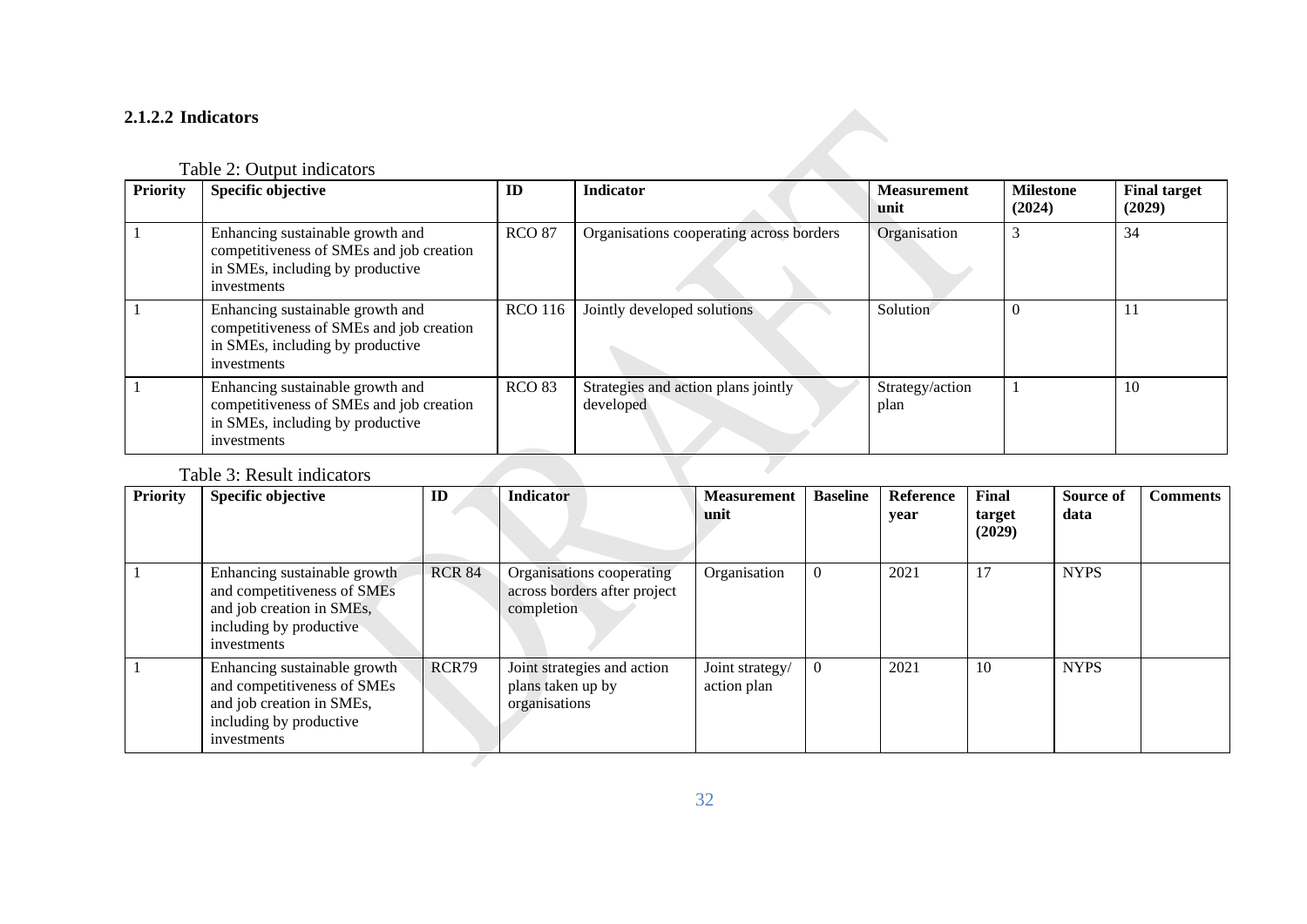#### **2.1.2.3 The main target groups**

An important prerequisite for promoting a developed industry in the programme area is to eliminate various border barriers in order to promote cross-border cooperation. A complementary structure is also required on both sides of the border in order to support business development.

This priority area supports efforts facilitating increased cross-border cooperation between industries, sectors, and companies in order to achieve increased competitiveness among the region's SMEs. Also, cross-border initiatives stimulating entrepreneurship, innovation and increased internationalisation of companies are supported. Cross-border cooperation, activities, or other measures refer to various actors' cooperation across transnational borders with the aim of developing products, services and methods or other factors that will increase the competitiveness of the region's SMEs.

The main target groups for the activities are: Public organisations at local, regional, and national levels, universities and colleges, education actors/organisations, business-promoting actors, industry, clusters, industry associations, and NGOs.

The main beneficiaries are the business communities, public sector, business promotion actors, cluster and industry associations, NGOs, and civil society.

Renewal, economic growth, and the transition to a sustainable society in the Aurora region are best created by a diversity of women and men. When designing initiatives, a particular focus should be on ensuring that efforts contribute to the inclusion of under-represented groups such as women and people with a foreign background and to reaching a broad range of organisations and companies. This will increase innovation, attractiveness and competitiveness within companies and organisations. Active gender equality and diversity work increases innovation capacity, resource efficiency and the ability of sectors and industries to attract and retain skills. Importantly, they bring new perspectives, and good conditions are created for developing sustainable solutions to societal challenges both regionally and globally.

In order for efforts to have the desired effects in the contribution of the SDGs, the region's actors must strive for knowledge-driven change where gender equality and inclusion are mainstreamed in planning, implementation, and follow-up. This means that gender statistics should be integrated into the project chain, from challenges to described interventions and desired end state. The whole project chain should link to gender imbalances of women and men in industries and sectors and interventions should contribute to closing the gap.

All projects under this priority shall focus on strengthening sustainable development of the industries.

### **2.1.2.4 Indication of the specific territories targeted, including the planned use of ITI, CLLD or other territorial tools**

Not planned

### **2.1.2.5 Planned use of financial instruments**

Not planned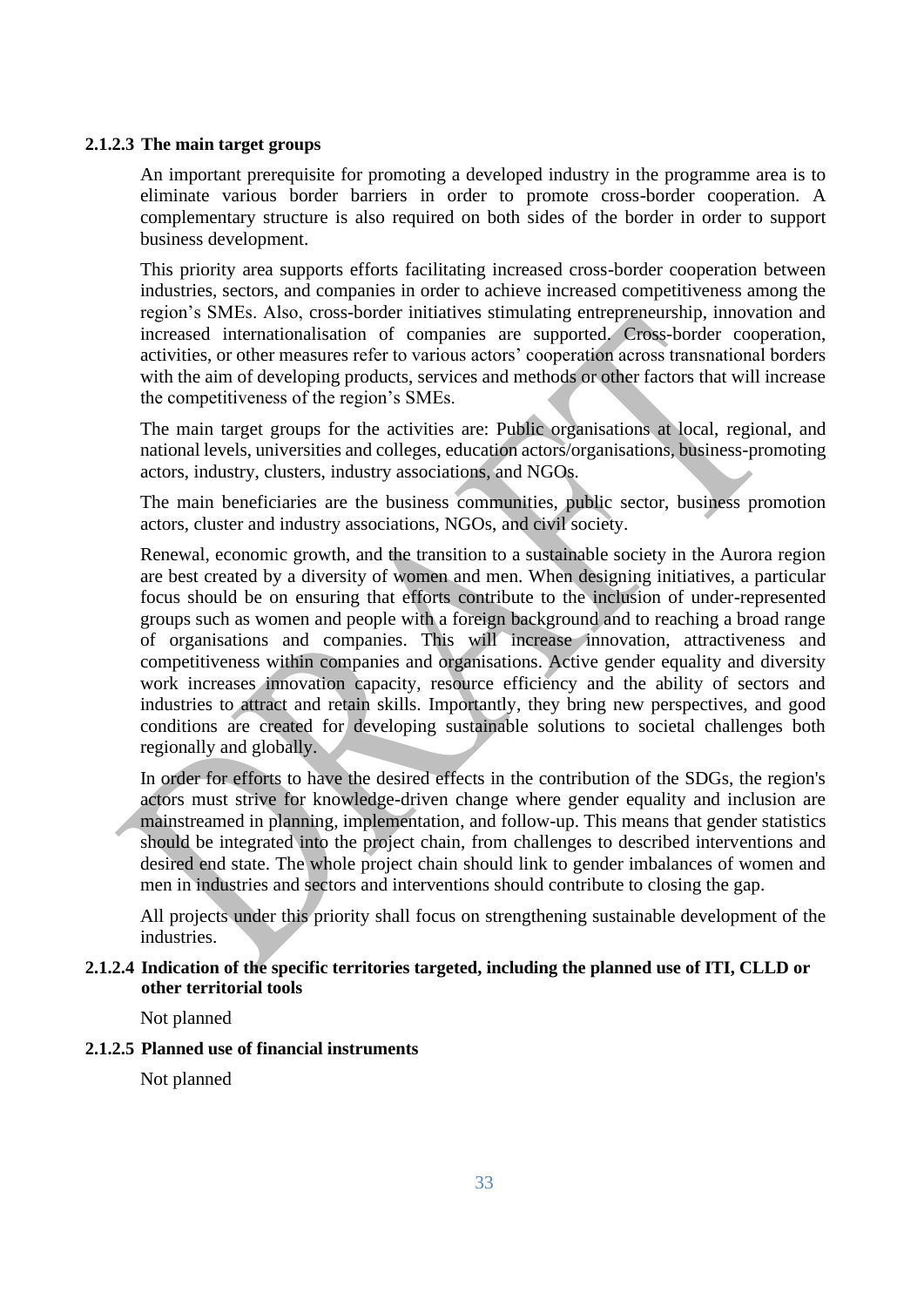# **2.1.2.6 Indicative breakdown of the EU programme resources by type of intervention**

| <b>Priority no Fund</b> |             | Specific objective                           |     | Code Amount (EUR) |
|-------------------------|-------------|----------------------------------------------|-----|-------------------|
|                         | <b>ERDF</b> | Enhancing growth and competitiveness of SMEs | 021 | 7947753           |
|                         | <b>ERDF</b> | Enhancing growth and competitiveness of SMEs | 026 | 4 279 559         |

# Table  $4:$  Dimension  $1 =$  intervention field

## Table 5: Dimension 2 – form of financing

| <b>Priority no Fund</b> |             | <b>Specific objective</b>                    | Code Amount (EUR) |
|-------------------------|-------------|----------------------------------------------|-------------------|
|                         | <b>ERDF</b> | Enhancing growth and competitiveness of SMEs | 12 227 312        |

## Table 6: Dimension 3 – territorial delivery mechanism and territorial focus

| <b>Priority no Fund</b><br>Specific objective | Code Amount (EUR) |
|-----------------------------------------------|-------------------|
|                                               |                   |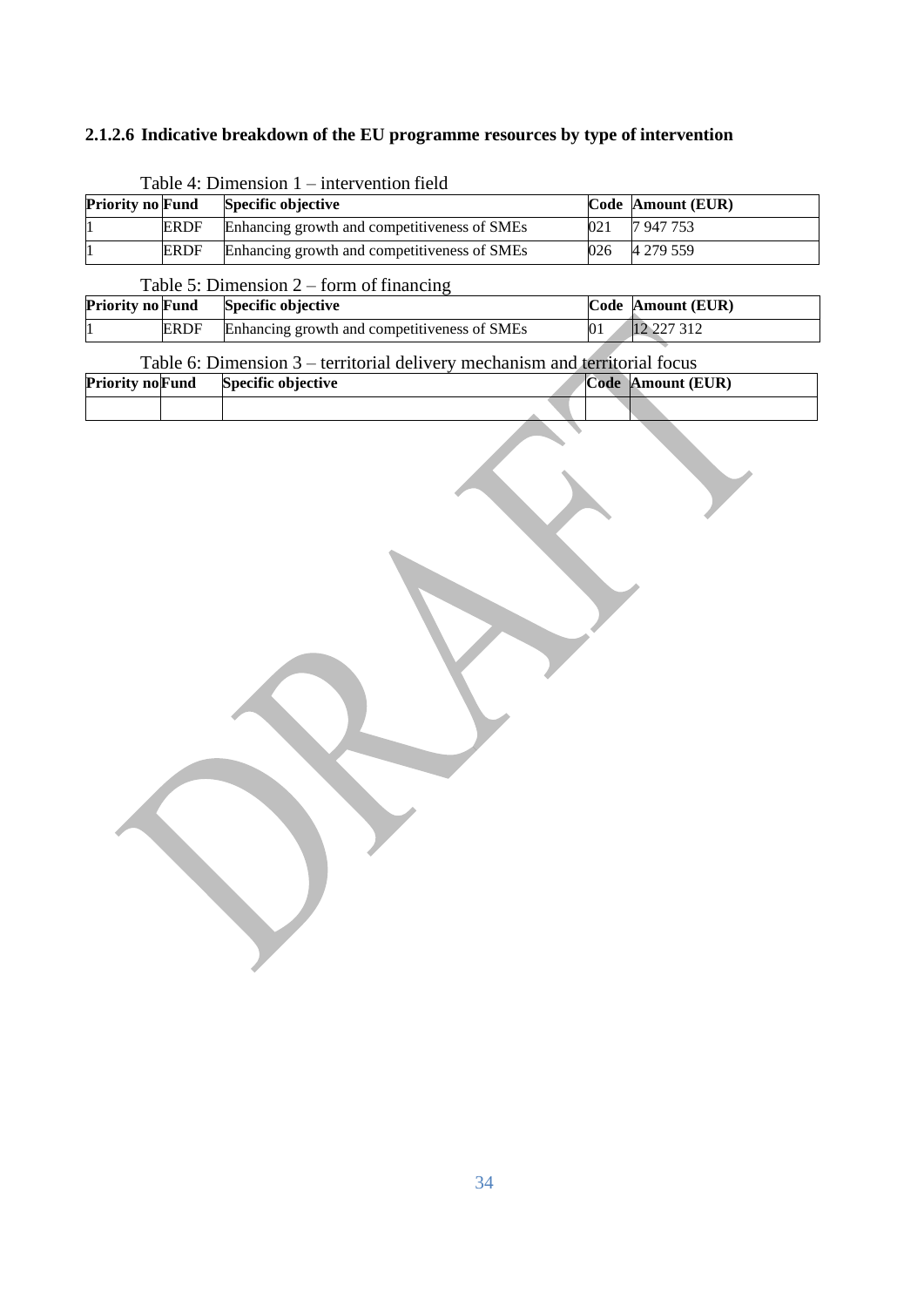### <span id="page-35-0"></span>**2.2 Green and sustainable transition**

**2.2.1 PO 2 - Specific objective 4 - Promoting climate change adaptation, disaster risk prevention, and resilience, taking into account eco-system-based approaches**

### **2.2.1.1 Related types of action, and their expected contribution to those specific objectives and to macro-regional strategies and sea-basis strategies, where appropriate**

### **Interventions of the Funds**

The increase in climate related disasters in recent years are clear examples of the effects of climate change. To deal with this in the future and to create opportunities to develop sustainable societies throughout the region, knowledge needs to be increased and actions need to be taken, regarding which climate effects and adaptation measures are suitable for different sectors in the society. The program will act in accordance with the EU strategy on adaptation to climate change.

Through the work done on national and regional climate adaptation plans and strategies, there is an opportunity for exchange of experience and find out and work together with common challenges and solutions, expertise and information on climate change, impacts, adaptation, and resilience. Effective implementations of strategies and plans presuppose that those actors and the public gain a greater knowledge of how the climate will be affected and what adaptation measures are needed in a multi-generational perspective.

The use of new technologies and digital tools such as drones, virtual and augmented reality sensors, artificial intelligence, big data, and Internet of Things, is a great opportunity, especially for the monitoring and surveillance of the effects of climate change. Methods for, and testing of, these tools will be important activities.

Including climate change adaptation issues in risk and vulnerability analyses for various activities is a way of creating a picture of the measures that may need to be implemented to manage and prevent risks associated with climate change.

Additionally, interventions like cross-border knowledge sharing on methods can help to improve the resilience and sustainability of sectors such as agricultural and forestry practices to an increased frequency of extreme weather conditions.

With regard to climate-related risks around environmentally dangerous activities and polluted areas, future adaptation work should focus on clarifying risks regarding ongoing and discontinued operations, pollution risks in the event of floods and erosion, and establishing strategies and measures to minimise risks to humans, societies and the environment. New monitoring solutions could also be developed and implemented to monitor the environmental impact of the different industries.

Climate change will affect urban as well as rural areas in the region. Sharing best practices and developing new methodologies and scenarios for adapting regional and urban spatial planning to rising water levels, more frequent heavy downpours and droughts will be important.

The region has a lot of different types of protected areas such as national parks, world heritage sites, and Natura 2000. Research on how the climate change affects these areas and sites and hence, how the management of them need to adapt, are important activities. Exchanging knowledge and best practices can result in common solutions.

Parts of the region is strongly affected by a long tradition of draining wetlands for natural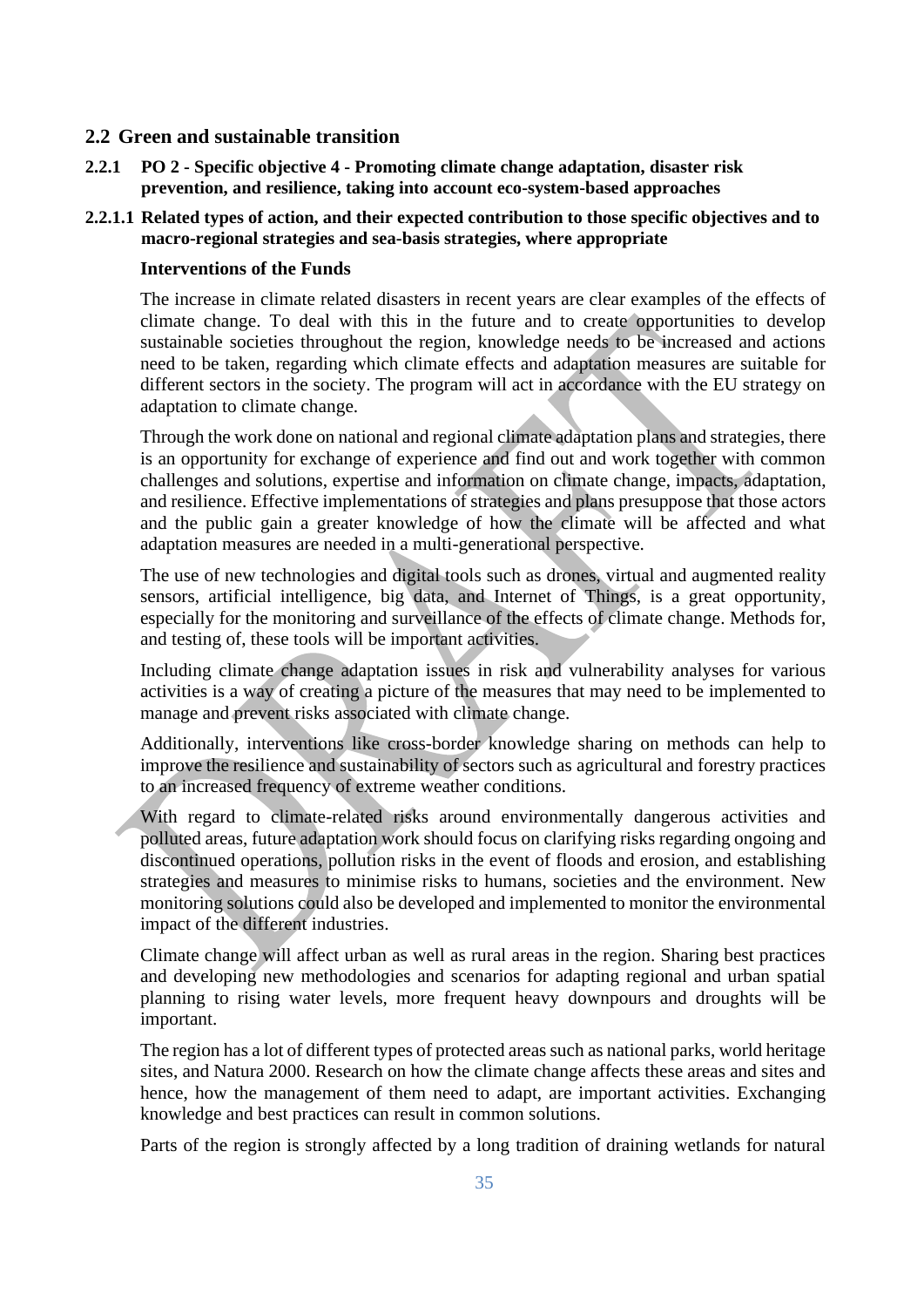resource exploitation, more productive forestry and using peatlands for energy production. Restoration of mires, peatlands and wetlands is a tool to increase carbon storage, reduce coemissions, prevent forest fires, and increase local biodiversity. Restoring also reduces the risk of drought affecting groundwater levels so that drinking water resources are at risk of being polluted or depleted.

All business sectors in the region will be affected by the changing climate. Interventions focused on developing knowledge and methods for adapting to the changing climate while preserving and developing the livelihoods are important.

There is a vast cross-border added value of activities that coordinates strategic rescue services with regards to climate related accidents such as landslides, flooding, fires, but also of projects that increases the common knowledge of best practice for handling and preventing of such accidents.

#### *Sápmi*

The Sami society with its culture and livelihood where reindeer husbandry is a key part, is already affected by climate change. The Sami livelihoods and their conditions for climate adaptation must be understood in a cross-border context and with regard to the combined effects of various influencing factors. One tool for this is climate adaptation plans. Interdisciplinary and cross-border analysis on risks, needs, measures and solutions related to climate change would enhance the effectiveness of plans, strategies, and actions.

In order to adapt to the climate change, an increased flexibility in the management of reindeer herding is needed. This could ensure increased access to and quality of reindeer grazing lands and safe passages for herding (alternative routes due to weak ice in the winter). The climate change results in ice covering grazing lands and tree hanging lichen. The difficulties of finding enough food for the reindeer results in reindeer herding communities having to keep their reindeers fenced in, in order to feed them. This is not in line with traditional reindeer herding methods and increase the risk of disease among the animals as well as having other negative health impacts. Mapping of lichen grazing lands could be one method of reducing the consequences. Common methodologies for field inventory need to be developed. Crossborder cooperation and exchange of experiences and best practices and finding common solutions on winter feeding of reindeers are also important.

An increased cooperation between research and locally based monitoring, to study the effects of climate change, including the cumulative effects of climate change in addition to effects caused by competing land use, impacts on cultural landscapes, impacts on Sami cultural heritage, could result in improved impact assessment methods. Research on climate change related diseases in reindeer may also be of interest.

The use of technologies, digital solutions and tools such as GPS transmitters, GIS-systems, drones, bio-fuel, Internet of Things, for Sami traditional livelihoods could reduce the risks connected to climate change and help reduce negative climate impact and CO2 emission.

To increase synergies and speed up the implementation of the Paris agreement one intervention could be to enhance the involvement and engagement of knowledge holders in policy work and decision-making processes.

Promoting and increasing the utilisation of *árbediehtu* (Sami traditional knowledge) relating to climate change and adaptation by collecting and documenting traditional knowledge, trainings and workshops to support intergenerational transmission, producing curricula,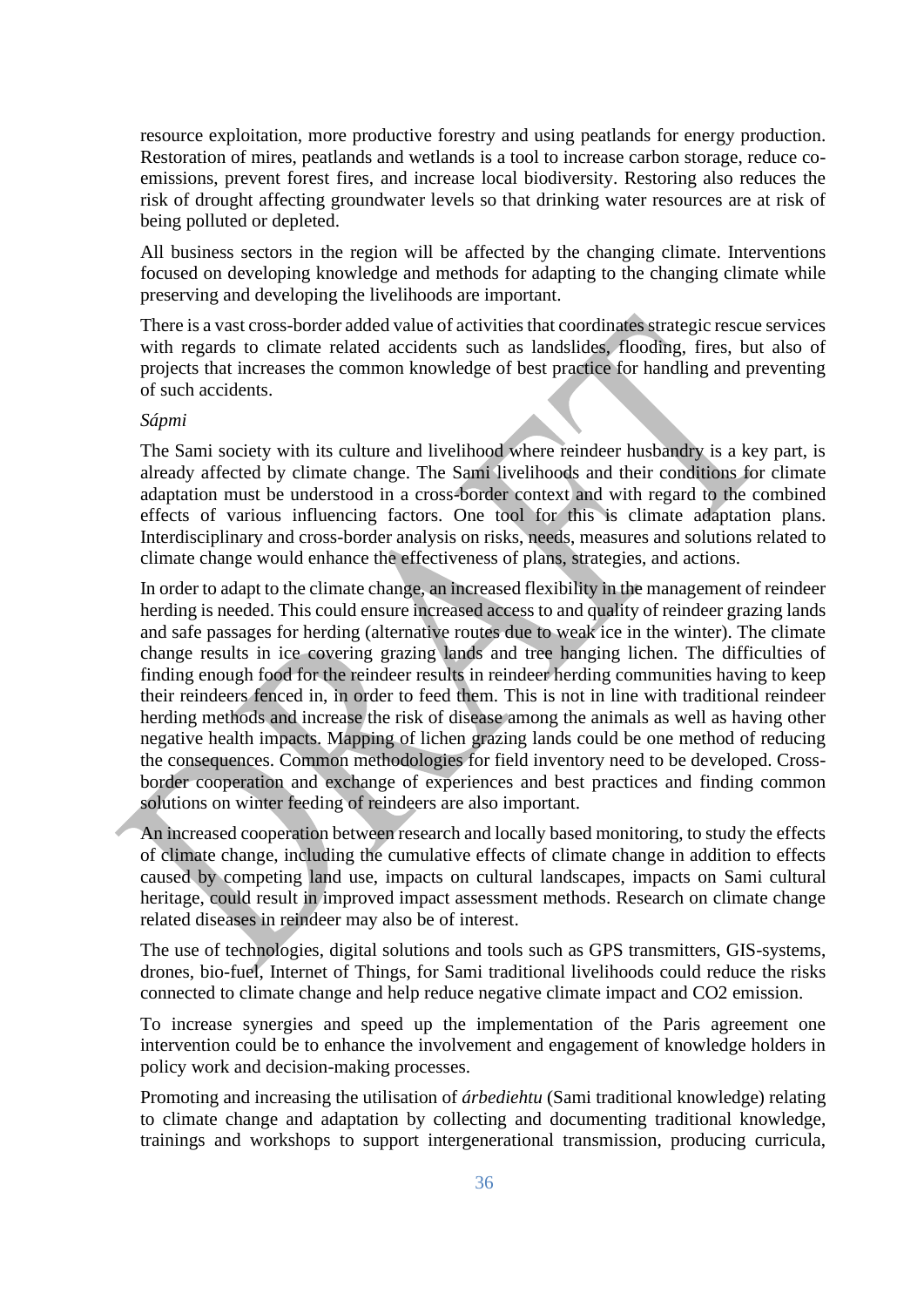education, training and information materials, could also be a valuable asset in the adaptation to the effects of the changing climate.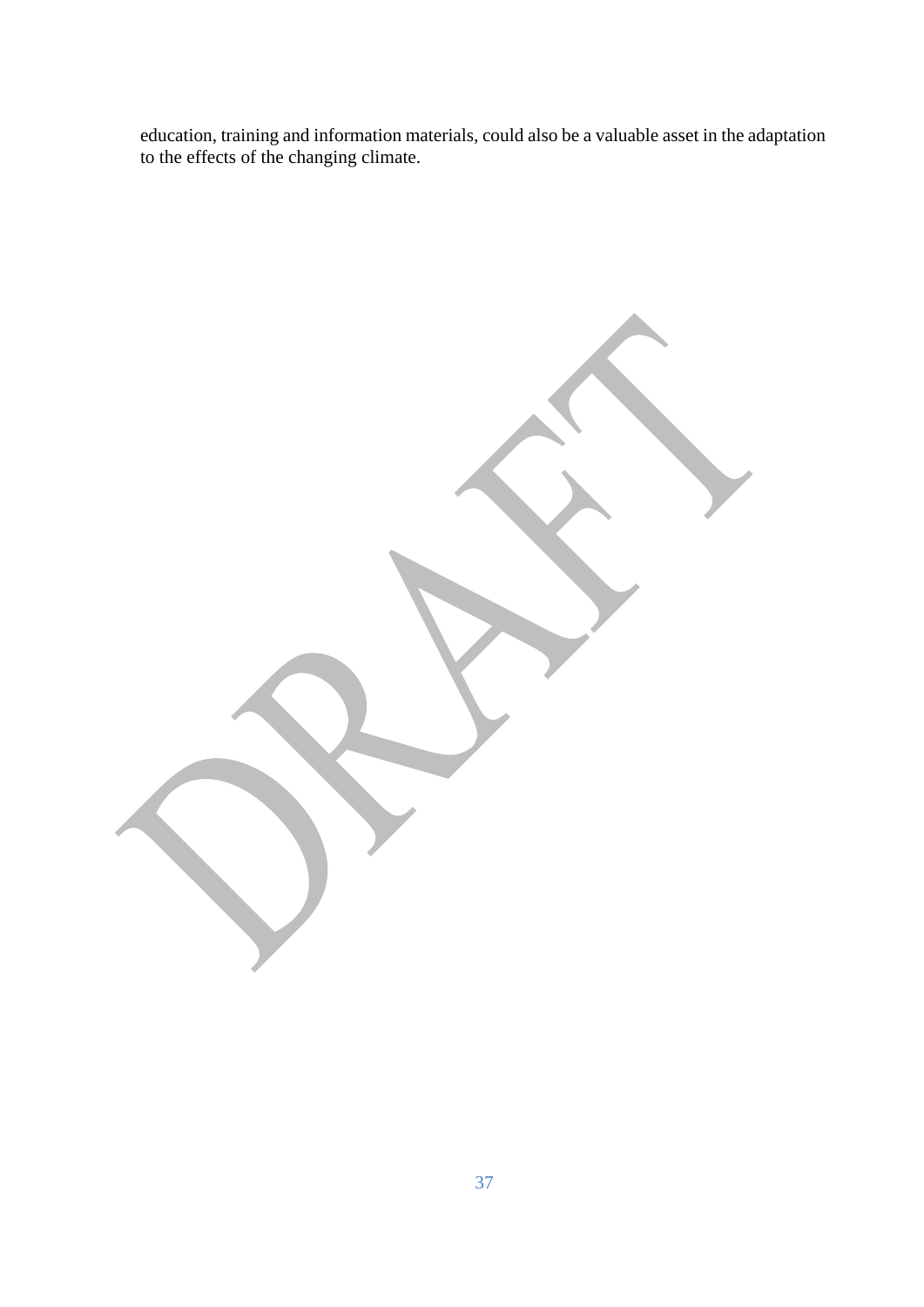### **2.2.1.2 Indicators**

### Table 2: Output indicators

| <b>Priority</b> | Specific objective                                                                                                                  |                   | <b>Indicator</b>                                               | <b>Measurement unit Milestone</b> | (2024) | <b>Final target</b><br>(2029) |
|-----------------|-------------------------------------------------------------------------------------------------------------------------------------|-------------------|----------------------------------------------------------------|-----------------------------------|--------|-------------------------------|
|                 | Promoting climate change adaptation and disaster risk<br>prevention, resilience taking into account eco-system-<br>based approaches | <b>RCO 83</b>     | Strategies and action plans jointly<br>developed               | Strategy/action plan 2            |        | $2^{\circ}$                   |
|                 | Promoting climate change adaptation and disaster risk<br>prevention, resilience taking into account eco-system-<br>based approaches | RCO <sub>84</sub> | Pilot actions developed jointly and<br>implemented in projects | Pilot action                      |        |                               |
|                 | Promoting climate change adaptation and disaster risk<br>prevention, resilience taking into account eco-system-<br>based approaches | <b>RCO 87</b>     | Organisations cooperating across<br>borders                    | Organisation                      |        | 24                            |
|                 | Promoting climate change adaptation and disaster risk<br>prevention, resilience taking into account eco-system-<br>based approaches | <b>RCO</b> 116    | Jointly developed solutions                                    | Solution                          |        |                               |

### Table 3: Result indicators

| <b>Priority</b> | Specific objective                                                                                                                  | ID            | <b>Indicator</b>                                                        | <b>Measurement</b><br>unit    | <b>Baseline</b> | Ref.<br>vear | Final<br>target<br>(2029) | <b>Source</b><br>of data | Comments |
|-----------------|-------------------------------------------------------------------------------------------------------------------------------------|---------------|-------------------------------------------------------------------------|-------------------------------|-----------------|--------------|---------------------------|--------------------------|----------|
|                 | Promoting climate change adaptation and disaster risk<br>prevention, resilience taking into account eco-system-<br>based approaches | <b>RCR 79</b> | Joint strategies and action<br>plans taken up by<br>organisation        | Joint strategy<br>action plan |                 | 2021         |                           | <b>NYPS</b>              |          |
|                 | Promoting climate change adaptation and disaster risk<br>prevention, resilience taking into account eco-system-<br>based approaches | <b>RCR 84</b> | Organisations cooperating<br>across borders after project<br>completion | Organisation                  |                 | 2021         |                           | <b>NYPS</b>              |          |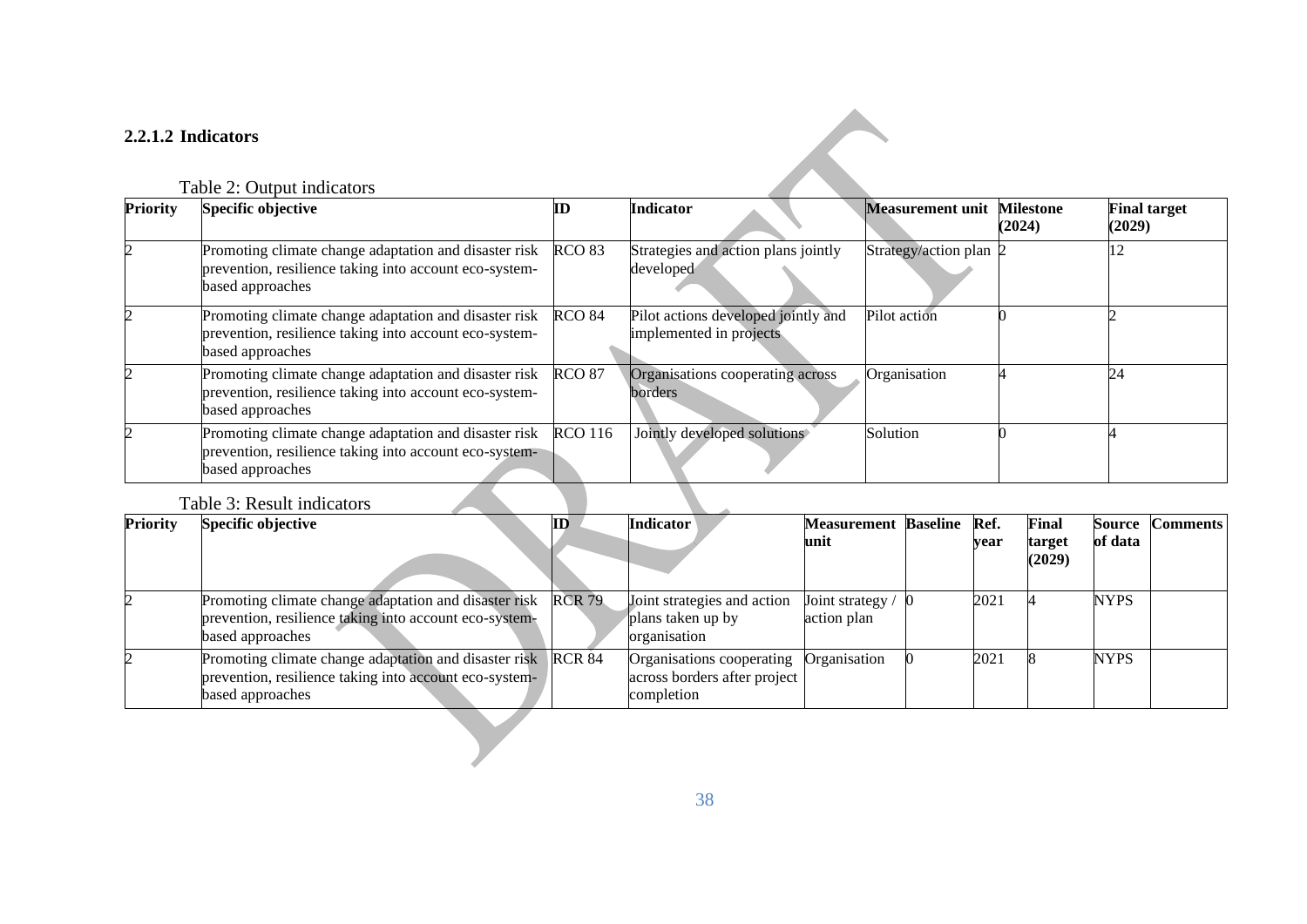#### **2.2.1.3 The main target groups**

The purpose of the objective is to develop and coordinate system functions, increase the range of services and strengthen stakeholder collaboration.

The main target groups are micro, small and medium-sized enterprises, the civil society and Sami community.

The main beneficiaries are public organizations, academia and other research and education actors, economic associations, and the civil society.

Renewal, economic growth, and the transition to a sustainable society in the Aurora region is best created by a diversity of women and men. When designing initiatives, a particular focus should be on ensuring that efforts contribute to the inclusion of under-represented groups such as women and people with a foreign background and to reaching a broad range of organisations and companies. This will increase innovation, attractiveness and competitiveness within companies and organisations. Active gender equality and diversity work increases innovation capacity, resource efficiency and the ability of sectors and industries to attract and retain skills. With a gender equality and diversity perspective and forms of collaboration that bring new perspectives, good conditions are created for developing sustainable solutions to societal challenges both regionally and globally.

In order for efforts to have the desired effects in the contribution of the SDG's, the region's actors must strive for knowledge-driven change where gender equality and inclusion are mainstreamed in planning, implementation and follow-up. This means that gender statistics should be integrated into the project chain, from challenges to described interventions and desired end state. The whole project chain should link to gender imbalances of women and men in industries and sectors and interventions should contribute to closing the gap.

General measures of precaution should too be taken to make sure that e.g. local negative impacts are avoided.

### **2.2.1.4 Indication of the specific territories targeted, including the planned use of ITI, CLLD or other territorial tools**

Not planned

#### **2.2.1.5 Planned use of financial instruments**

Not planned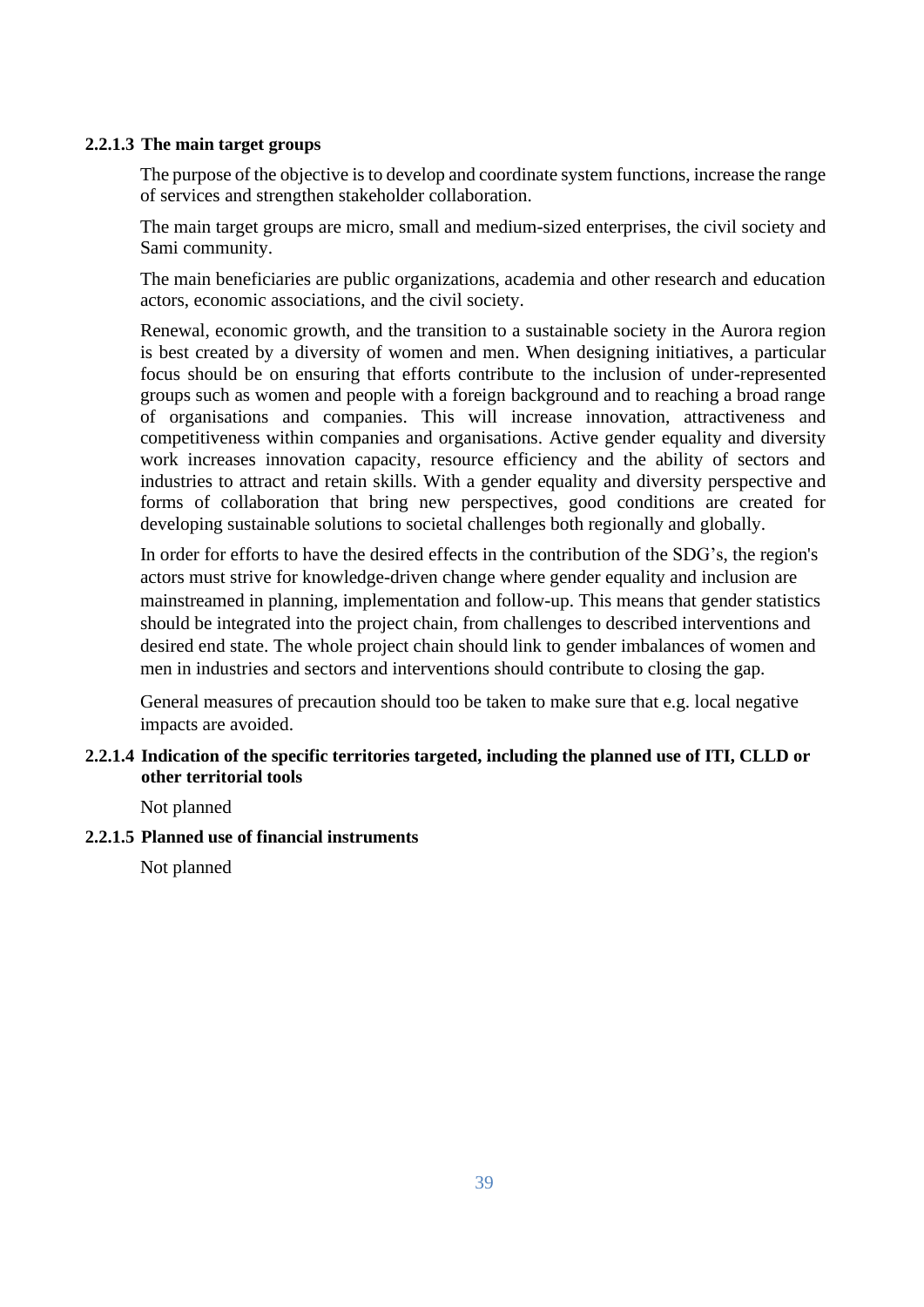### **2.2.1.6 Indicative breakdown of the EU programme resources by type of intervention**

| <b>Priority no Fund</b>     |             | Specific objective                                                                                                                  |     | Code Amount (EUR) |
|-----------------------------|-------------|-------------------------------------------------------------------------------------------------------------------------------------|-----|-------------------|
| $\mathcal{D}_{\mathcal{L}}$ | <b>ERDF</b> | Promoting climate change adaptation and disaster risk<br>prevention, resilience taking into account eco-system-<br>based approaches | 058 | 2 380 065         |
| $\mathcal{D}_{\mathcal{A}}$ | <b>ERDF</b> | Promoting climate change adaptation and disaster risk<br>prevention, resilience taking into account eco-system-<br>based approaches | 059 | 2 380 065         |
| $\mathcal{D}_{\mathcal{L}}$ | <b>ERDF</b> | Promoting climate change adaptation and disaster risk<br>prevention, resilience taking into account eco-system-<br>based approaches | 060 | 2 380 065         |
|                             | <b>ERDF</b> | Promoting climate change adaptation and disaster risk<br>prevention, resilience taking into account eco-system-<br>based approaches | 061 | 2 380 065         |

| Table 4: Dimension 1 – intervention field |  |  |  |
|-------------------------------------------|--|--|--|
|-------------------------------------------|--|--|--|

### Table 5: Dimension 2 – form of financing

| <b>Priority no Fund</b> |             | <b>Specific objective</b>                                                                                       |    | Code Amount (EUR) |
|-------------------------|-------------|-----------------------------------------------------------------------------------------------------------------|----|-------------------|
|                         | <b>ERDF</b> | Promoting climate change adaptation and disaster risk<br>prevention, resilience taking into account eco-system- | 01 | 9 520 262         |
|                         |             | based approaches                                                                                                |    |                   |

### Table 6: Dimension 3 – territorial delivery mechanism and territorial focus

| <b>Priority no Fund</b> | Specific objective | Code Amount (EUR) |
|-------------------------|--------------------|-------------------|
|                         |                    |                   |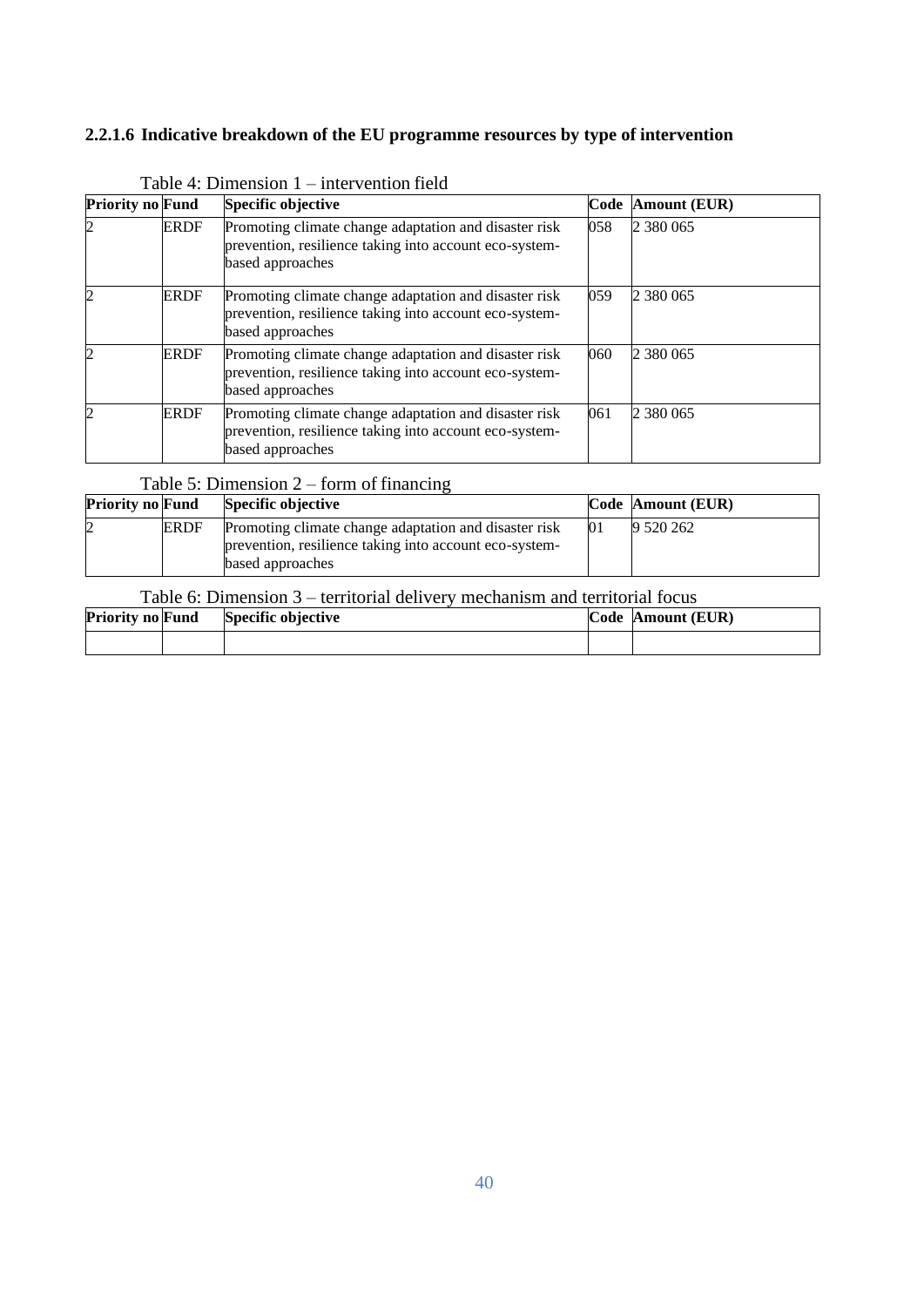- **2.2.2 PO 2 - Specific objective 7 - Enhancing protection and preservation of nature, biodiversity and green infrastructure, including in urban areas, and reducing all forms of pollution**
- **2.2.2.1 Related types of action, and their expected contribution to those specific objectives and to macro-regional strategies and sea-basis strategies, where appropriate**

#### **Interventions of the Funds**

In order to preserve the region's valuable natural resources for future generations, efforts are needed to raise awareness about the sensitive Arctic nature and increase understanding of biodiversity and ecosystems. The region's unique and varied nature, with its biotopes and species, are a joint responsibility, and a joint cross-border commitment for protection, preservation and restoration of human interference is required. Key efforts include mitigating the pollution of water and air, protecting and enhancing biodiversity, and remedying the effects of climate change. The programme will act in accordance with the EU biodiversity strategy for 2030.

Healthy ecosystems provide our region with a variety of valuable, economically important goods and ecosystem services such as clean water and air, carbon storage, recreation, and food, as well as being a major pull factor for the tourism industry. It is also crucial for the wellbeing for inhabitants in the region. The functioning ecosystems also play a central role in fighting climate change impacts by protecting against floods and other environmental disasters. A strong and resilient nature is also the basis for Sami livelihood, culture, and business development.

The climate change is affecting movement patterns and habitats of different animals. Hence, the behaviour of those animals and the risk of conflicts with people and economic interests increase. The disruption of natural food chains might cause unexpected behaviour in predators and other animals. Exchange of best practice are important to find effective management methods.

Cross-border cooperation within nature management need to be strengthened as joint preparedness is a prerequisite for reducing the vulnerability of existing ecosystems and dealing with future environmental challenges. Species management (including predators, invasive species and mobile natural resources), cooperation between nature reserves, and cooperation between world heritages are important themes for cross-border activities.

By promoting restoration of key habitats and nature types such as wetlands, damage to the ecosystem can be reversed. This is important both from a biodiversity as well as a climate change perspective. Wetland and peatland restoration have the added benefit of being an efficient practice for carbon sequestration. Actions include developing methods for evaluating which wetlands, peatlands and habitats are suitable for restoration, guidelines for different kinds of restauration efforts, methods for natural carbon sequestration, change of knowledge and best practice etc.

Nature management such as the use and conservation of natural resources and protection of species can cause friction with inhabitants and landowners. When planning biodiversity conservation or restoration efforts, important livelihoods such as forestry, agriculture, fishing and reindeer herding need to be taken into consideration in order to reduce the risk for potential conflicts. Information, participation processes and efforts for raising awareness are important tools for preventing conflicts, as well as increasing the knowledge about the importance of biodiversity and healthy ecosystems.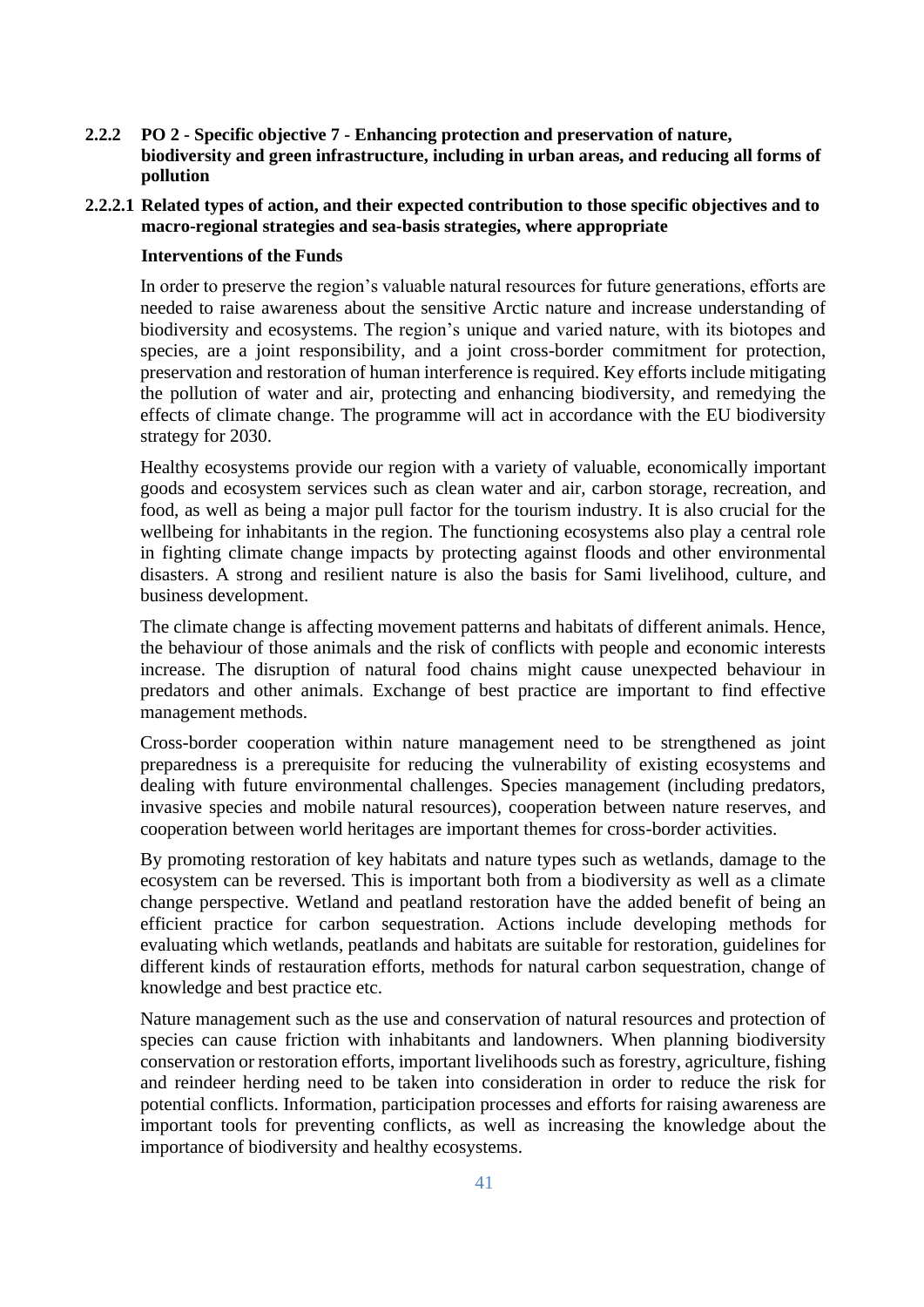Water management in the Bothnian Bay, rivers and lakes is a common cross-border concern that requires a joint commitment. Pollution from mining, agriculture, and leakage from acidic soils are contributing negative factors. The biodiversity of the water areas is an important cross-border theme, which also effects tourism, fishing, and agriculture. Waterways connected to the big rivers are important when it comes to reducing leakage into the rivers and sea. Water management is also important from a Sami perspective. Through cross-border collaboration, increased capacity water management can be achieved, including knowledge building, inventory, planning and method development and restoration efforts.

Green infrastructure, based on the protection, conservation and restoration of nature, is a tool for achieving positive ecological, economic and social effects. Developing green infrastructure is one approach for responding to challenges such as reducing the ecological and carbon footprint, introducing measures for carbon sequestration, improving human health and well-being, and adapting to climate change. Spatial planning for green infrastructure in both urban and rural areas is a potential theme for cross-border cooperation, including cross-border exchanges and harmonisation of working methods.

#### *Sápmi*

For the traditional Sami way of life, which is entirely dependent on a harmonious relationship with nature, functioning ecosystems and a strong biodiversity are crucial. Adaptive ecosystem-based management of natural resources, habitats and species in cooperation with the Sami communities and knowledge holders contribute to a sustainable and inclusive approach.

A functioning green infrastructure is the prerequisite for reindeer husbandry, nature and Sami culture. Reindeer husbandry is key to maintain and increase the biodiversity in the mountainous and boreal areas. For example, mountainous birch forest grazed by reindeer are brighter and less dense which support the diversity of herbs and other species. Working actively with green infrastructure can contribute to long-term sustainable landscapes and reverse the negative trend of declining biodiversity.

Raising awareness of and using Sami traditional knowledge and livelihoods as well as participation and involvement of Sami knowledge holders in decision-making and nature management can contribute to an increased understanding and appreciation of nature and its valuable resources. Actions include establishing and management of green infrastructure such as passages and wildlife fences, restoration of wetlands and grazing lands, conservation strategies, development of inclusive methods and processes, guidelines, documentation etc.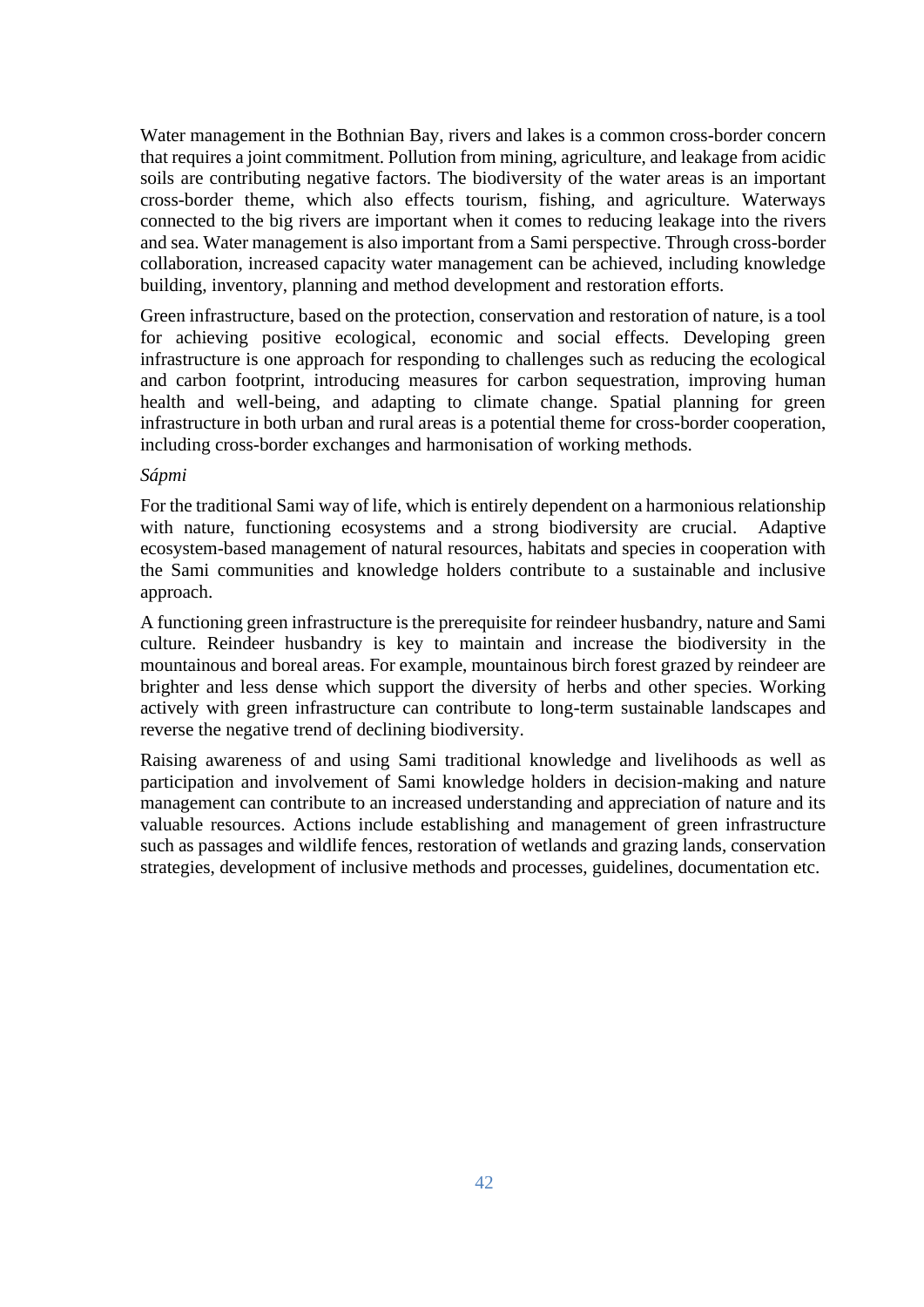### **2.2.2.2 Indicators**

### Table 2: Output indicators

| <b>Priority</b> | Specific objective                                                                                                                                                  | ШJ | <b>Indicator</b>                                                      | <b>Measurement unit Milestone</b> | (2024) | <b>Final target</b><br>(2029) |
|-----------------|---------------------------------------------------------------------------------------------------------------------------------------------------------------------|----|-----------------------------------------------------------------------|-----------------------------------|--------|-------------------------------|
|                 | Enhancing protection and preservation of nature, biodiversity RCO 83<br>and green infrastructure, including in urban areas, and<br>reducing all forms of pollution  |    | Strategies and action plans Strategy/action plan<br>jointly developed |                                   |        | 14                            |
|                 | Enhancing protection and preservation of nature, biodiversity RCO 84<br>and green infrastructure, including in urban areas, and<br>reducing all forms of pollution  |    | Pilot actions developed<br>jointly and implemented in<br>projects     | Pilot action                      |        |                               |
|                 | Enhancing protection and preservation of nature, biodiversity RCO 87<br>and green infrastructure, including in urban areas, and<br>reducing all forms of pollution  |    | Organisations cooperating Organisation<br>across borders              |                                   |        | 28                            |
|                 | Enhancing protection and preservation of nature, biodiversity RCO 116<br>and green infrastructure, including in urban areas, and<br>reducing all forms of pollution |    | Jointly developed<br>solutions                                        | Solution                          |        |                               |

### Table 3: Result indicators

| <b>Priority</b> | <b>Specific objective</b>                                                                                                                                          | ID | <b>Indicator</b>                                                           | Measurement Baseline Ref. Final target Source of |       |             |             | Comments |
|-----------------|--------------------------------------------------------------------------------------------------------------------------------------------------------------------|----|----------------------------------------------------------------------------|--------------------------------------------------|-------|-------------|-------------|----------|
|                 |                                                                                                                                                                    |    |                                                                            | unit                                             |       | year (2029) | data        |          |
|                 |                                                                                                                                                                    |    |                                                                            |                                                  |       |             |             |          |
|                 | Enhancing protection and preservation of nature, biodiversity RCR 79<br>and green infrastructure, including in urban areas, and<br>reducing all forms of pollution |    | Joint strategies and<br>action plans taken<br>up by organisation           | Joint strategy $/0$<br>action plan               | 20214 |             | <b>NYPS</b> |          |
|                 | Enhancing protection and preservation of nature, biodiversity RCR 84<br>and green infrastructure, including in urban areas, and<br>reducing all forms of pollution |    | Organisations<br>cooperating across<br>borders after project<br>completion | Organisation                                     | 20218 |             | <b>NYPS</b> |          |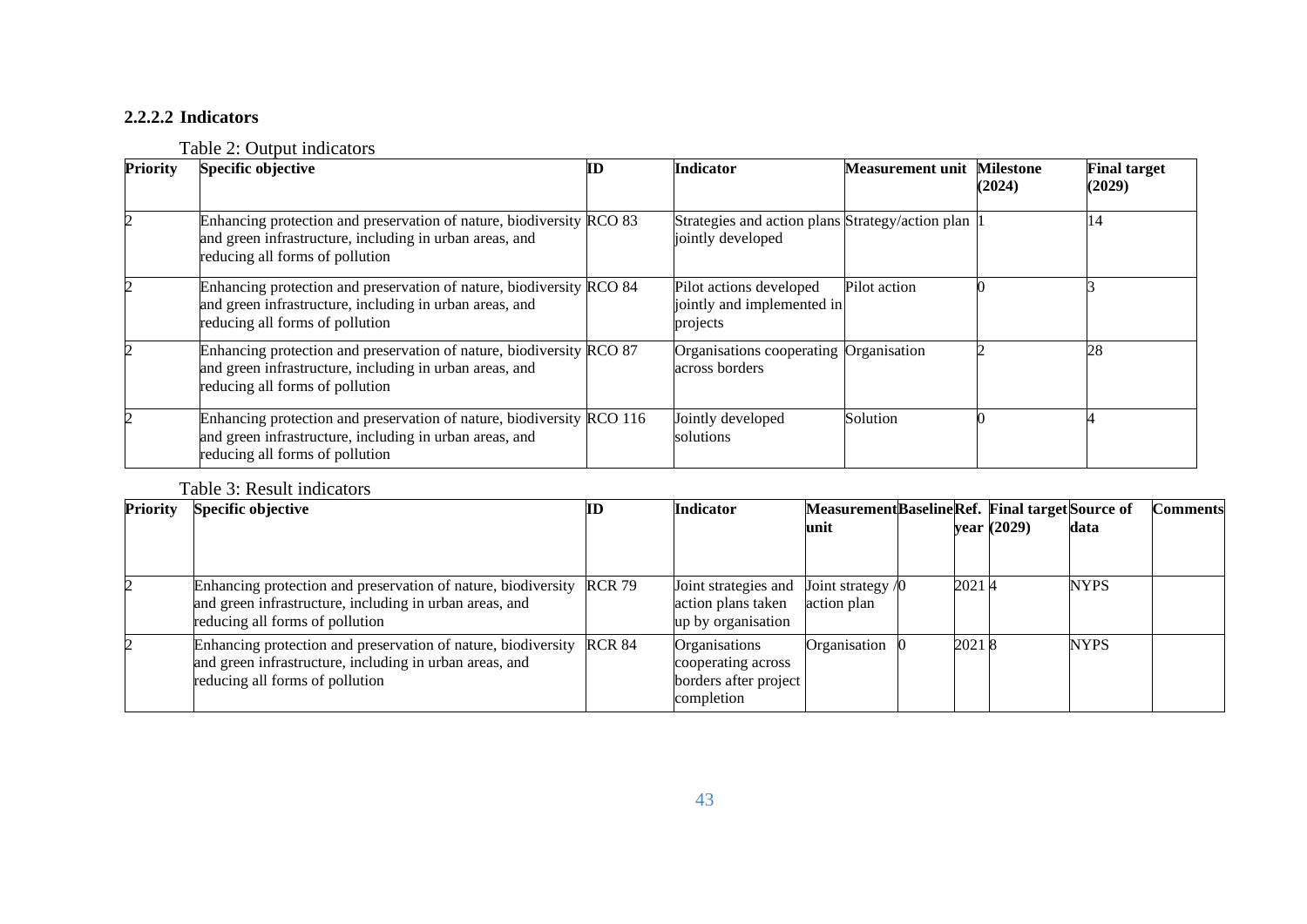#### **2.2.2.3 The main target groups**

The purpose of the objective is to develop and coordinate system functions, increase the range of services and strengthen stakeholder collaboration.

The main target groups are the civil society, micro, small and medium-sized enterprises, and the Sami community.

The main beneficiaries are public organisations, academia and other research and education actors, economic associations and the civil society.

Renewal, economic growth and the transition to a sustainable society in the Aurora region, is best created by a diversity of women and men. When designing initiatives, a particular focus should be on ensuring that efforts contribute to the inclusion of under-represented groups such as women and people with a foreign background and to reaching a broad range of organisations and companies. This will increase innovation, attractiveness and competitiveness within companies and organisations. Active gender equality and diversity work increases innovation capacity, resource efficiency and the ability of sectors and industries to attract and retain skills. With a gender equality and diversity perspective and forms of collaboration that bring new perspectives, good conditions are created for developing sustainable solutions to societal challenges both regionally and globally.

In order for efforts to have the desired effects in the contribution of the SDGs, the region's actors must strive for knowledge-driven change where gender equality and inclusion are mainstreamed in planning, implementation and follow-up. This means that gender statistics should be integrated into the project chain, from challenges to described interventions and desired end states. The whole project chain should link to gender imbalances of women and men in industries and sectors and interventions should contribute to closing the gender equity gap.

General measures of precaution should too be taken to make sure that e.g., local negative impacts are avoided.

#### **2.2.2.4 Indication of the specific territories targeted, including the planned use of ITI, CLLD or other territorial tools**

Not planned

#### **2.2.2.5 Planned use of financial instruments**

Not planned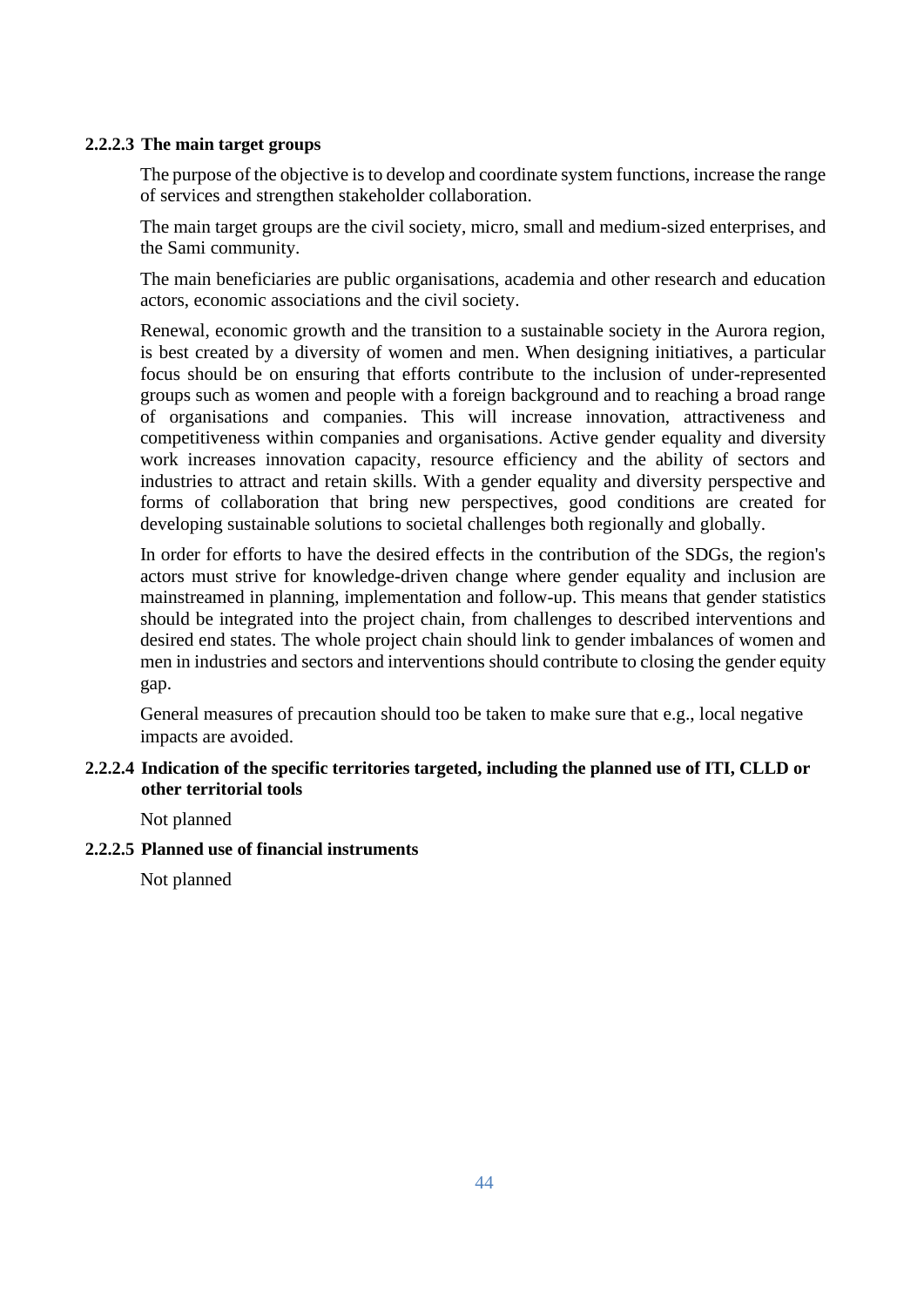### **2.2.2.6 Indicative breakdown of the EU programme resources by type of intervention**

| <b>Priority NoFund</b> |             | Specific objective                                                                                                                                          |     | Code Amount (EUR) |
|------------------------|-------------|-------------------------------------------------------------------------------------------------------------------------------------------------------------|-----|-------------------|
|                        | ERDF        | Enhancing protection and preservation of nature,<br>biodiversity and green infrastructure, including in urban<br>areas, and reducing all forms of pollution | 078 | 5 365 009         |
|                        | <b>ERDF</b> | Enhancing protection and preservation of nature,<br>biodiversity and green infrastructure, including in urban<br>areas, and reducing all forms of pollution | 079 | 5 365 009         |

Table 4: Dimension 1 – intervention field

### Table 5: Dimension 2 – form of financing

| <b>Priority NoFund</b> |             | <b>Specific objective</b>                                                                                                                                   | Code Amount (EUR) |
|------------------------|-------------|-------------------------------------------------------------------------------------------------------------------------------------------------------------|-------------------|
|                        | <b>ERDF</b> | Enhancing protection and preservation of nature,<br>biodiversity and green infrastructure, including in urban<br>areas, and reducing all forms of pollution | 10 730 019        |

### Table 6: Dimension 3 – territorial delivery mechanism and territorial focus

| <b>Priority NoFund</b> | Specific objective | Code Amount (EUR) |
|------------------------|--------------------|-------------------|
|                        |                    |                   |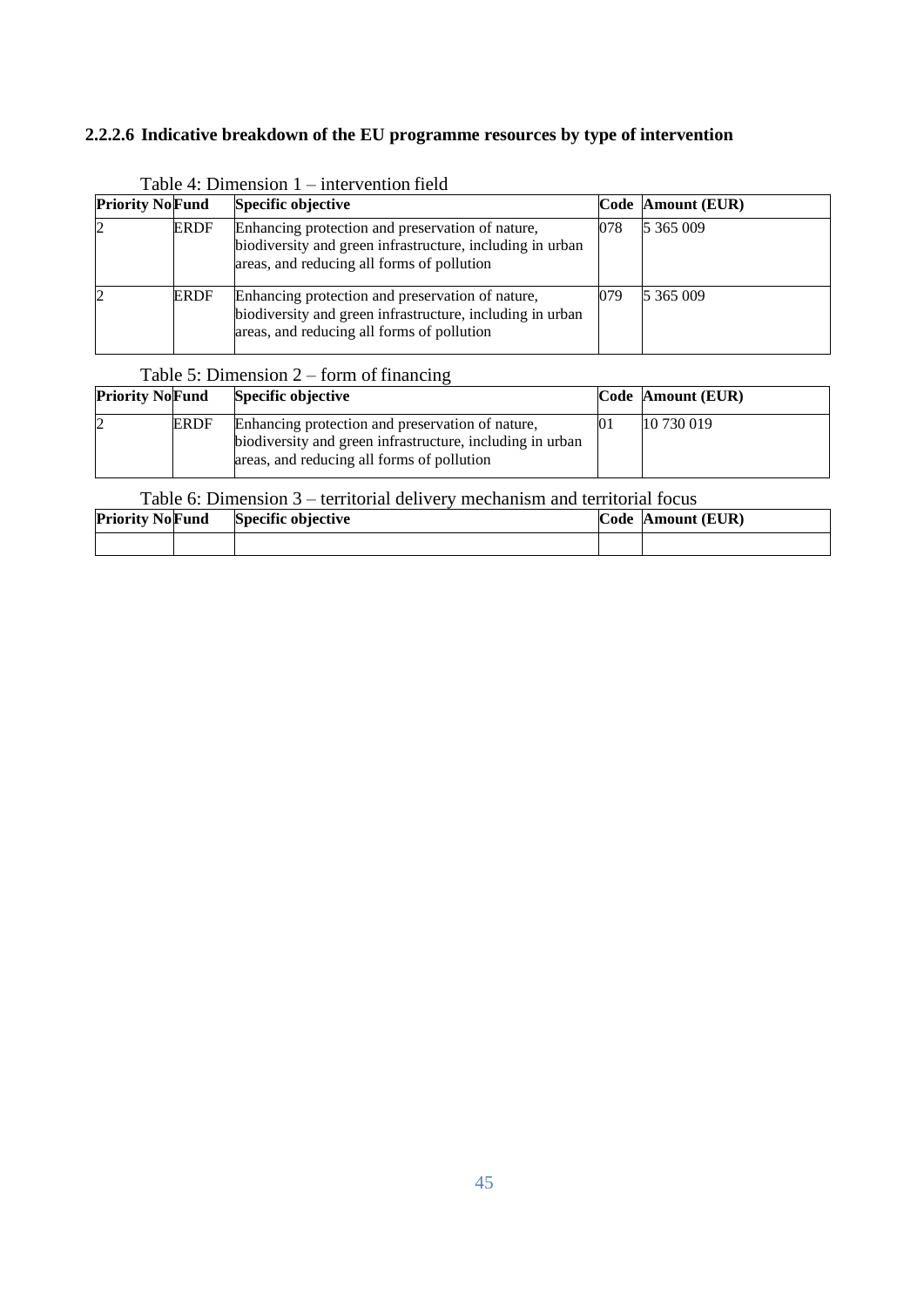- **2.2.3 PO 2 - Specific objective 8 -Promoting sustainable multimodal urban mobility, as part of transition to a net zero carbon economy**
- **2.2.3.1 Related types of action, and their expected contribution to those specific objectives and to macro-regional strategies and sea-basis strategies, where appropriate**

#### **Interventions of the Funds**

Measures to reduce the carbon dioxide emissions from mobility and transports are needed in order to reduce the Aurora region's carbon footprint, since mobility and transports are one of the main sources of CO2 emissions. In the Aurora region it is important to protect the fragile environment by moving towards making the mobility and logistics systems greener and more sustainable.

The Aurora region needs to invest in the development and testing of technologies and plans that, through multimodality, contribute to reducing carbon dioxide emissions in the region and primarily in the urban environments that exist. This needs to be done jointly in the area because competence and resources need to be coordinated but also because the emissions do not stop regionally and because there are connected urban environments such as Haparanda-Tornio, Mo i Rana-Umeå-Vaasa, Kiruna-Narvik and Oulu-Luleå-Tromsø.

In the sparsely populated, cold climate Aurora region, there is a need to use resources (financial as well as know-how) efficiently. We have scarce resources in human and economic capital and there aren't many urban nodes in the area.

Nevertheless, most of the travel and transport in the area is within urban areas or between the rural hinterland and cities. Hence, it's important to develop the region's transportation system towards multi-modality and climate neutrality.

Mobility is not only about transportation between different geographic points. It's also a question of attractiveness and competitiveness for the region. Mobility is a question of equal access to education, culture, employment etc. Hence, a well-functioning system for multimodality means an ability to participate in society and to have a functioning region. These are important issues and actors in the whole region need to cooperate on planning and developing solutions that ensure that the inhabitants of the Aurora region have the same opportunity to take part in the society as people in the more densely populated areas of Europe.

There is a need for testing and verifying green multi-modal solutions. Moving transports from road to rail and sea is important in order to reduce carbon footprint in the urban regions. The Arctic as a test-field can provide green solutions that are important for not only the circumpolar area, but also other sparsely populated areas around Europe. This also include developing of sustainable and carbon-neutral supply chains of primary resources.

Business actors in the Aurora region have long distances to both suppliers and the markets. In order to increase competitiveness and continue to create growth in the region, businesses must be able to solve their logistics needs in a cost-effective and climate-friendly way. In order to achieve this goal, cross-border cooperation regarding the development of multimodal solutions for goods and passenger traffic are a necessity, especially to promote less carbon intense transports in urban areas and hinterlands.

Urban mobility is closely related to other EU policies such as energy, climate change, air quality, economy, social equity and accessibility, innovation, IT deployment, and smart cities. Clean mobility solutions require a close link between the transport and energy sectors.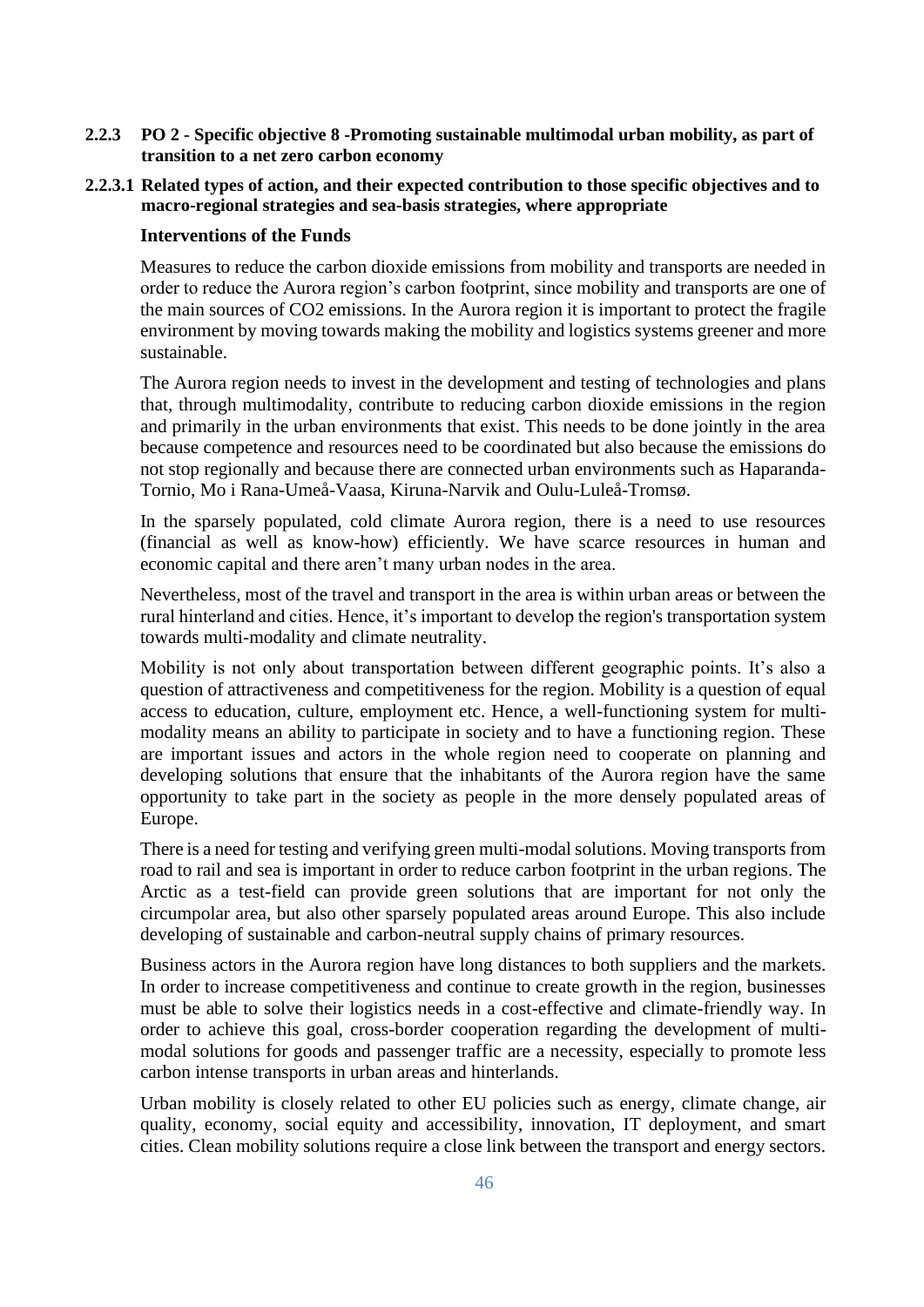It also includes autonomous mobility, energy storage and smart grids. Large scale investments in access to alternative fuels such as hydrogen and biogas, could greatly benefit from a cross-border coordinated piloting approach in order to achieve maximum use and efficiency. The transport system needs to be harmonised in order to ensure a smooth flow of goods and passengers, which is key for maintaining and increasing the region's attractiveness.

Interventions that expand the use of digital tools and solutions such as data analysis, scenarios, intelligent transport monitoring, in order to minimise time, cost and emissions as well as encouraging the population towards more sustainable actions through awareness raising, in the transport chain is important. Carbon-neutral transport solutions, which work in cold climate developed in the Aurora region will probably also sustain other harsh circumstances. Efficient digital solutions are needed in order to ensure obstacle free and streamlined movement.

Feasibility studies, optimisation, best practice and knowledge exchange on carbon dioxide reducing methods and technologies are necessary for speeding up the green transition. The transition from diesel and gasoline to bio-, hydrogen-, hybrid- and electric-powered vehicles will reduce the in-use emissions of a single vehicle during operation. However, there is also a significant impact on the environment of how effectively the vehicle is controlled or operated during its life cycle. Semi-autonomous and fully autonomous vehicles increase the proper use of vehicles, taking into account the possible rebound effect of autonomous vehicles, such as increased traffic. In a region with an ageing population, well-functioning public transport systems and innovative solutions such as autonomous vehicles are important for a functioning society. The aspect of adding to a functioning society also includes a younger generation of inhabitants that don't necessary want to own a car and therefore are in need of well-functioning public transports, shared autonomous vehicles etc. Green technologies need to be implemented in the whole region, in order to get better results with regards to the climate.

Cross-border cooperation is needed in order to have access to the needed resources for developing efficient solutions and in order to speed up the green transition. Done in every region by itself it would be ineffective, since the individual regions are too small and sparsely populated. The much-needed technological solutions for a greener transport system requires networking, knowledge exchange and cross-border cooperation in order to solve the problems that are unique for our Arctic region.

The development of smart solutions for fast charging of electric cars and other electric solutions has the potential to contribute to the reduction of the carbon footprint in the urban areas, as nodes such as airports and transhipment terminals often are located close to city centres. Additionally, the development and testing of different types of sustainably produced biofuels, such as biogas from wastewater or catering waste can contribute to the development of a circular economy. The development and testing of climate efficient solution will be applied in urban centres and hinterland connections in the region. The aim will be to explore different solutions, carry out feasibility studies, pilot actions, instead of actual investments.

Studies and strategic plans for developed access to alternative fuels such as hydrogen, biogas, and electricity is a key to developing a more carbon dioxide efficient transport system. Additionally, decentralised production of alternative fuels needs to be tested and developed.

Multimodality, including how to move smoothly across the borders by buses, trains, electric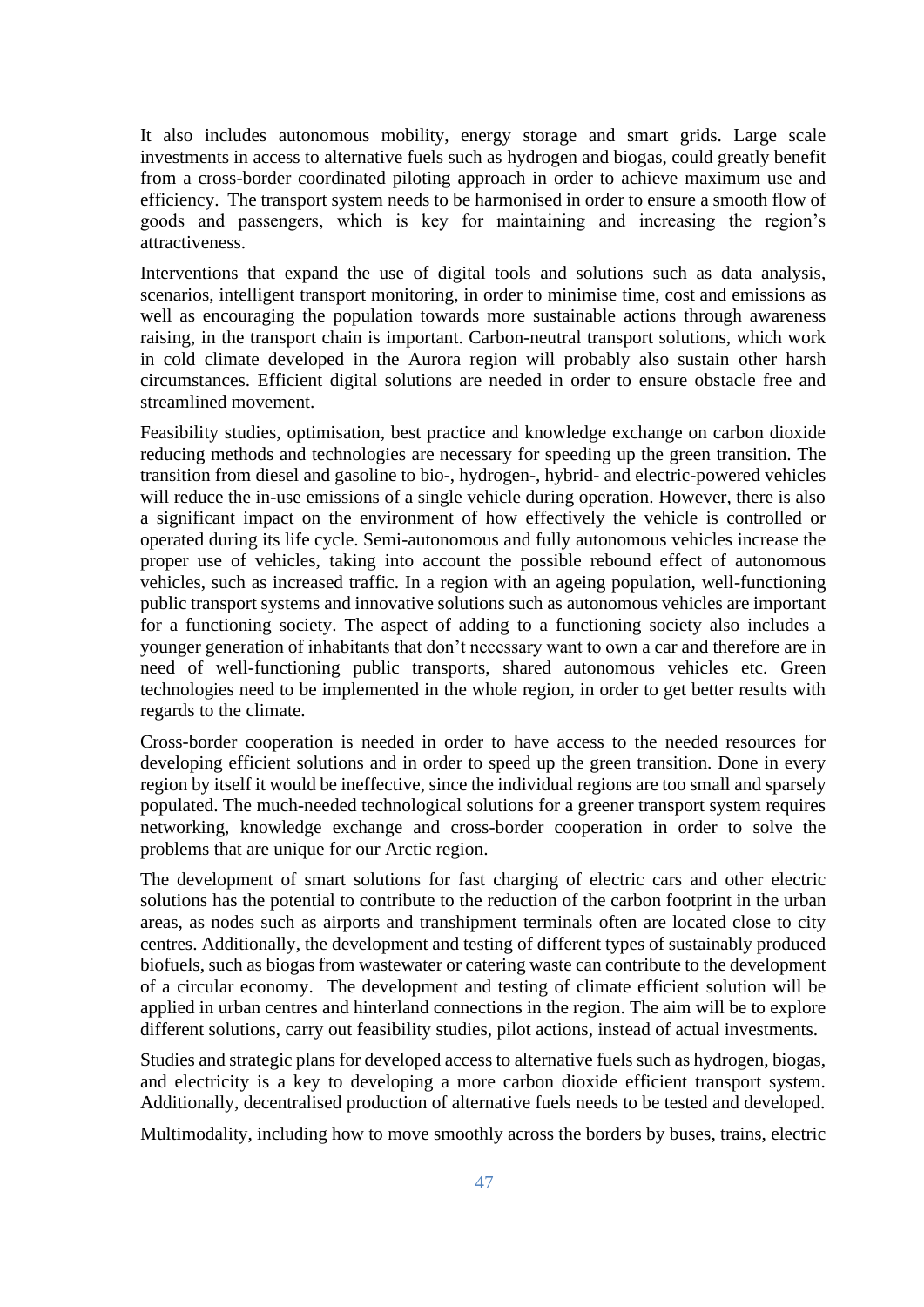vehicles, is a tool for making travel chains more efficient. Access to sustainable, cross-border, multimodal transports for passengers (tourists as well as inhabitants) are important for the image of the region. It also includes enhancing a dedicated urban cycling infrastructure.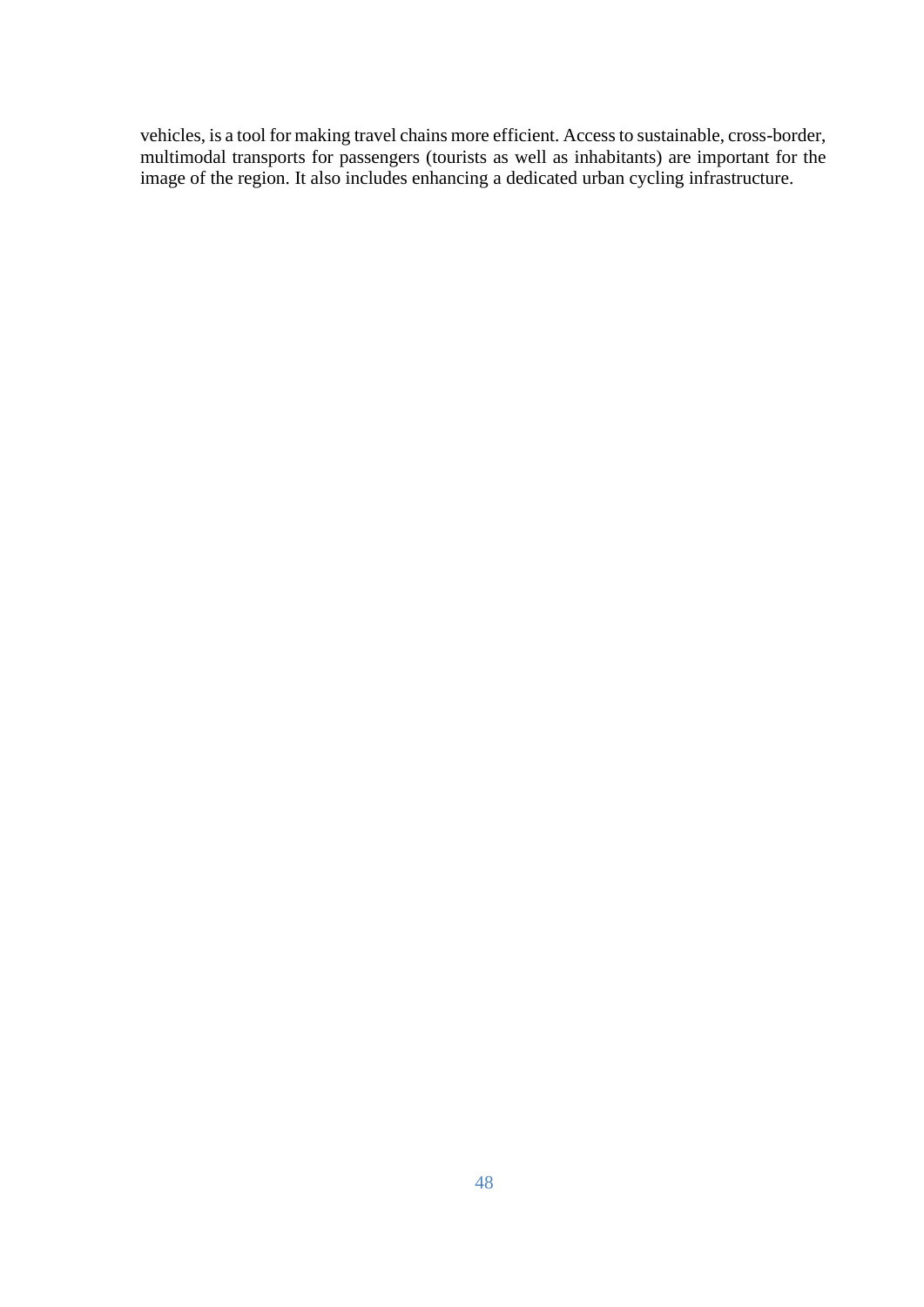### **2.2.3.2 Indicators**

### Table 2: Output indicators

| Priority | <b>Specific objective</b>                                                                                 | ID             | Indicator                                                      | <b>Measurement unit</b> | Milestone (2024) Final target | (2029) |
|----------|-----------------------------------------------------------------------------------------------------------|----------------|----------------------------------------------------------------|-------------------------|-------------------------------|--------|
|          | Promoting sustainable multimodal urban<br>mobility, as part of transition to a net zero<br>carbon economy | <b>RCO 83</b>  | Strategies and action plans jointly developed                  | Strategy/action plan    |                               |        |
|          | Promoting sustainable multimodal urban<br>mobility, as part of transition to a net zero<br>carbon economy | <b>RCO 84</b>  | Pilot actions developed jointly and<br>implemented in projects | Pilot action            |                               |        |
|          | Promoting sustainable multimodal urban<br>mobility, as part of transition to a net zero<br>carbon economy | <b>RCO 87</b>  | Organisations cooperating across borders                       | Organisation            |                               | 18     |
|          | Promoting sustainable multimodal urban<br>mobility, as part of transition to a net zero<br>carbon economy | <b>RCO</b> 116 | Jointly developed solutions                                    | Solution                |                               |        |

### Table 3: Result indicators

| <b>Priority</b> | <b>Specific objective</b>                                                                                 | ID            | <b>Indicator</b>                                                                  | <b>Measurement BaselineRef year</b><br>unit |      | <b>Final target Source Comments</b><br>(2029) | of data     |  |
|-----------------|-----------------------------------------------------------------------------------------------------------|---------------|-----------------------------------------------------------------------------------|---------------------------------------------|------|-----------------------------------------------|-------------|--|
|                 |                                                                                                           |               |                                                                                   |                                             |      |                                               |             |  |
|                 | Promoting sustainable multimodal urban<br>mobility, as part of transition to a net zero<br>carbon economy | <b>RCR 79</b> | Joint strategies and action plans<br>taken up by organisation                     | Joint strategy / $\int$<br>action plan      | 2021 |                                               | <b>NYPS</b> |  |
|                 | Promoting sustainable multimodal urban<br>mobility, as part of transition to a net zero<br>carbon economy | <b>RCR 84</b> | Organisations cooperating across Organisation<br>borders after project completion |                                             | 2021 |                                               | <b>NYPS</b> |  |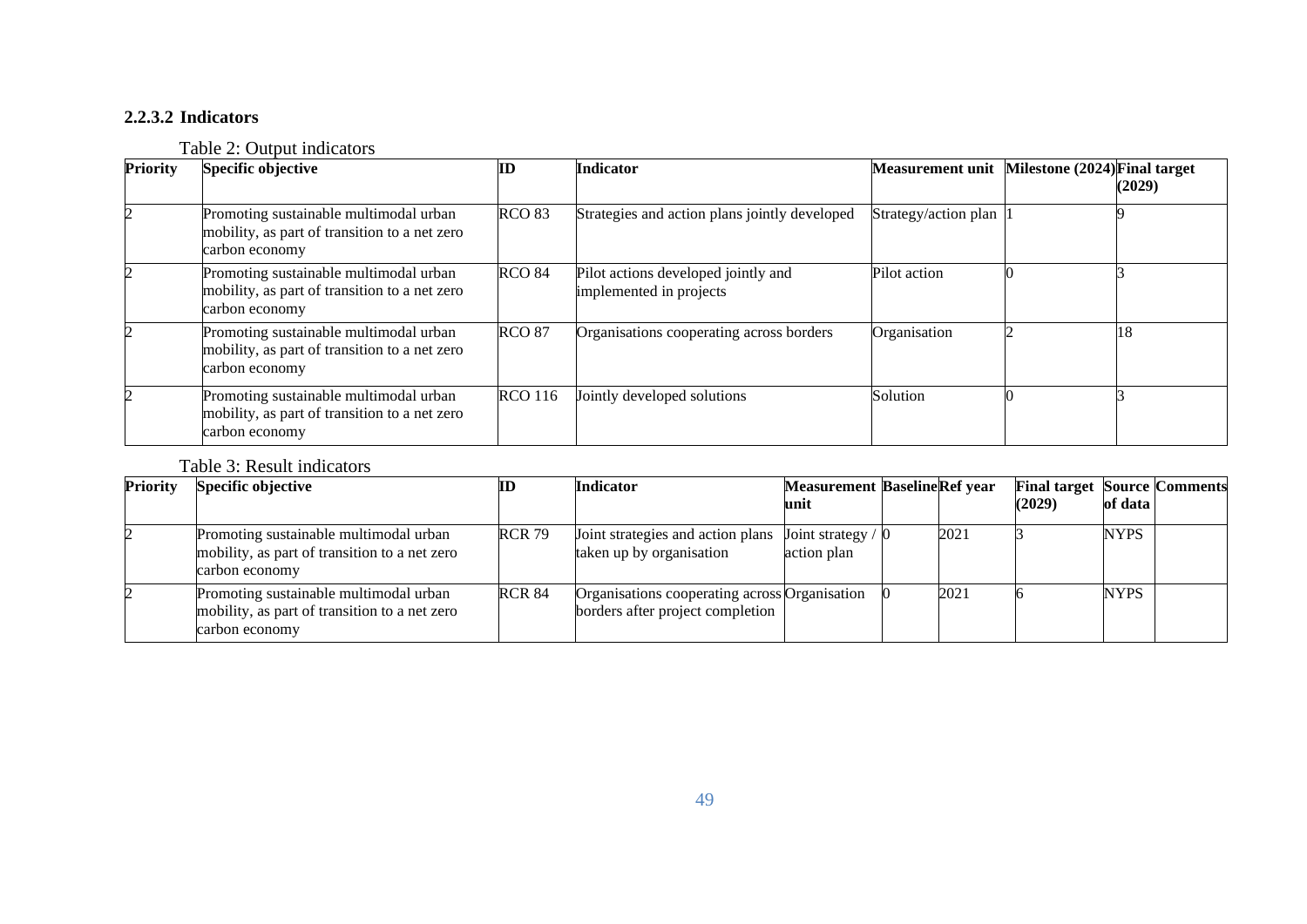#### **2.2.3.3 The main target groups**

The purpose of the objective is to develop and coordinate system functions, increase the range of services and strengthen stakeholder collaboration.

The main target groups are the civil society and micro, small and medium-sized enterprises.

The main beneficiaries are public organizations, academia and other research and education actors, economic associations and the civil society.

Renewal, economic growth and the transition to a sustainable society in the Aurora region, is best created by a diversity of women and men. When designing initiatives, a particular focus should be on ensuring that efforts contribute to the inclusion of under-represented groups such as women and people with a foreign background and to reaching a broad range of organisations and companies. This will increase innovation, attractiveness and competitiveness within companies and organisations. Active gender equality and diversity work increases innovation capacity, resource efficiency and the ability of sectors and industries to attract and retain skills. With a gender equality and diversity perspective and forms of collaboration that bring new perspectives, good conditions are created for developing sustainable solutions to societal challenges both regionally and globally.

In order for efforts to have the desired effects in the contribution of the SDG's, the region's actors must strive for knowledge-driven change where gender equality and inclusion are mainstreamed in planning, implementation and follow-up. This means that gender statistics should be integrated into the project chain, from challenges to described interventions and desired end state. The whole project chain should link to gender imbalances of women and men in industries and sectors and interventions should contribute to closing the gap.

All projects funded under this priority shall focus on contributing to the development of a sustainable transport system of the programme area.

### **2.2.3.4 Indication of the specific territories targeted, including the planned use of ITI, CLLD or other territorial tools '**

Not planned

**2.2.3.5 Planned use of financial instruments**

Not planned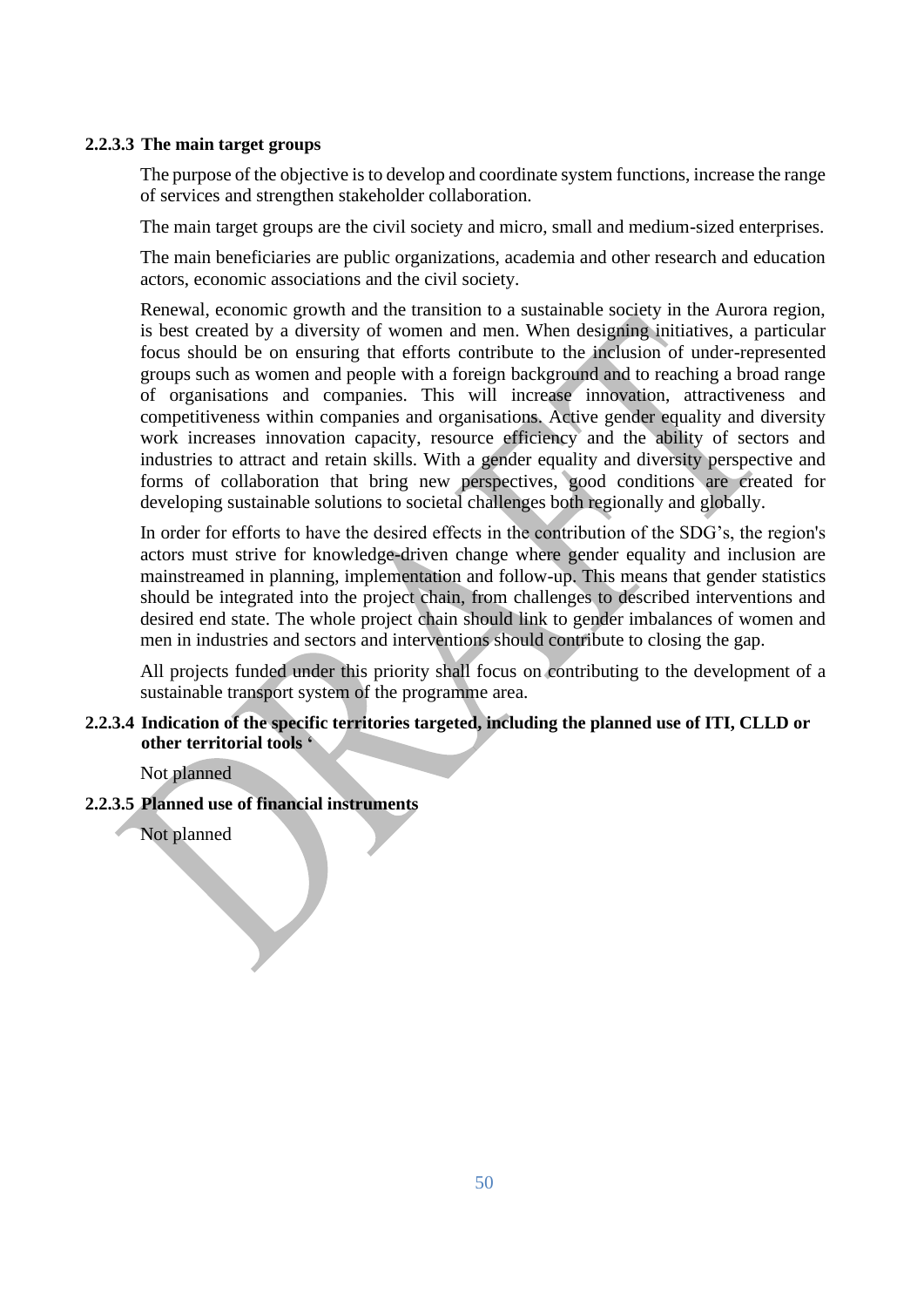### **2.2.3.6 Indicative breakdown of the EU programme resources by type of intervention**

| <b>Priority no Fund</b> |             | <b>Specific objective</b>                                                                                  | Code Amount (EUR) |
|-------------------------|-------------|------------------------------------------------------------------------------------------------------------|-------------------|
|                         | <b>ERDF</b> | Promoting sustainable multimodal urban mobility, as part 081<br>of transition to a net zero carbon economy | 2419514           |
|                         | <b>ERDF</b> | Promoting sustainable multimodal urban mobility, as part 084<br>of transition to a net zero carbon economy | 1814636           |
|                         | <b>ERDF</b> | Promoting sustainable multimodal urban mobility, as part 086<br>of transition to a net zero carbon economy | 1 814 636         |

### Table 4: Dimension 1 – intervention field

### Table 5: Dimension 2 – form of financing

| <b>Priority no Fund</b> |             | Specific objective                                                    | Code Amount (EUR) |
|-------------------------|-------------|-----------------------------------------------------------------------|-------------------|
|                         | <b>ERDF</b> | Promoting sustainable multimodal urban mobility, as part $\boxed{01}$ | 6 048 785         |
|                         |             | of transition to a net zero carbon economy                            |                   |

### Table 6: Dimension 3 – territorial delivery mechanism and territorial focus

| <b>Priority NoFund</b> | Specific objective |  | Code Amount (EUR) |
|------------------------|--------------------|--|-------------------|
|                        |                    |  |                   |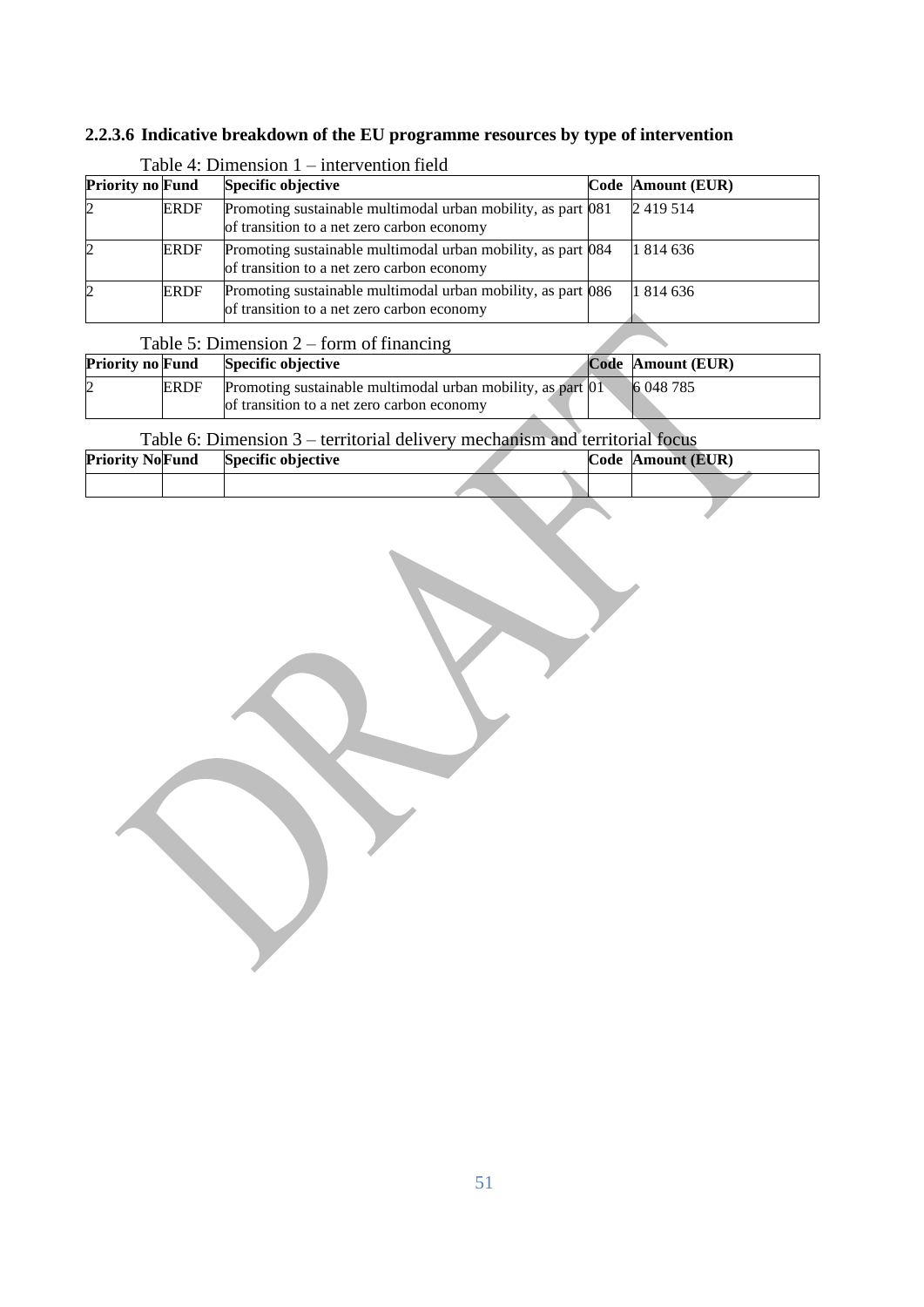#### **2.3 Education, culture and sustainable tourism**

**2.3.1 PO 4 - Specific objective 2 - Improving equal access to inclusive and quality services in education, training and life-long learning through developing accessible infrastructure, including by fostering resilience for distance and on-line education and training**

#### **2.3.1.1 Related types of action, and their expected contribution to those specific objectives and to macro-regional strategies and sea-basis strategies, where appropriate**

#### **Interventions of the Funds**

The ambition of the priority is to strengthen the region's skills supply. Activities should enable more cross-border employment opportunities, stimulate efforts to bring more people into work, and improve productivity. To maximise the cross-border impact and effectiveness, activities should promote concerted efforts to retrain, attract and retain people to increase the labour and skills supply in the Aurora region. To achieve this the region needs a strong and wide range of educational providers. These actors can effectively contribute to a wellfunctioning supply of skills and lifelong learning in cross-border networks and alliances, by cooperation in response to SMEs' and organisations' need for skills.

There should be strengthened cross-sectoral collaboration and dialogue between educational providers, micro businesses, SMEs, the public sector, civil society and educational actors to improve skills supply, online education, lifelong learning and joint marketing of career opportunities in the Aurora region.

To meet the needs for education and training and retraining, accessibility and uptake of education must be encouraged. There is a need to increase the efficiency and flexibility in life-long learning at different phases.

Creating employment and enabling establishment could enhance the implementation of internal competence development of existing staff, which can lead to a change of profession or career development. This in turn opens up for the recruitment of those who are further away from the labour market, as well as preventing unemployment. In the long run, there is a gradual transfer of staff within the organisation or company and the need for new recruitments arises.

Future changes in the labour market will require higher levels of education and valuable digital skills. The Aurora region must develop a diverse and high-quality cross-border education area to attract people – both returnees and new immigrants - to learn, retrain, and live here.

Efforts are needed to create demand-driven commissioned education and training by companies and organisations aggregating their skills needed, for example by cluster formations or other types of collaboration and networks. The training can be carried out by different types of intermediate actors at local and regional level for cross-border purposes.

Promoting the supply of skills in key competencies as well as for basic broad competencies increases the possibility that adjustments and lifelong learning are matched to the region's business structure and labour market. A way of developing the labour market and equipping people in micro and SMEs and other organisations with new skills or work could be by creating capacity among the actors through collaborative projects and skills-enhancing initiatives within the programme.

Collaborative actions can also involve common labour markets, synchronising or creating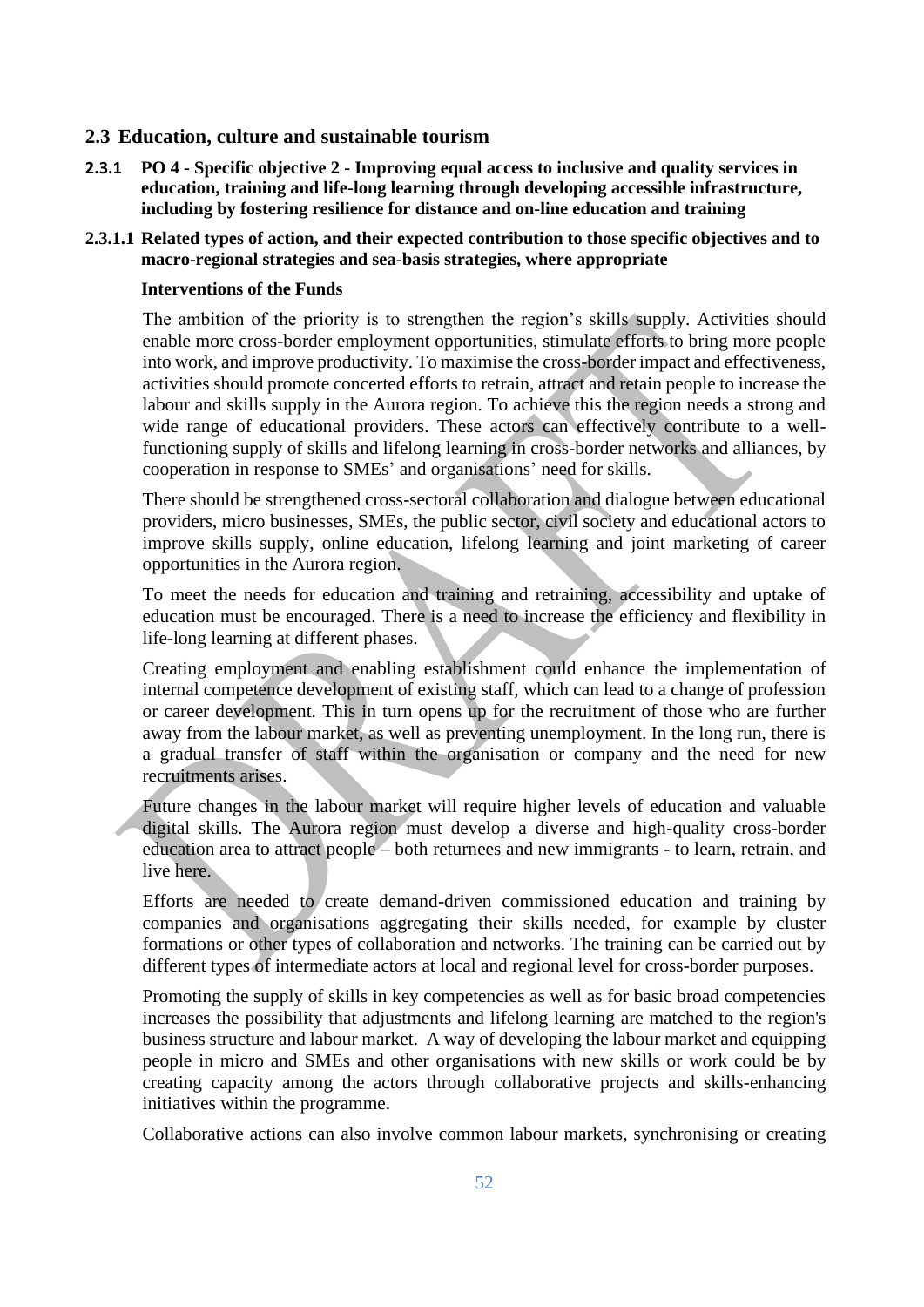common certifications, professional certificates and validation requirements, and collaboration between training providers to reach a larger number of individuals and ensure that the right skills are available. Efforts should promote knowledge of gender equality and inclusion as well as economic and ecological sustainability as important factors for both attractiveness and competitiveness.

Through skills development, the development of educational materials and cross-border cooperation and relationship building, promoters of youth entrepreneurship and business can help drive the transition to a sustainable society. Entrepreneurship and a dynamic approach in order to strengthen entrepreneurial skills should be enhanced through skills development and experience and training exchanges through cross-border and cross-sectoral collaboration.

Supporting actors should ensure that young people are given the conditions to develop their entrepreneurship and get a realistic perception of what entrepreneurship entails.

#### *Sápmi*

In the sub-area Sápmi there is a need for diverse education, such as Sami languages, traditional food culture, duodji, and interpretation. The Sami educational institutions and other Sami organisations are important when imparting knowledge and culture as well as developing skills. For further development of the Sami education, it is also important to collaborate with other educational institutions in the Aurora region. A continued dialogue and cooperation between the countries can be established through cross-border training programmes, workshops, exchange of experience and networking. This, in turn, can strengthen indigenous peoples' possibility to influence issues affecting their lives and culture.

Development of the cross-border education, lifelong learning and training within Sami society must be based on traditional Sami knowledge, *árbediehtu,* and sustainable development. Interreg Aurora also encourages cross-border cooperation within peer learning in Sami areas.

By making the Sami accessible and visible, a positive outcome is created for future generations. At the same time, languages as well as culture are dynamic, and so new areas for the Sami languages to be used in are both constantly emerging, and necessary for the languages to survive into the future. A central part of the cross-border work is joint and strategic efforts to preserve and develop the Sami languages.

Cross-border actions for Sami languages should be broadly varied to cover all Sami languages, ages, and sectors. Experiences have been shown that cross-sectoral actions will give long lasting effects.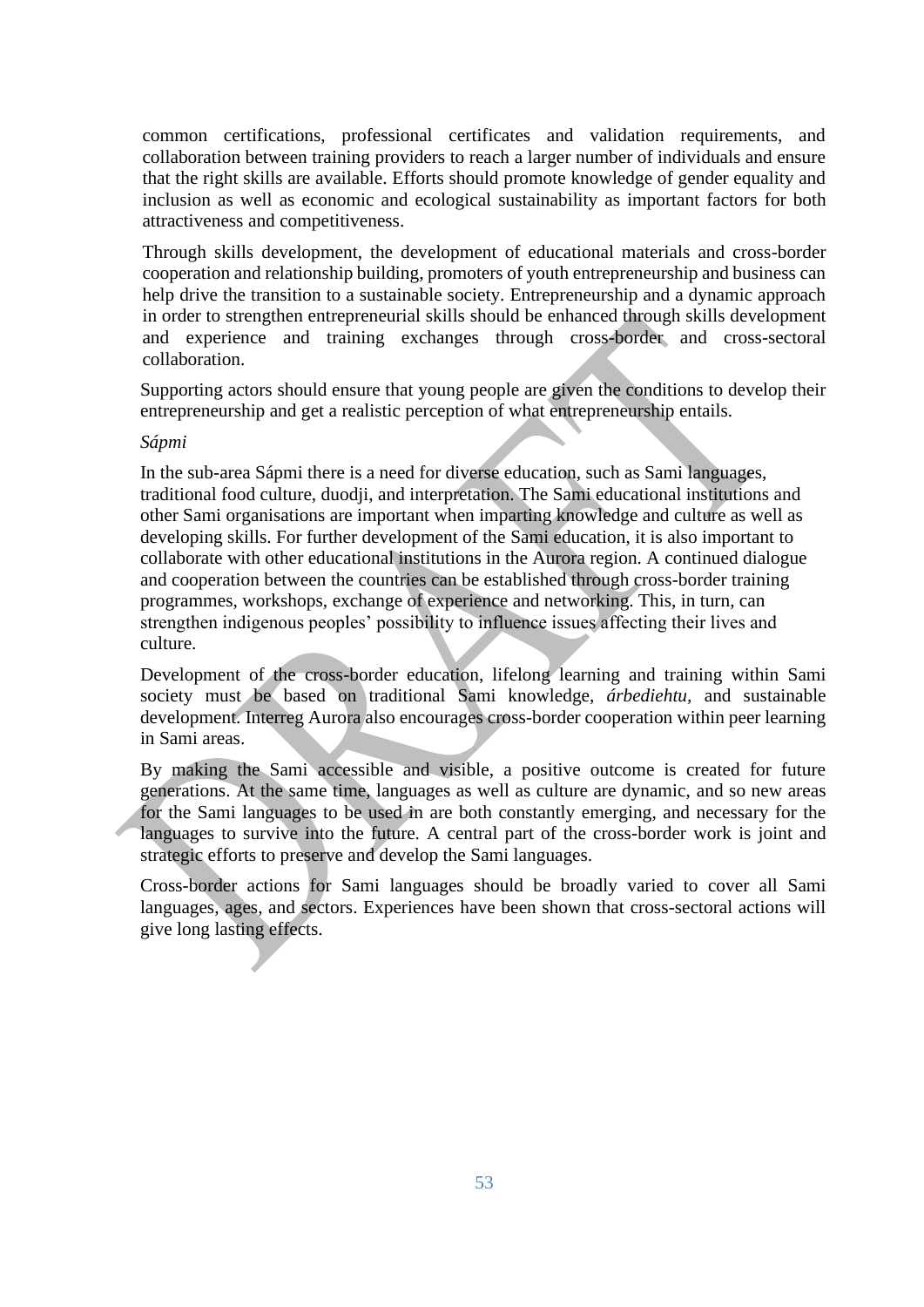### **2.3.1.2 Indicators**

### Table 2: Output indicators

| <b>Priority</b> | <b>Specific objective</b>                                                                                                                                                                                                                              | ID $[5]$          | <b>Indicator</b>                                               | <b>Measurement</b><br>unit | <b>Milestone</b><br>(2024) | <b>Final target</b><br>(2029) |
|-----------------|--------------------------------------------------------------------------------------------------------------------------------------------------------------------------------------------------------------------------------------------------------|-------------------|----------------------------------------------------------------|----------------------------|----------------------------|-------------------------------|
|                 | Improving equal access to inclusive and<br>quality services in education, training and<br>life-long learning through developing<br>accessible infrastructure, including by<br>fostering resilience for distance and on-line<br>education and training; | <b>RCO 84</b>     | Pilot actions developed jointly and<br>implemented in projects | Pilot actions              |                            |                               |
|                 | Improving equal access to inclusive and<br>quality services in education, training and<br>life-long learning through developing<br>accessible infrastructure, including by<br>fostering resilience for distance and on-line<br>education and training; | RCO <sub>87</sub> | Organisations cooperating across borders                       | Organisation               | $\mathcal{D}$              | 14                            |
|                 | Table 3: Result indicators                                                                                                                                                                                                                             |                   |                                                                |                            |                            |                               |

### Table 3: Result indicators

| <b>Priority</b> | <b>Specific objective</b>                                                                                                                                                                                                                              | ID    | <b>Indicator</b>                                                        | <b>Measureme</b><br>nt unit | <b>Baseline</b> | Ref<br>year | Final<br>target<br>(2029) | <b>Source</b><br>of<br>data | <b>Comments</b> |
|-----------------|--------------------------------------------------------------------------------------------------------------------------------------------------------------------------------------------------------------------------------------------------------|-------|-------------------------------------------------------------------------|-----------------------------|-----------------|-------------|---------------------------|-----------------------------|-----------------|
| 3               | Improving equal access to inclusive and<br>quality services in education, training and<br>life-long learning through developing<br>accessible infrastructure, including by<br>fostering resilience for distance and on-line<br>education and training; | RCR84 | Organisations cooperating<br>across borders after project<br>completion | Organisatio<br>n            | $\overline{0}$  | 2021        | 5                         | <b>NYPS</b>                 |                 |
|                 |                                                                                                                                                                                                                                                        |       |                                                                         |                             |                 |             |                           |                             |                 |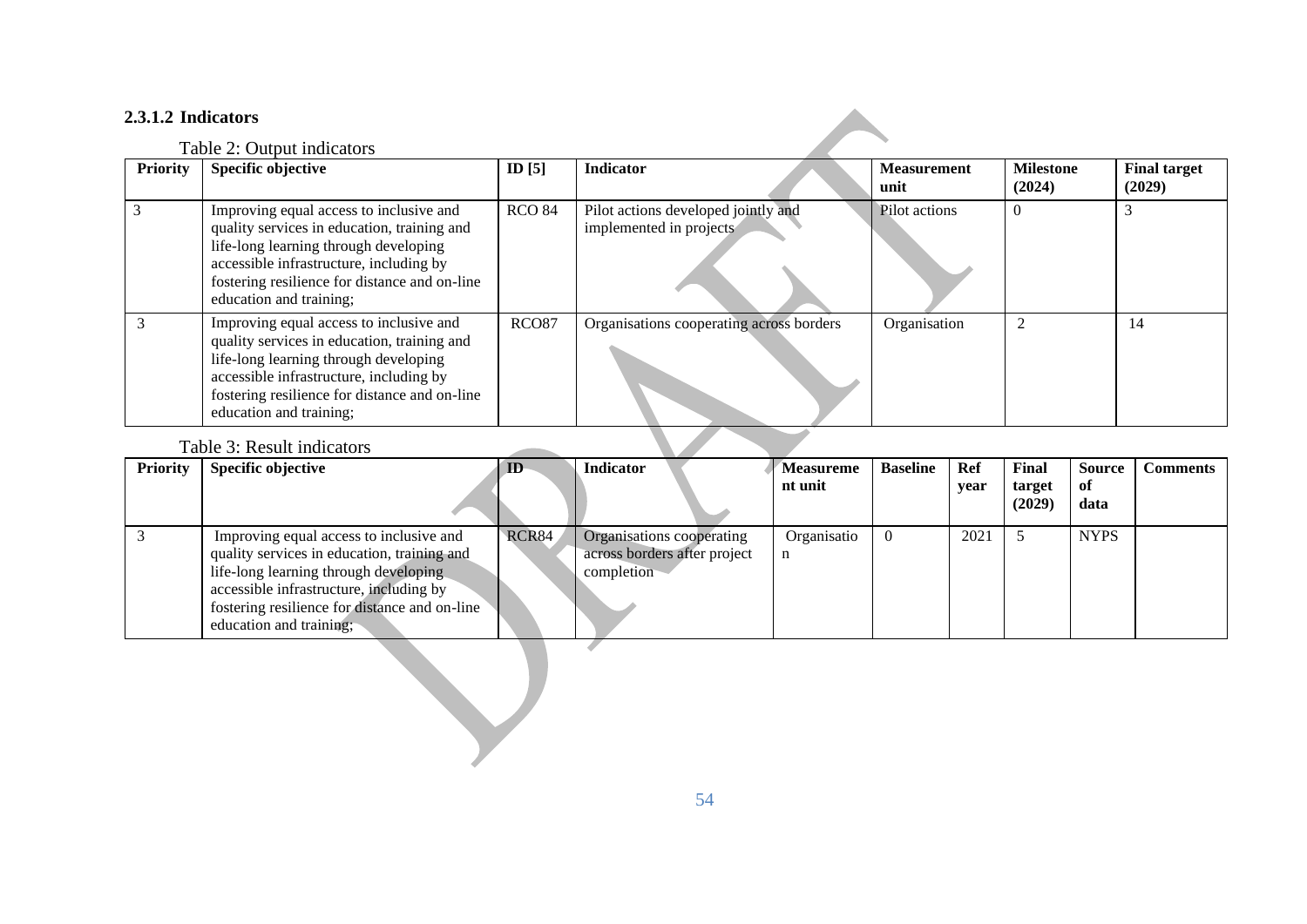#### **2.3.1.3 The main target groups**

The main beneficiaries are private, public, and civil society organisations linked to and/or providing educational services and/or learning opportunities, which can include public actors, academia, research and education actors, micro, small and medium-sized enterprises, economic associations and non-governmental organisations.

The main target groups are the ones benefitting from the results of the projects like policy makers, decision makers, individuals taking part in actions, job seekers and unemployed looking for new skills or career counselling, minority language groups.

Renewal, economic growth and the transition to a sustainable society in the Aurora region, is best created by a diversity of women and men. When designing initiatives, a particular focus should be on ensuring that efforts contribute to the inclusion of under-represented groups such as women and people with a foreign background and to reaching a broad range of organisations and companies. This will increase innovation, attractiveness and competitiveness within companies and organisations. Active gender equality and diversity work increases innovation capacity, resource efficiency and the ability of sectors and industries to attract and retain skills. With a gender equality and diversity perspective and forms of collaboration that bring new perspectives, good conditions are created for developing sustainable solutions to societal challenges both regionally and globally.

In order for efforts to have the desired effects in the contribution of the SDG's, the region's actors must strive for knowledge-driven change where gender equality and inclusion are mainstreamed in planning, implementation and follow-up. This means that gender statistics should be integrated into the project chain, from challenges to described interventions and desired end state. The whole project chain should link to gender imbalances of women and men in industries and sectors and interventions should contribute to closing the gap.

#### **2.3.1.4 Indication of the specific territories targeted, including the planned use of ITI, CLLD or other territorial tools**

Not planned

#### **2.3.1.5 Planned use of financial instruments**

Not planned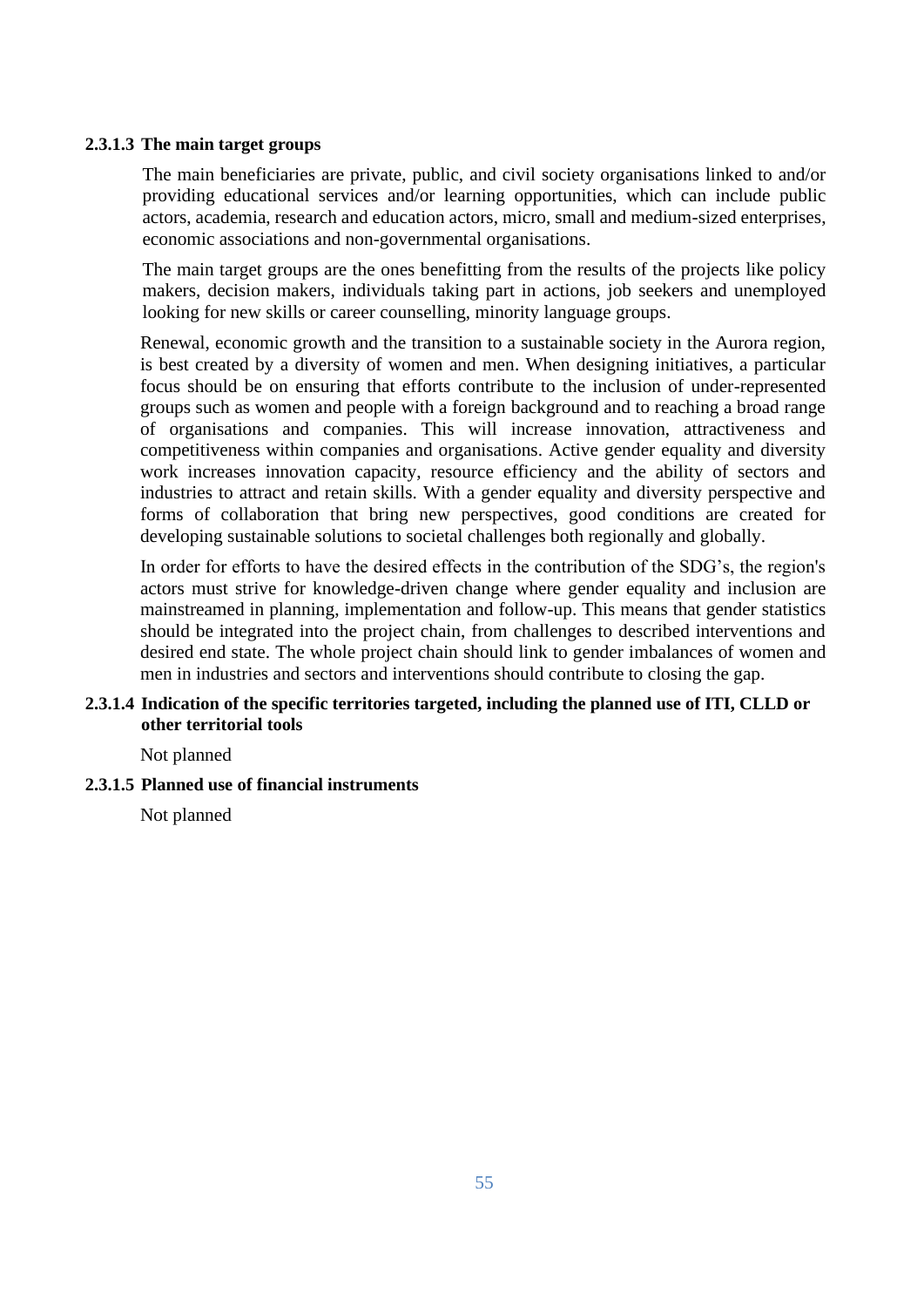### **2.3.1.6 Indicative breakdown of the EU programme resources by type of intervention**

| <b>Priority</b>        | <b>Fund</b> | <b>Specific objective</b>                                                                                                                                                                                                                          | Code | <b>Amount (EUR)</b> |  |  |  |  |  |  |
|------------------------|-------------|----------------------------------------------------------------------------------------------------------------------------------------------------------------------------------------------------------------------------------------------------|------|---------------------|--|--|--|--|--|--|
| $\mathbf{n}\mathbf{o}$ |             |                                                                                                                                                                                                                                                    |      |                     |  |  |  |  |  |  |
|                        | <b>ERDF</b> | Improving equal access to inclusive and quality<br>services in education, training and life-long learning<br>through developing accessible infrastructure, including<br>by fostering resilience for distance and on-line<br>education and training | 140  | 4 628 636           |  |  |  |  |  |  |

#### Table 4: Dimension 1 – intervention field

### Table 5: Dimension 2 – form of financing

| <b>Priority</b><br>no | Fund        | Specific objective                                                                                                                                                                                                                                 | Code | <b>Amount (EUR)</b> |
|-----------------------|-------------|----------------------------------------------------------------------------------------------------------------------------------------------------------------------------------------------------------------------------------------------------|------|---------------------|
|                       | <b>ERDF</b> | Improving equal access to inclusive and quality<br>services in education, training and life-long learning<br>through developing accessible infrastructure, including<br>by fostering resilience for distance and on-line<br>education and training | 01   | 4 628 636           |

### Table 6: Dimension 3 – territorial delivery mechanism and territorial focus

| <b>Priority</b><br>no | Fund | Specific objective | Code | <b>Amount (EUR)</b> |
|-----------------------|------|--------------------|------|---------------------|
|                       |      |                    |      |                     |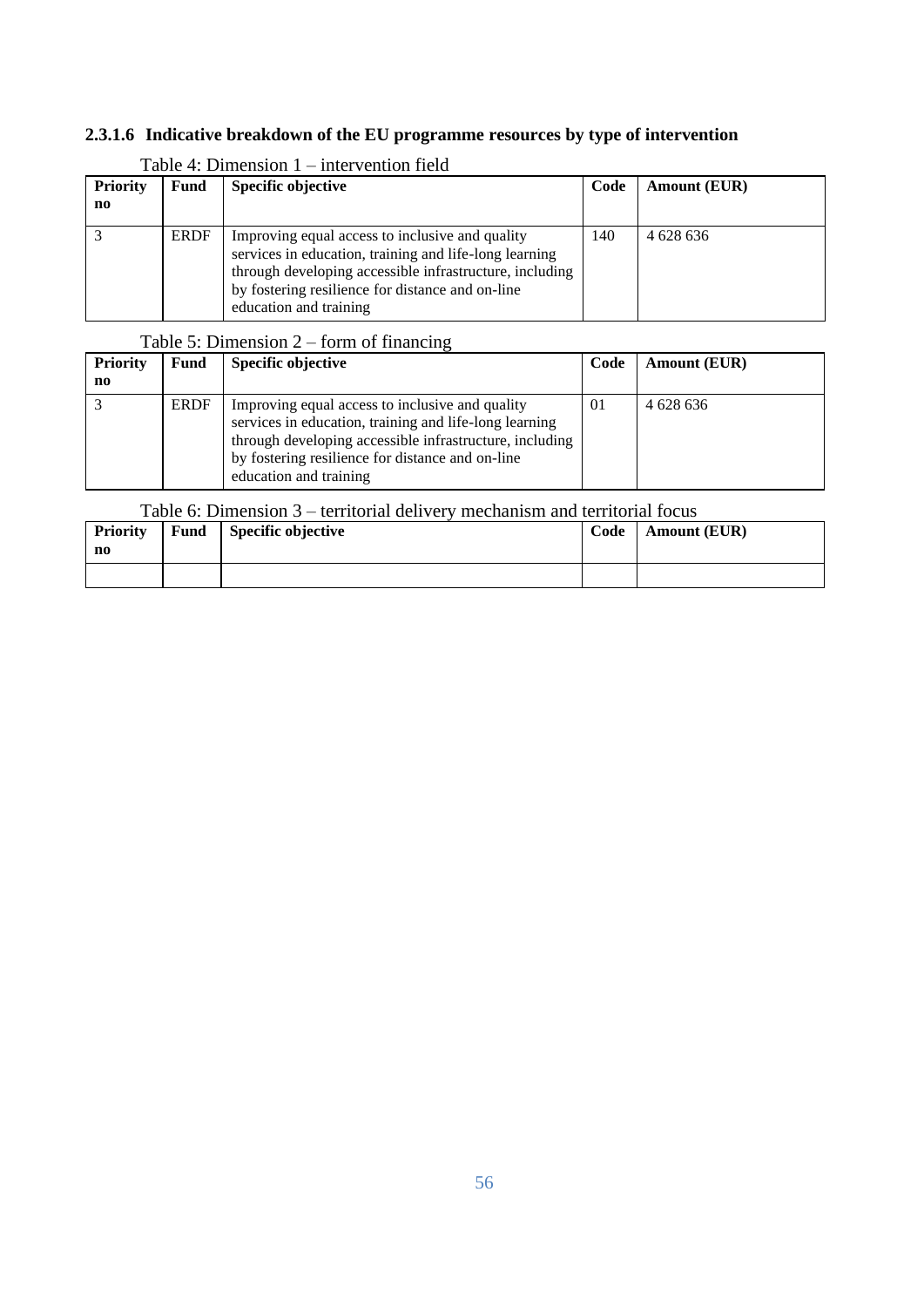- **2.3.2 PO 4 - Specific objective 6 - Enhancing the role of culture and sustainable tourism in economic development, social inclusion, and social innovations**
- **2.3.2.1 Related types of action, and their expected contribution to those specific objectives and to macro-regional strategies and sea-basis strategies, where appropriate**

#### **Interventions of the Funds**

The programme´s ambition is to strengthen sustainable tourism, culture, and livelihoods in the region through cross-border collaboration and knowledge exchange between the research and educational organisations, society, businesses, and third sector. All projects funded under this priority shall focus contributing to the development of a sustainable enhancing of the role of culture or sustainable tourism in the programme area.

Companies and organisations in the tourism and the culture sectors have been severely impacted due to the pandemic crisis. Recovery, stabilisation, and sustainable change are the most critical issues for the survival of these sectors.

The tourism industry has the potential to develop by enhancing the quality of tourism and culture. Competence of companies and organisations in sustainable and digital solutions contribute to increased international competitiveness. The region's nature, culture, and history provide good opportunities to create high-quality products and experiences.

The Aurora area has a fragile and valuable nature. Nordic nature and the natural phenomena attract various tourist segments to visit the area, but the development of easy access to nature is still needed. The further development of tourism has to be made with a concept of the transition to a circular economy through increased resource efficiency and without overexploitation of the local ecological environment.

Authentic, cultural, and ecologically sustainable tourism are the unique selling points for the region. Culture and tourism have a mutually beneficial relationship. Tourism provides an important means of valorising culture and creating income that can support and strengthen cultural heritage, cultural production, and creativity. Tourism and culture can make places more attractive as well as increase their competitiveness as locations to live, visit, work, and invest in.

The citizens in our community are equally important for the tourism as the place we are promoting. Local entrepreneurs together with the whole community have a key position in developing the tourism eco-system. The whole Aurora region needs to broaden its crossborder business structure and investments in cultural, creative and tourism industries to develop diversification. Today´s and tomorrow's visitors require bespoken solutions, which tare also ecologically accepted and socially integrated.

Collaboration within industries helps to establish and develop cross-border partnerships, and collaboration with other sectors is important to create new holistic business models for all year-round businesses. The programme area hosts several RDI institutions with focuses on tourism, culture, and business development, and they should work closely with the transition within industries.

The Aurora region has the potential to attract tourists to several destinations which are situated in different countries. This requires joint cross-border marketing and strengthened cross-border accessibility and mobility solutions.

The region needs to work together to find new cross-border solutions which highlight and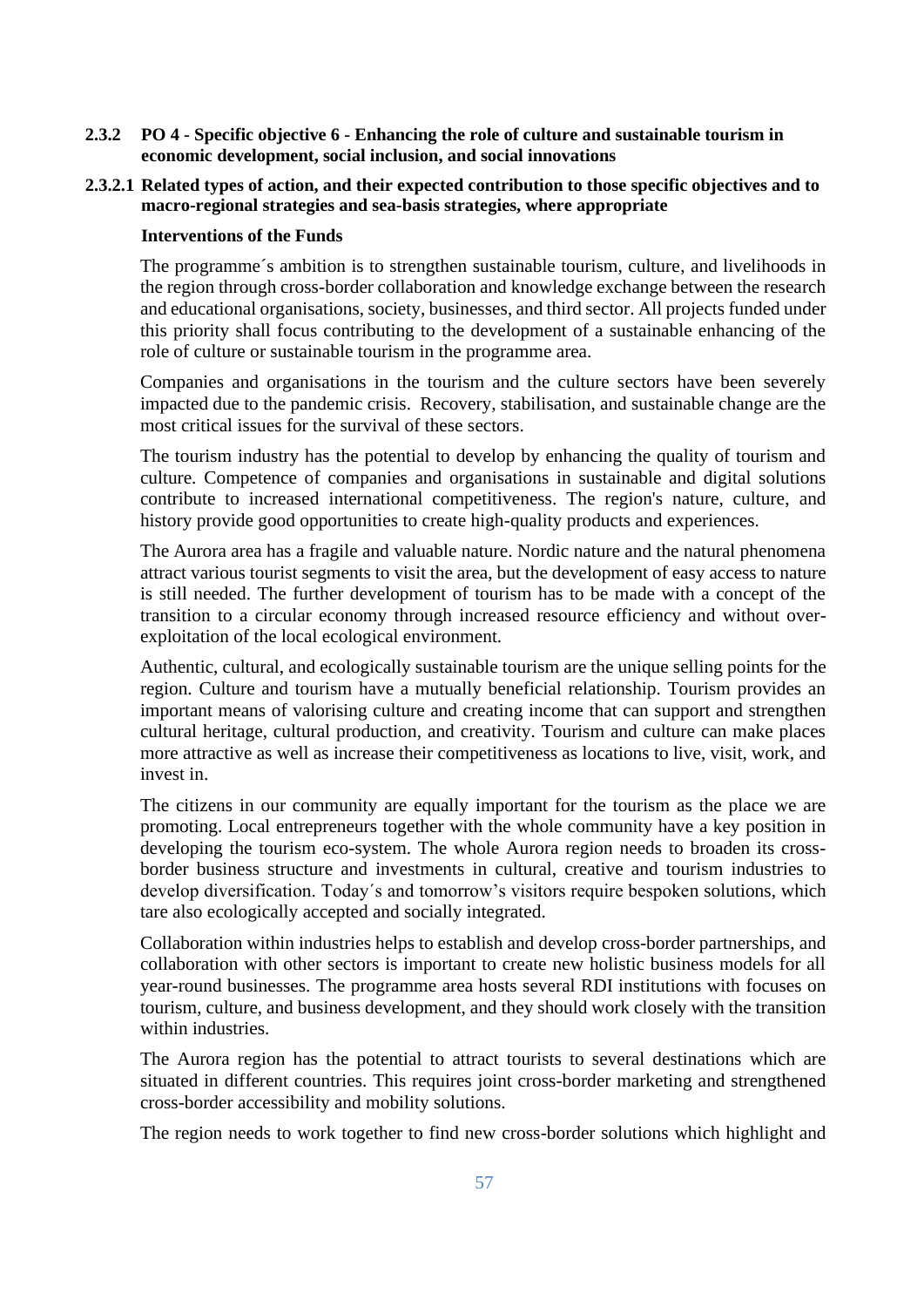utilise the region's rich culture and heritage and ensure that these are passed on to future generations. There is potential for joint efforts to strengthen and preserve cultural assets which, in the long-term, could provide a basis for development and growth.

The actions should be taken to make the region's culture, cultural heritage and intangible cultural heritage more visible. Language has the important role of preserving culture and cultural heritage, and therefore the actions should take account of linguistic differences and developments. There is also a need for actions to transfer knowledge and to revitalise intangible cultural heritage. The Interreg Aurora programme does not promote single cultural events, unless they are in connection to larger piloting actions.

The region needs to broaden its business structures and investments in cultural and creative industries to develop diversification. They create jobs and demonstrate above-average growth - particularly for young people - while also strengthening social cohesion. In the programme area, there is a possibility to create new joint innovative services and products in cultural and creative industries, and they also play an important role in developing digitalisation and digital innovation. Cultural creative cross-border partnerships and networks strengthen the sector and support export initiatives. Also, by increased collaboration between culture, business, academia, and society the region will be strengthen and provide development and growth.

#### *Sápmi*

The Interreg Aurora programme sub-area *Sápmi* supports to safeguard the Sami languages, *árbediehtu* (knowledge transfer), Sami culture, and Sami traditional industries. Sami tourism has to be based on authenticity and genuine Sami values. A great growth potential lies of development of Sami products and experiences, for example in Sami food and *duodji.* Using digitalisation and AI will make Sami culture more visible and easier to access for users, with respect for environmental aspects.

For the Sami, it is important to strengthen and develop the Sami culture, cultural heritage, and Sami languages, and also preserve what is unique for the Sami community. To contribute to the strengthening, development, and progression of the Sami culture, there are needs for documentation and protection of Sami cultural monuments and Sami cultural landscapes, as well as the continuation of traditions and customs.

Based on Sami traditions, new forms of expression have emerged in recent decades, which means that new development opportunities and areas are created for working with and living off in the Sami area.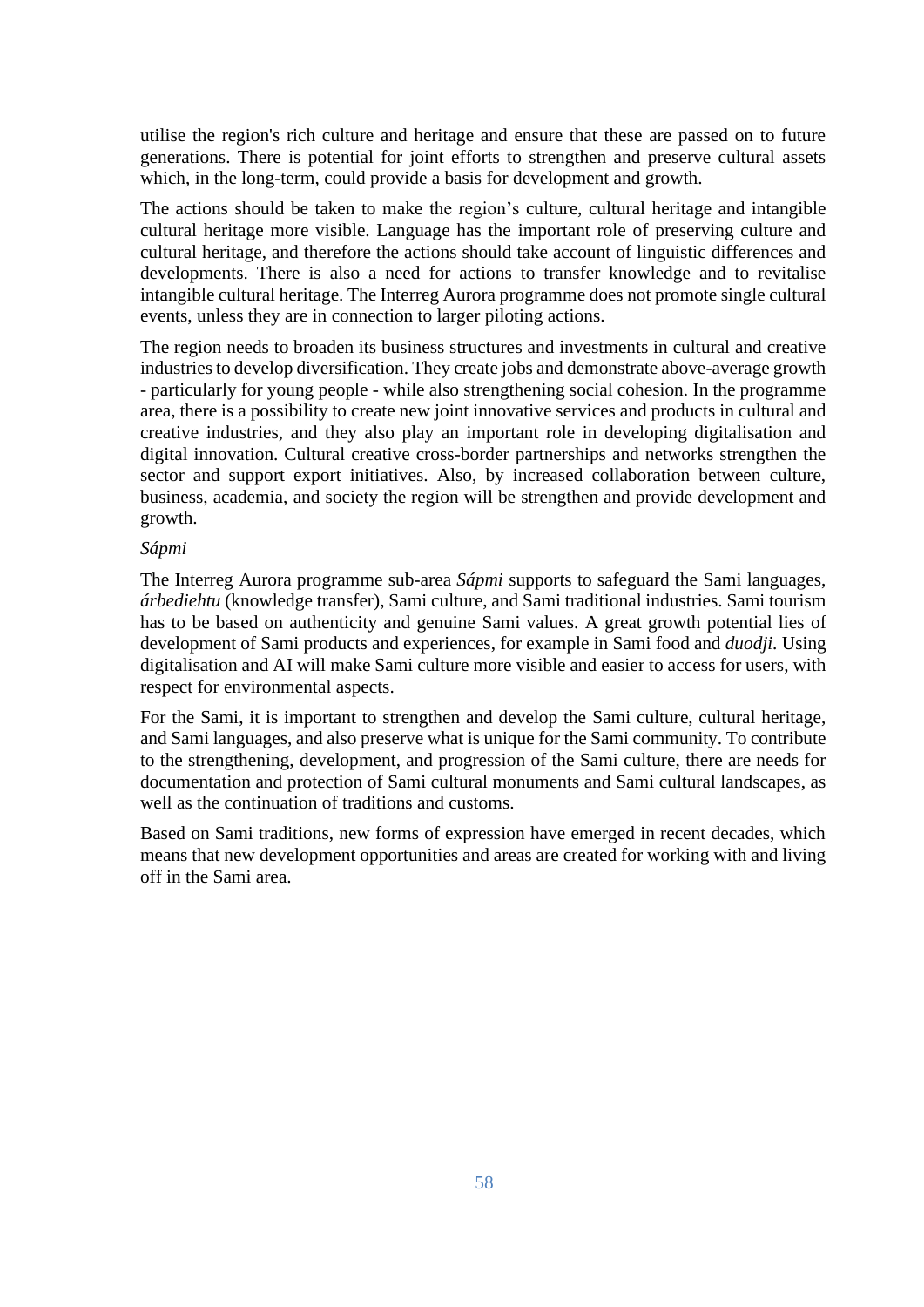### **2.3.2.2 Indicators**

### Table 2: Output indicators

| <b>Priority</b> | Specific objective                                                                                                              | ID $[5]$     | Indicator                                                      | <b>Measurement</b><br>unit | <b>Milestone</b><br>(2024) | <b>Final target</b><br>(2029) |
|-----------------|---------------------------------------------------------------------------------------------------------------------------------|--------------|----------------------------------------------------------------|----------------------------|----------------------------|-------------------------------|
| 3               | Enhancing the role of culture and<br>sustainable tourism in economic<br>development, social inclusion and social<br>innovations | <b>RCO87</b> | Organisations cooperating across borders                       | Organisation               | $\overline{c}$             | 44                            |
|                 | Enhancing the role of culture and<br>sustainable tourism in economic<br>development, social inclusion and social<br>innovations | RCO84        | Pilot actions developed jointly and<br>implemented in projects | Pilot actions              | $\Omega$                   | 11                            |

### Table 3: Result indicators

| <b>Priority</b> | <b>Specific objective</b>                                                                                                       | ID    | <b>Indicator</b>                                                        | <b>Measurement</b><br>unit     | <b>Basel</b><br>ine | Ref.<br>year | Final<br>target<br>(2029) | <b>Source</b><br>of<br>data | <b>Comments</b> |
|-----------------|---------------------------------------------------------------------------------------------------------------------------------|-------|-------------------------------------------------------------------------|--------------------------------|---------------------|--------------|---------------------------|-----------------------------|-----------------|
|                 | Enhancing the role of culture and<br>sustainable tourism in economic<br>development, social inclusion and social<br>innovations | RCR84 | Organisations cooperating<br>across borders after project<br>completion | Organisation                   | $\overline{0}$      | 2021         | 5                         | <b>NYPS</b>                 |                 |
|                 | Enhancing the role of culture and<br>sustainable tourism in economic<br>development, social inclusion and social<br>innovations | RCR79 | Joint strategies and action<br>plans taken up by<br>organisations       | Joint strategy/<br>action plan | $\overline{0}$      | 2021         |                           | <b>NYPS</b>                 |                 |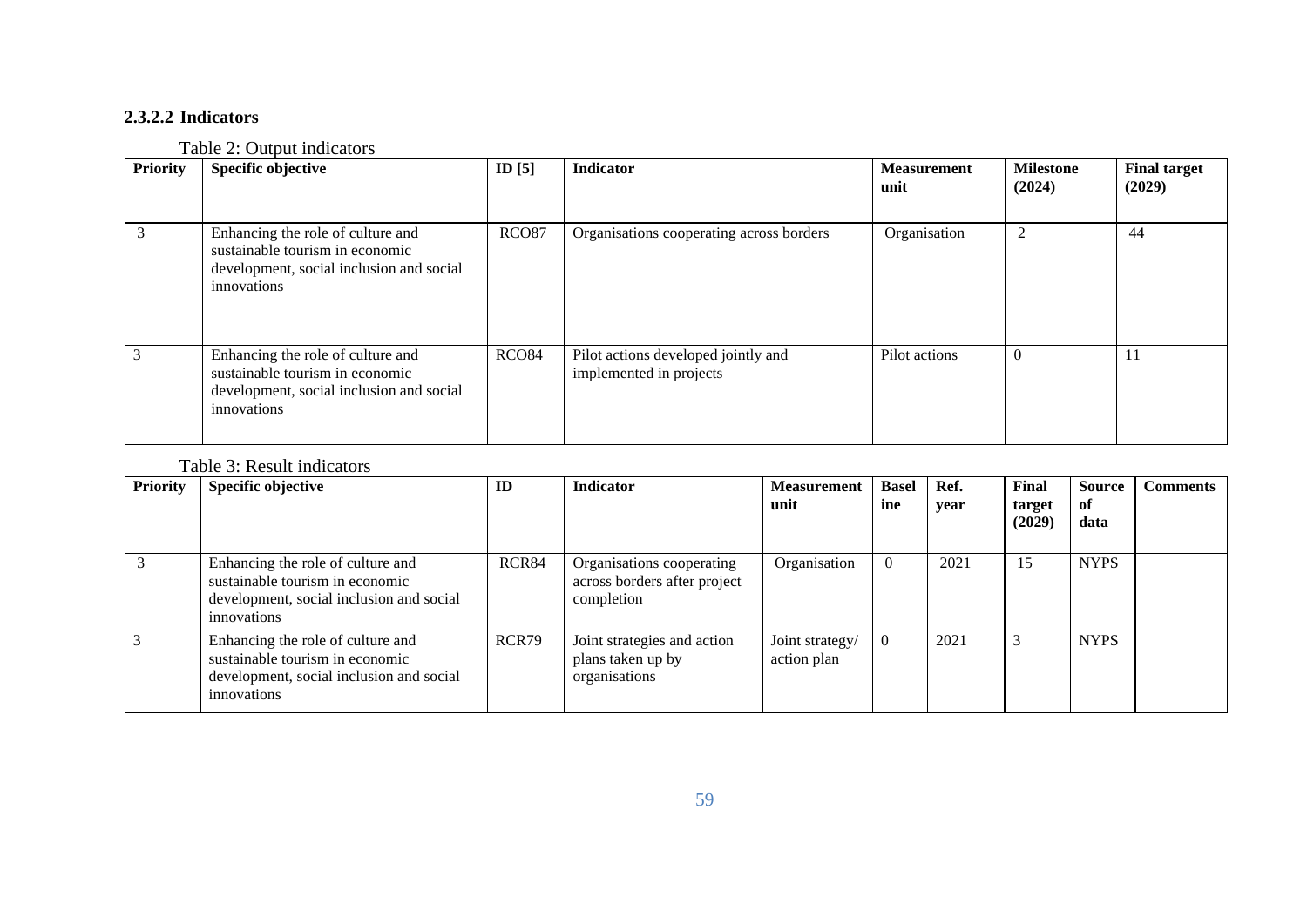#### **2.3.2.3 The main target groups**

The main beneficiaries are local and regional public actors, academia and other educational actors, regional tourism, culture and creative clusters and platforms, micro, small and medium-sized enterprises, economic associations, civil society and NGOs.

The main target groups are the ones benefitting from the results of the projects actions like local communities, policy makers, decision makers, and individuals taking part in actions.

Renewal, economic growth, and the transition to a sustainable society in the Aurora region are best created by a diversity of women and men. When designing initiatives, a particular focus should be on ensuring that efforts contribute to the inclusion of under-represented groups such as women and people with a foreign background and to reaching a broad range of organisations and companies. This will increase innovation, attractiveness and competitiveness within companies and organisations. Active gender equality and diversity work increases innovation capacity, resource efficiency and the ability of sectors and industries to attract and retain skills. With a gender equality and diversity perspective and forms of collaboration that bring new perspectives, good conditions are created for developing sustainable solutions to societal challenges both regionally and globally.

In order for efforts to have the desired effects in the contribution of the SDGs, the region's actors must strive for knowledge-driven change where gender equality and inclusion are mainstreamed in planning, implementation and follow-up. This means that gender statistics should be integrated into the project chain, from challenges to described interventions and desired end states. The whole project chain should link to gender imbalances of women and men in industries and sectors and interventions should contribute to closing the gap.

All projects funded under this priority shall focus on contributing towards the development of a sustainable enhancement of the role of culture and sustainable tourism in the programme area.

#### **2.3.2.4 Indication of the specific territories targeted, including the planned use of ITI, CLLD or other territorial tools**

Not planned

#### **2.3.2.5 Planned use of financial instruments**

Not planned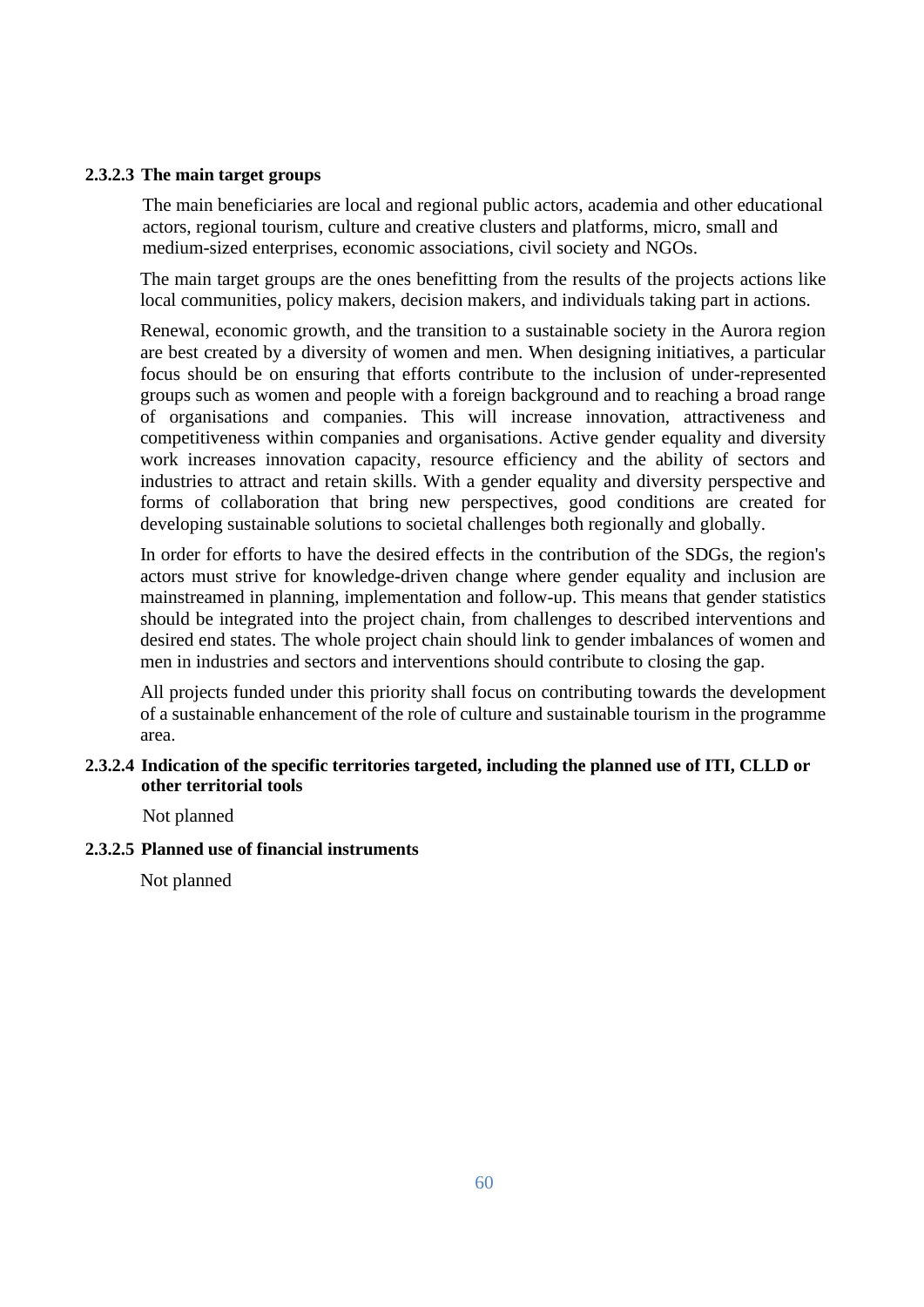### **2.3.2.6 Indicative breakdown of the EU programme resources by type of intervention**

| <b>Priority</b><br>$\mathbf{n}\mathbf{o}$ | Fund        | <b>Specific objective</b>                                                                                                    | Code | <b>Amount (EUR)</b> |
|-------------------------------------------|-------------|------------------------------------------------------------------------------------------------------------------------------|------|---------------------|
| 3                                         | <b>ERDF</b> | Enhancing the role of culture and sustainable tourism<br>in economic development, social inclusion and social<br>innovations | 165  | 9 210 9 85          |
|                                           | <b>ERDF</b> | Enhancing the role of culture and sustainable tourism<br>in economic development, social inclusion and social<br>innovations | 166  | 7 199 632           |

#### Table 4: Dimension 1 – intervention field

### Table 5: Dimension 2 – form of financing

| Priority | Fund        | Specific objective                                    | Code | <b>Amount (EUR)</b> |
|----------|-------------|-------------------------------------------------------|------|---------------------|
| no       |             |                                                       |      |                     |
|          | <b>ERDF</b> | Enhancing the role of culture and sustainable tourism | 01   | 16 410 617          |
|          |             | in economic development, social inclusion and social  |      |                     |
|          |             | innovations                                           |      |                     |

#### Table 6: Dimension 3 – territorial delivery mechanism and territorial focus

| <b>Priority</b><br>no | <b>Fund</b> | Specific objective | Code | <b>Amount (EUR)</b> |
|-----------------------|-------------|--------------------|------|---------------------|
|                       |             |                    |      |                     |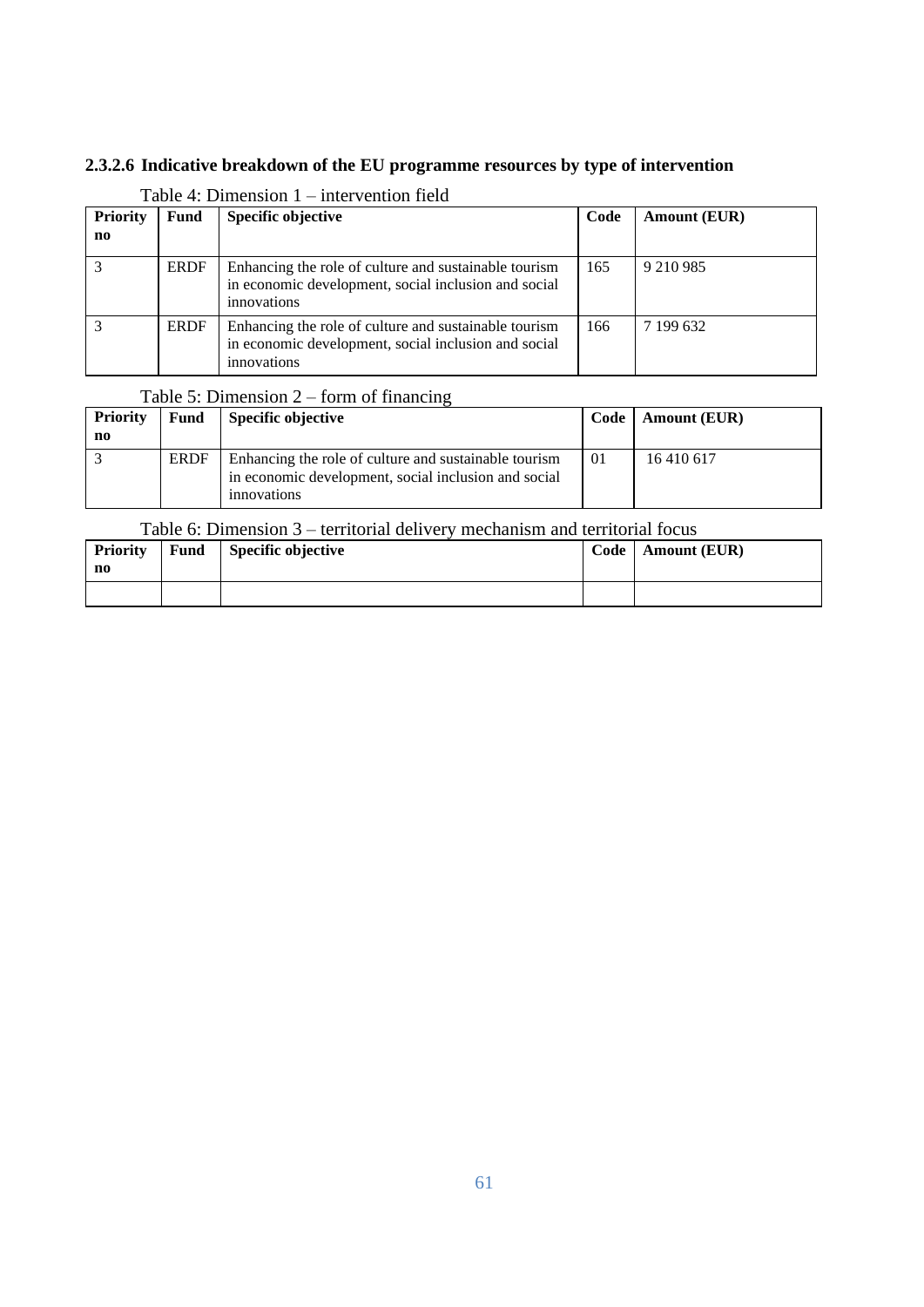#### **2.4Better and more sustainable cross-border governance**

**2.4.1 ISO 1 - Specific objective - Other actions to support better cooperation governance**

### **2.4.1.1 Related types of action, and their expected contribution to those specific objectives and to macro-regional strategies and sea-basis strategies, where appropriate**

#### **Interventions of the Funds**

The programme's ambition is to strengthen local and regional cross-border governance, to increase regional cross-border capacity in the programme area with mutual trust, and to minimise border obstacles. Activities must stimulate common understanding and mutual agreement to further the sustainable development of the Aurora programme area. The thematical focus areas in this priority include building capacity, producing coherent development strategies, reducing administrative and legal obstacles, establishing reliable datasets, and building relations and trust within Arctic cooperation through institutional collaboration and people-to-people actions.

The Interreg Aurora programme serves various EU strategies, and particularly the EU Strategy for the Baltic Sea Region and the Joint Communication on the EU Arctic Policy. In addition, there is a need for developing further coherent cross-border regional strategies on the level of functional areas. The strategic documents should be based on robust data, be politically supported, and have undergone a wide consultation with relevant stakeholders. Those regional strategies and action plans can present common guidelines for further joint development, including during the implementation of the Aurora programme. Cross-border cooperation between authorities, such as environmental management, search and rescue, and security, could be supported through the programme.

Coherent strategies together with our neighbours are important for regional development to increase the attractiveness and critical mass of the area. Actions have to be taken to attract people, particularly women and the young, to the North.

In addition, the cross-border entities could facilitate the development of shared strategies, procedures, and sustained mechanisms for cooperation and the alleviation of obstacles. Interreg Aurora can support actions for better regional functionality and enhancing capacity in sectors such as wellbeing and mental health, elderly and health care, and other common challenging areas.

The key element for better functionality in the programme area is improved east-west connectivity. Experiences from previous programmes have shown successful results through the various feasibility studies, which have led to tangible investments and actions. There is still need for further work with coherent planning of better connectivity in the region. It has to be based on reliable data and the competent authorities have to be involved. Joint strategies and joint planning are needed to fulfil the missing links in value chain for example, both for transport and for mobility.

Due to the pandemic, developing collaboration is a crucially fundamental action for the Aurora region. People who live near the borders with their companies, workplaces, or families on different sides of the borders, have to feel safe and be able to trust the governmental and regional collaboration, without compromising their job or family situations during the crisis. To guarantee coherent governance capacity building, the organisations have to work pro-actively to offset the next crisis. Measures have to be taken to create a more decisive functional area. People-to-people cooperation, which is designed to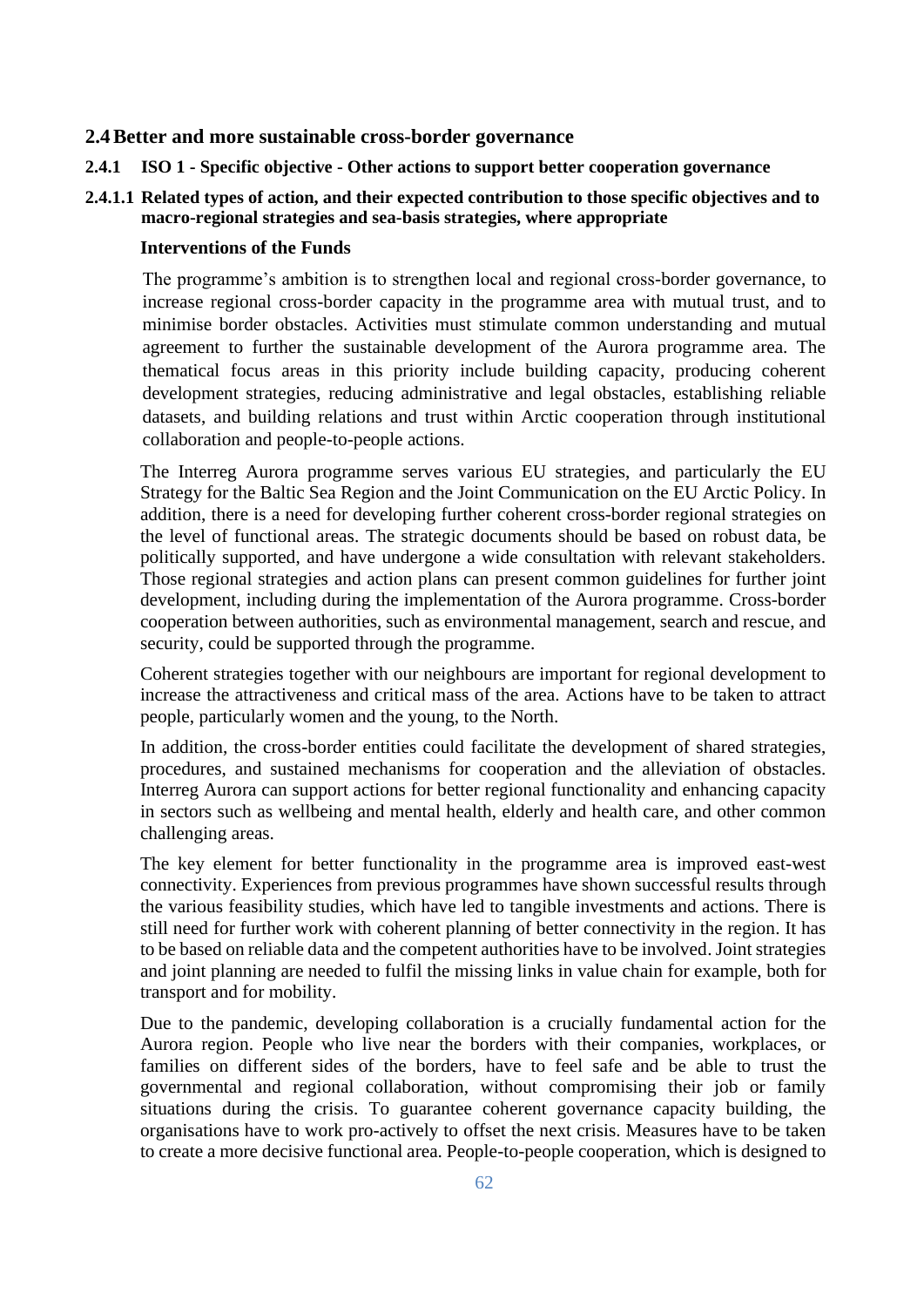initiate and promote grassroots contacts and interaction between people, is an important and successful tool for small actors and small projects to build trust in the programme area. People-to-people actions could be any initiatives that are directed towards building mutual trust and understanding across borders.

Strengthening the institutional capacity in the region could also be done by clustering between the four different EU programmes in the Arctic Cooperation. Interreg Aurora sees the possibility for fostering engagement and capitalisation by doing the common actions together with the beneficiaries within the Arctic Cooperation. As an example, ongoing projects in Aurora have the possibility to cooperate with other ongoing projects in other Arctic Cooperation programmes, which could create synergies and added value for the Aurora regions.

Regional and national bodies must show willingness and make actions to minimise border obstacles. The already existing cross-border cooperation has to be empowered to achieve a mutual agreement for simplified regulations in the Aurora programme area. For example, to achieve a common labour market and a more effective health care system, there is still a need to identify legal and administrative obstacles for cooperation and find solutions to minimise those impediments. Additionally, the programme has to actively work for a wider acceptance for each other´s curriculums and certificates for upper secondary schools, vocational and higher education. One of the fundamental steps in creating a common labour market in the region is to ensure a common approach for skill certification and recognition of education across borders in the Aurora region.

The Aurora programme also stresses the need to identify the areas where the important crossborder statistics are missing, and to support projects that would fill the eventual gap. Those actions should be done in cooperation between regional actors and national statistical offices by supporting regional data portals. It is important that the collection of data and statistics has a long-lasting and continued approach.

#### *Sápmi*

There is an ongoing need to increase the Sami parliaments' autonomy and self-governance authority and enhance the capacity of Sami institutions and other stakeholders. Moreover, there is a need to enhance and develop formal arrangements to advance the self-determination of an indigenous people across the borders of several states by developing Sami policies that apply beyond the state framework. More efforts are also necessary to raise awareness among national, regional and local authorities and society as a whole about the Sami and about Sami rights, to further advance the Sami culture and prevent hate speech against them.

Sami institutions need to have the necessary capacity and resources in order to provide important services and functions to the Sami people. There is a need for capacity-building in Sami institutions to improve their performance. Since the Sami are one people in four countries, divided by state borders, cross-border perspectives and joint efforts such as joint management strategies and models (for different thematic areas; cultural heritage, nature management) and activities to strengthen pan-Sami/Sápmi governing institutions such as the Sami Parliamentary Council, are needed.

According to the socio-economic analyses there is clearly a lack of institutional capacity of the Sami in the programme area. There is a need for capacity-building that focuses on building awareness and knowledge of the Interreg programme. Moreover, it is necessary to tackle cross-border tax obstacles and increase and enable cross-border cooperation on Sami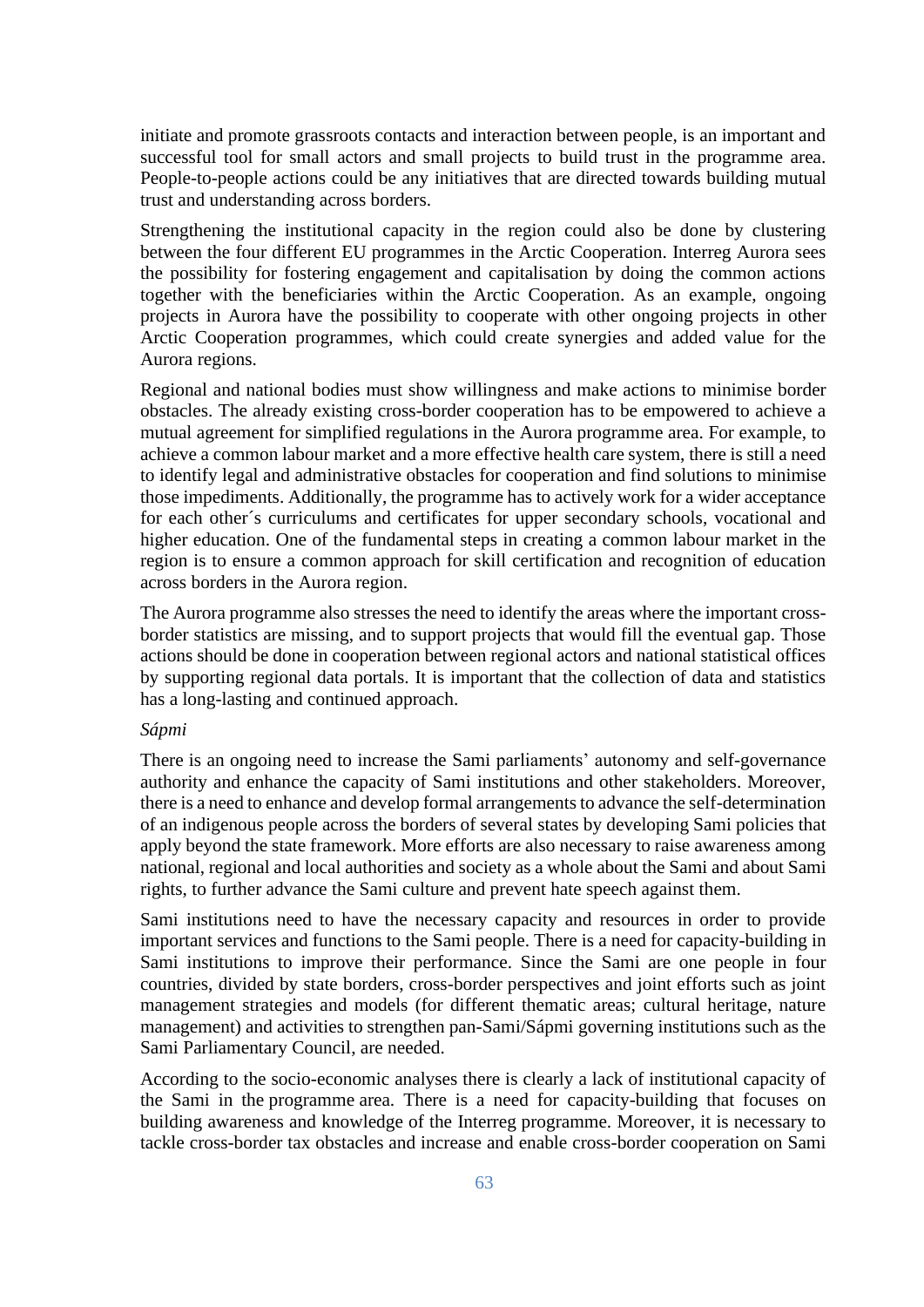health care and social affairs, including child welfare and education.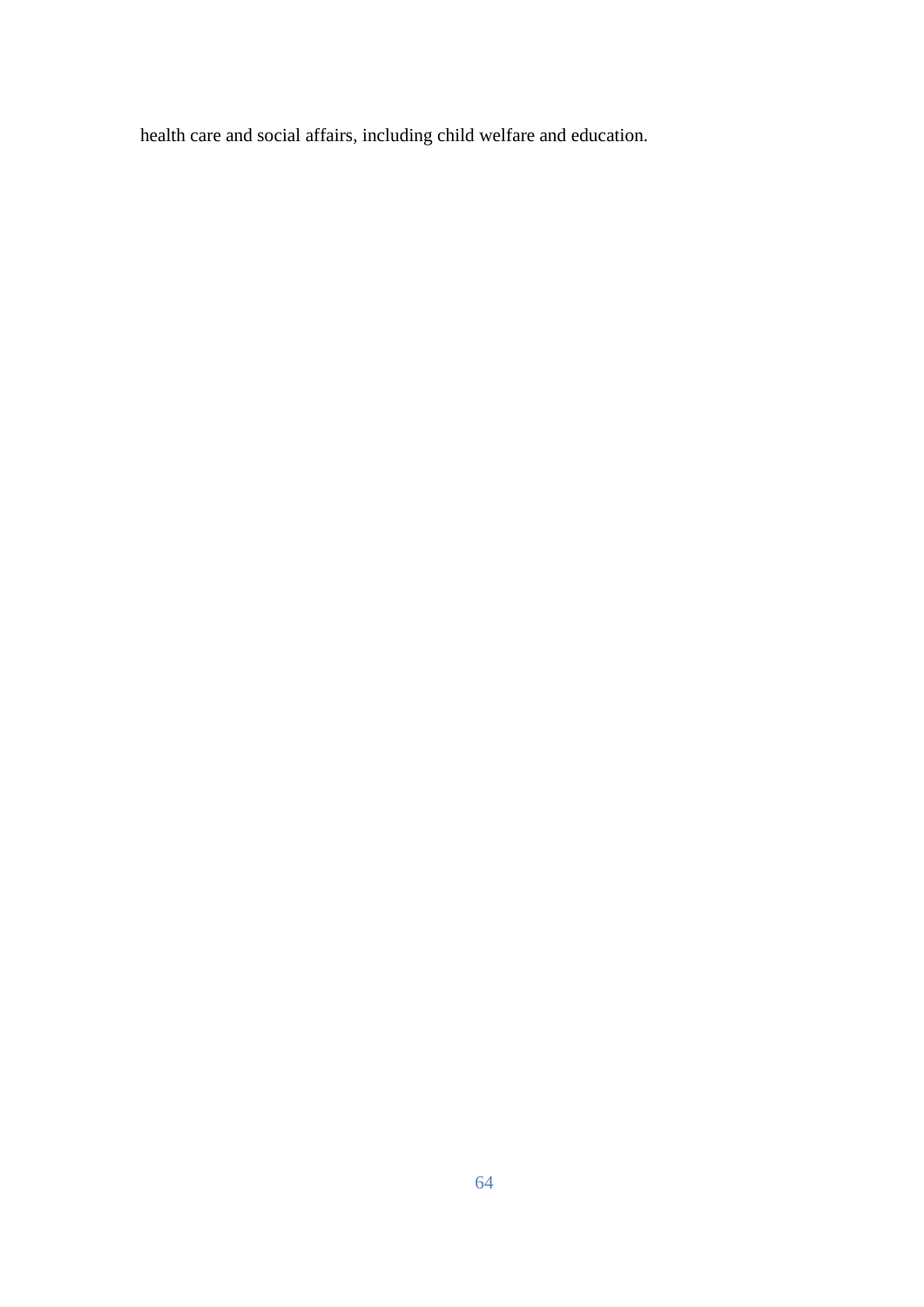### **2.4.1.2 Indicators**

### Table 2: Output indicators

| <b>Priority</b> | <b>Specific objective</b>                                 | ПD             | <b>Indicator</b>                                                                      | Measurement unit Milestone (2024) Final target | (2029)    |
|-----------------|-----------------------------------------------------------|----------------|---------------------------------------------------------------------------------------|------------------------------------------------|-----------|
|                 | Other actions to support better<br>cooperation governance | <b>RCO 83</b>  | Strategies and action plans jointly developed                                         | Joint strategy /<br>action plan                |           |
|                 | Other actions to support better<br>cooperation governance | <b>RCO</b> 117 | Solutions for legal or administrative obstacles across Solutions<br>border identified |                                                | <b>10</b> |
|                 | Other actions to support better<br>cooperation governance | <b>RCO 87</b>  | Organisations cooperating across borders                                              | Organisation                                   | 40        |

Table 3: Result indicators

| Priority | Specific objective                                        | ID            | <b>Indicator</b>                                                              | <b>Measurement</b><br>unit             | <b>Baseline</b> | <b>Reference</b><br>year | <b>Final target Source of</b><br>(2029) | data        | <b>Comments</b> |
|----------|-----------------------------------------------------------|---------------|-------------------------------------------------------------------------------|----------------------------------------|-----------------|--------------------------|-----------------------------------------|-------------|-----------------|
| 4        | Other actions to support better<br>cooperation governance | <b>RCR 79</b> | Joint strategies and<br>action plans taken up by action plan<br>organisations | Joint strategy /                       |                 | 2021                     | 10                                      | <b>NYPS</b> |                 |
| 4        | Other actions to support better<br>cooperation governance | <b>RCR 82</b> | Legal or administrative<br>obstacles addressed or<br>alleviated               | Legal or<br>administrative<br>obstacle |                 | 2021                     |                                         | <b>NYPS</b> |                 |
|          | Other actions to support better<br>cooperation governance | <b>RCR 84</b> | Organisations<br>cooperating across<br>borders after project<br>completion    | Organisation                           |                 | 2021                     | 10                                      | <b>NYPS</b> |                 |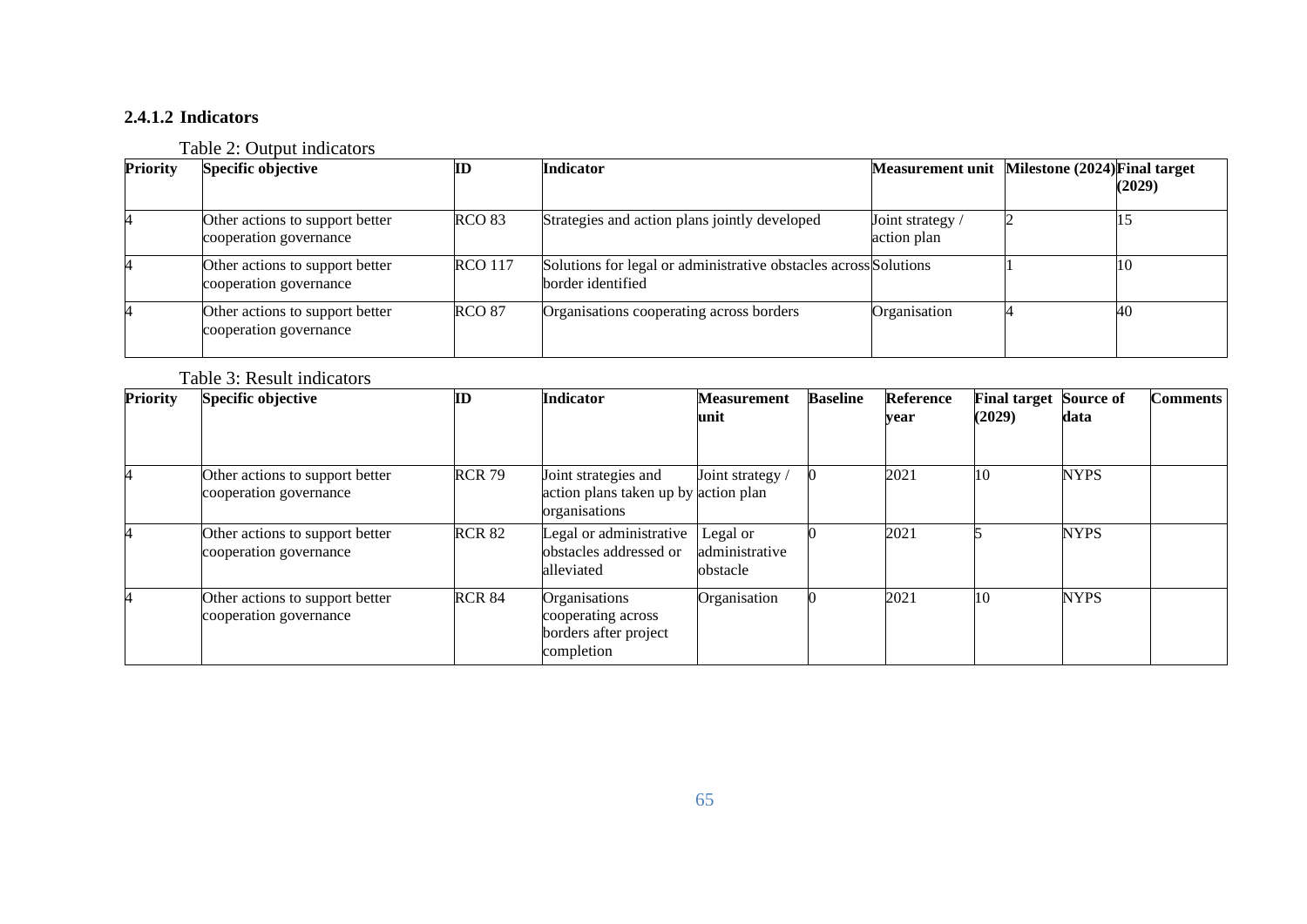#### **2.4.1.3 The main target groups**

The focus areas in this priority include building capacity, producing coherent development strategies, reducing administrative and legal obstacles, establishing reliable datasets, and building relations and trust within Arctic cooperation through institutional collaboration and people-to-people actions.

The main beneficiaries are national, regional and local authorities, cross-border entities, public- and non- governmental organisations (NGO), academia, civil society, and intermediate bodies.

The main target groups are national, regional and local authorities, cross-border entities, public- and non- governmental organisations (NGO), civil society, and intermediate bodies.

Renewal, economic growth and the transition to a sustainable society in the Aurora region is best created by a diversity of women and men. When designing initiatives, a particular focus should be on ensuring that efforts contribute to the inclusion of under-represented groups such as women and people with a foreign background and to reaching a broad range of organisations and companies. This will increase innovation, attractiveness and competitiveness within companies and organisations. Active gender equality and diversity work increases innovation capacity, resource efficiency and the ability of sectors and industries to attract and retain skills. With a gender equality and diversity perspective and forms of collaboration that bring new perspectives, good conditions are created for developing sustainable solutions to societal challenges both regionally and globally.

In order for efforts to have the desired effects in the contribution of the SDGs, the region's actors must strive for knowledge-driven change where gender equality and inclusion are mainstreamed in planning, implementation and follow-up. This means that gender statistics should be integrated into the project chain, from challenges to described interventions and desired end state. The whole project chain should link to gender imbalances of women and men in industries and sectors and interventions should contribute to closing the gap.

#### **2.4.1.4 Indication of the specific territories targeted, including the planned use of ITI, CLLD or other territorial tools**

Not planned

#### **2.4.1.5 Planned use of financial instruments**

Not planned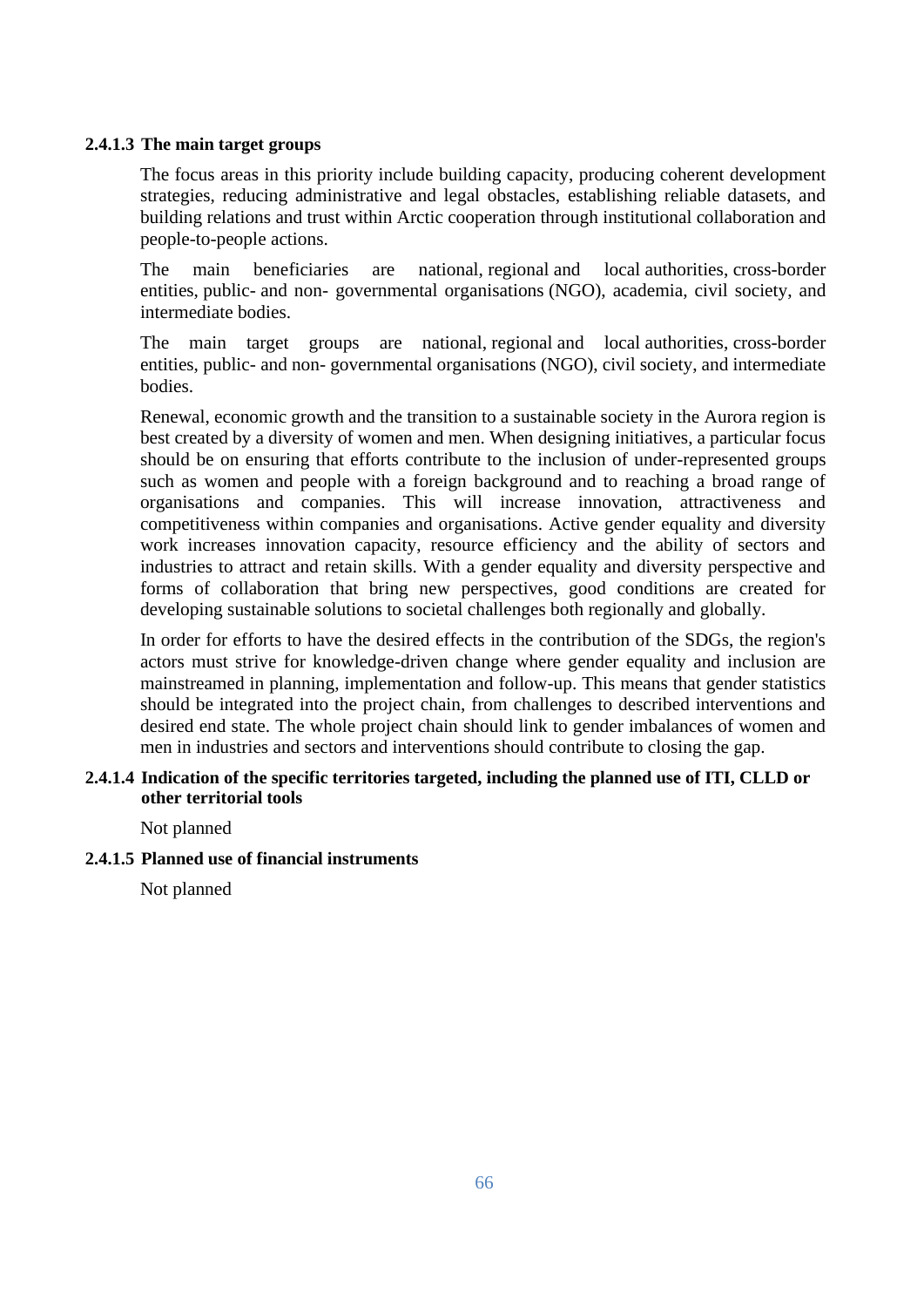# **2.4.1.6** I**ndicative breakdown of the EU programme resources by type of intervention**

|   | <b>Priority no Fund</b><br>Specific objective |                                                        |     | Code Amount (EUR) |
|---|-----------------------------------------------|--------------------------------------------------------|-----|-------------------|
| 4 | <b>ERDF</b>                                   | Other actions to support better cooperation governance | 173 | 7 013 084         |

### Table  $4$ : Dimension  $1$  – intervention field

### Table 5: Dimension 2 – form of financing

| <b>Priority no Fund</b> |             | Specific objective                                     | Code Amount (EUR) |
|-------------------------|-------------|--------------------------------------------------------|-------------------|
| 14                      | <b>ERDF</b> | Other actions to support better cooperation governance | 7 013 084         |
|                         |             |                                                        |                   |
|                         |             |                                                        |                   |

Table 6: Dimension 3 – territorial delivery mechanism and territorial focus

| <b>Priority no Fund</b> | <b>Specific objective</b> | Code Amount (EUR) |
|-------------------------|---------------------------|-------------------|
|                         |                           |                   |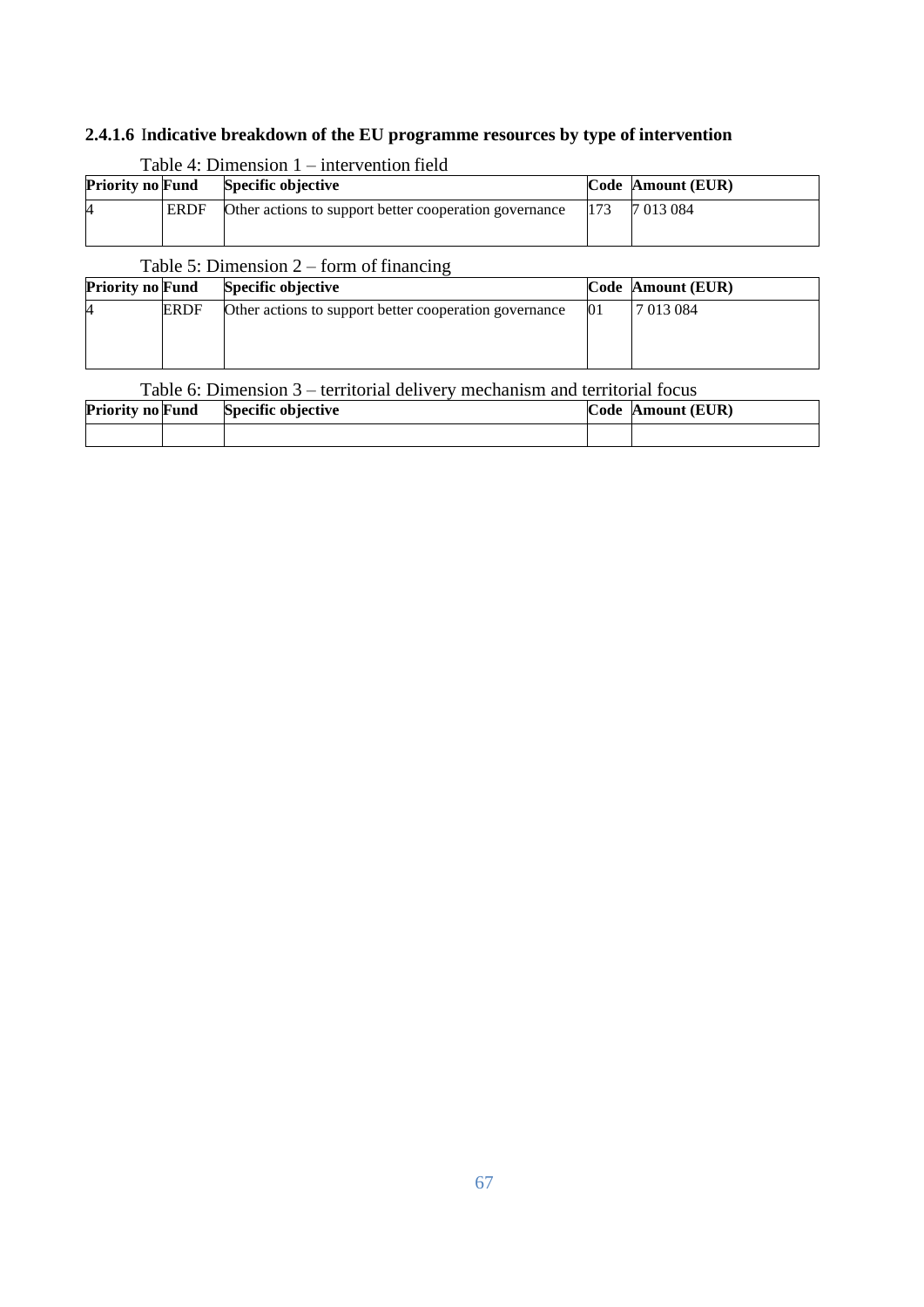# **3 Financing plan**

# **3.1 Financial appropriations by year**

### Table 7

| <b>Fund</b>                                 | 2021 | 2022 | 2023 | 2024 | 2025 | 2026 | 2027 | <b>Total</b> |
|---------------------------------------------|------|------|------|------|------|------|------|--------------|
| <b>ERDF</b>                                 |      |      |      |      |      |      |      | 93 800 000   |
| <i>(territorial</i><br>cooperation<br>goal) |      |      |      |      |      |      |      |              |
| <b>Total</b>                                |      |      |      |      |      |      |      | 93 800 000   |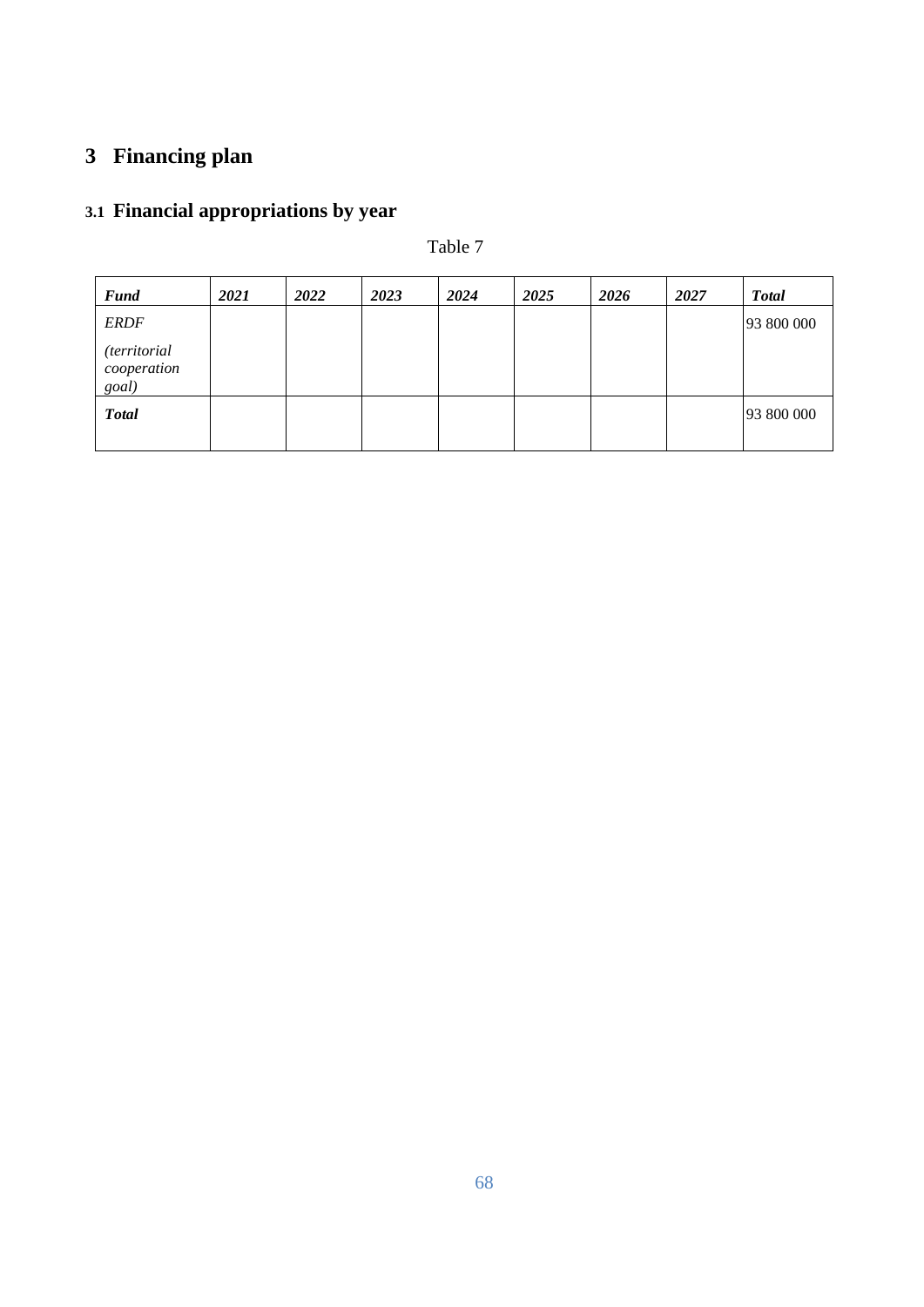# **3.2Total financial appropriations by fund and national co-financing**

## Table 8

| PO<br>No         | Priority     | <b>Fund</b> | <b>Basis for</b><br>calculation EU<br>support (total<br>or public) | $\bm{E}\bm{U}$<br>contribution<br>$\left(a\right)$ | Indicative breakdown of the EU<br>contribution                            |                                           | <b>National</b><br>contribution | Indicative breakdown of the<br>national counterpart |                                   | <b>Total</b>  | $Co-$<br>financing    | Contributio<br>ns from the                         |
|------------------|--------------|-------------|--------------------------------------------------------------------|----------------------------------------------------|---------------------------------------------------------------------------|-------------------------------------------|---------------------------------|-----------------------------------------------------|-----------------------------------|---------------|-----------------------|----------------------------------------------------|
|                  |              |             |                                                                    |                                                    | without TA<br><i>pursuant to</i><br>Article $27(1)$<br>$\left( a1\right)$ | for TA<br>pursuant<br>to Article<br>27(1) | $(b)=(c)+(d)$                   | <b>National</b><br>public<br>(c)                    | <b>National</b><br>private<br>(d) | $(e)=(a)+(b)$ | rate<br>$(f)=(a)/(e)$ | third<br>countries<br>(for<br><i>information</i> ) |
|                  |              |             |                                                                    |                                                    |                                                                           | (a2)                                      |                                 |                                                     |                                   |               |                       |                                                    |
|                  |              | <i>ERDF</i> | Total                                                              | 35 644 000                                         | 33 312 150                                                                | 2 3 3 1 8 5 0                             | 19 19 29 23                     | 18 617 135                                          | 575 788                           | 54 836 923    | 65%                   | 6 271 736                                          |
|                  |              | <i>ERDF</i> | Total                                                              | 28 140 000                                         | 26 299 065                                                                | 840 935                                   | 15 152 308                      | 15 000 785                                          | 151 523                           | 43 292 308    | 65%                   | 4 9 5 1 3 7 0                                      |
|                  |              | ERDF        | Total                                                              | 22 512 000                                         | 21 039 252                                                                | 472 748                                   | 12 121 846                      | 11 758 191                                          | 363 655                           | 34 633 846    | 65%                   | 3 961 096                                          |
| ISO <sub>1</sub> |              | ERDF        | Total                                                              | 7 504 000                                          | 7 013 084                                                                 | 490 916                                   | 4 040 615                       | 3 9 19 3 9 7                                        | 121 218                           | 11 544 615    | 65%                   | 320 365                                            |
|                  | <b>Total</b> | <b>ERDF</b> | <b>Total</b>                                                       | 93 800 000                                         | 87 663 551                                                                | 6 136 449                                 | 50 507 692                      | 49 447 031                                          | 1 060 662                         | 144 307 692   | 65%                   | 16 504 568                                         |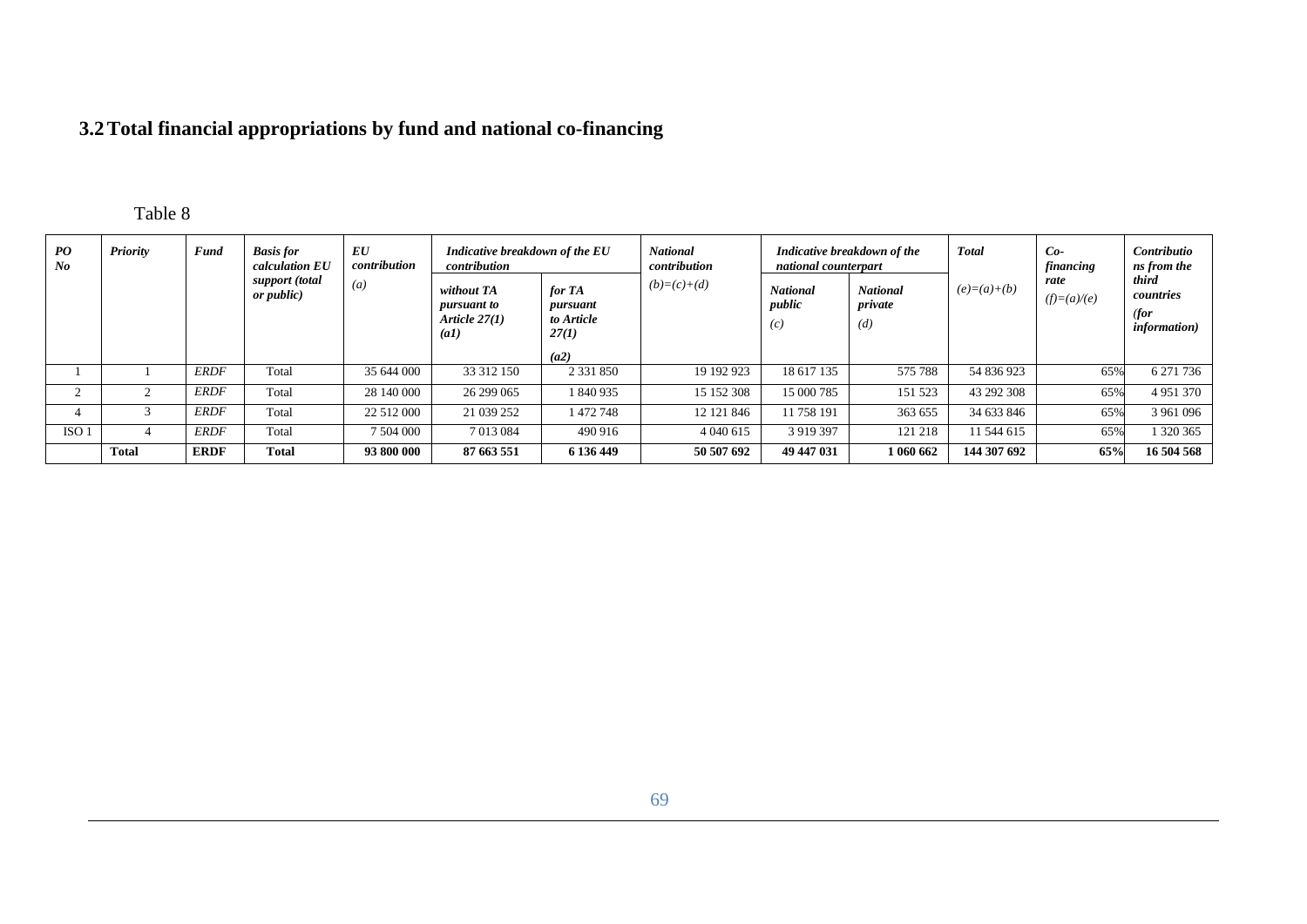### **4 Action taken to involve the relevant programme partners in the preparation of the Interreg programme and the role of those programme partners in the implementation, monitoring and evaluation**

The basic aim of the programme is to add cross-border regional value to interregional growth efforts, implement the European cohesion policy, transition to a sustainable Aurora region, and contribute to the implementation of the global SDGs.

The programme will contribute to producing qualitative projects in order to support longterm sustainable development in the selected thematic areas. The program will also support collaborative projects between the counties in the different organisations within the programme area that contribute to the development of regional areas of strength based on the conditions prevailing in the different parts of the area.

In addition, the programme will contribute to promoting initiatives that contribute to increased collaboration with other relevant EU programmes as well as initiatives that contribute to increased participation of the business community. Finally, efforts will be made to develop the work of evaluation, feedback of knowledge, and learning. To ensure that the programme meets the ambitions, a large number of actors from different levels and sectors have been involved in the programme development. It is also of central importance in the implementation of the programme that different perspectives and partners are represented.

During the process of programme writing, several meetings and information sessions have been arranged, both in joint events and separately, in each country in different forms and compositions. Representatives of the participating regions have, in connection with working group meetings, met frequently and continually during the writing process.

At the start of the programming process, an online survey was launched in five different languages, to seek the general public's participation and opinions. The survey was communicated not only through the official webpages for different regions and management authorities for the ongoing programmes but also through social media, with the intentions of capturing a broad public opinion and reaching civil society, including women and men with different ages, backgrounds and geographies. The respondents selected the most important themes for cross-border collaboration from their perspectives and had the possibility to comment on their general concerns and comments regarding the future of the programme. The answers presented opinions from all three countries and were given in four different languages, including in north Sami.

Once the policy objectives of Interreg Aurora were decided, based on the public opinion and then by programming committee, a large digital conference/hearing, "Stakeholder Forum", was organised on the 11<sup>th</sup> February 2021. Approximately 500 participants from all three countries and from different organisations attended the conference/hearing. Among the participants were partners that represented youth organisations, Sami organisations, NGOs, cross-border entities, and educational organisations. The information about the hearing event had been communicated via the Interreg Nord/Aurora webpages and via social media to reach the civil society and non-governmental organisations.

In addition to these occasions, different types of meetings (information, gathering of views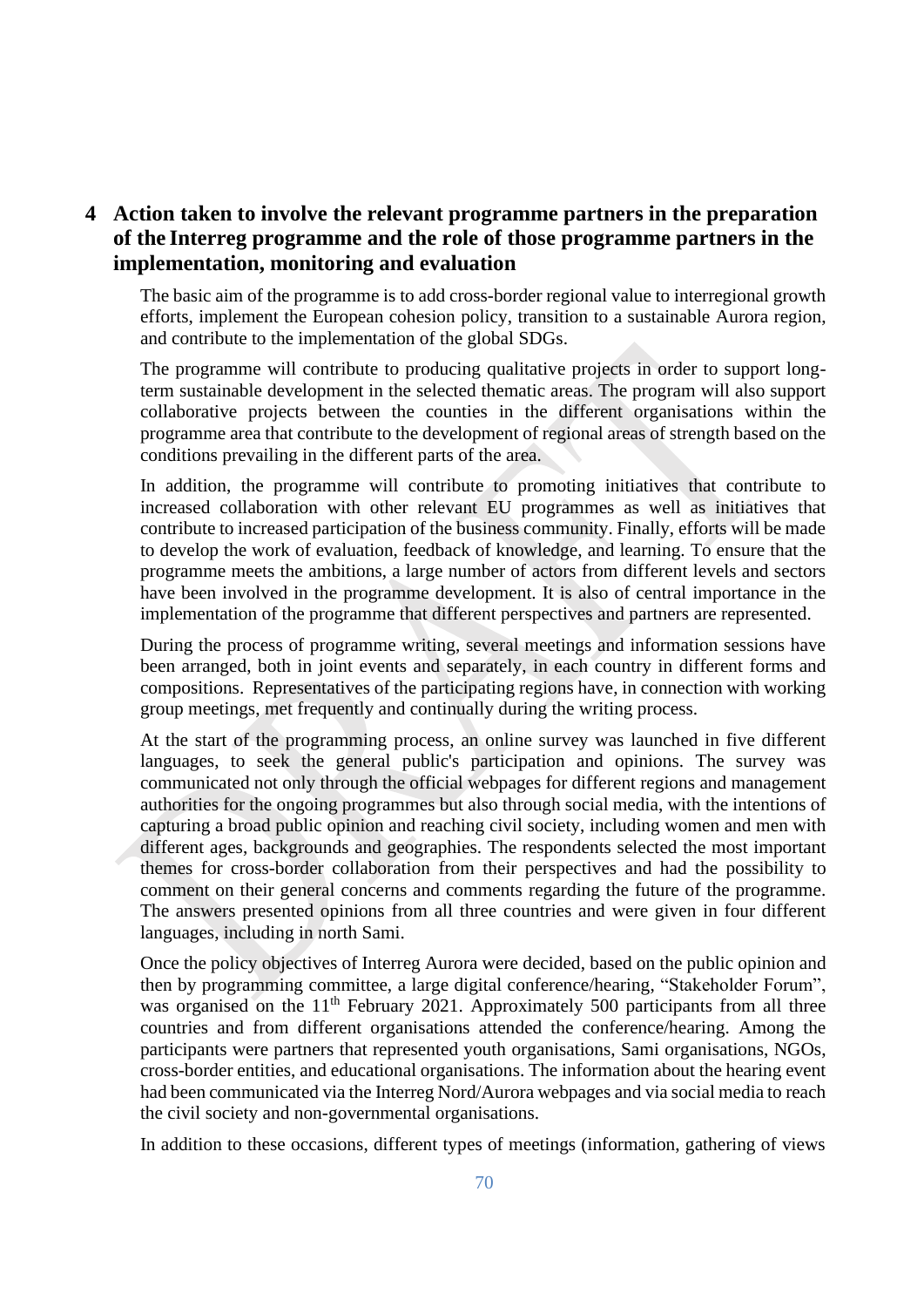and input) have been arranged with different partners from all three countries. For example, in Lapland nine open stakeholder webinars, under different themes, were organised to obtain feedback from regional actors for both the Interreg Aurora and the Kolarctic 2021-2027 programme development. In South Ostrobothnia a regional follow-up event for the Interreg Aurora conference was organised on the 19<sup>th</sup> February to introduce the programme and to discuss the possible policy objectives and expectations for the programme. In Norway three participating regions organised a joint webinar for three different Interreg programmes to gather wide feedback from the stakeholders. In Sweden, different thematic webinars with possible partners such as e.g., intermediary bodies, research institutions, educational organisations, Sami organisations of Aurora programme was arranged.

Additional consultations with partners of youth organisations, including Sami organisations, in all three countries were held, to secure their opinions and possible participation in the future programme.

The managing authority arranged a "Public Consultation" in April-May 2021, the consultation was arranged in two parts. The first part was an on-line survey concerning the draft version of the programme document and the strategic environmental assessment (SEA) document. In the second part of the consultation the MA arranged on-line events in all three countries, with information about the Aurora-programme and about the SEA-document.

There was a good participation of the actors and stakeholders in the programme area, both in the on-line survey and at information events. The opinions and comments from the public hearing have been considered in the programme document.

In accordance with the principle of multi-level governance and in accordance with Article 8 of the CPR Regulation, many of the partners involved in the preparation of the program also have different roles in the implementation, monitoring and evaluation of the program. Several of the actors are also found among the project owners or as co-financiers of the projects.

The monitoring committee consists of members from the three participating countries and is represented by regional, local, urban and other public authorities; economic and social partners; civil society; research organisations and universities. The monitoring committee, together with the managing authority, shall ensure the quality and efficiency of the implementation of the program.

Two steering committees will be established for the program, one for sub-area Aurora and one for sub-area Sápmi. The steering committees will consist of a broad partnership from the program area. The task of the steering committees is to make priorities of projects and examine them towards the programme's objectives and priorities. In this work, the steering committees will be assisted by the managing authority and the joint secretariat. The joint secretariat will prepare and submit proposals with justifications included as working documents for the steering committee meetings. The formal decisions are made by the managing authority following the steering committees' recommendations.

The composition of local, regional and central authorities together with other relevant organizations in the monitoring committee and in the steering committees ensures a broad anchoring of the program in the program area and contributes to ensuring support for the program in the region and ensuring partners' participation in implementation, monitoring and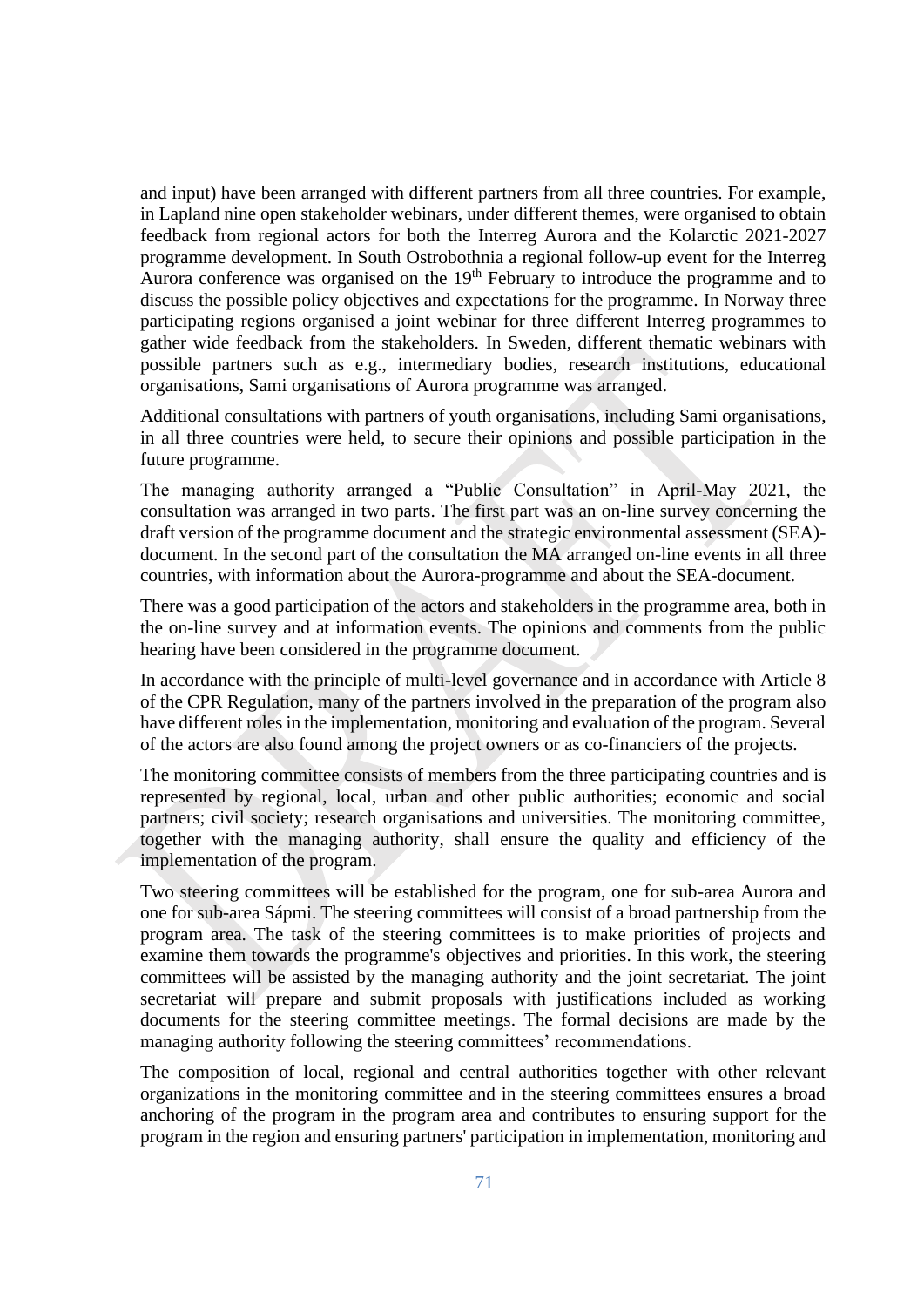### evaluation.

In addition to participating in the monitoring and the steering committees, the partnership also participates in other ways in various evaluation initiatives, such as evaluation groups, environmental councils, surveys of organizations among other things.

The aim is to have a monitoring and evaluation system that can fulfil learning of projects. Monitoring and evaluation are similar in several ways. Monitoring is what projects do, i.e., the activities and their outcomes. Evaluation is about how the projects implement the project and what the activities lead to in the short and long term, i.e., their results and impacts. To create the conditions to achieve this, this should be further examined:

- Classification and monitoring of the SDG goals to which projects granted contribute
- Exploring the possibility of evaluation at the call level in the preparation of the evaluation plan for the next programming period
- A renewed discussion on how to deal with projects that do not live up to their commitments in the application

# **5 Approach to communication and visibility for the Interreg programme (objectives, target audiences, communication channels, including social media outreach, where appropriate, planned budget and relevant indicators for monitoring and evaluation)**

### **Objectives**

The programme will use communication and visibility actions as a tool to achieve the programme's objectives and the overall vision by:

- making sure that the programme and its funding opportunities is known as attractive and easily approachable to potential applicants from the whole programme area in order to enable innovative cross-border cooperation and new collaborative constellations. Applicants from all NUTS regions in the programme area are represented by 2027 (statistics from the monitoring system).
- making sure that the programme funds projects that contributes to development of the Sami culture, livelihood, industries, and the Sami languages. The programme is unique as it is the one specific EU programme that is integrated with Sápmi and the indigenous Sami people. The programme will fund projects in all priorities in subarea Sápmi by 2027 (statistics from the monitoring system).
- providing efficient support to beneficiaries in their implementation and communication of activities and results for a sustainable development, and the added value of the EU funding to their target audiences and the public. At least 80 % satisfaction with the programme support tools (surveys).
- dissemination of the programmes results to the public/the end users, the vision of the programme is to improve life of the EU citizens through cross-border cooperation. A minimum of 100 communication actions by 2027 (programme statistics).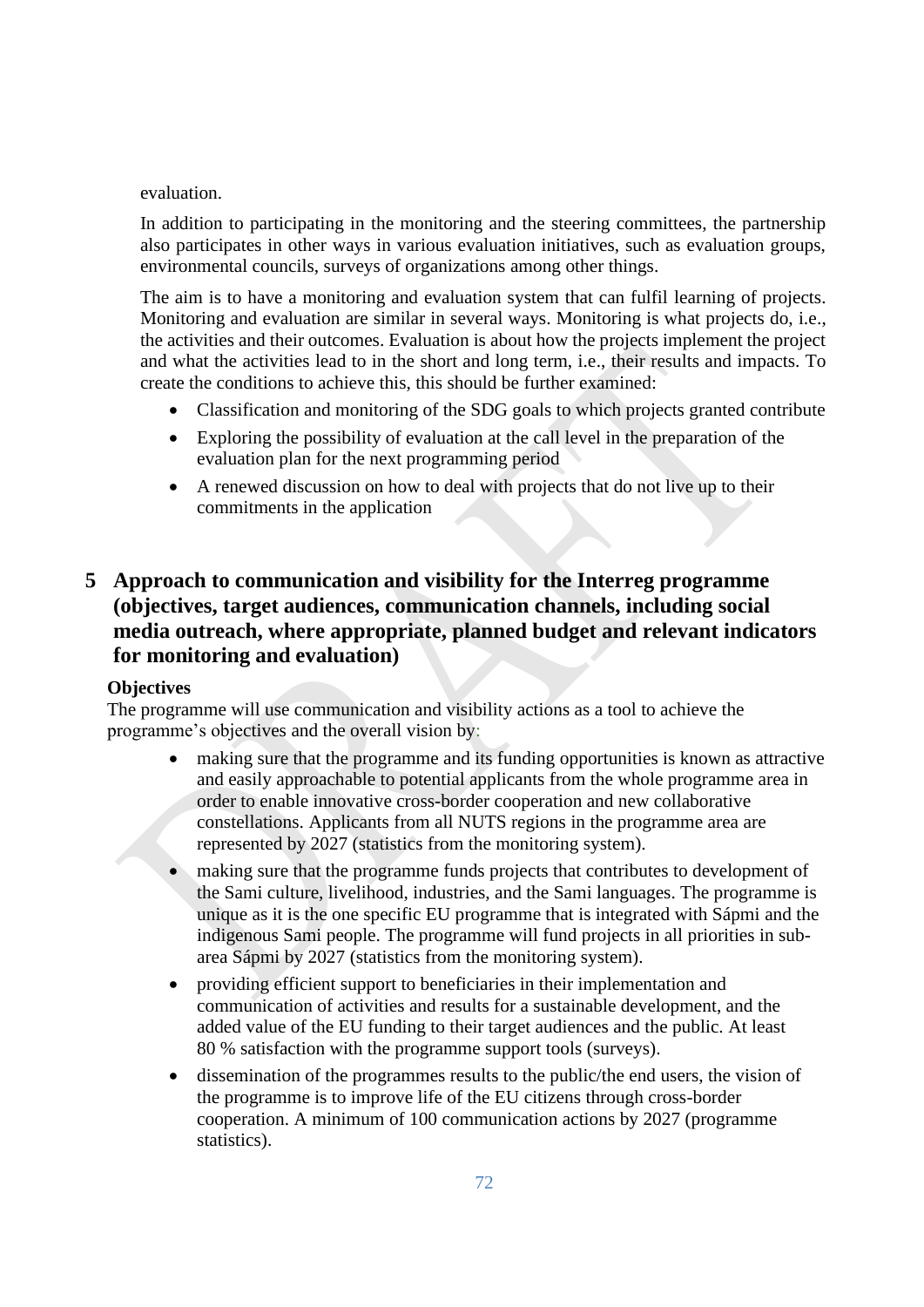• contributing to raising awareness about the programmes role within the EU Arctic Policy. Facilitating synergies and clustering among Arctic and near-Arctic stakeholders between the different EU programmes within the framework Arctic Cooperation. The programme will organize one clustering call during the funding period and take part in at least 1-2 joint initiatives per year with the Arctic Cooperation programmes (statistics from the monitoring system and events).

### **Target audiences**

The programme's communication and visibility actions will reach out to a large audience both geographically and according to the programme priorities, identified in detail in Chapter 2.

The communication will target:

- Potential beneficiaries/applicants and beneficiaries/funded projects
- Co-financiers
- Programme bodies
- The institutions of the European union, the Partner States, elected officials, international, national, and regional networks and organizations, regional offices in Brussels, other Interreg and EU-funded programmes, OECD, NGOs, SMEs, public authorities, educational institutions, civil society and other relevant institutions
- Media
- End users/the public

#### **Communication channels**

To reach the target audiences and achieve the objectives the following communication channels will be used:

- Website that meets criteria for accessibility, will be the main source of information about the programme and calls. The website is including a project database, a result page, and an internal community platform.
- Social media channels (Facebook, Instagram, YouTube, and the programme will assess whether other platforms are necessary) will be used for a higher user reach, established presence of the programme and accessibility.
- Events and meetings, organised by the programme, other EU-funding programmes or third parties. Trainings and seminars, online or in person.
- Publications, online or print, audio-visual productions, and online interaction in support of the programme's communication and visibility actions.

The programme will appoint a communication officer who will coordinate the successful and harmonised implementation and work together with all the programme bodies, the national communication coordinator in Sweden and the INFORM EU network of communication officers. The communication officer will establish a regional network with contact points from all participating programme regions and the Swedish, Finnish and Norwegian Sami Parliaments to improve communication and visibility actions. The programme will create a communication guide, to inspire and encourage communication activities. Green communication practices will be implemented in the programme.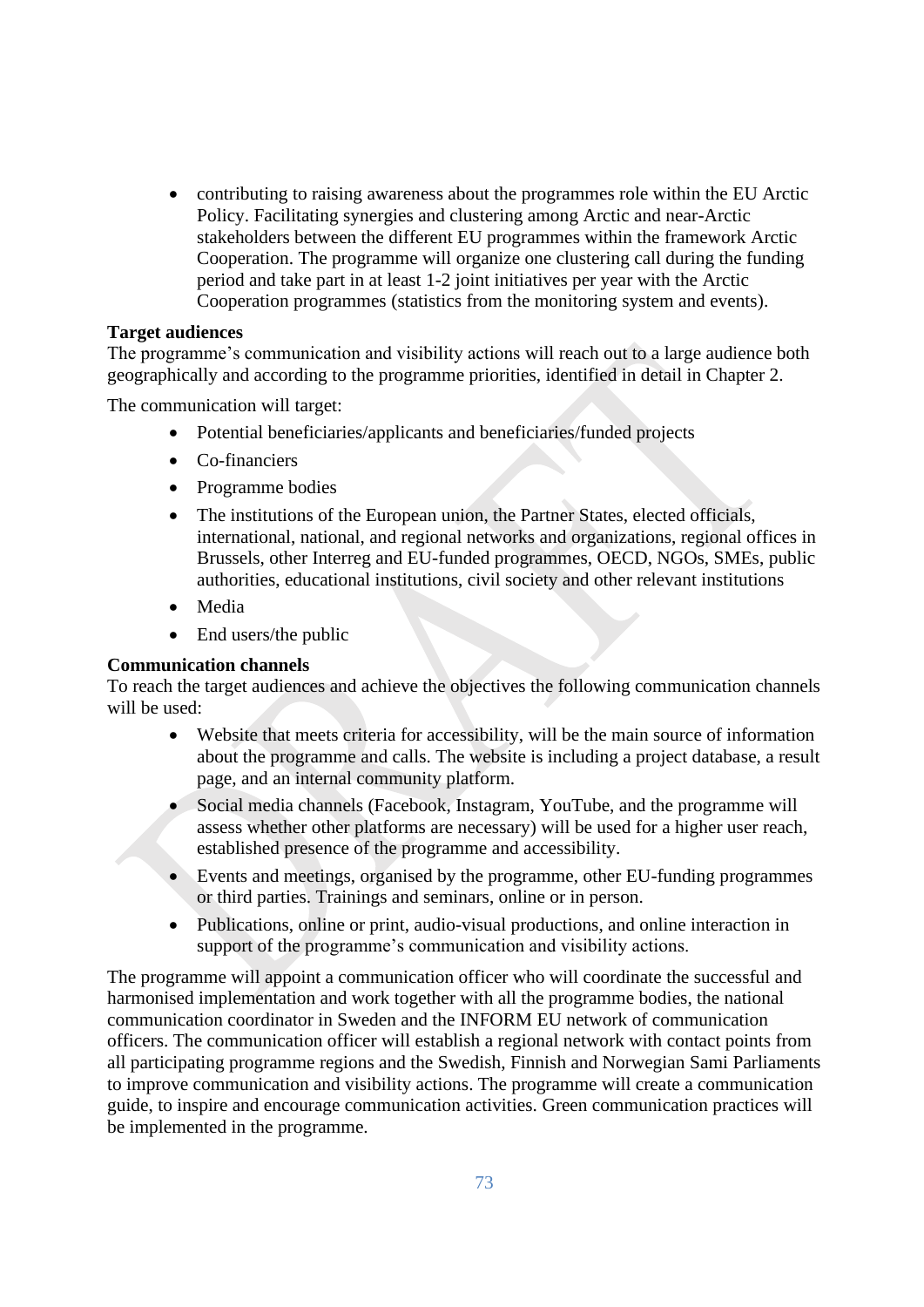### **Planned budget**

A total planned budget for communication and visibility purposes excluding staff costs, from 2021 until 2029, will be equal or higher than 0.3% of the total programme budget in line with the European Commission's recommendation. The budget will be allocated yearly in an annual plan, based on the programs calls and current need for communication, visibility and dissemination activities.

#### **Monitoring and evaluation**

The monitoring committee decides on an annual plan for communication and visibility actions and a detailed set of indicators to follow and evaluate. Actions will be evaluated on a regular basis, using external or internal evaluators. Data for evaluation will come from surveys, internal statistics or website and social media channels analytics. Ongoing evaluation of the communication will be included as a part of the programme's overall evaluation strategy.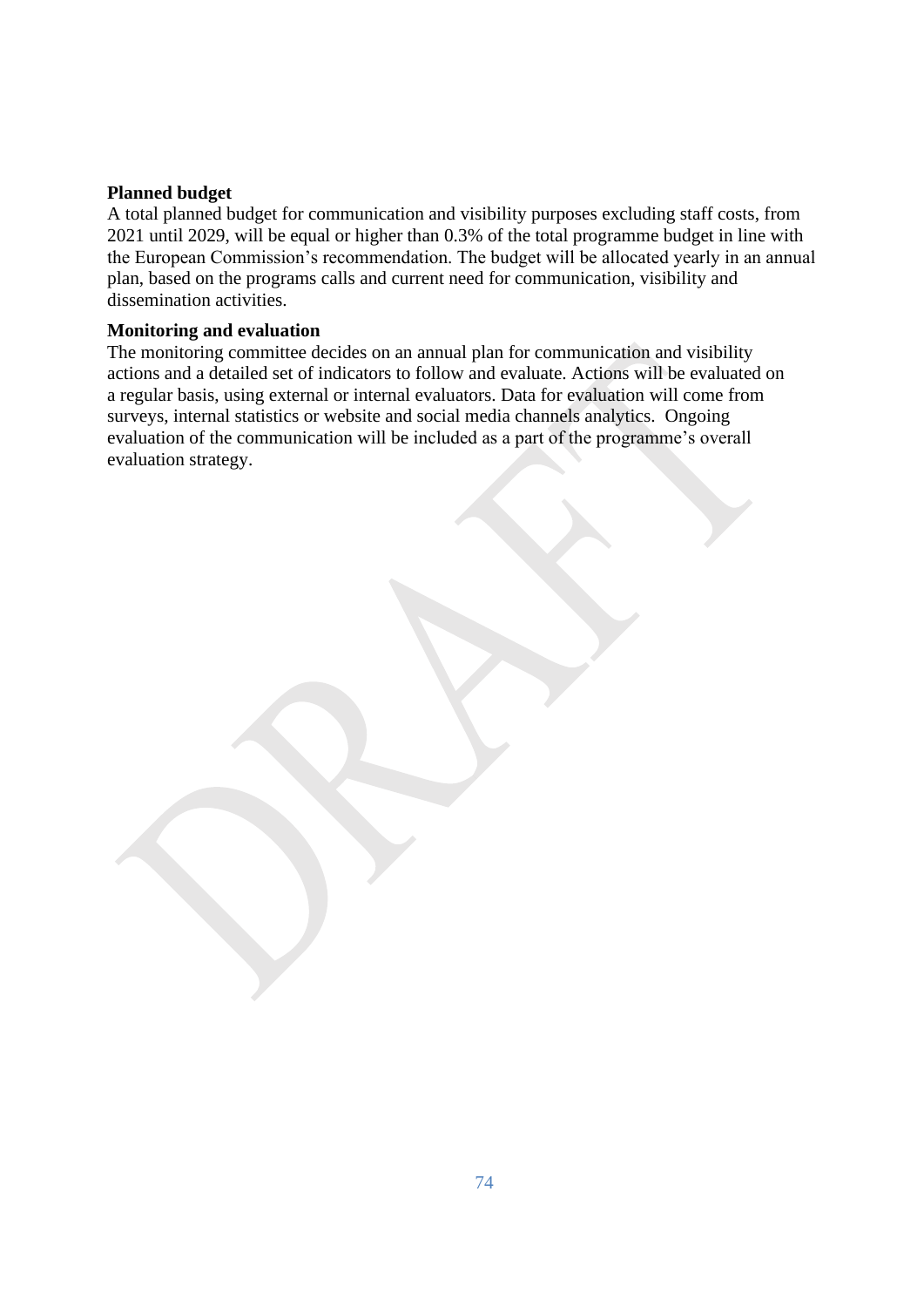# **6 Indication of support to small-scale projects, including small projects within small project funds**

Interreg Aurora will support projects of limited financial volume directly within the programme.

The common provisions regulation (CPR) stipulates that where the total cost of an operation does not exceed EUR 200 000, the contribution provided to the beneficiary from the ERDF shall take the form of simplified cost options (SCOs), taking into account necessary exceptions for state aid regulations. Interreg Aurora will use the SCOs from the regulation such as the lump sum based on a draft budget as well as the 40% flat rate model for projects with limited financial volume.

When the total cost of a project does not exceed EUR 20 000 per participating country, the project will be defined as "a small-scale project". A small-scale project could be, but will not be limited to, a pre-study or to establish a network for the application of a regular project. It could as well be a small implementing project such as a people-to-people project.

Small-scale projects can be funded under each specific objective and in both sub-areas*.*

# **7 Implementing provisions**

### **7.1Programme authorities**

| <b>Programme authorities</b>                                                                               | Name of the institution                                           | Contact name [200]            | E-mail $[200]$ |
|------------------------------------------------------------------------------------------------------------|-------------------------------------------------------------------|-------------------------------|----------------|
|                                                                                                            | [255]                                                             |                               |                |
| Managing authority                                                                                         | The County Administrative<br><b>Board of Norrbotten</b>           | Head of managing<br>authority |                |
| National authority (for<br>programmes with<br>participating third or partner<br>countries, if appropriate) | The Ministry of Local<br>Government and Modernisation<br>(Norway) |                               |                |
| Audit authority                                                                                            | The Swedish National Financial<br>Management authority            | Head of audit authority       |                |
| Group of auditors<br>representatives                                                                       |                                                                   |                               |                |
| Body to which the payments<br>are to be made by the<br>Commission                                          | The County Administrative<br><b>Board of Norrbotten</b>           | Head of managing<br>authority |                |

Table 10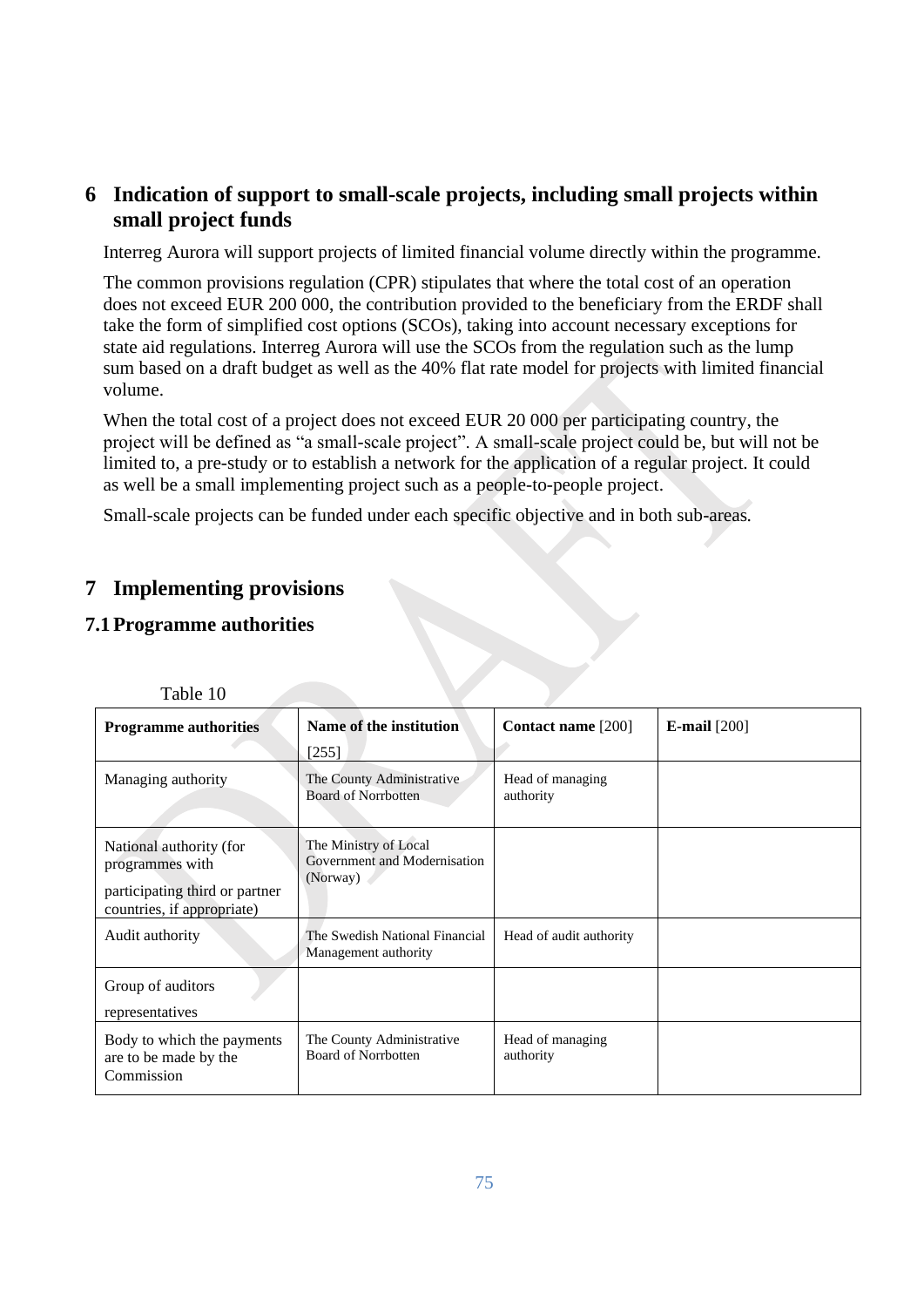## **7.2Procedure for setting up the joint secretariat**

The joint secretariat is set up after consultation with the partner states under the responsibility of the managing authority. Arrangements are already in place at the time of programme submission because implementation arrangements are partially kept from the 2014-2020 programming period (Nord and Botnia-Atlantica programmes).

The joint secretariat will consist of programme officers located in all three participating countries. The officers will be employed by the County Administrative Board of Norrbotten and the County Administrative Board of Västerbotten in Sweden, the Regional Council of Lapland and the Regional Council of Ostrobothnia in Finland and Troms og Finnmarks fylkeskommune in Norway, as well as the Sami Parliaments in Norway, Sweden and Finland. The programme director at the managing authority will also act as the head of the joint secretariat.

The Swedish and Finnish parts of the joint secretariat will be financed from the budget of technical assistance in the framework of the EU-funded budget. The Norwegian part of the joint secretariat will be financed within the framework of the Norwegian funded programme budget.

The managing authority will contract the decentralised implementing bodies. There will be strong organisational ties between the managing authority and the joint secretariat concerning the joint elaboration and the implementation of the programme. The decentralised implementing bodies will work on assignment by the managing authority and not by their respective employer. The function of the secretarial task will be separated from the employers' regular operations.

The joint secretariat, shall mainly assist the managing authority, the monitoring committee, the steering committees as well as the audit authority, in carrying out their respective functions, and primarily being responsible for the below tasks:

- Information/consultation to potential beneficiaries about funding opportunities
- Assessment of project applications
- Start up- meetings for approved projects
- Assist beneficiaries in the implementation of projects
- Assessment of progress/final reports and deal with other following up procedures
- Collect and compile input into programme-level documents
- Contribute to programme-level reporting obligations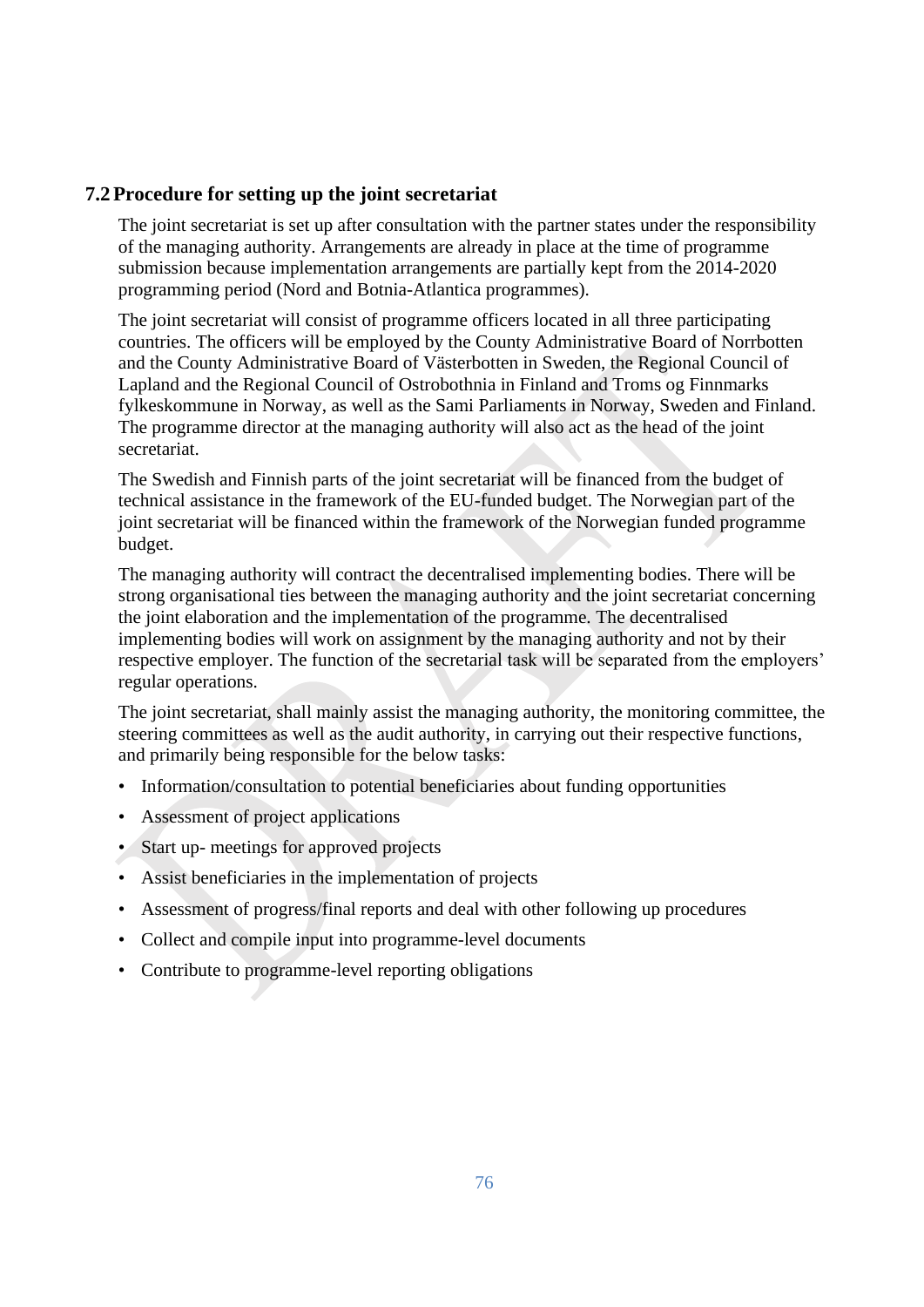## **7.3Apportionment of liabilities among participating Member States and where applicable, the third or partners countries and OCTs, in the event of financial corrections imposed by the managing authority or the Commission**

In accordance with the Interreg regulation, the programme partner countries shall confirm in writing their agreement to the contents of the Aurora 2021-2027 programme. The agreement shall include commitments to provide necessary co-financing for the implementation as well as the commitment for the financial contribution of non-member states.

In case of interruptions or suspensions of payments from the EU Commission or other implementation difficulties, the participating programme partner country or countries concerned will support the managing authority, the Norwegian managing organization or the joint secretariat to clarify the case(s) regarding potential sanctions imposed on the programme.

The managing authority and the Norwegian managing organization shall prevent, detect, and correct and report on irregularities regarding expenditures supported by ERDF-/IR-funding in accordance with article 69.2 of the common provision regulation. Irregularities detected by any programme authority or programme partner country, shall be notified to the managing authority (regarding ERDF-funding) and the Norwegian managing organization (regarding Norwegian IRfunding). The managing authority and the Norwegian managing organization will inform the national controllers (first level controllers), the accounting function, the audit authority or group of auditors, where relevant. The managing authority and the Norwegian managing organization shall ensure that any ERDF/IR amount unduly paid is recovered from the lead partner in accordance with article 52.1 of the Interreg regulation. Project partners shall repay the lead partner any amounts unduly paid. Details on the recovery procedure will be included in the description of the management and control system.

The managing authority shall be responsible for reimbursing the amounts concerned to the general budget of the union in accordance with article 52.3 of the Interreg regulation. The Norwegian managing organization shall be responsible for reimbursing the amounts concerned to the general budget of Norway.

The partner state will bear liability in connection with the use of the programme ERDF and Norwegian IR-funding as follows:

• For project-related expenditure granted to project partners located on its territory, liability will be born individually by each Partner State. Where the lead partner does not succeed in securing repayments from other partners or where the managing authority / Norwegian managing organization does not succeed in securing repayment from the lead partner, the Member State/third country on whose territory the partner concerned is located, shall reimburse the managing authority / Norwegian managing organization any amounts unduly paid to that partner.

In case of a systemic irregularity or financial correction, the partner state will bear the financial consequences in proportion to the relevant irregularity detected on the respective state territory. Where the systemic irregularity or financial correction cannot be linked to a specific state territory, the state shall be responsible in proportion to the contribution paid to the respective national project partners involved in the programme.

• For the technical assistance expenditure (calculated as a flat rate in accordance with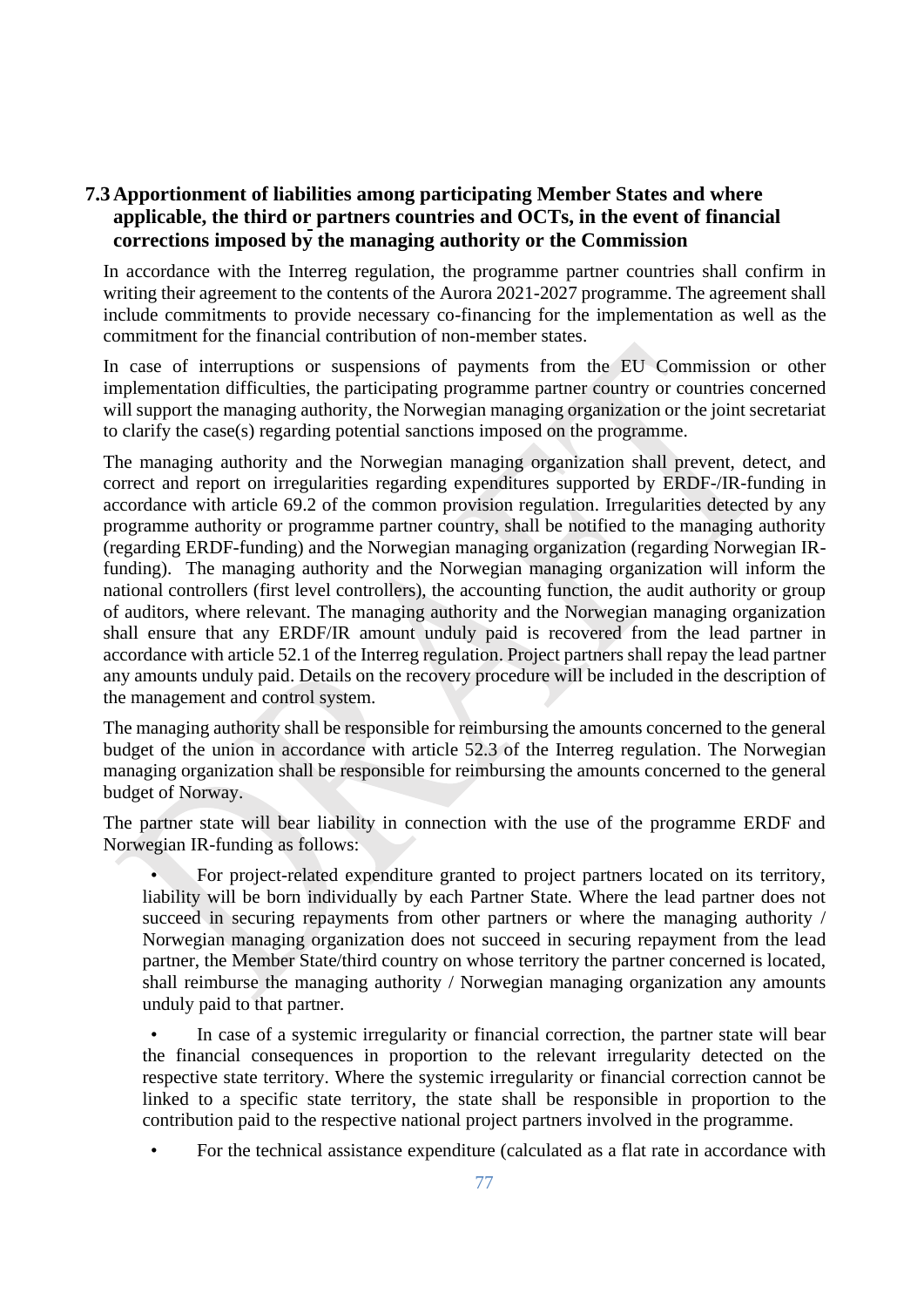the Interreg regulation), the above principles applicable for project-related expenditure and systemic irregularities / financial corrections may also be applied to technical assistance corrections as they are the direct consequence of project expenditure related corrections.

In compliance with the common provision regulation art 69.2 and annex XII, the member state in which the irregular expenditure is incurred by the beneficiary and paid in implementing the operation shall be responsible for reporting the irregularity to the Commission. The reporting member state shall inform the managing authority and the audit authority of the programme.

If a partner state does not comply with its duties arising from these provisions, the managing authority and the Norwegian managing organization may suspend payments to the project applicants/partners located on the territory of this partner state. The managing authority will send a letter to the partner state concerned requesting them to comply with their obligations within 3 months. If the concerned partner state's reply is not in line with the obligations, then the managing authority will propose to put this issue on the monitoring committee agenda for discussion and for decision.

# **8. Use of unit costs, lump sums, flat rates and financing not linked to costs**

| Intended use of Articles 94 and 95                                                                                                                                                                                | YES | N <sub>O</sub> |
|-------------------------------------------------------------------------------------------------------------------------------------------------------------------------------------------------------------------|-----|----------------|
| From the adoption programme will make use of<br>reimbursement of eligible expenditure based on unit costs,<br>lump sums and flat rates under priority according to<br>Article 94 CPR (if yes, fill in Appendix 1) |     | X              |
| From the adoption programme will make use of<br>financing not linked to costs according to Article 95 CPR<br>(if yes, fill in Appendix 2)                                                                         |     | X              |

Table 11: Use of unit costs, lump sums, flat rates and financing not linked to costs